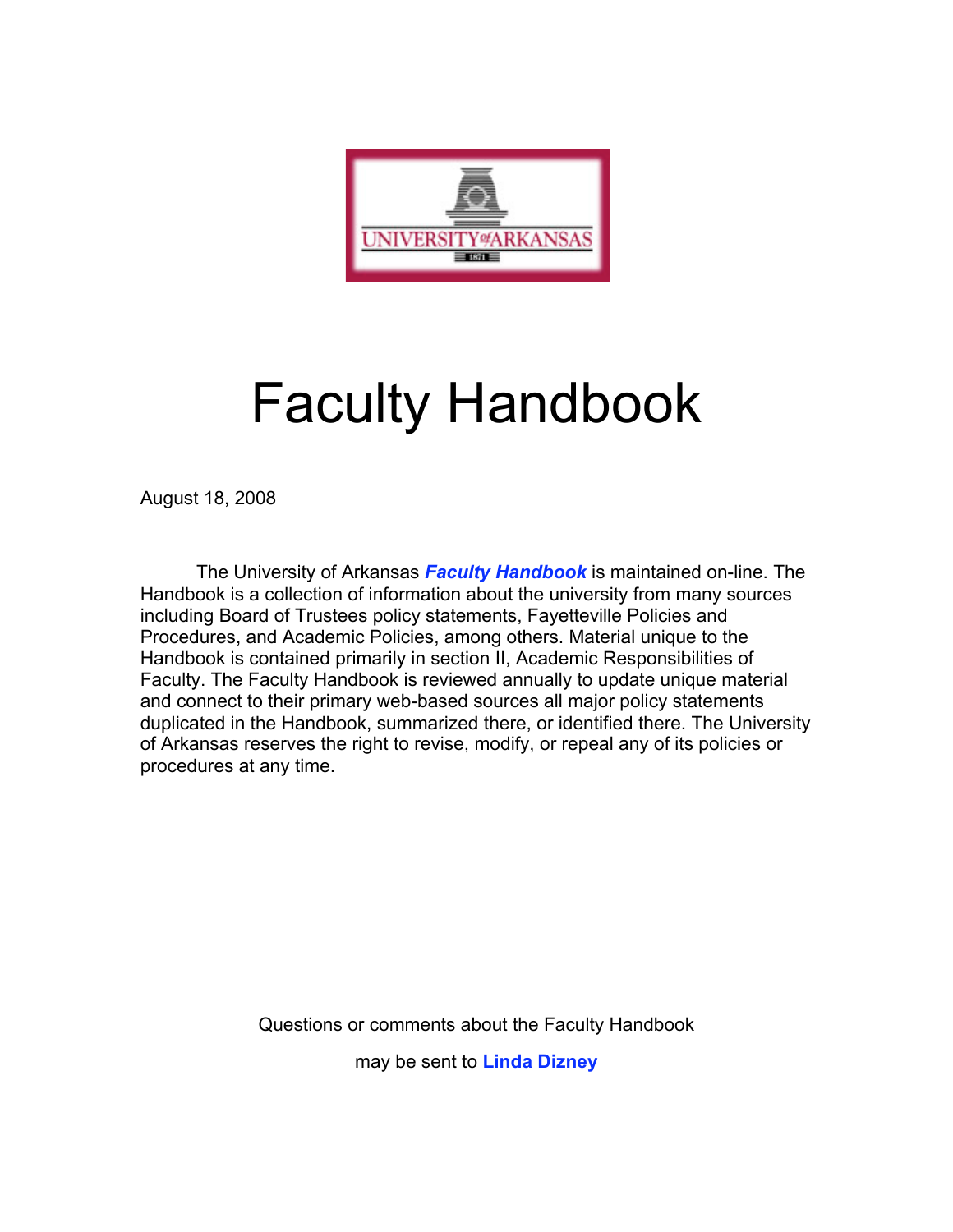### **Contents**

UNIVERSITY VISION AND GOALS

#### **Section I**

UNIVERSITY OF ARKANSAS:

#### ADMINISTRATION AND GOVERNANCE

- Overview
- Governance Web Sites
- Rules of Procedure of the Faculty Senate

#### **Section** II

ACADEMIC RESPONSIBILITIES OF FACULTY

- Assigned Workload
- Teaching
	- Attendance Policy
	- Grades and Exams
	- Posting Grades
	- Office Hours
	- Records
	- Students' Religious Observances
	- Textbook and Course Materials Policy
	- Teacher and Course Evaluation
- Teaching Resources and Development Opportunities
	- Teaching and Faculty Support Center (TFSC)
	- Teaching Academy
- Student Conduct Policies
	- Academic Integrity Term Paper Assistance
	- Academic Honesty
- Academic Support and Related Services for Students
	- Career Development Center
	- Enhanced Learning Center
	- The Language Learning Center LLC
	- Math Resource and Tutoring Center
	- Quality Writing Center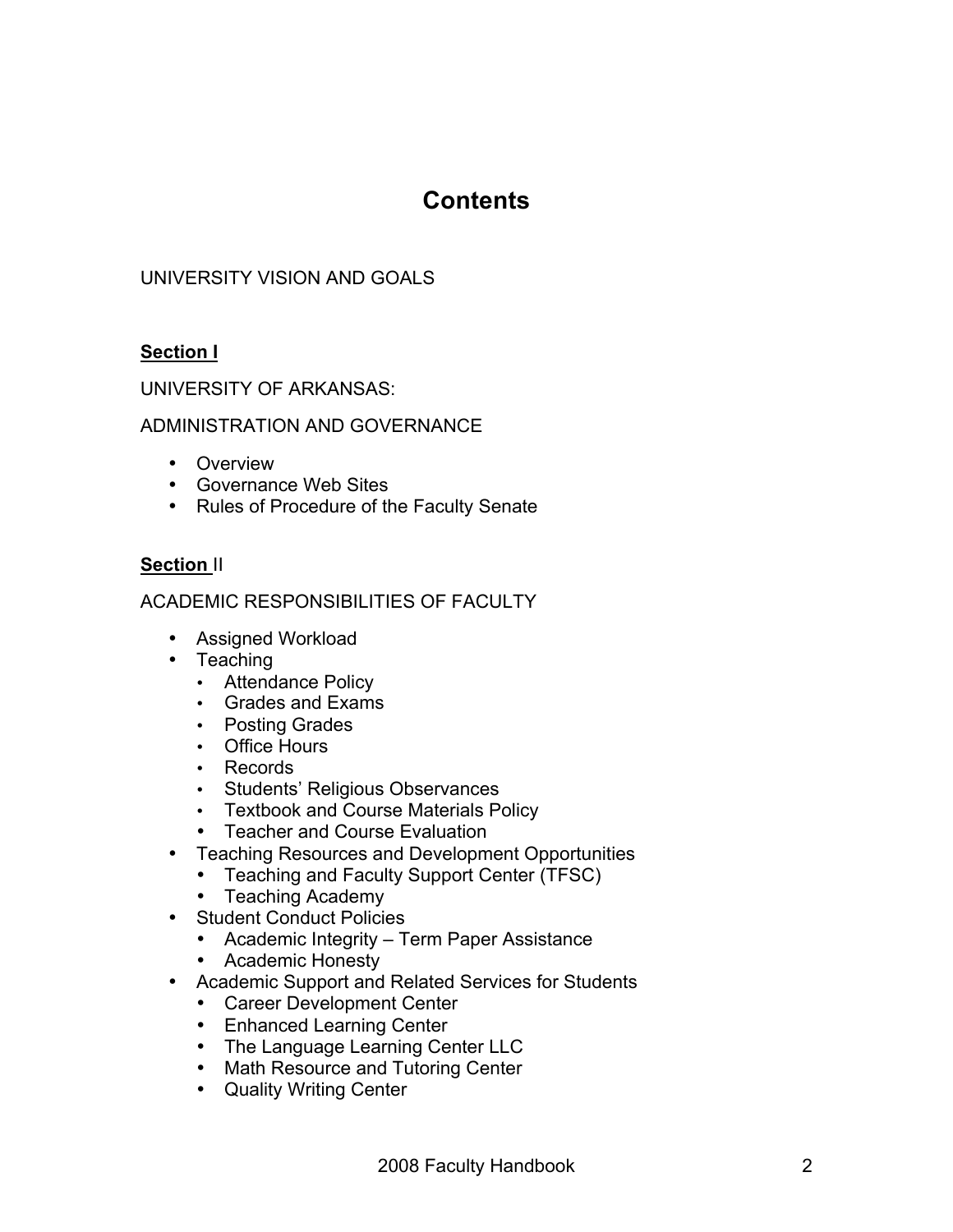#### ACADEMIC ADVISING

• Academic Advising of Undergraduate Students

#### RESEARCH, SCHOLARSHIP, AND CREATIVE ACTIVITY

- Financial Disclosure for Sponsored Programs
- Institutional Animal Care and Use
- Human participants, Radioactive Substances, Biohazardous Materials and Toxic Substances
- University Libraries
- Research and Sponsored Programs, Office of
- Research and Scholarly Misconduct Policies and Procedures

#### GENERAL FACULTY RESPONSIBILITIES

- Attendance at Commencement
- Children, Family Members or Friends in the Workplace
- Code of Computing Practice
- Conflicts of Interest and Commitment
- Outside Employment
- Professionally Related Public Service
- Policy and Regulations

#### **Section III**

#### POLICIES GOVERNING FACULTY SERVICE

- Introduction
- College and School Personnel Documents
- Employment and Compensation
	- Employment Periods
	- Administrative Employees
	- Faculty Employees
	- Staff Employees
	- Student and Hourly Employees
- Outside Employment of Faculty and Administrative Staff Members for Compensation
- Extra Compensation and Overload
- Off-Campus Duty Assignment
- Attendance at Professional Meetings
- Proposal Submission and Contracting Authority
- Patent and Copyright Policy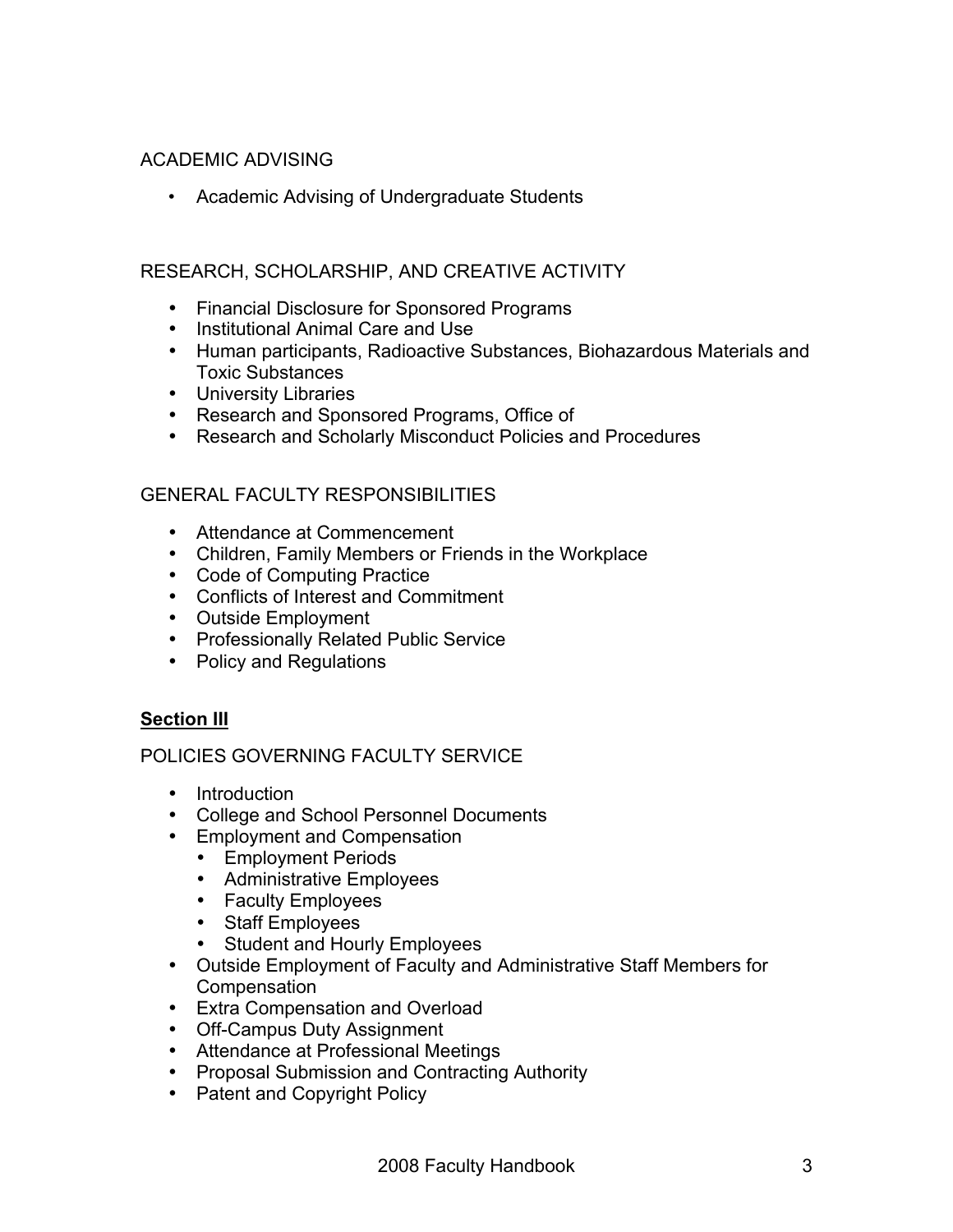- Political Activity
- Relations with Legislators and Members of Congress
- Holidays
- Leave Policies for Academic and Other Non-Classified Personnel
- Sick Leave Policy
	- o Annual Leave
	- o Military Leave
	- o Court and Jury Leave
	- o Leave of Absence Without Pay
	- o Vacation Leave for Graduate Study
- Family and Medical Leave
- Resignation of Employment
- Retirement
- Lump Sum Terminal Pay
- Emeritus Status
	- o Eligibility for Emeritus Status
	- o Procedures for Awarding Emeritus Status
	- o Privileges of Emeritus Status
	- o Responsibility of Recipients of Emeritus Status
- Nepotism
- Administrator Grievance Procedure

#### **Section IV**

#### GENERAL POLICIES, PROCEDURES, AND SERVICES

- Benefits and Employment
	- o Fringe Benefits
	- o Athletic Event Tickets
	- o Tuition Waiver for Employees
	- o Resident Status
	- o University Employees
	- o Bookstore
	- o Direct Deposit of Pay
	- o UARK Federal Credit Union
	- o Garnishment and Salary Liens
	- o Authorization to Offset Amounts due University
	- o by an Employee against Amounts Owed by
	- $\circ$  the University to that Employee
	- o Moving Expenses
- Business Affairs Regulations
	- o Purchasing
	- o Contract Signature Authority
	- o Conflict of Interest
	- o Sale or Disposal of University Property
	- o Sale of Books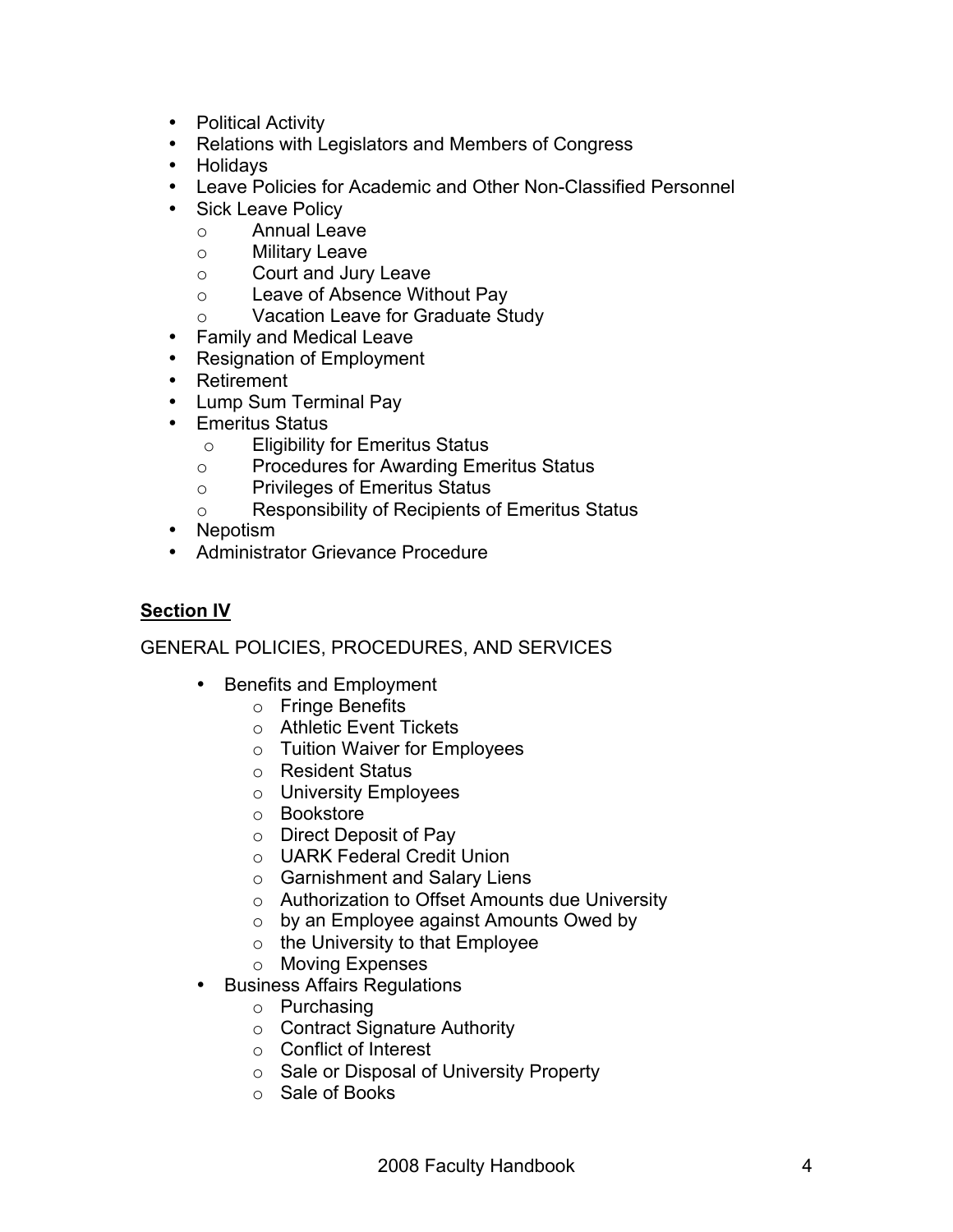- o Student ID Charge Program
- o Textbook Adoption Policy
- o Travel Regulations
- o Use of Tower Logo and Other Trademark
- Facilities
	- o Use of University Facilities
	- o Building Executives
	- o Use of Building Exteriors and Roofs
	- o Keys: Authorization, Issue, Return, Replacement
- Workplace Policies
	- o Inclement Weather Policy and Emergency Procedures
	- o Environmental Health and Safety
	- o On-the-Job Injury
	- o Disturbances and Demonstrations
	- o Alcohol Policy
	- o Smoking Policy/Tobacco Use Policy
	- o Drug Free Workplace Policy
	- o Workforce Violence Policy
- Campus Services
	- o Bookstore, Computer Store, Razorback Shop and Hog Heaven
	- o Mailing Services
	- o Printing and Copying Services
	- o Transit System
	- o Parking on Campus
	- o University Identification Cards
	- o Lost and Found
- Other Links to UA Policies

#### **Section V**

POLICIES ON EMPLOYMENT, STUDENT RECORDS, AND SEXUALHARASSMENT AND ASSAULT

- Federal Laws and Executive Orders
- Non Discrimination
- Personally Identifiable Student Records
- Sexual Assault Policy
	- o Policy Statement
	- o Definitions
	- o Responsibility to Report
	- o Preserving Evidence
	- o Availability of Counseling
	- o Education and Awareness Programs
	- o University Judicial System
	- o Disciplinary Action
- Sexual Harassment Policy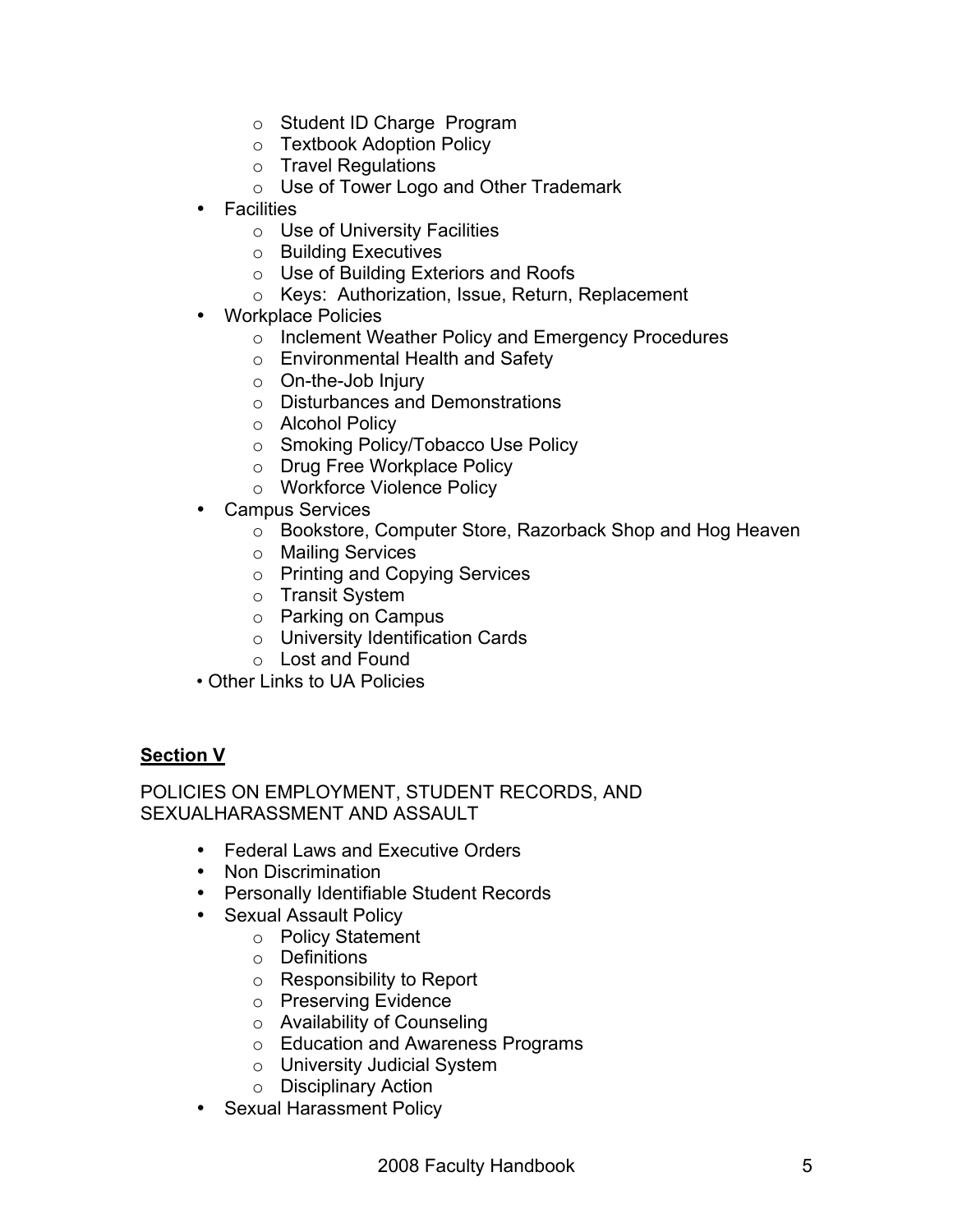- o Policy Statement
- o Definitions
- o Academic Freedom
- o Consensual Relationships
- o Responsibility to Report
- o Timeframe for Reporting
- o Retaliation Prohibited
- o False Reports of Sexual Harassment
- o Reporting System
- o Investigation of Complaints
- o Resolution and Grievance Procedures
- o Direct, Informal Action
- o Informal Resolution Process
- o Formal Grievance Procedure
- o Disclosure
- o Disciplinary Action
- o Record Keeping
- o Statistical Review
- Appendix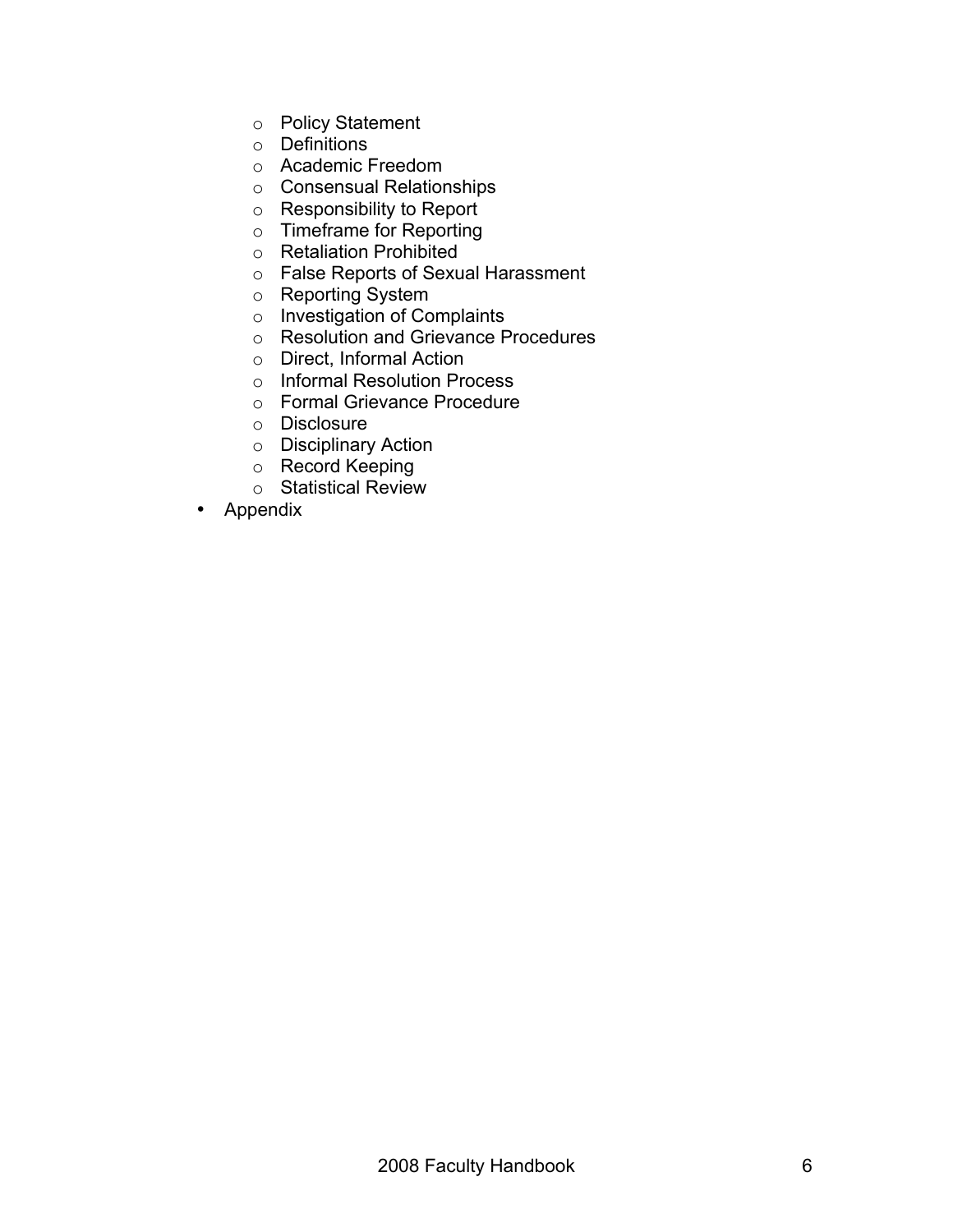### **Faculty Handbook Section 1**

### **UNIVERSITY OF ARKANSAS: ADMINISTRATION AND GOVERNANCE**

### **OVERVIEW**

The University of Arkansas is the original campus and flagship institution of the University of Arkansas System. A 10-member Board of Trustees, each member appointed by the governor to a 10 year term, makes policy for the 13 institutions and three other units in the system.

Board of Trustees Policy 100.4 specifies general governance and administrative rules and regulations for the Board of Trustees, its committees, and campuses and units of the system. Excerpts from Chapter III, Administration, are provided below. Board of Trustees policy 810.1, Articles of Local Campus Government for the University of Arkansas, Fayetteville contains information on the Faculty, Faculty Senate, College and School at-Large Faculties, the Students, the Student Senate, the Staff, the Staff Senate, and the Campus Council. The complete texts of the policies are available at the web sites provided below:

Board of Trustees Policy 100.4 Rules and Regulations of the Board of Trustees of the University of Arkansas for the Governance and Administration of the University of Arkansas - http://vcfa.uark.edu/Documents/BOTPol\_0100\_4.PDF

Board of Trustees Policy 810.1 Articles of Local Campus Government for the University of Arkansas, Fayetteville (Effective July 1, 1995; Revised June 6, 2003) - http://vcfa.uark.edu/Documents/BOTPol\_0810\_1.PDF

Board of Trustees Policy 100.4, Chapter III, Administration (excerpt):

1. General Provisions

*The administration of the University of Arkansas, under the authority of the Board of Trustees, is unified in the office of the President.* 

#### 2. The President

*The President shall be the Chief Executive Officer of the University of Arkansas and shall be appointed by and responsible to the Board of Trustees. The President shall have a discussion annually with the Board of Trustees concerning an evaluation of his or her performance. Subject to the direction and control of the Board of Trustees and the laws applicable to the University of Arkansas, the President shall be responsible for the management of the affairs and execution of the policies of the University of Arkansas and all of its campuses, divisions, and*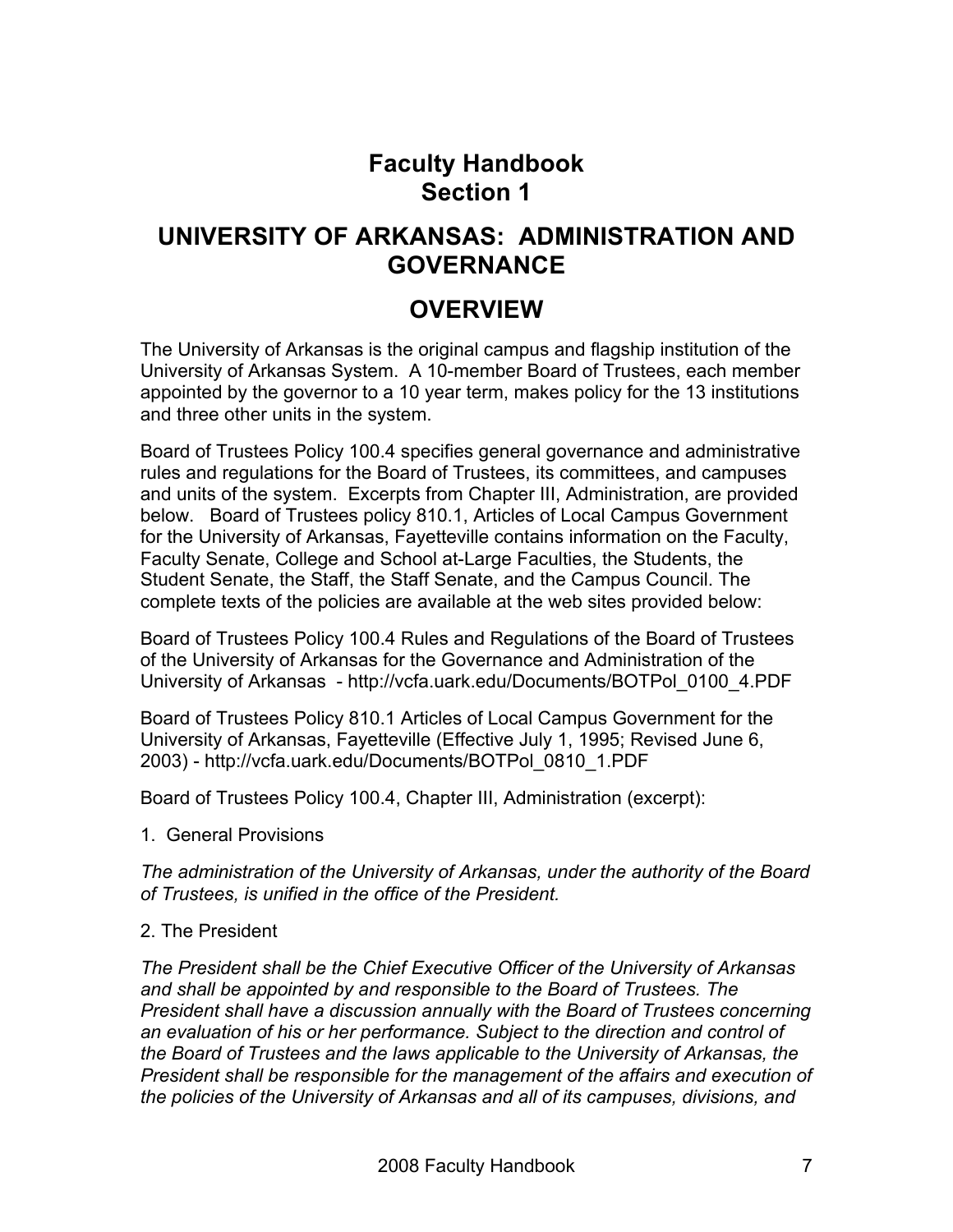*units of administration. The President shall have broad discretionary authority to effect these functions and meet these responsibilities of the office. The President shall attend and shall participate in, without the privilege of voting, all of the meetings of the Board of Trustees and of its committees, except as excused by the Board.* 

*The President and the Chief Fiscal Officer, as provided in Board Policy 300.1, shall have the authority to contract on behalf of the Board of Trustees and the University of Arkansas. As chief executive, the President shall be the official administrative spokesperson for the University of Arkansas and the officer responsible for liaison with the General Assembly, the Governor, state offices and governmental bodies, and the federal government. The President shall be responsible to the Board of Trustees for the prompt and effective enforcement of all laws relating to the University and of all resolutions, policies and procedures, budgets, and rules and regulations adopted by the Board for the operation of the University and all of its campuses, divisions and units of administration. It shall be the President's duty to bring to the attention of the Board all matters which, in his or her opinion, affect the University and require consideration by the Board. There shall be appropriate materials provided to the Board members and sufficient time for thoughtful discussion before decisions are required. The President shall make recommendations to the Board for securing the necessary personnel and the fiscal resources required for the operation of the University and shall make recommendations with respect to the adoption, modification or rescission of policies, budgets, and regulations applicable to the University and all of its campuses, divisions, and units of administration.* 

*The President shall prepare and submit to the Board of Trustees an annual report to correspond with the fiscal year of the University and, in addition, any other reports he or she may deem wise or as the Board may require.* 

*The President shall coordinate the activities of the University and all of its constituent campuses and units in accordance with the principles prescribed by the Board of Trustees. The President shall adjudicate all issues of jurisdiction and all issues in dispute between or among the constituent campuses and administrative units of the University. The President shall be a member of all faculties on all campuses of the University and shall have the responsibilities of facilitating the promotion of goals, programs, and needs of each campus after consultation with the Chancellor. The President shall establish administrative organizations to assist in the execution of the policies of the University of Arkansas. The President shall be assisted by Vice Presidents and other staff officers and by Chancellors of the several campuses of the University. The President shall prescribe the duties and assignments of the Vice Presidents and other staff officers. Furthermore, the President shall, in consultation with the Chancellors, establish and define the duties of universitywide councils, committees, or other bodies organized to advise and assist him or her. All official communications from faculty, staff, and students on a particular campus or unit shall emanate through the appropriate Chancellor or Director to the President.*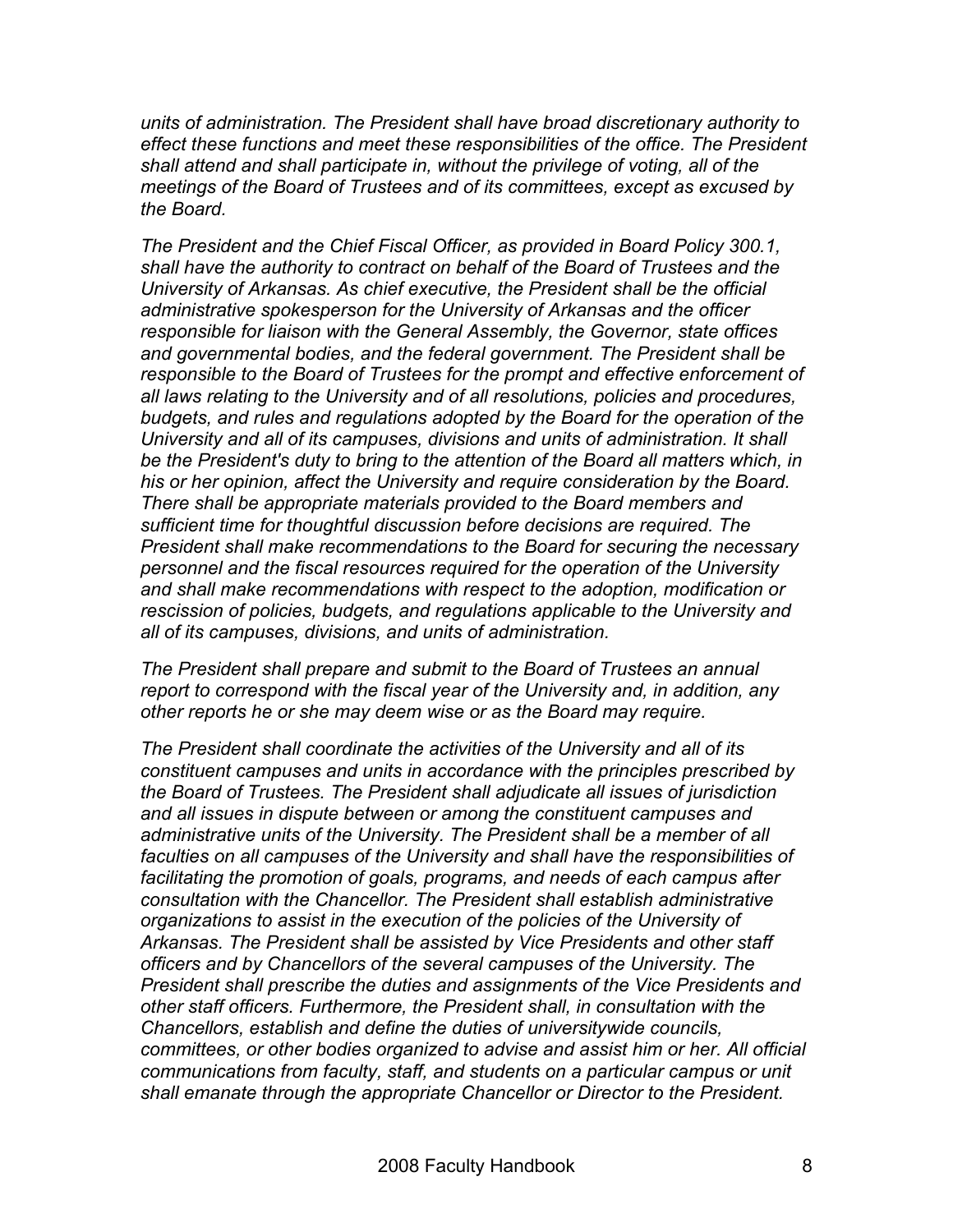*The President's duties and responsibilities as defined herein expressly exclude any duties on behalf of or in connection with The University of Arkansas Foundation, Inc. ("Foundation"). It is expressly contemplated by the Board that the President may, if he or she so desires, and with the advice and consent of the Board of Trustees, enter into a consulting contract or other arrangement with the Foundation in regard to fund raising and other activities for the Foundation. Such consulting agreement shall not include any of the duties defined above.* 

#### 4. The Chancellors

*The Board of Trustees shall appoint the Chancellor of any campus upon recommendation of the President. The Chancellor of a campus shall exercise complete executive authority thereon, subject to the policies established by the Board of Trustees and the President. The Chancellor shall be the leader of and the official spokesperson for the campus and shall promote the educational excellence and general development and welfare of the campus. The Chancellor shall define the authority of administrative committees and officers of that campus, and all projects, programs, and institutional reports to be undertaken on behalf of that campus shall be subject to authorization and approval of the Chancellor.*

*The Chancellor shall be responsible to the President for enforcement of the policies and procedures, budgets, regulations, and decisions of the Board of Trustees concerning that campus. It shall be his or her duty to keep the President, and through the President, the Board of Trustees fully informed concerning the operations and needs of that campus. The Chancellor shall make an annual report to the President corresponding to the fiscal year of the University of Arkansas, which report shall also be provided to the Board of Trustees. The Chancellor shall further provide any other reports that may be required.*

*At the meeting of the Board a designated Chancellor or Director shall give a report on the state of the campus or unit. Further, each Chancellor and Director shall be prepared to report to the Board on the status of his or her campus at any meeting upon request of the President or any member of the Board.*

*The Chancellor shall make recommendations for the development of the educational programs of the campus and shall serve as the general advisor to the President, and through the President, the Board of Trustees with respect to all programs and activities of the campus. The Chancellor shall present to the President all matters concerning the campus which are to be considered by the Board of Trustees or any of its committees. The Chancellor shall be expected to attend all meetings of the Board of Trustees when an agenda item for the campus is to be presented unless excused by the President.*

*Subject to the policies prescribed by the Board of Trustees and the President, the Chancellor shall make recommendations to the President with respect to the budget and the appointment of full-time academic personnel.*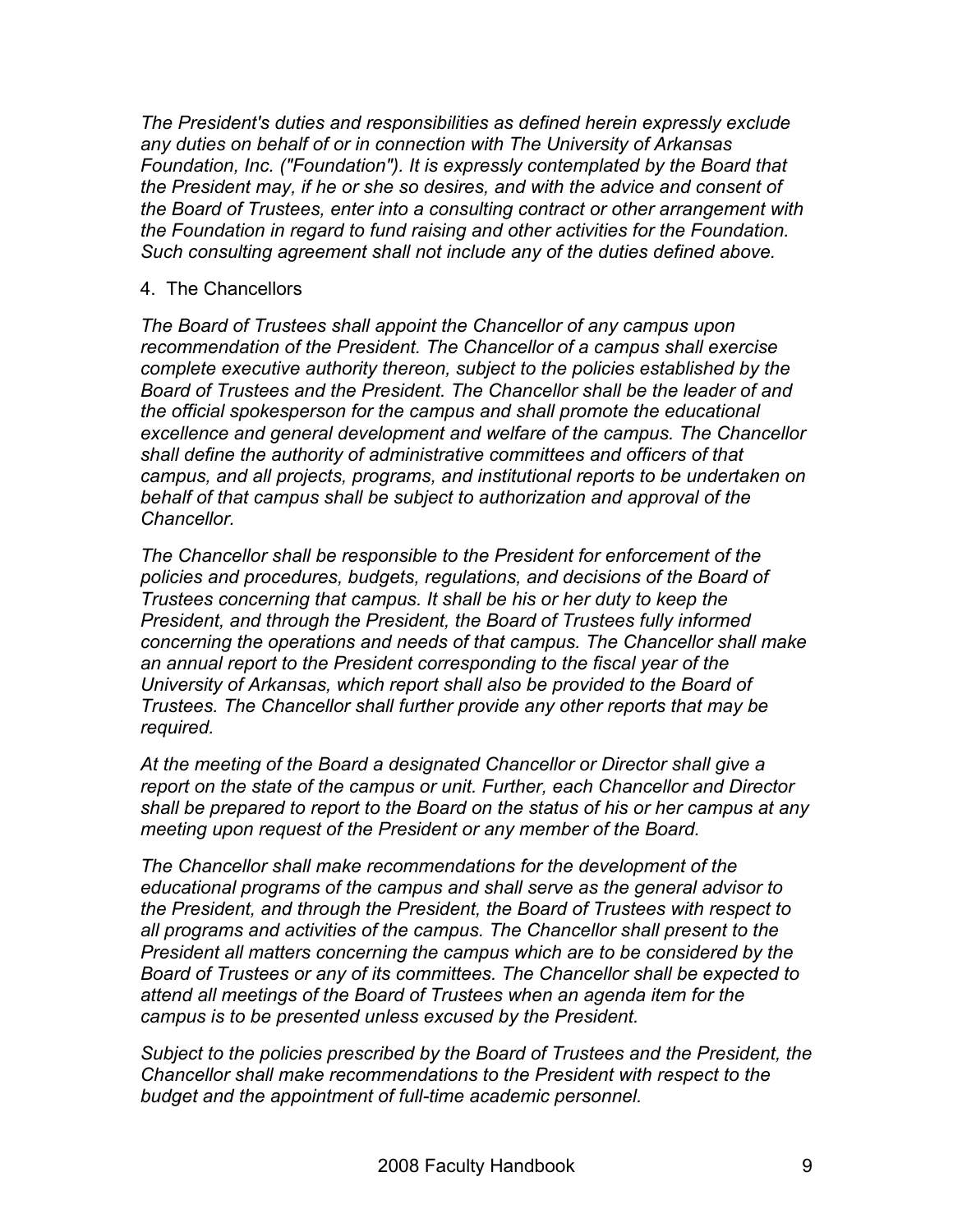*The Chancellor shall be the official medium of communication between the President and all deans, heads of departments and department chairs and all other administrative officers, faculty, staff, and students of the campus*

*The Chancellor shall be a member of all faculties and other academic bodies of the campus and shall be a member of the campus governing body*. [end of excerpt].

#### **Fayetteville Campus Administration**

Directly responsible to the chancellor of the University of Arkansas, Fayetteville, are the provost and vice chancellor for academic affairs, the vice chancellor for finance and administration, the vice chancellor for university advancement, the vice chancellor for student affairs, the vice chancellor for government and community relations, the vice chancellor for intercollegiate athletics and director of athletics, and the director of affirmative action.

Deans are the chief administrative officials of the colleges and schools. Deans, directors, and other administrative officials or units are responsible to the vice chancellors to whom they report, or, under certain circumstances, directly to the chancellor, for the discharge of the duties and responsibilities placed upon them.

The general areas of administrative or academic responsibilities of each of these officials are indicated by the official titles that the individuals bear. Written charges, or memoranda of understanding, pertaining to specific areas of responsibility are prepared whenever such actions are considered necessary or appropriate.

The Council of Deans includes deans (and other officials as may be designated) and advises the provost and vice chancellor for academic affairs. The dean or director of each college, school, or other division is the executive head of the division. Such offices are responsible for and are empowered to execute university policies applicable to the school or college. They may require such reports from members of their faculty and staff as may be needed in the administrative work of their unit. They are responsible for recommending appointments, promotions, and other personnel changes to the provost and vice chancellor for academic affairs after consultation with appropriate members of the department concerned, other related department heads, and the deans of other areas which may be affected. Deans and directors are authorized to determine the workload and assignments of the individual members of their faculty and staff.

The chairperson (or head) of a department is responsible for the general conduct of the affairs of the department. At least once in each semester he or she shall call a meeting of the departmental staff for the purpose of discussing departmental affairs. The chancellor appoints the head of a department on recommendation of the dean. On recommendation of the dean, following his consultation with all members of the departmental faculty and such departmental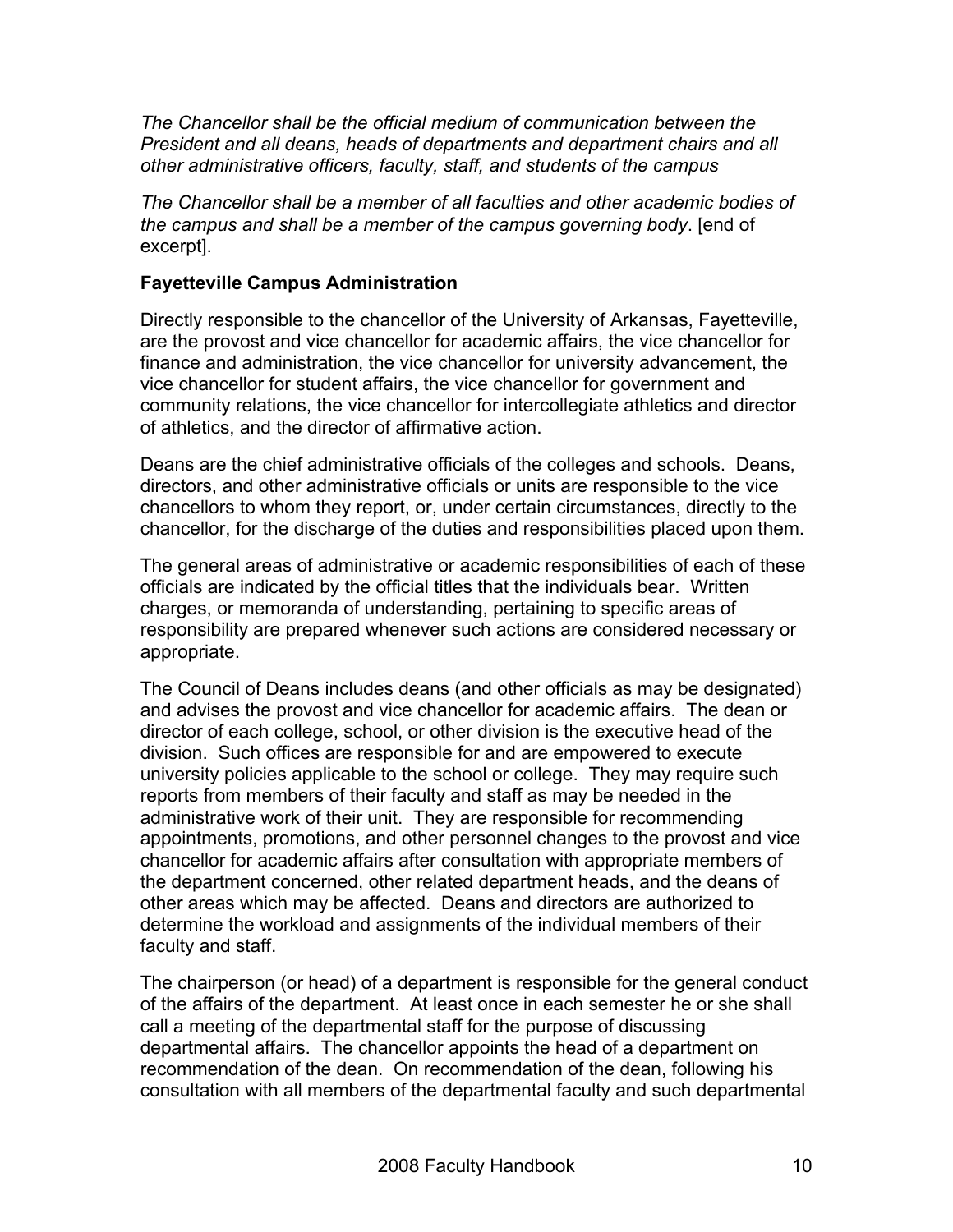faculty concurrence as is appropriate, the chancellor may appoint a departmental chairperson, in lieu of a head of a department, for a specified time.

# **OTHER GOVERNANCE WEB SITES**

The Rules of Procedure of the Faculty Senate document is provided below as Appendix.

For current information regarding campus governance groups, including agendas, minutes, committees, membership, and annual reports, consult the Governance website maintained by the secretary of the Faculty Senate at http://www.uark.edu/admin/vcacsey/vcaa/governence.html.

For current information regarding the Graduate Council, the governance body of the Graduate School, see the website http://www.uark.edu/depts/gradinfo/dean/gradcouncil/index.html

For the UA organizational structure, see http://www.uark.edu/home/12155.php

For brief descriptions of University Centers and Research Units, see the listing maintained in the Catalog of Studies, http://catalogofstudies.uark.edu

For a Profile of the University of Arkansas, see the Chancellor's website, http://www.uark.edu/rd\_vcad/urel/publications/profile/2003/

For memorable moments in the history of the institution, see the Historic Markers information at the Alumni website, **http://campusmaps.uark.edu/352.php**

### **APPENDIX**

Rules Of Procedure Of The Faculty Senate

(Faculty Senate, adopted April 3, 1997; revised April 17, 2002; most recently revised February 15, 2006)

The Faculty Senate has adopted its own rules of procedure to supplement the Board of Trustees policy 810.1 which establishes the Senate and its authority and organizational structure. The text is provided below.

I. Parliamentary procedure: The Faculty Senate shall be governed by the current edition of The Standard Code of Parliamentary Procedure by Alice Sturgis.

II. Campus-wide elections:

A. During the spring semester of each year, the Faculty Chair, Faculty Vice Chair, and the campus-wide representatives on the Faculty Senate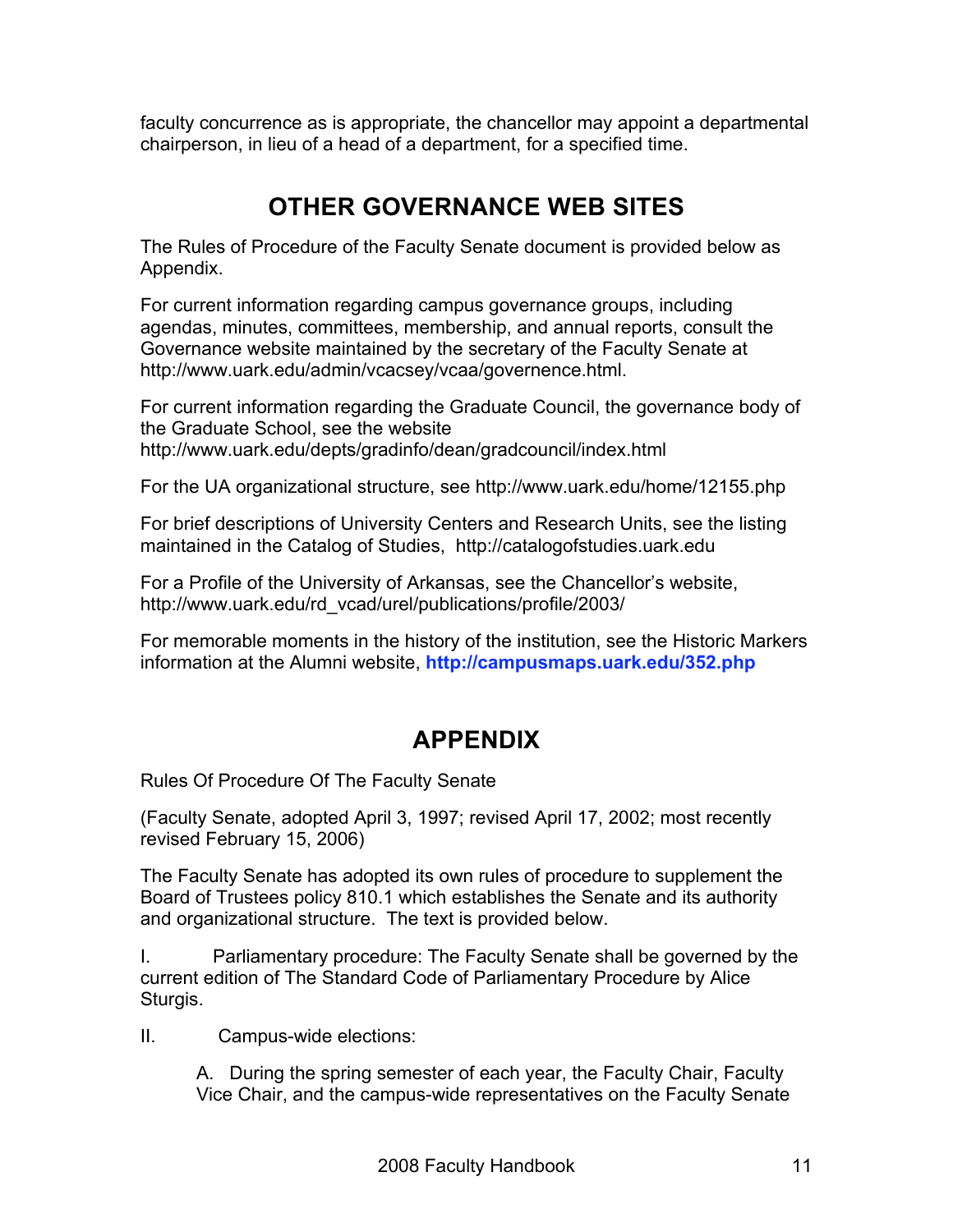shall be elected by the following members of the faculty: those holding a halftime (or greater) faculty appointment who are tenured or on the tenure track or have been declared eligible to vote by the Faculty Senate, and those in their third (or greater) consecutive year of full-time appointment who are instructors or lecturers.

B. During the spring semester of each year, the members of the Committee on Appointment, Promotion and Tenure shall be elected by tenured and tenure-track members of the faculty.

C. The elections described in Sections A and B hereof shall be conducted by the Nominating and Election Coordinating Committee ("The Committee" herein) pursuant to these rules and any additional rules adopted by the Committee that are consistent with these rules. The Committee is hereby given the authority to resolve any questions concerning the elections or elective procedures. By the end of the first week of classes in the spring term, the Committee shall distribute a call for nominations for the following offices: Faculty Chair, Campus-wide representatives to the Faculty Senate, and members of the Committee on appointment, Promotion, and Tenure.

D. On or before the end of the first week of classes in the Spring semester, the Committee shall issue a call for nominations for Faculty Chair, At-Large Faculty Senator, and Committee on Appointment, Promotion, and Tenure to be elected. The committee shall accept additional nominees for any of the offices if each such nomination is (a) made by a petition signed by ten or more members of the faculty eligible to vote in the election for the office in question, (b) submitted to the Committee within one week after the call is given, and (c) accompanied by a brief biographical sketch for the nominee.

E. The nomination of any one person to more than one of the positions described in Section D hereof is not precluded.

F. On or before March 1 of each year, the Committee shall distribute the following to all eligible voters:

1. A ballot shall list the nominees for the primary election of each of the following:

> (a) a list of at least three nominees for the position of Faculty Chair;

(b) a list of nominees for the position of campus-wide representatives on the Faculty Senate. The number of individuals on the list shall be at least 25% more than the number of vacancies;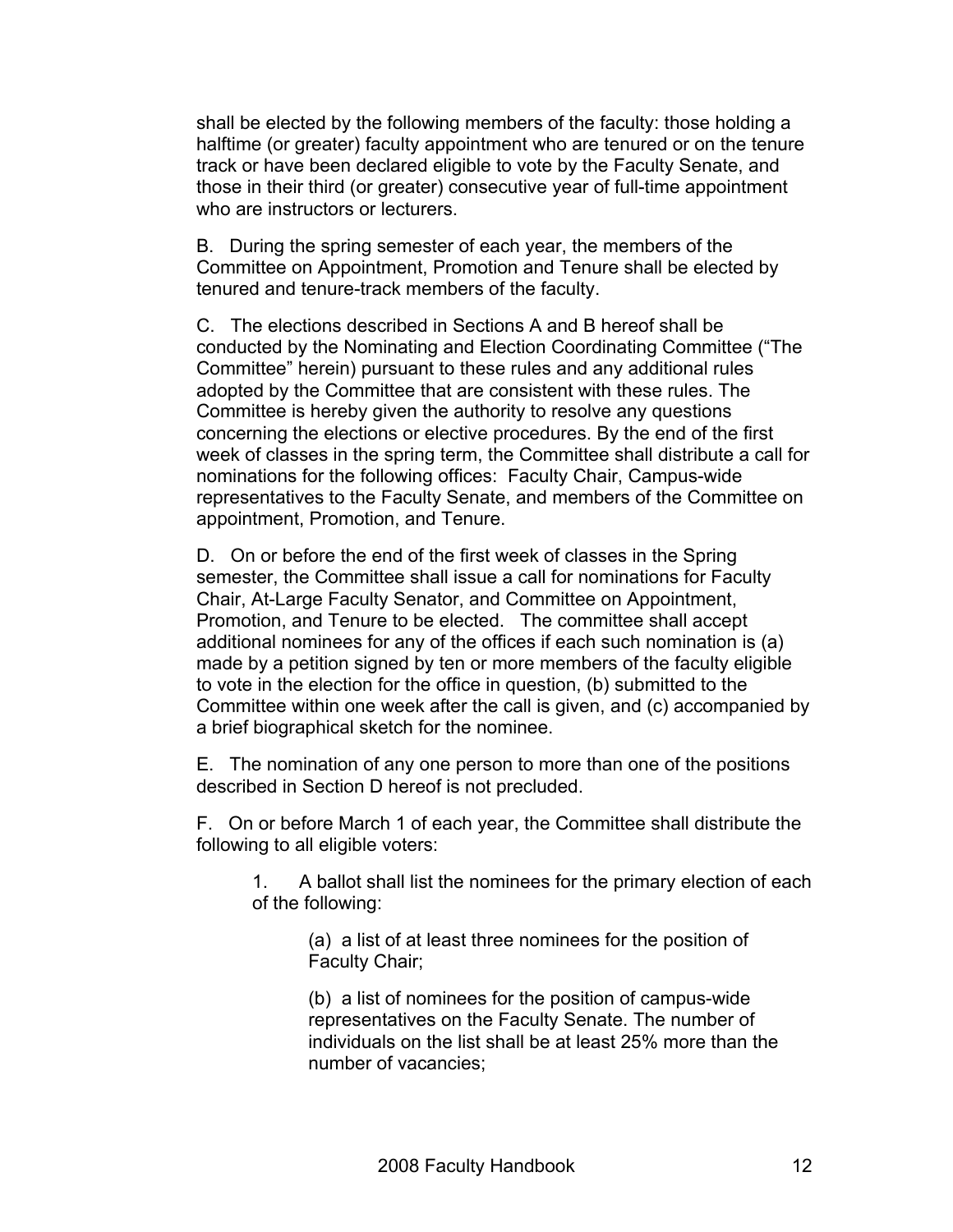(c) a list of nominees for the Committee on Appointment, Promotion and Tenure. The number of individuals on the list shall be at least twice the number of members of the Committee on Tenure to be elected. Each list shall include all nominees nominated either by the Committee or by valid petition.

2. A brief biographical sketch for each nominee.

3. A call for the return of the completed ballots, specifying that valid ballots must be received by the Secretary of the Committee within 12 days after the call is mailed. The call shall be accompanied by appropriate instructions regarding proper voting procedures under the provisions of Sections I, J, and K hereof.

G. On or before March 15 of each year, having counted the primary ballots in accordance with the provisions of sections I, J, and K hereof, the Committee shall announce the results of the primary elections.

H. By April 1 of each year, the Committee shall have completed any runoff elections required under the provisions of sections I, J, and K hereof, and shall announce the results of such run-off elections. Except for the reduction in the number of candidates as provided therein, the procedures set forth in sections F and G hereof shall apply to any such run-off election. If there are more than three nominees, then the following actions shall be placed into action.

I. The Faculty Chair and Faculty Vice Chair shall be elected from a common list of nominees for the office of Faculty Chair.

1. In the primary election, each eligible voter shall be entitled to vote for two of the nominees.

2. The candidates receiving the most number of votes equal to a majority of the ballots cast shall be elected Faculty Chair. The candidate receiving the second highest number of votes will be elected Faculty Vice-Chair. If not candidate receives a majority of votes, then the three candidates receiving the most votes shall stand for a run-off election where each voter shall be entitled to vote for two of the three candidates. The winner of the run-off election shall be elected Faculty Chair and the runner-up shall be elected Faculty Vice chair.

3. In the event that only three candidates are nominated, the candidate receiving the most votes will be elected Chair and the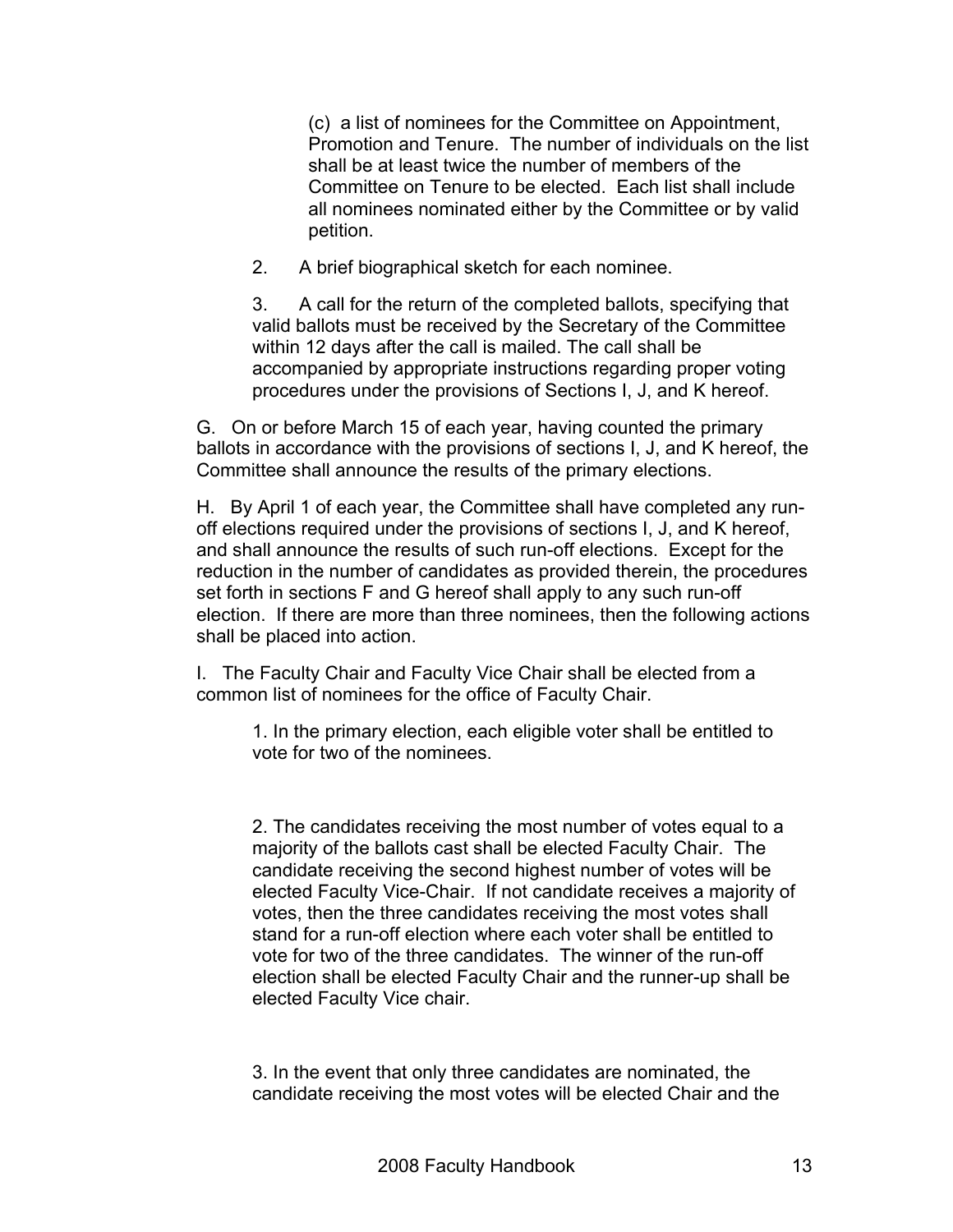candidate receiving the second highest number of votes will be elected Vice Chair.

J. Campus-wide representatives on the Faculty Senate shall be elected as follows:

1. In both the primary election and any run-off election, each eligible voter shall be entitled to cast as many unit votes as there are campus-wide representatives to be elected, and to distribute these votes among the several nominees in any way, except that no more than half of these votes may be cast for any single nominee.

2. The nominee shall be declared elected in order of decreasing number of votes received until all positions have been filled. ion shall be declared elected.

3. Should a campus wide representative elected to the Faculty Senate be unable to complete his or her term of office, the vacancy shall be filled referring to the results of the same election in which that representative was elected. Among the remaining candidates, the individual who received the most votes and who is able to fill the vacancy shall be a campus-wide representative in the Faculty Senate for the remainder of the unexpired term.

K. Members of the Committee on Appointment, Promotion and Tenure shall be elected as follows:

1. Each eligible voter shall be entitled to cast as many unit votes as there are members of the Committee on Appointment, Promotion and Tenure to be elected, and to distribute these votes among the several nominees in any way, except that no more than half of these votes may be cast for any single nominee.

2. In the primary election, each nominee shall be declared elected in order of decreasing number of votes received until all positions have been filled.

III. Vacancy in the office of Faculty Vice Chair

Should the office of Faculty Vice Chair become vacant during the term of office, a new Faculty Vice Chair shall be elected for the unexpired term by the Faculty Senate. In such election, no one shall be declared elected until he or she has received at least twenty-four votes.

IV. Election of faculty representatives on the Campus Council

At the Faculty Senate's first meeting of each academic year, the Senate shall elect 16 senators from among its voting members (other than its Chair and Vice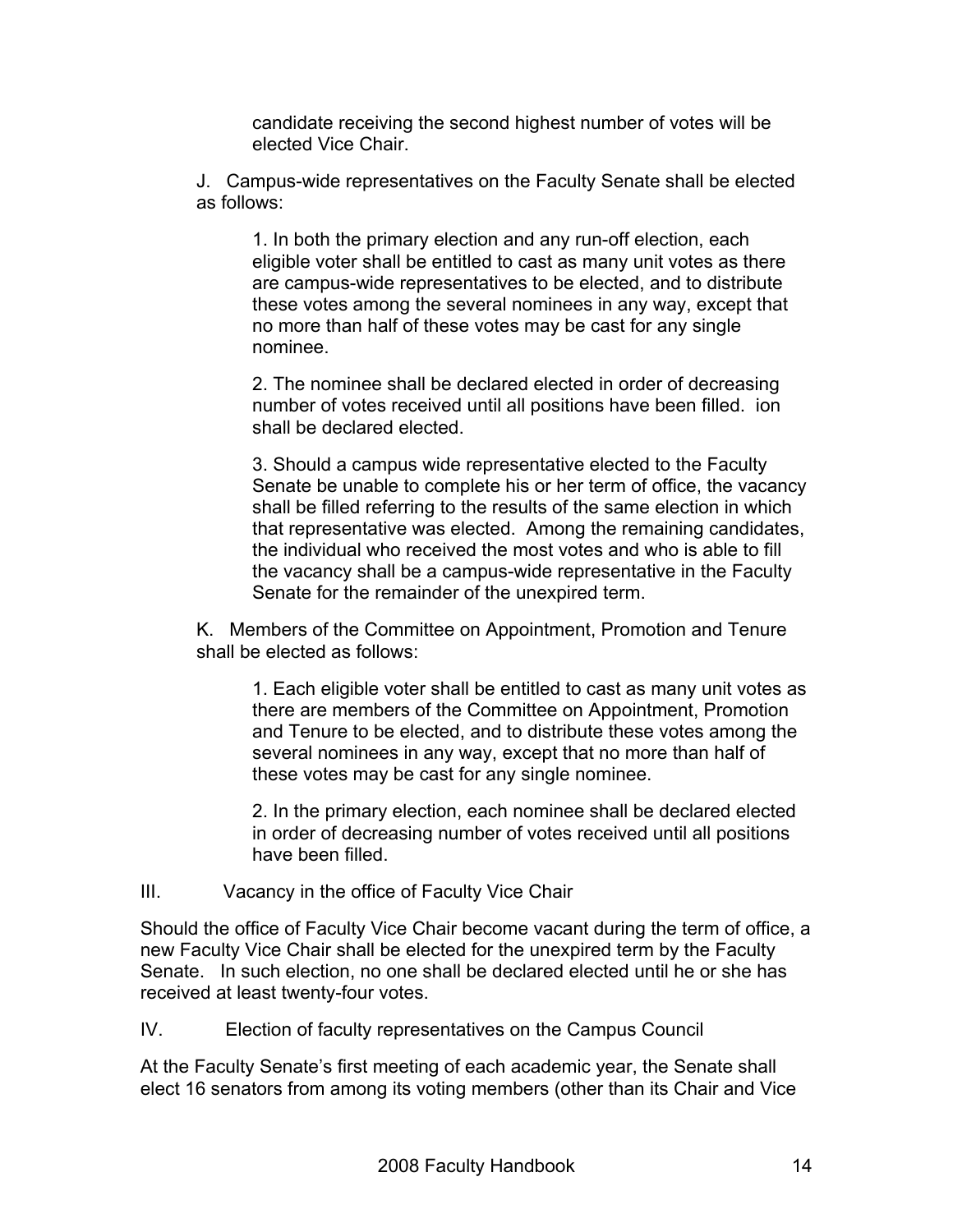Chair to be faculty representatives on the Campus Council. The Senate shall be governed by the following procedures for the election of these senators:

A. Before any voting occurs, nominations for filling all of the representative positions shall be made from the floor.

B. In case there are more nominations than positions to be filled, voting shall be each senator shall be entitled to cast as many unit votes as there are positions to be filled, and to distribute these votes among the several nominees for the positions in any way, except that no more than half of these votes may be cast for any single candidate.

C. In the first round of voting, each nominee shall be declared elected upon receiving a number of votes equal to a majority of the valid ballots cast, unless the number In the latter event, the nominees shall be declared elected in order of decreasing number of votes received, until all positions have been filled.

D. Should the number of nominees elected in the first round of voting be less than the number of positions to be filled, there shall be a run-off election among the runner-up nominees who received the greatest number of votes, the number of such candidates in the run-off election to be equal to the number of positions to be filled, plus three (or the number of remaining candidates, if fewer than three). The candidates receiving the most votes in the run-off election shall be declared elected.

E. Should a faculty representative elected to the Campus Council be unable to complete his or her term of office, the vacancy shall be filled by referring to the results of the Senate's election in which that representative was elected. Among the candidates who were eliminated in that election, the senator who received the most votes and who is able to fill the vacancy shall be a faculty representative on the Campus Council for the remainder of the unexpired term.

V. Campus representative on the Arkansas Higher Education Faculty Council

The Faculty Chair shall serve as the representative-elect to the Arkansas Higher Education Faculty Council, and the Chair of the Faculty Senate shall serve as the representative on the Council.

VI. Action on legislation of a separate faculty or the Graduate School **Faculty** 

When the Faculty Senate receives legislation from a separate faculty or the Graduate School Faculty concerning its own academic affairs ("the legislation" herein), the Senate's action on the legislation shall be governed by the following procedures: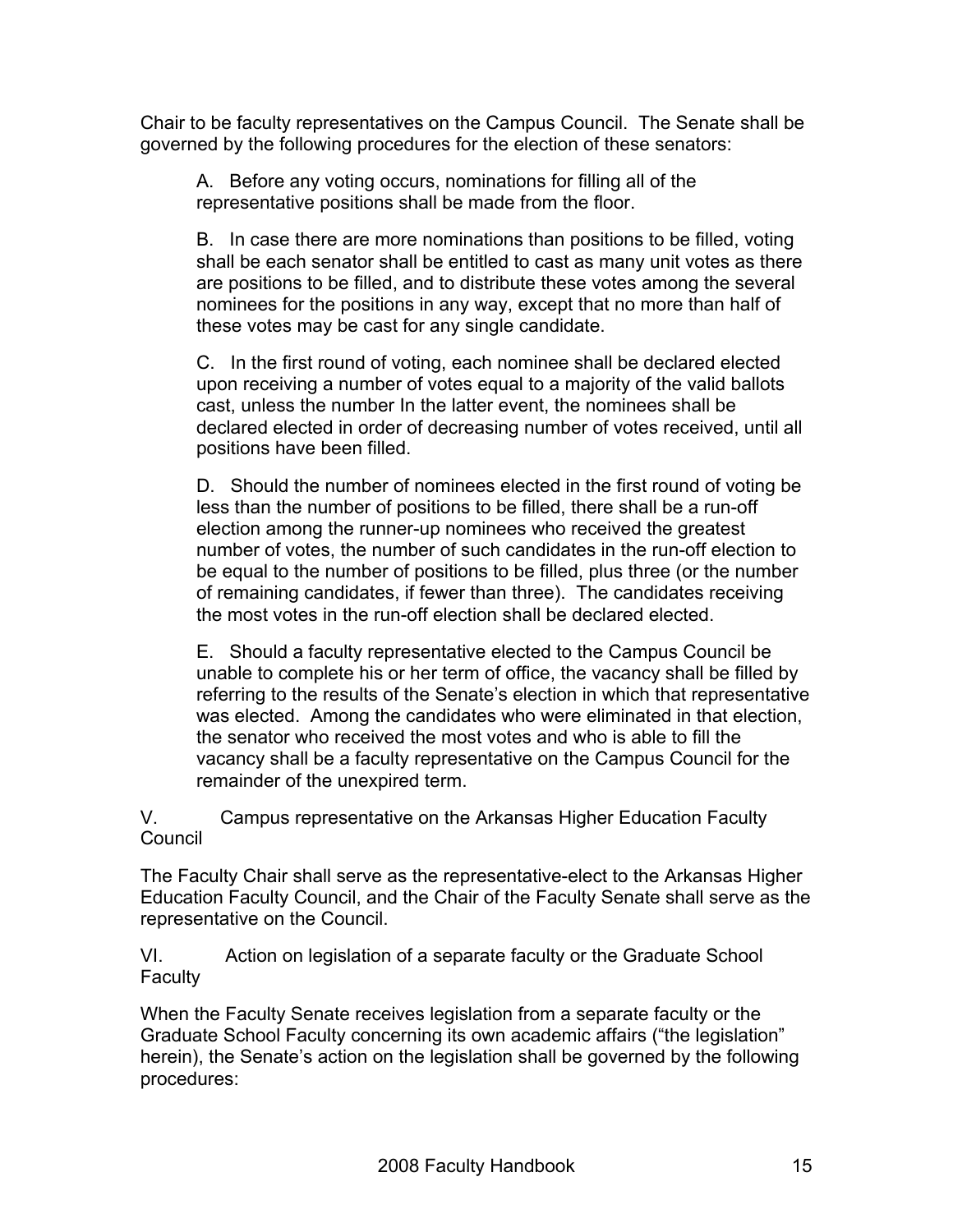A. The presiding officer shall first call for a motion to approve the legislation.

> 1. If a motion to approve is made and is passed, the Senate shall take no other action on the legislation (unless, of course, it reconsiders or rescinds the motion). After approval of the legislation, if the Senate has sole legislative jurisdiction over the legislation, the Chair of the Senate shall advise the Chancellor of the Senate's approval of the legislation; if the Senate does not have sole legislative jurisdiction over the legislation and it directly affects students or staff, it shall be referred to the Campus Council for final action.

> 2. If a motion to approve is not made or if a motion to approve is made and is defeated, the presiding officer shall call for a motion to negate the legislation.

> 3. If a motion to negate is made and is passed, the Senate shall take no other action on the legislation (unless, of course, it reconsiders or rescinds the motion). After approval of the legislation, if the Senate has sole legislative jurisdiction over the legislation, the Chair of the Senate shall advise the Chancellor of the Senate's negation of the legislation; if the Senate does not have sole legislative jurisdiction over the legislation and it directly affects students or staff, it shall be referred to the Campus Council for final action.

> 4. If a motion to negate is not made or if a motion to negate is made and is defeated, the presiding officer shall announce that, in the absence of an objection from the floor, the legislation will be filed. After filing of the legislation, if the Senate has sole legislative jurisdiction over the legislation, the Chair of the Senate shall advise the Chancellor of the Senate's filing of the legislation; if the Senate does not have sole jurisdiction over the legislation and it directly affects students or staff, it shall be referred to the Campus Council for final action. If a senator objects to filing the legislation, the presiding officer shall entertain a motion to file the legislation. When a motion to file is made, if the Senate has sole legislative jurisdiction over the legislation, the Chair of the Senate shall advise the Chancellor of the Senate's action on the motion to file the legislation; if the Senate does not have sole legislative jurisdiction over the legislation and it directly affects students or staff, it shall be referred to the Campus Council for final action.

VII. Notices and minutes

A. In any year, the distributions to faculty members required by Subsection D.2 and D.4 of Article II of Board Policy 810.1 may be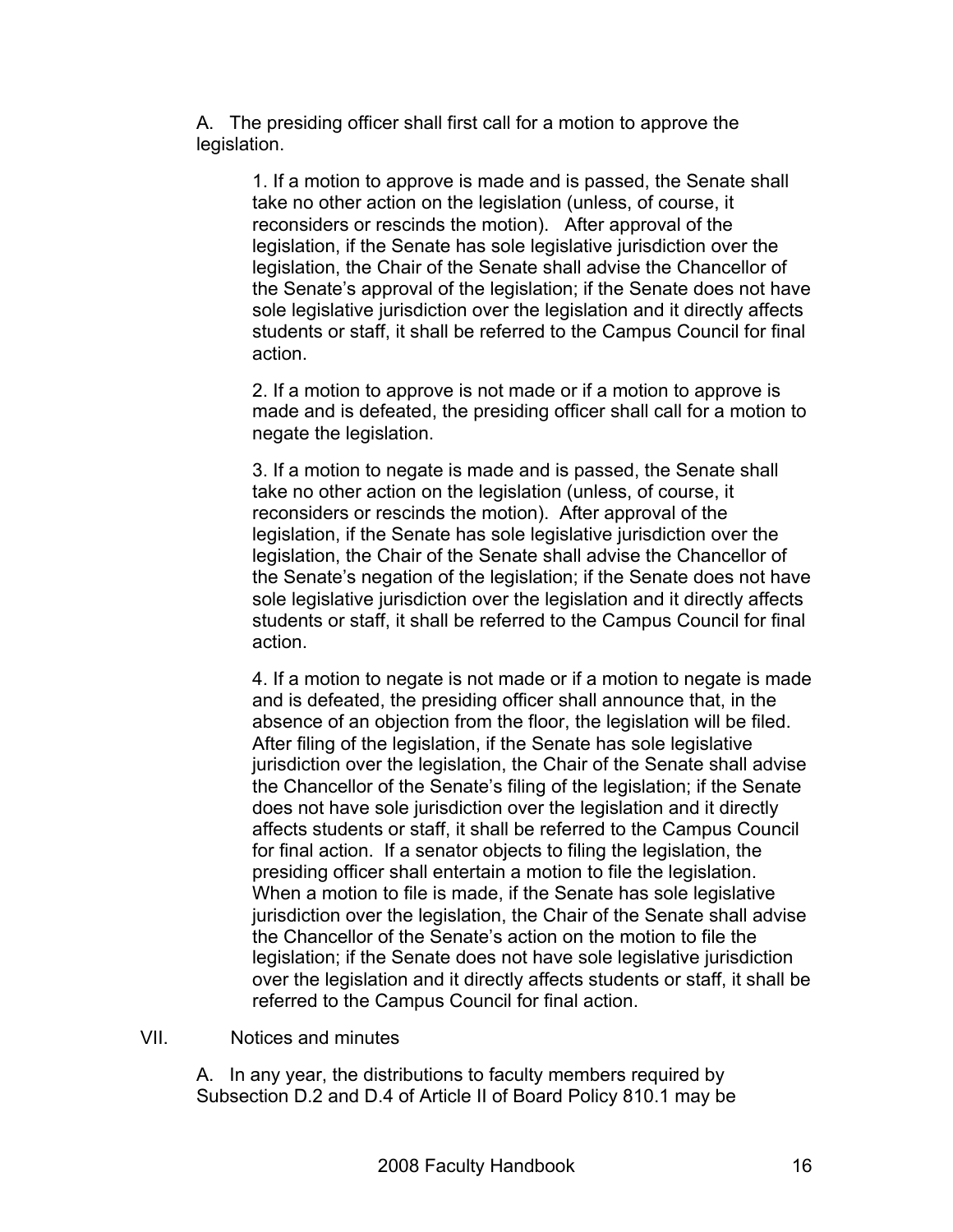complied with by (a) sending the required information by e-mail to all faculty members who receive e-mail, and (b) placing the required information on a website dedicated to faculty governance, provided however that early in the fall semester all faculty members are notified by campus mail of the Web site's address and of the times tentatively scheduled for the six regular meetings of the Faculty Senate that year.

B. Even if minutes of Faculty Senate meetings are distributed to them by e-mail, hard copies shall be distributed to the chairpersons of the Student Senate and the Staff Senate, to the Chair of the Campus Council, to the Chair of the Agenda Committee of the Campus Council, to all chairs of academic departments, to all directors of units, to all vice chancellors and deans, and to the Chancellor. The office of the Provost and Vice Chancellor for Academic Affairs shall send to the President and to the Board of Trustees all actions involving approval by, or notification to, the Board of Trustees. These postings, which shall be done in a timely manner, will be accompanied with explicit information in the required format.

C. Although supporting information shall be distributed with each tentative agenda when it is feasible to do so, Subsection D.2 or Article II of Board Policy 810.1 shall be complied with whenever the agenda lists by item all of the business known by the one preparing the agenda to be scheduled for the meeting in question.

#### VIII. "Prefiling" of motions

When any main motion (except to reconsider, rescind, or resume consideration) is made at a meeting, it shall not be voted upon at that meeting unless its language has been distributed to all members of the Faculty Senate at least 24 hours before the meeting; such distribution may be made by e-mail to all Senators who receive e-mail.

#### IX. Committee reports

When the Faculty Senate asks a committee to act, the committee's report shall be addressed to the Faculty Senate. The original of the report shall be filed with the Chair of the Faculty Senate, and a copy of the report shall also be sent to the Faculty Chair. When a committee addresses a report to the Campus Faculty, a copy shall also be sent to the Chair of the Faculty Senate. All committee reports received by the Chair of the Senate shall be distributed to members of the Senate; such distribution may be made by e-mail to all senators who receive email.

#### X. Faculty Senate Curriculum Review (Faculty Senate 11-14-96)

Curriculum review is the responsibility of the Faculty Senate and is exercised as described herein. The University Committee on Courses and Programs and the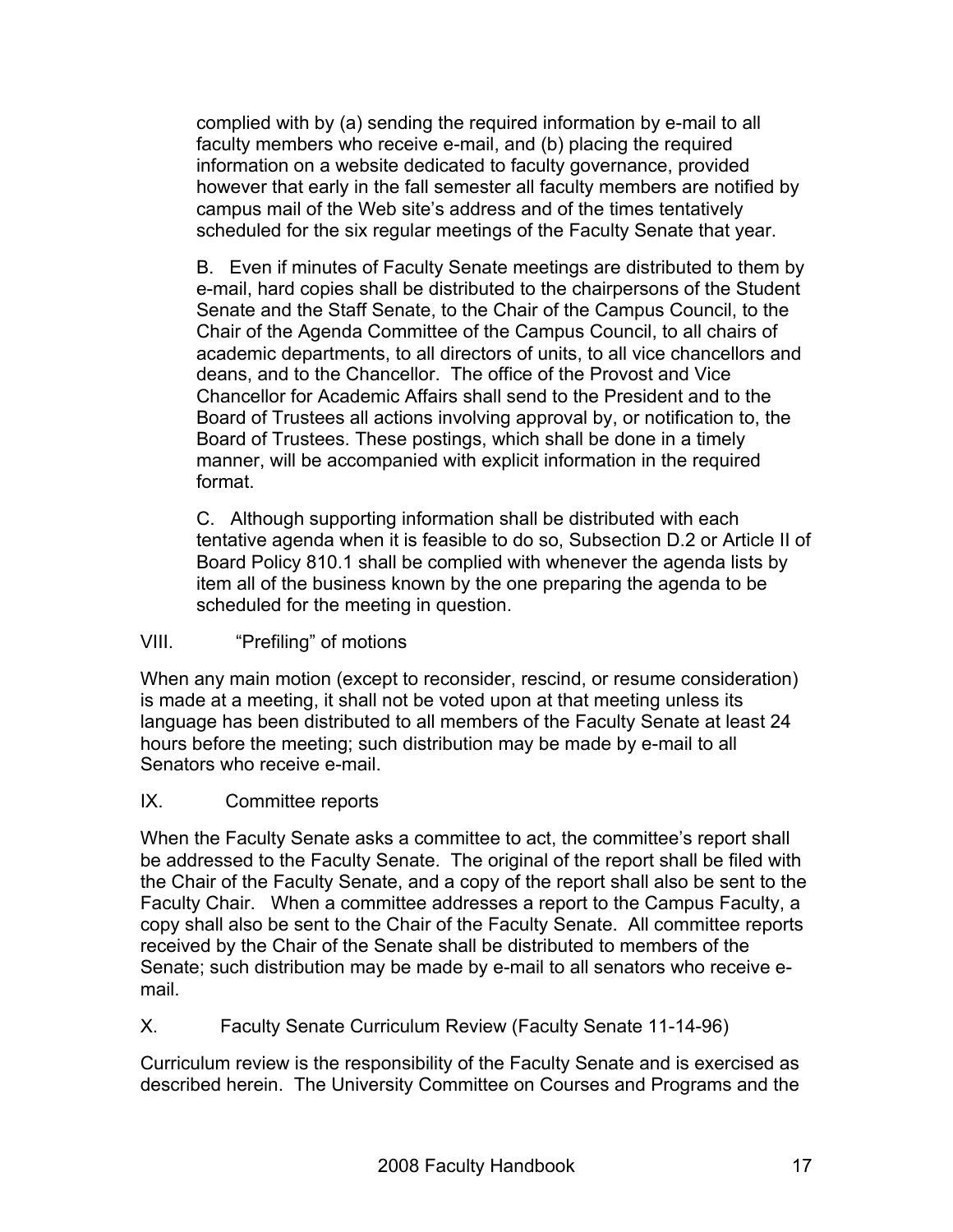University Committee on Program Review are committees jointly of the Graduate Council and the Faculty Senate.

A. University Committee on Courses and Programs

1. The University Committee on Courses and Programs reviews and makes recommendations to the Graduate Council and Faculty Senate for actions on proposals approved by a college or school for the following: 1) new courses; 2) changes in title, description, number, prerequisites, etc. of courses; 3) new undergraduate and graduate degree programs; and 4) modifications to degree programs. The committee is responsible for resolving questions concerning course numbering, course or program duplication, completeness of course or program revision forms, and other questions pertaining to course and program changes, including compliance with administrative guidelines implementing Board Policy.

2. Proposals made to this Committee will be collected by the Graduate School and distributed to the members prior to each meeting. A summary sheet listing all recommendations from the committee is distributed with the agenda to the Graduate Council and the Faculty Senate prior to the meetings at which they are reported. Proposals which affect graduate courses or programs will be approved by the Graduate Council prior to consideration by the Faculty Senate.

3. Voting committee membership consists of a representative with graduate faculty rank to be appointed by the dean of each undergraduate college or school, a representative with graduate faculty rank from each undergraduate college and school to be chosen from the voting membership of the Faculty Senate, a representative of the Graduate Council, a representative of the university libraries appointed by the Dean of Libraries, a representative of the School of Law chosen by the Dean of Law, a student member selected by the ASG and a student member selected by the Graduate Dean's Student Advisory Board, the chair of the Campus Faculty, the Vice Chair of the Faculty Senate, and the chair of the Graduate Council. In addition, one non-voting representative appointed by the Dean of the Division of Continuing Education will serve on the committee, and a representative from the Registrar's Office will meet with the committee to provide technical support. The committee elects its own chair.

B. The University Committee on Program Review. The University Committee on Program Review has the responsibility for initiating, participating in, or evaluating the results of undergraduate and graduate program reviews consistent with University guidelines and the review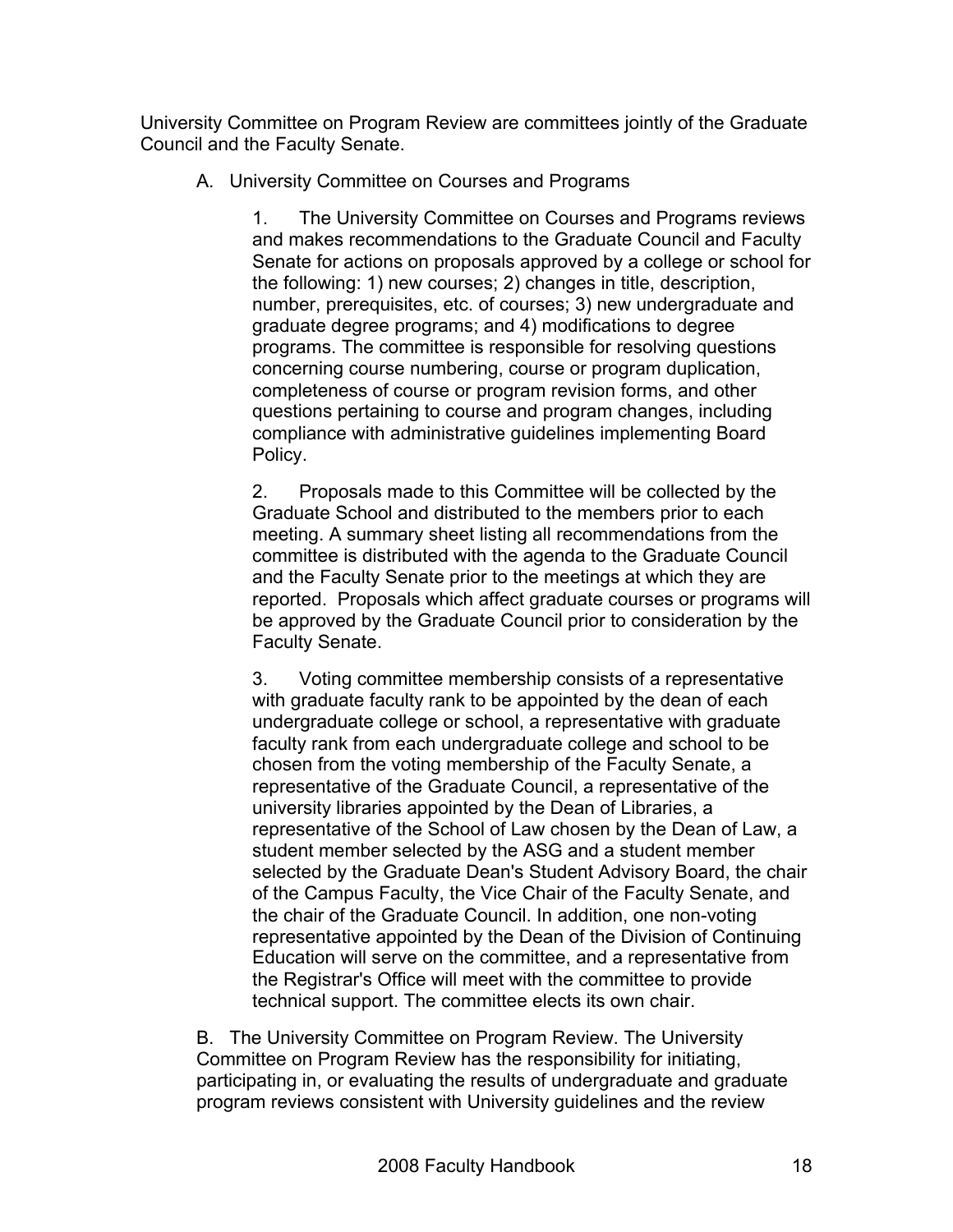schedule as set forth in Academic Policy 1620.10 and 1620.11 requiring that each program be reviewed at least once every 10 years by this process or external reviewers. Revisions to the guidelines and the schedule for reviews may be developed by the committee and recommended by the Faculty Senate, consistent with Board of Trustees policy 620.1, Arkansas code 6-61-214, and policy of the Arkansas Higher Education Coordinating Board including the provision that changes to program review guidelines and schedule must be approved by the AHECB. Reviews of graduate programs will be presented to the Graduate Council before being presented to the Faculty Senate.

Voting committee membership consists of a voting member of the Faculty Senate and a voting member of the Graduate Council from each academic college, the chair of the Graduate Council, and the Vice Chair of the Faculty Senate or his/her representative. The committee elects its own chair.

\* \* \*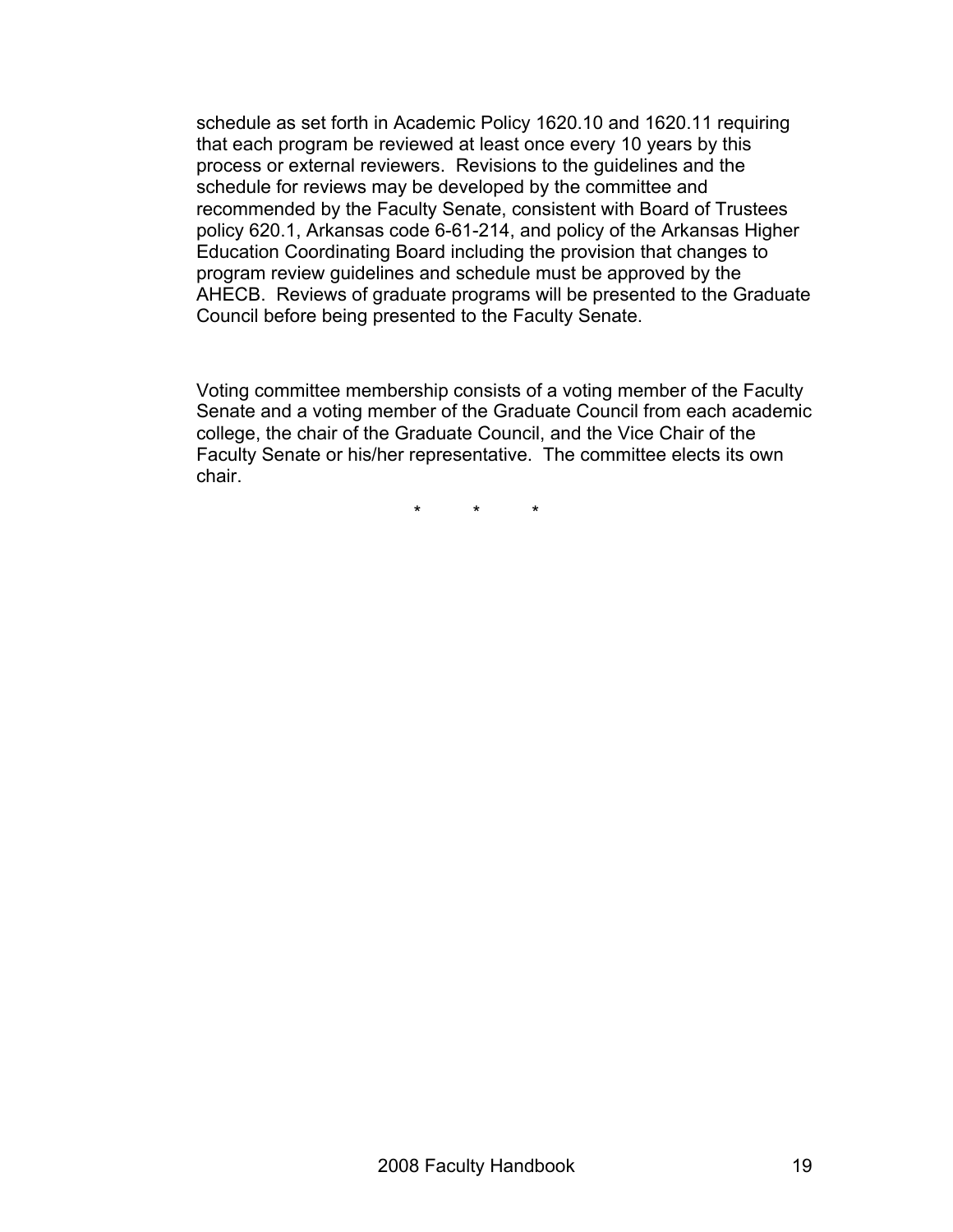# **Section II**

# **ACADEMIC RESPONSIBILITIES OF FACULTY**

The orderly conduct of academic affairs in an educational institution requires that faculty members accept and discharge responsibilities related to their workload assignment and carry out the traditional duties associated with their positions consistent with professional good practice. Policy statements on specific activities and areas of responsibility are provided below.

# **Assigned Workload**

The work of the university faculty in teaching, research and creative activity, administration, and service is professional in character and does not, therefore, conform to an exact pattern such as the eight-hour day or the forty-hour week. However, so that there may be consistency, equity, and some basis for judgment of work loads and assignments and for comparison with other institutions and state agencies, the standards summarized here will be used. The basic element of faculty work assignments is a work unit, which is based on the contact and preparation time for one class hour (50 minutes) per week for a semester of an equivalent amount of time for other kinds of scheduled activity. Included for each of these work units is the classroom contact time, the time for class preparation, grading, office hours and other work with students outside class. A minimum of twelve work units per semester constitutes the typical work assignment of a fulltime faculty member. However, individual work units will vary considerably in nature (if not, theoretically, in number). Work assignments typically include assigned teaching and advising, research/scholarly/creative activities, and service or administration, in varying proportions.

Faculty members are typically expected, as part of their university service as fulltime faculty members, not only to teach, to take part in research, scholarly and/or creative endeavors, and to perform academically related and public service, but also to take part in advising students and prospective students, serving on committees, and maintaining currency in teaching and research disciplines through professional development activities. Such activities are considered a normal part of the duties of full-time faculty, along with those activities directly linked to a particular class, and constitute a necessary part of such a work assignment. However, work units may be earned for work done beyond the minimum in any of these areas, as well as for instruction and administration. Work units are only earned for assigned responsibilities, not for work and activities undertaken at the initiative of the faculty member.

A position on the staff of the university is considered to be a full-time undertaking unless it is specifically designated as part-time, and each person is expected to perform adequately the duties assigned to him or her. Any departure from a work schedule normal for the tasks assigned should receive approval from the appropriate department head and dean in advance.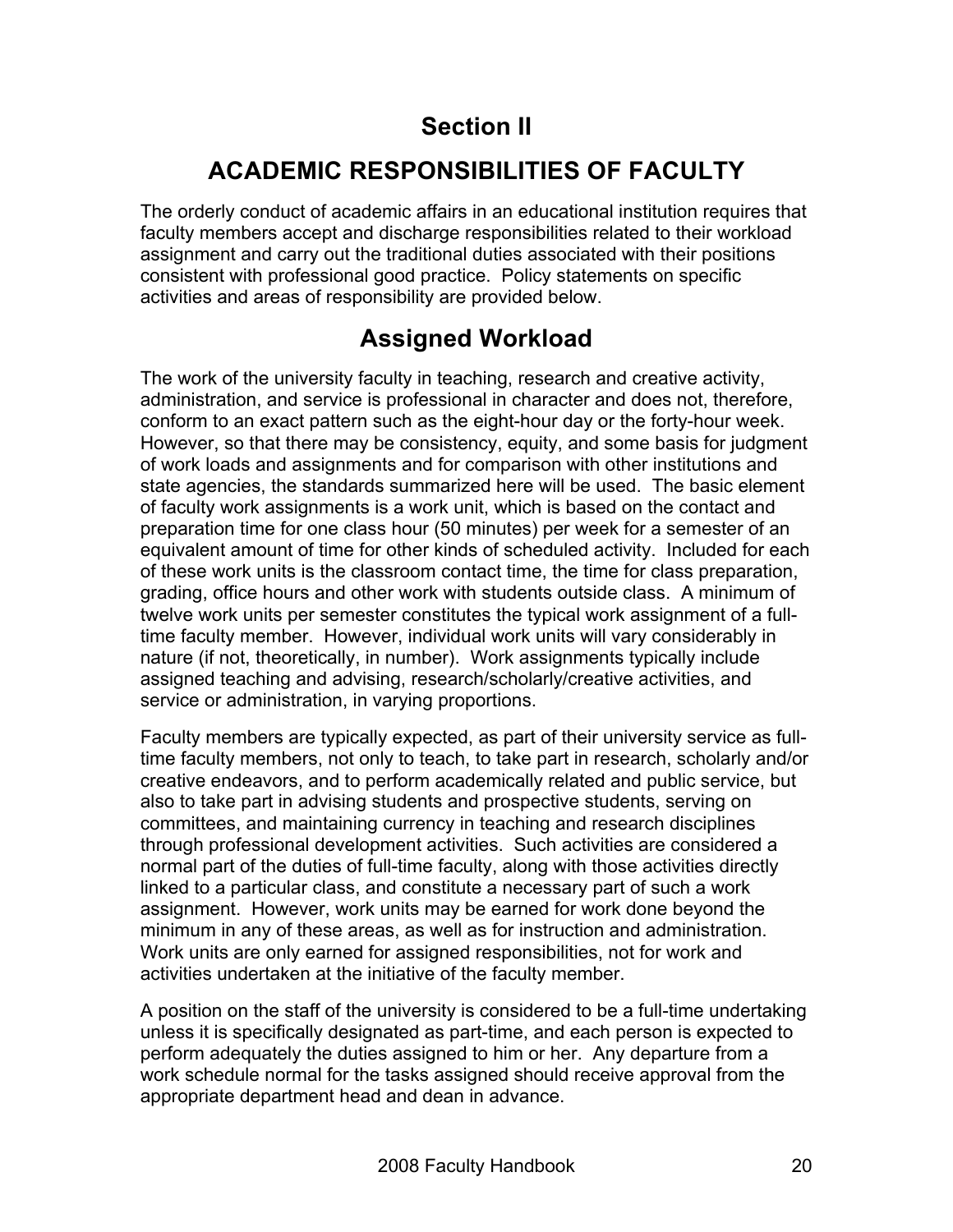# **Teaching**

Faculty members are responsible for maintaining in the classroom and laboratory an environment appropriate to academic endeavor and complying with the university statement on discrimination, adopted in 1983 and amended in the Fall of 1991: The University of Arkansas, Fayetteville, does not condone discriminatory treatment of students or staff on the basis of age, disability, ethnic origin, marital or parental status, race, religious commitment, sex, sexual orientation or veteran's status in any of the activities conducted upon this campus. Members of the faculty are requested to be sensitive to this issue when, for example, presenting lecture material, assigning seating within the classroom, selecting groups for laboratory experiments, and assigning student work. The university faculty, administration, and staff are committed to providing an equal educational opportunity to all students.

Faculty members assigned to teach classes are responsible for determining that the content of their classes is appropriate to each course, as officially described in the catalog (or proposing changes to the description through the campus process), and achieves the coverage indicated by that description. Faculty members are responsible for confining classroom discussion to subjects related to the topics of concern in the course and for conducting the class so as to facilitate learning for all students, consistent with good teaching practices. They are also responsible for choosing appropriate texts and other teaching materials in a timely way. They are responsible for holding the classes and giving final exams at the times and places approved for them, except as changes are authorized by the appropriate department head and dean. They are responsible for providing reasonable accommodation to students with documented disabilities, consistent with policies and procedures of the Center for Educational Access (telephone 5-3104). Faculty members are expected to provide a syllabus for each course they teach to inform students of the learning objectives for the course, the course coverage/topics, the required texts and materials, how the final grade will be determined, the policy on making up work, and how the students may contact the teacher. It is also the responsibility of the faculty member to include in the course syllabus instructions on how students can learn prior to class time whether a class is cancelled because of weather conditions or for other reasons. See http://www.uark.edu/admin/vcacsey/vcaa/policies.html.

Faculty members who develop or teach courses off campus through distance education, online instruction and/or courses with some or all of the course activity conducted outside the U.S.A. are required to comply with all the university policies applying to such activity. Sources of information for regulation and policy are the Academic Policy Series, the Office of Study Abroad, and the School of Continuing Education and Academic Outreach.

#### **Attendance Policy**

(Faculty Senate, May 26, 1999)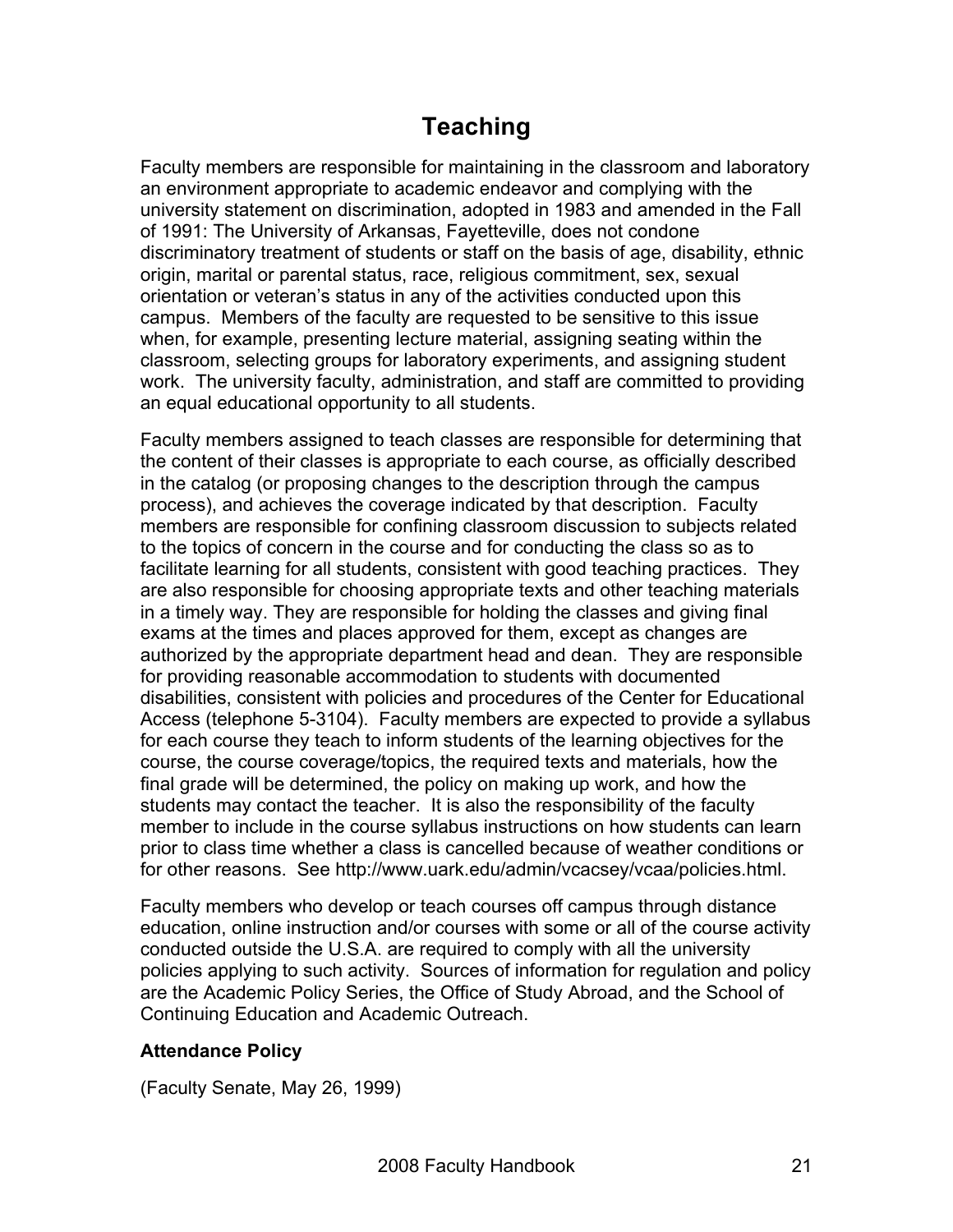Education at the university level requires active involvement in the learning process. Therefore students have the responsibility to attend classes and to actively engage in all learning assignments or opportunities provided in their classes. Instructors have the responsibility to provide a written policy on student attendance that is tied to course objectives and included in a course syllabus. There may be times, however, when illness, family crisis, or university-sponsored activities make full attendance or participation impossible. In these situations students are responsible for making timely arrangements with the instructor to make up work missed. Such arrangements should be made in writing and prior to the absence when possible.

Examples of absences that should be considered excusable include those resulting from the following: 1) illness of the student, 2) serious illness or death of a member of the student's immediate family or other family crisis, 3) Universitysponsored activities for which the student's attendance is required by virtue of scholarship or leadership/participation responsibilities, 4) religious observances (see UA Religious Observances policy), 5) jury duty or subpoena for court appearance, and 6) military duty. The instructor has the right to require that the student provide appropriate documentation for any absence for which the student wishes to be excused.

#### **Grades and Exams**

Faculty members are advised to note the terms of the "Grade Appeal Structure for Undergraduate Students" in which is implicit the assumption that instructors will include grading and make-up policies in the syllabus for the course or at the course web site, and/or announce such policies at the beginning of class meetings for each course.

Student appeal and grievance policy and procedures are available at http://catalogofstudies.uark.edu/ for undergraduate students. See http://www.uark.edu/gradinfo/grievance-final.htm for graduate student procedures.

The grading system in use at the university is stated in the current catalog under the heading Grades and Marks, at http://catalogofstudies.uark.edu/

The Campus Council has gone on record as "affirming the fundamental responsibility of instructors to inform students of their progress in courses as accurately and completely as possible." In meeting this responsibility, early progress grades are entered into the web-based facility by faculty at the end of six weeks for students in 1000- and 2000-level courses. Early progress grade reports are issued to students in the seventh week, as soon as possible following submission by instructors, with the reports made available to deans' offices for advisors.

Each faculty member is expected to select appropriate times for the periodic examinations that are necessary or desirable during the course of the semester,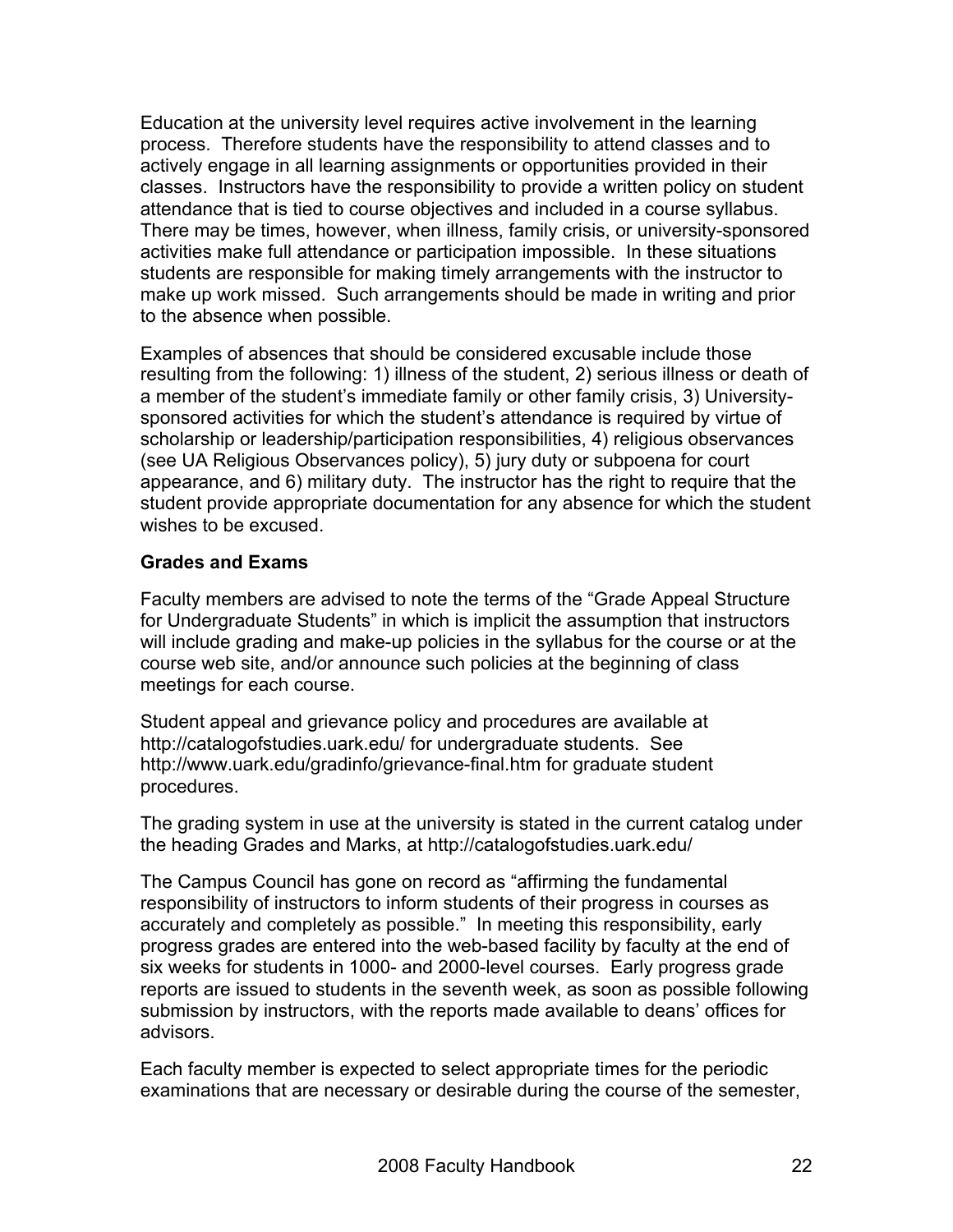but if examinations are to be given at times other than the regular class period, these times must be published in the printed schedule, included in the syllabus, and announced at the first class meeting.

A copy of the final examination schedule is included in the Schedule of Classes. All final examinations must be given at times specified in the schedule with the exception that faculty members should give consideration to rescheduling a final exam when a student scheduled for three exams or more on the same day so requests. Whenever extreme circumstances make necessary a deviation from the announced schedule, clearance for such deviation must be obtained in advance from the appropriate college dean and the Provost and Vice Chancellor for Academic Affairs. Consistent with Campus Council policy of 1989, it is the policy of the university to minimize student participation in extracurricular activities during the final examination period. No meetings, social activities, athletic events, or other extracurricular activities which require student participation will be scheduled on Dead Day or during the final examination period. Any exceptions to this policy must receive prior approval from the Provost and Vice Chancellor for Academic Affairs.

Final examinations in the summer term courses are to be given at the final scheduled class session.

Faculty members are responsible for entering final grades into a web-based facility consistent with procedures established by the Registrar's Office. A paperbased process is still in place for grade changes, with policy established by the Registrar's Office. See the grading system statement at http://catalogofstudies.uark.edu/

Campus Council policy (1978) provides that instructors for on-campus courses are to report final grades as soon as possible and no later than two working days following the end of the final exam period. Grades for off-campus courses are to be reported within four days following the exam.

#### **Posting Grades**

The Family Rights and Privacy Act of 1974, as amended, prohibits disclosure of personally identifiable education records to a third party without prior written consent. Accordingly, faculty should ensure that grade information posted or made available through graded papers left for collection in public places (such as offices or hallways) is not "personally identifiable." The Department of Education Regulations for the Act define "personally identifiable" information as that data or information which includes (1) the name of the student, the student's parent, or other family members; (2) the student's address; (3) a personal identifier (such as a social security number or student number); or (4) a list of personal characteristics, or other information which would make the student's identity easily traceable.

#### **Office Hours**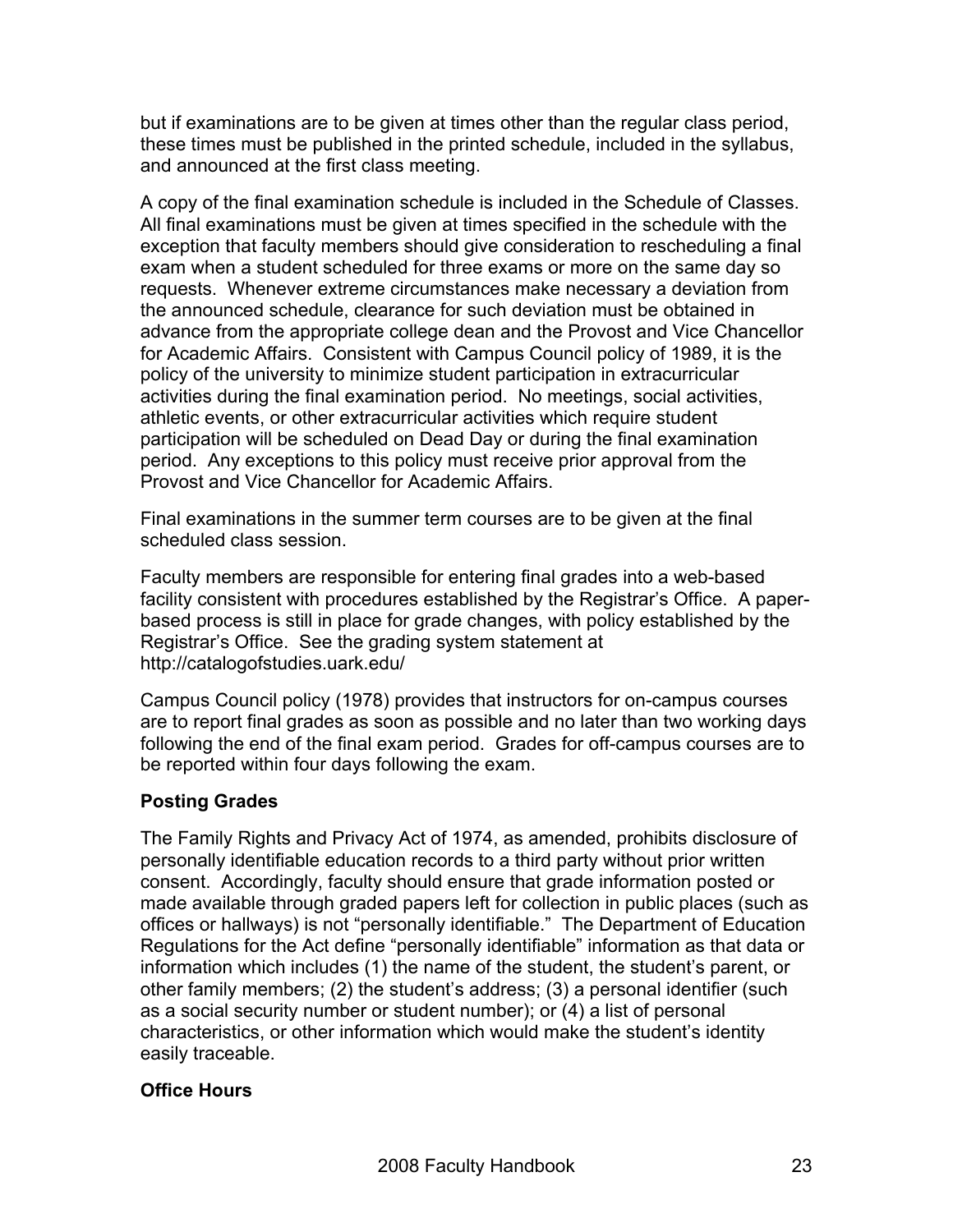Faculty members are expected to keep regularly-scheduled office (or laboratory) hours each week during which time students may confer with them. The number of hours scheduled should reflect the teaching load and class enrollment of the faculty member. Office hours should be flexible enough to provide reasonable access to students who may have class conflicts. For example, office hours scheduled only for M-W-F, 9:30 to 10:20 a.m. eliminates access for those students who have class during that hour.

#### **Records**

Consistent with Academic Policy 1480.10, records and materials made and collected by faculty as evidence of student performance and learning are the primary source of data for the evaluation of students for grades. Members of the faculty are responsible for maintaining such records as part of their teaching responsibilities. Such records should be retained for two years following the assignment of final grades for all coursework, either by the faculty member or by the department in which the faculty member is appointed, in the event of the faculty member's leaving the employment of the institution.

#### **Students' Religious Observances**

(Campus Faculty, revised November 15, 1995)

Although Christian religious holidays are reflected to some extent in the academic calendar of the university, holidays of other religious groups are not. When members of other religions seek to be excused from class for religious reasons, they are expected to provide their instructors with a schedule of religious holidays that they intend to observe, in writing, before the completion of the first week of classes. The Schedule of Classes should inform students of the university calendar of events, including class meeting and final examination dates, so that before they enroll they can take into account their calendar of religious observances. Scheduling should be done with recognition of religious observances where possible. However, faculty members are expected to allow students to make up work scheduled for dates during which the student's religious observances are scheduled, to the extent possible.

#### **Textbook and Course Materials Policy**

Each year with the beginning of a new appointment period, faculty members should be reminded of the policies and procedures for compliance with Arkansas legislation relating to textbooks and course materials (Acts 105, 106, 175, and 277 of 2007). Here below is the text of Academic Policy Series 1406.30.

#### **1) Inducements(Act 105)**

Acceptance of inducements (such as a gift, payment, loan, subscription, advance, deposit of money, or services) to require specific textbooks is prohibited by this legislation. Not included as inducements are the following: sample copies, instructor's copies, or instructional materials for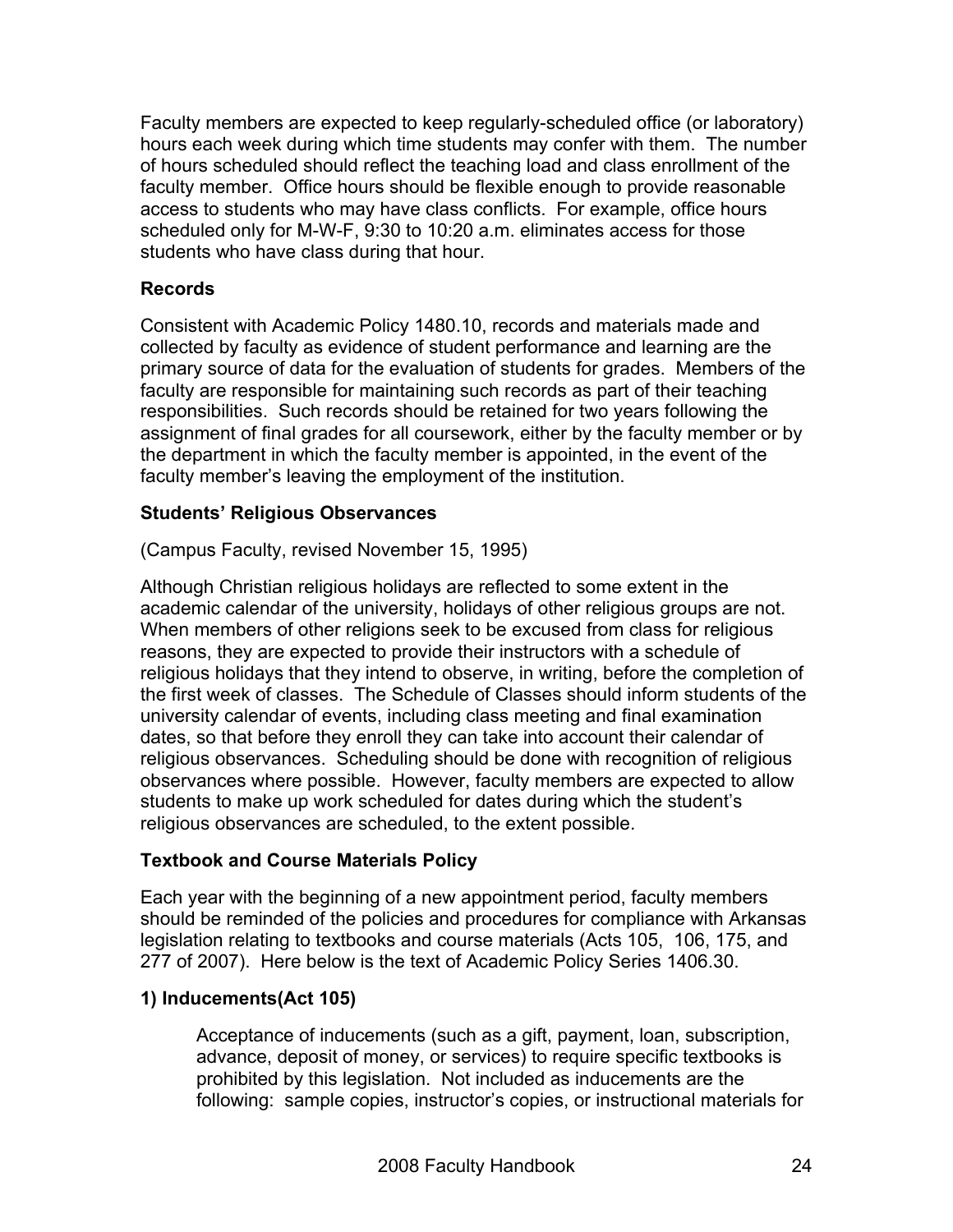a textbook or royalties or other compensation from the sale or publication of a textbook that includes the employee's own writing or work.

A violation of this policy shall be reported within ten business days of discovery to the chief academic officer and the chief legal counsel of the University and to the Legislative Council. A violation may be reported to these same parties by any business or consumer.

#### **2) Deadlines for Textbook and Course Material (Undergraduate) Adoption (Act 175)**

This legislation requires that for each full semester and collectively for summer sessions, the University shall distribute a list of all textbooks and course materials required or assigned for an undergraduate course by publication on its website and posting at its bookstore. The University of Arkansas Bookstore located in the Arkansas Union will be the central repository for all textbook and course material adoption information and for compliance with the legislation. This information will be shared with competing local bookstores and placed on the University website. Faculty members are required by this legislation to choose and report their choices of textbooks and course materials to the Bookstore no later than noon on April 1 for summer and fall semester courses and no later than noon on November 1 for spring semester courses. For each textbook or course material on the list provided to the bookstore, the faculty member shall include the following: a brief description of the textbook or course material; the author or authors; the title and edition; and any special instructions or circumstances for the purchase or use of the textbook or course material.

A textbook or course material for an undergraduate course may be adopted after the time specified above if the adoption is approved by the department chair and the dean or division head of the affected college; and the dean or division head of the college forwards to the chief academic officer of the institution the following information: a list of late adoptions; the names of the person or persons responsible for each late adoption; and a written statement explaining why each adoption was late.

#### **3) Prohibition of Referrals (Act 277)**

Consistent with this legislation, the University may not place or permit to be placed on its website or its bookstore's website a link to the website of a retailer of textbooks or other educational materials if the retailer of textbooks or other educational materials is not required to report and pay Arkansas sales and use taxes and does not obtain a use tax permit from the Department of Finance and Administration and report and pay Arkansas sales and use taxes on sales of textbooks and other educational materials to residents of this state. Nothing in this section prevents a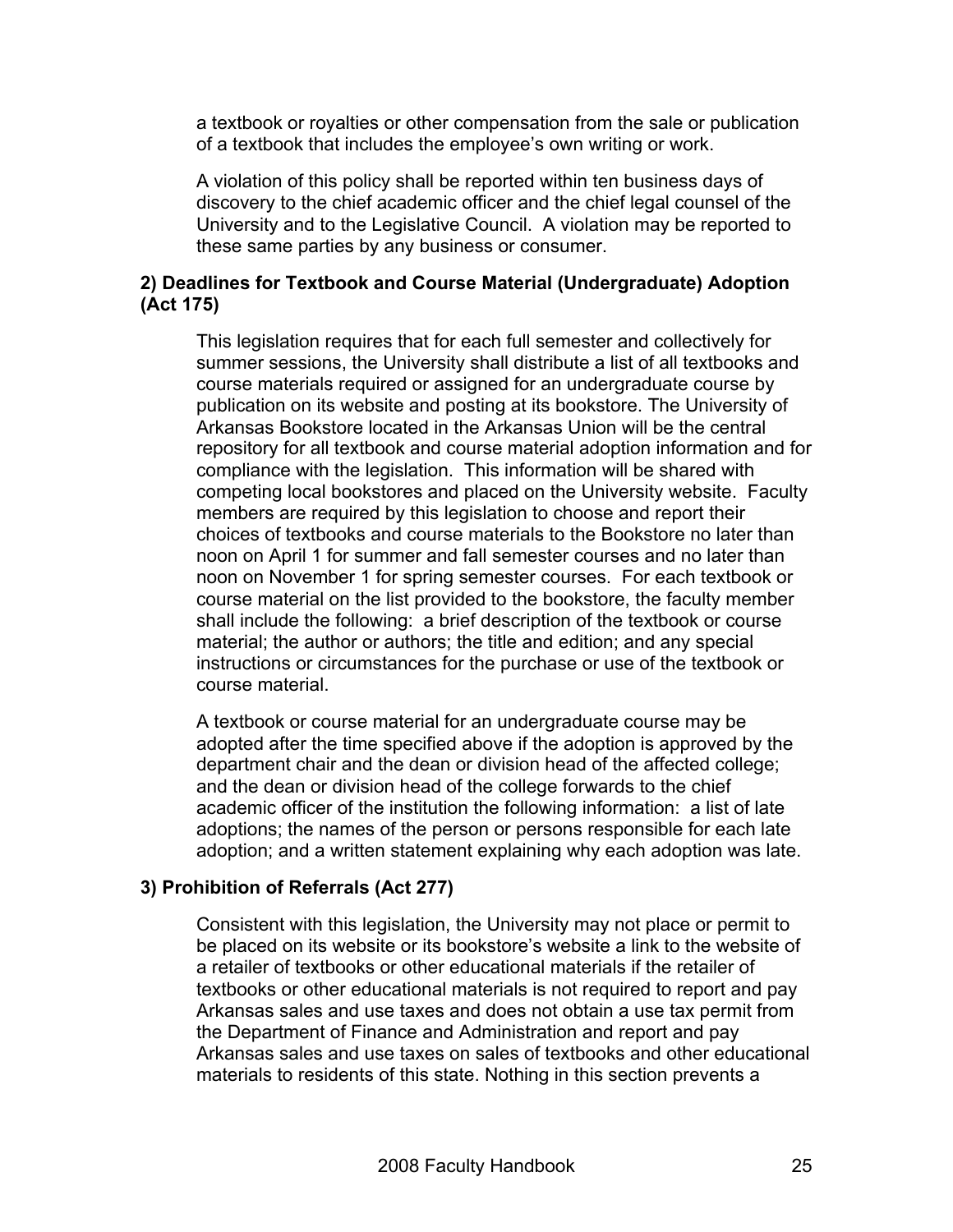faculty member from referring students to any source for required or suggested textbooks or course materials.

#### **4) Regulation of the Use of Royalties from the Sale of Textbooks and Educational Materials (Act 106)**

#### **(Financial Benefit to Instructor from Student Materials: Conflict of Interest Resolution)**

Consistent with University of Arkansas Board of Trustees policy 450.1, full-time faculty and non-classified administrative staff members may engage in limited and specifically approved outside employment for compensation provided this employment does not interfere with the employee's duties (such as by creating a conflict of interest or commitment) and provided that the employee receives written approval from his or her department head and/or dean in advance of the employment. Similarly, employees planning to engage in outside employment must disclose by means of the appropriate form any relationships or activities which might give rise to conflicts, or the appearance thereof, with their duties, responsibilities or obligations to the University of Arkansas.

Faculty members who derive direct or indirect financial benefit from materials required to be used by their students are engaged in outside employment for compensation that constitutes a conflict of interest. Procedures required to address that conflict of interest are as follows.

# **Required Compliance Procedures**

- Faculty members must disclose the conflict of interest in writing and obtain prior written approval from department chair and dean to require the purchase of their own proprietary materials by their students or to require the purchase of any other materials for which the faculty member receives compensation (including, but not limited to publishers' incentive payments).
- The request for approval must include a description of the material(s) and a justification for their use.
- The request must state the provision made for disposition of payments, revenues and royalties from the sales of the material(s). These revenues must be paid to a unit not directly related to or associated with the faculty member, but one (e.g., college or school) that will benefit students academically at the University of Arkansas, Fayetteville.
- Consistent with the deadline for reporting Outside Employment (report to dean before September 15), faculty members must provide a satisfactory accounting of remuneration and disposition of payments, revenues and royalties acceptable to their Dean relative to materials required for student purchase during the preceding year.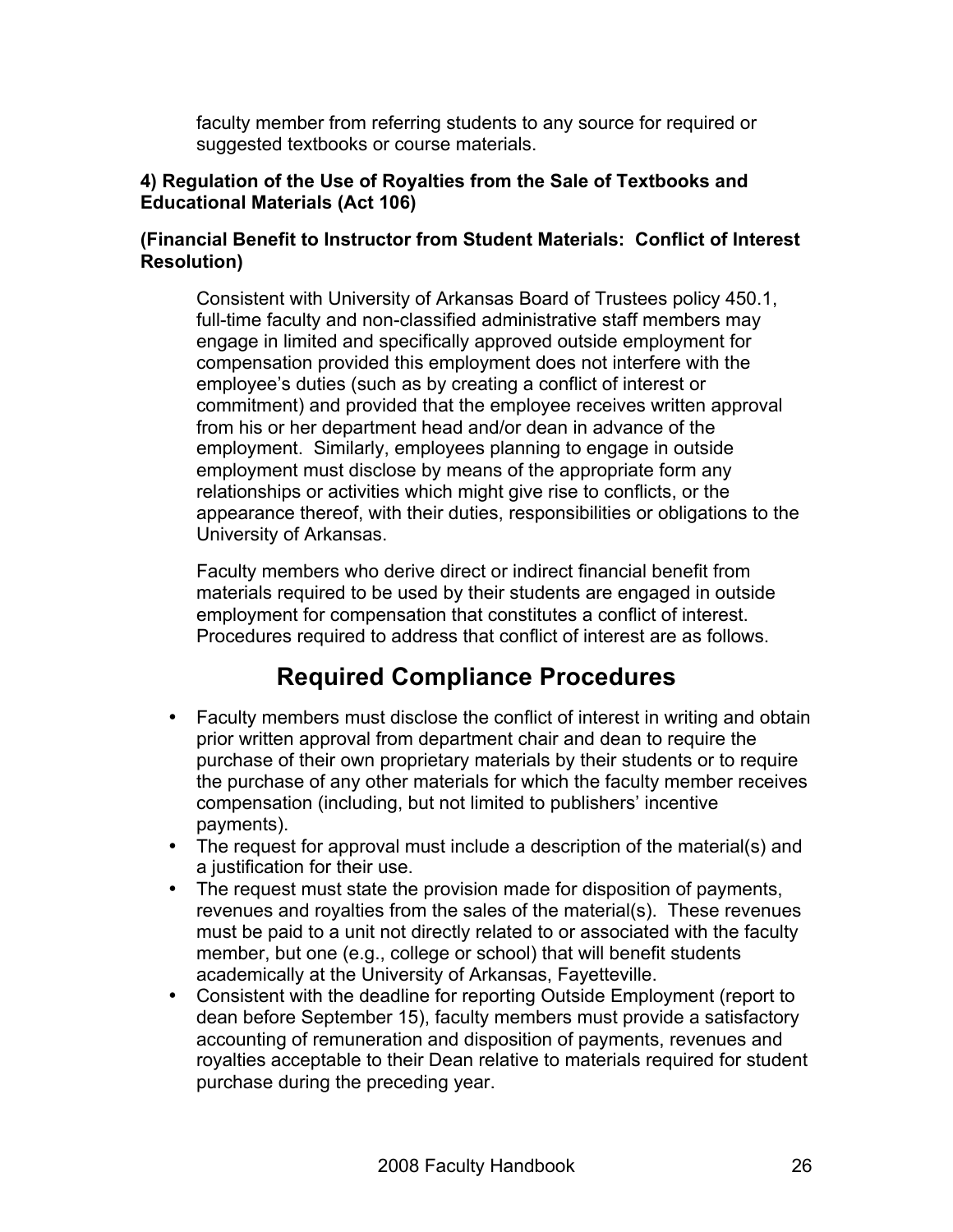NOTE: The required compliance procedures do not apply to faculty members teaching only in non-credit courses and programs.

Texts of the legislation of the Arkansas 86th General Assembly to which reference is made here are available at

http://www.arkleg.state.ar.us/noframe.asp

8/13/07

#### **Teacher and Course Evaluation**

(Campus Council, Adopted March 14, 1985)

The Campus Council action reaffirmed the value of teacher and course evaluation by students, but significantly modified its implementation by recognizing that student evaluation of teaching effectiveness serves two related but distinctly separate objectives. The first relates directly to the instructor's own effort to teach effectively. The second pertains to administrative decisions regarding salary, promotion, and tenure. While evaluations by others—such as peers and recent alumni—are valuable, and their use is encouraged as a means of broadening the basis for judgment, the perceptions of current students are an essential consideration in any administrative review of teaching effectiveness. The new policy also makes clear that no one form [such as the Purdue form] or procedure is suitable for all classes, and one form may not be equally appropriate for realizing both objectives. The policy adopted by the Campus Council specifies the following:

1. That each department faculty adopt a formal procedure whereby each student in each class has the opportunity to submit a written critique to the instructor for the instructor's self-evaluation. If maximum benefit is to be realized, students must be assured that their comments are for the instructor, alone, and will be reviewed by others only if the instructor releases them for such review;

2. That each department faculty adopt a formal procedure or procedures which will ensure that the perceptions of current students are duly considered when teaching effectiveness is evaluated in making decisions regarding salary, promotion, and tenure. [The Purdue evaluation form is used for this purpose at the university.] Perceptions may be obtained from student comments released by the instructor, from the Purdue results, from narrative statements, from exit interviews conducted by someone other than the instructor, or from some combination of these alternatives. All evaluations for administrative purposes, including those released by the instructor as in (1) above, must be administered by a person or persons designated by the department in which the course is offered (rather than by the instructor), and in accordance with procedures which ensure the integrity of the process.

3. That the dean of each college or school shall be responsible for the adoption and implementation no later than Spring, 1986, of the forms and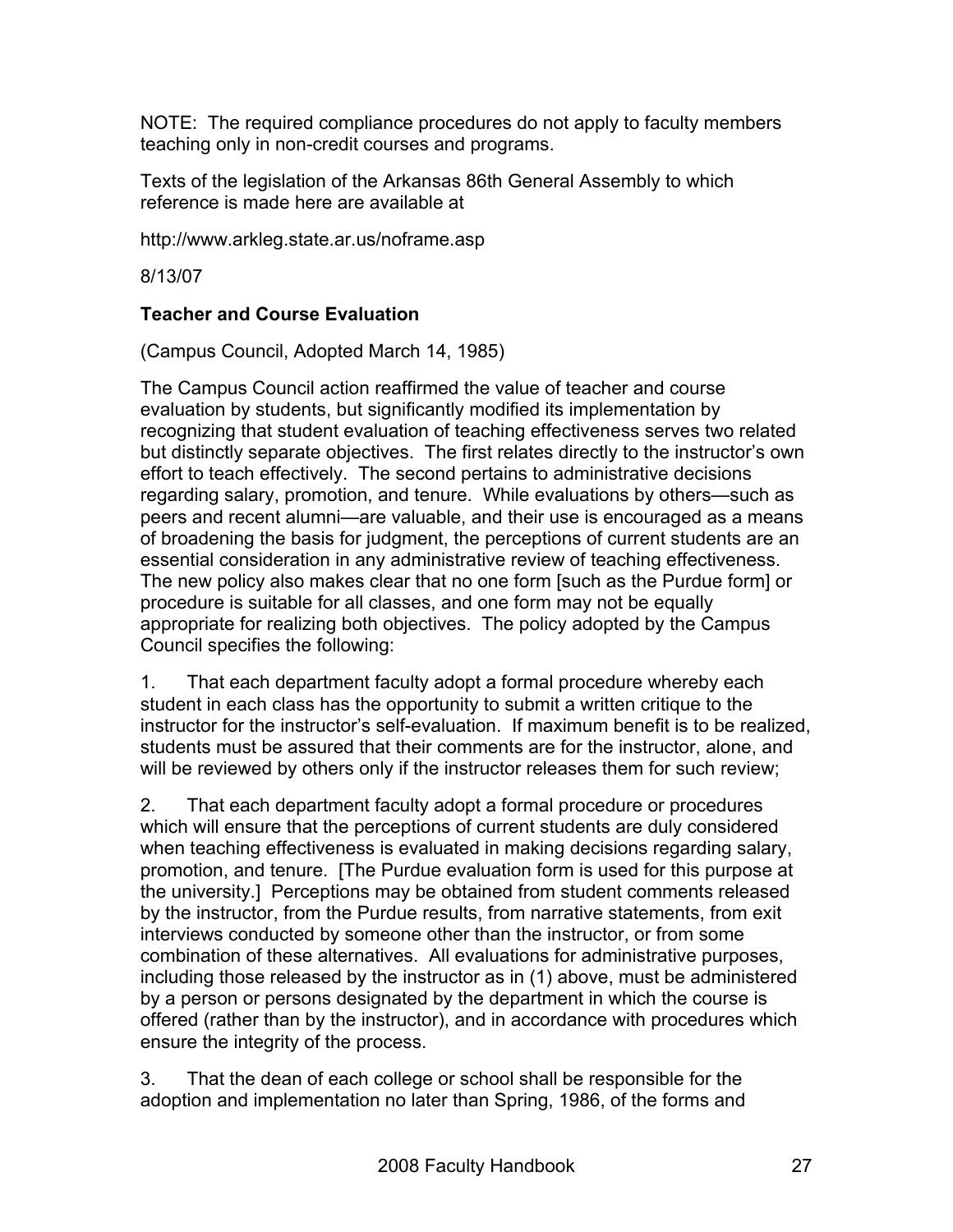procedures described in (1) and (2) above. The forms and procedures adopted by each department will be made available to instructors and students.

Note: Most colleges and schools at the University of Arkansas use the Purdue Teaching and Course Evaluation System. Forms are provided early in each semester to allow faculty to select additional evaluation items for each class. Some core items are identified by the university and by each school and college. Late in the semester, evaluation forms are generated for each class. Evaluation forms are distributed to and collected from classes by someone other than the instructor and collected for processing by Computing Services. In the following term a computerized summary of responses is provided to faculty along with the original evaluation forms. Faculty teaching in summer terms make their selection of items during the spring semester for forms delivered in the summer. See Academic Policy 1405.15 at the web site. During 2006-07, a committee of the Teaching Academy was established to review the teacher and course evaluation system at the University of Arkansas.

http://www.uark.edu/admin/vcacsey/AcaPolicySeries/academic\_policies.html

# **Teaching Resources and Development Opportunities**

#### **Teaching and Faculty Support Center (TFSC)**

The TFSC at the University of Arkansas was established in 1992. Representing a part of the university's commitment to excellence in teaching, the center provides a central facility to assist faculty, teaching assistants, and departments in the continued improvement of learning and teaching. It functions as a resource clearinghouse for addressing instructional issues. The address of the center is 146 N. Harmon, Harmon Avenue Parking Facility, HAPF-703, telephone 575-3222. For more information, visit the web site at: http://www.uark.edu/misc/tfscinfo/

#### **Teaching Academy**

The Teaching Academy is an honorary society of the University of Arkansas for outstanding teachers that advocates and represents teaching interests as well as sponsoring events such as an annual workshop on teaching. For more information, consult the web site at http://www.uark.edu/studorg/uateach/.

# **Student Conduct Policies**

#### **Academic Integrity – Term Paper Assistance**

(From Campus Council action of March 26, 1987)

The use of the services of "term paper assistance" companies and websites is a violation of university policies on academic integrity. Student submission of such research or term papers to meet requirements of any class or degree program is expressly prohibited and constitutes academic dishonesty. Any violation of this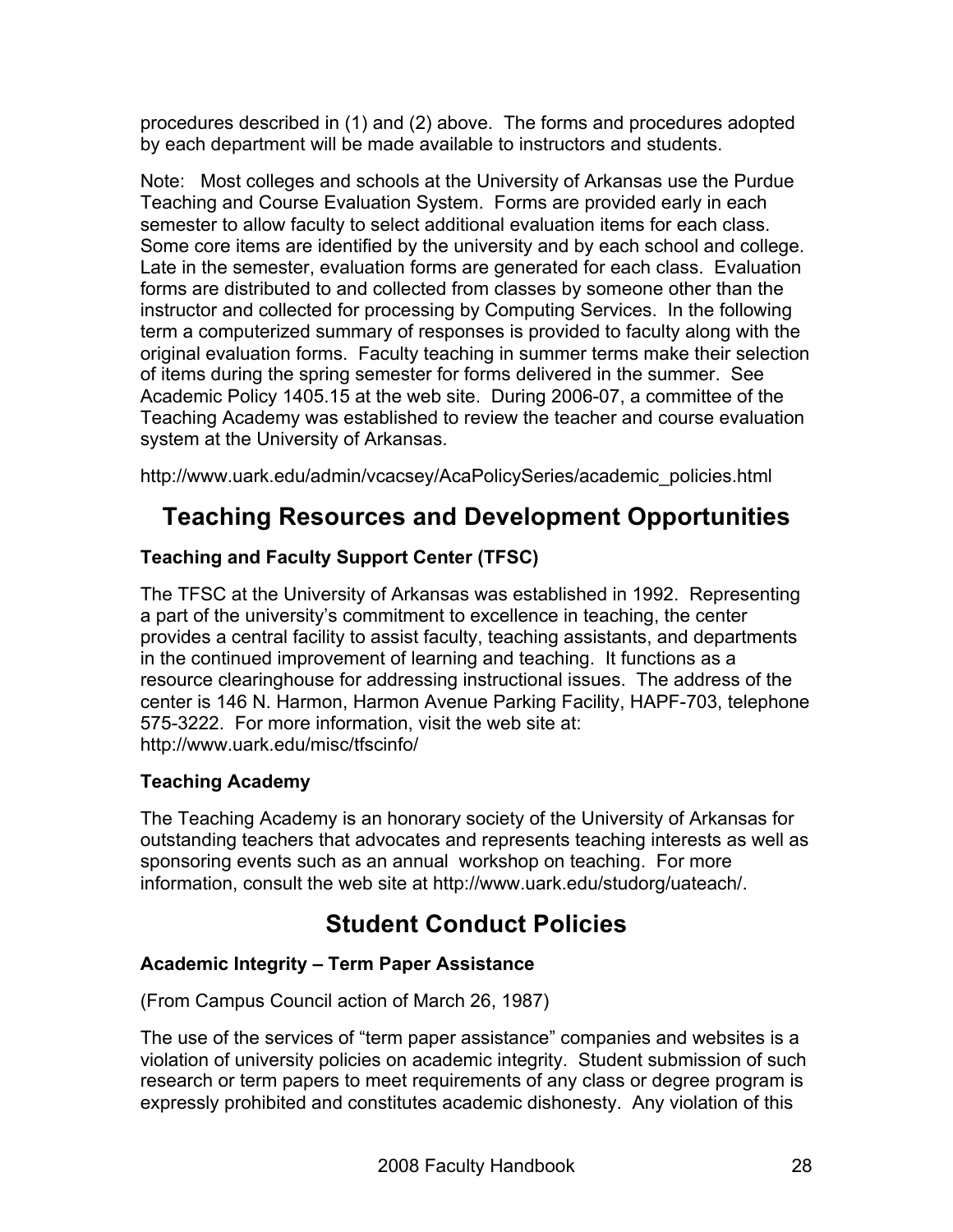prohibition will automatically result in both punitive action by the instructor (e.g., the award of a grade of "F" for the course) and a referral of each violation to the All-University Judiciary Committee for its consideration.

#### **Academic Honesty**

The University of Arkansas, Fayetteville, presents this policy as part of its effort to maintain the integrity of its academic processes. Academic honesty should be a concern of the entire university community, and a commitment to it must involve students, faculty members, and University administrators.

Students must understand what academic integrity is and what the most common violations are. With that understanding, they must commit academic behavior.

Public support and encouragement of the faculty is a second critical component necessary to strengthen academic integrity on campus. Faculty members must be continually vigilant in the management of their classes, their assignments, and their tests. To see the entire policy text and provisions, please visit the web site at http://catalogofstudies.uark.edu/

# **Academic Support and Related Services for Students**

Support services for students include many services directly related to performance in the classroom and laboratory, some of which are identified below.

The **Career Development Center** provides a comprehensive career development program with career advising sessions, a career decision-making course, job-search workshops and individual assistance with resume preparation, job interview skills and placement services. For more information visit http://career.uark.edu/

The mission of the **Enhanced Learning Center (ELC)** is to foster the intellectual development of the student community at the University of Arkansas. In collaboration with faculty, students and staff, the ELC provides programs and services to support every student's academic pursuit. For more information visit http://elc.uark.edu/

The **Language Learning Center (LLC)** is an audio/visual center designed to serve and support all students enrolled in language courses in the Department of Foreign Languages. This particular lab is set up with 18 networked computers that support state-of-the-art class assignments throughout each semester. Additional equipment and materials include tape recorders and USB microphones to support online or offline oral/aural activities, DVD and VCR players, a reservable smart room with Satellite, DVD, Video and Videodisc players, and 20 wireless Macintosh computers to support in-class chat-room and multimedia-based activities. Other portable equipment such as overheads and CD/tape players is available for teaching activities. This lab also supports innovative language learning activities in undergraduate and graduate level courses that include web and video development. Web development, graphics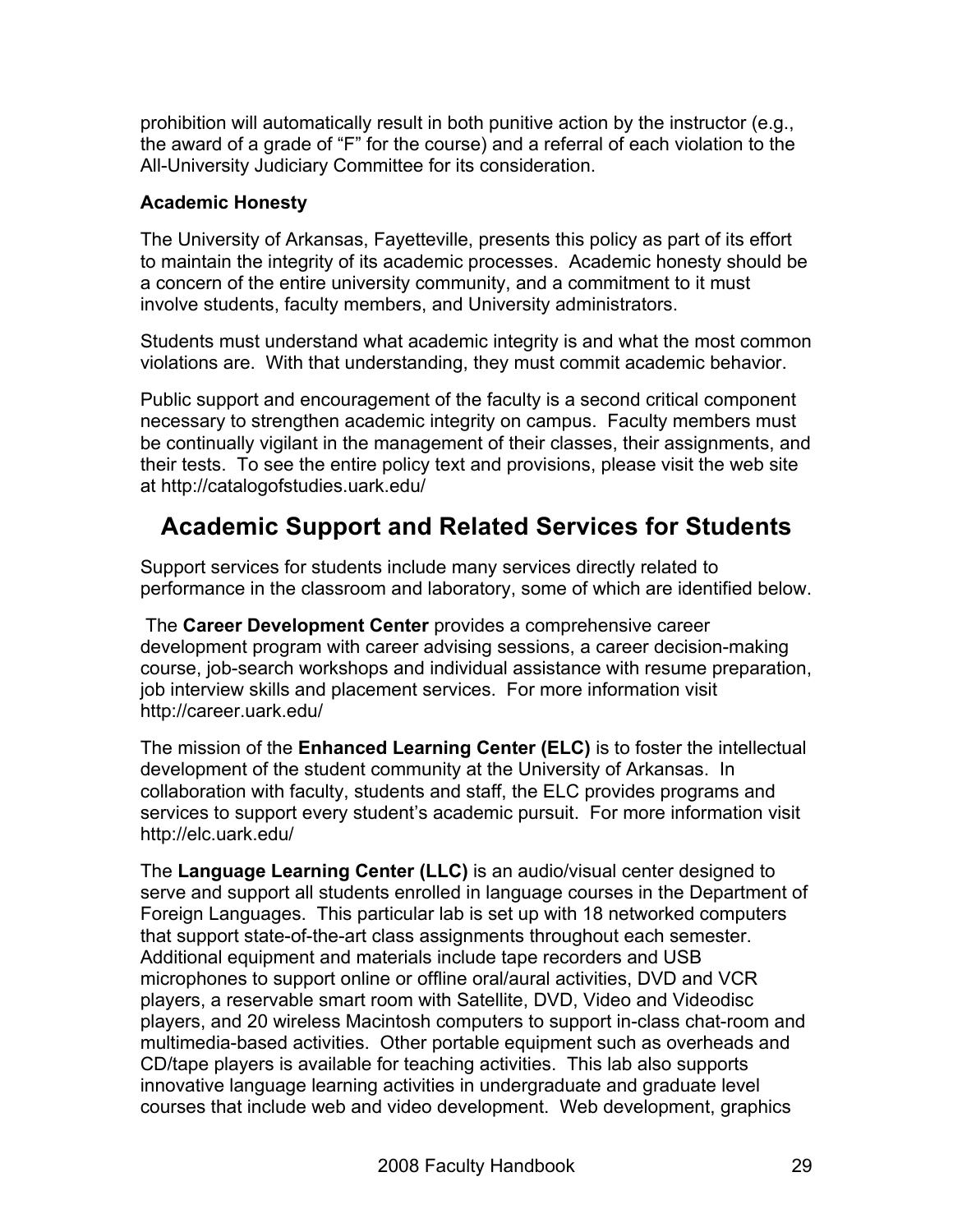editing and video editing software, scanners, digital video cameras and CD and DVD burners are available to enhance the knowledge of our students in terms of either designing, developing and teaching with technology, or using and developing technology with the target language as the foundation of the material developed. For more information on the center and visit http://www.uark.edu/depts/flaninfo/lab.html.

The **Math Resource and Tutoring Center** provides for students in pre-college and college algebra, survey of calculus, calculus I and II, finite math, and trigonometry. For more information and hours of operation visit http://mrtc.uark.edu/

Since 1984, the **Quality Writing Center** has been a free consulting service for students, faculty, and staff from all schools and colleges on campus and serves as a resource for any type of writing project. The Center goal is to help those who come to the center become more competent and self-confident writers. All aspects of writing from organization, coherence, and clarity to punctuation, grammar, usage, and style are taught, and the Center staff work at all levels from teaching basic writing skills to helping with research papers, theses, and dissertations to consulting with faculty on writing-related issues. Center staff do not, however, proofread or edit papers. The Center is located in Kimpel Hall 315 and 319 and in the Enhanced Learning Center in Gregson Hall. For more information visit www.uark.edu/write.

### **ACADEMIC ADVISING**

Faculty members typically have shared responsibility for advising undergraduate and graduate students at all levels of study including the preparation of honors and graduate theses. Assignments differ among programs and levels of study, but the number and kinds of advising duties assigned to faculty members and staff are reflected in their workload assignments, and their accomplishments and those of their students reflected in their merit evaluations. Training and developmental opportunities are made available to faculty and staff assigned to advising duties. Awards for outstanding advising are made each year commensurate with those for teaching, research and other service assignments. The institution has established a continuing process for the monitoring and identification of issues related to advising and the design of solutions. Those involved in the everyday practice of advising students have a key role in this process through the Academic Advising Council, and a specific university policy addresses academic advising of undergraduate students, Academic Policy 1550.20. An excerpt is provided below. Two pieces of recent legislation also address faculty and institutional responsibilities toward students, and faculty members should be familiar with these responsibilities.

Consistent with Act 1014 of the Arkansas General Assembly of 2005, qualified degree-seeking freshman must be given the opportunity during their first registration to enter an eight-semester degree completion program or to decline to do so. Such programs exist for the great majority of areas of study at the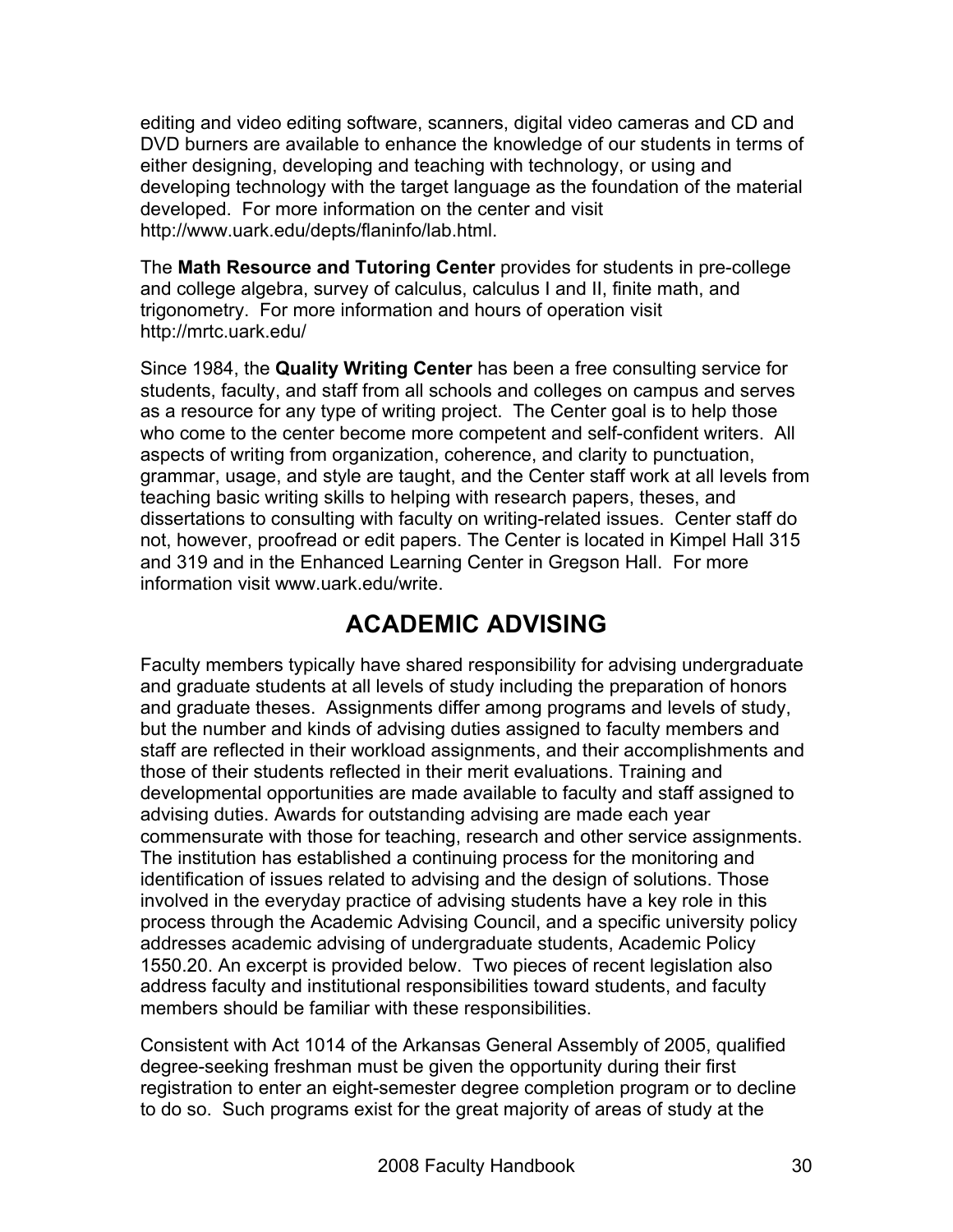University of Arkansas and full information is available on line. http://catalogofstudies.uark.edu/2510.htm

Similarly, consistent with Act 472 of 2007, entering undergraduate students must be informed during registration of the opportunities provided by the Arkansas Course Transfer System. This system specifies course transferability among Arkansas public institution of higher education and its provisions may be viewed on line. http://acts.adhe.edu/studenttransferinfo.aspx

### **Academic Advising of Undergraduate Students**

(from Academic Policy 1550.20)

Academic advising is an active, ongoing exchange between the advisers and students grounded in teaching and learning. Advising is based on students gaining accurate and appropriate information and direction to help make their educational experience relevent, coherent, and meaningful. It is a process that assists students in connecting with the University of Arkansas, making thoughtful decisions related to their academic experiences, and maximizing their educational and career opportunities. Quality academic advising is essential to achieving the University's vision for a "student-centered research university serving Arkansas and the world." While procedures may vary among schools and colleges, all successful academic advising should include the following:

• A mutual respect between adviser and student with the student possessing final responsibility for successful completion of a degree.

• A developmental and educational process that occurs over time.

• Consideration of individual students' interests, abilities, and needs.

• A collaborative effort to connect students to campus resources and services.

• Reasonable availability and accessibility to advisers.

• Interpretation of University of Arkansas, college, and departmental rules and courses.

• Achievement of student understanding of the purpose and nature of the university core courses.

- Recommendation of appropriate courses.
- Achievement of student understanding of and progress toward meeting academic requirements.

• General information regarding career options and opportunities, with appropriate referrals as necessary.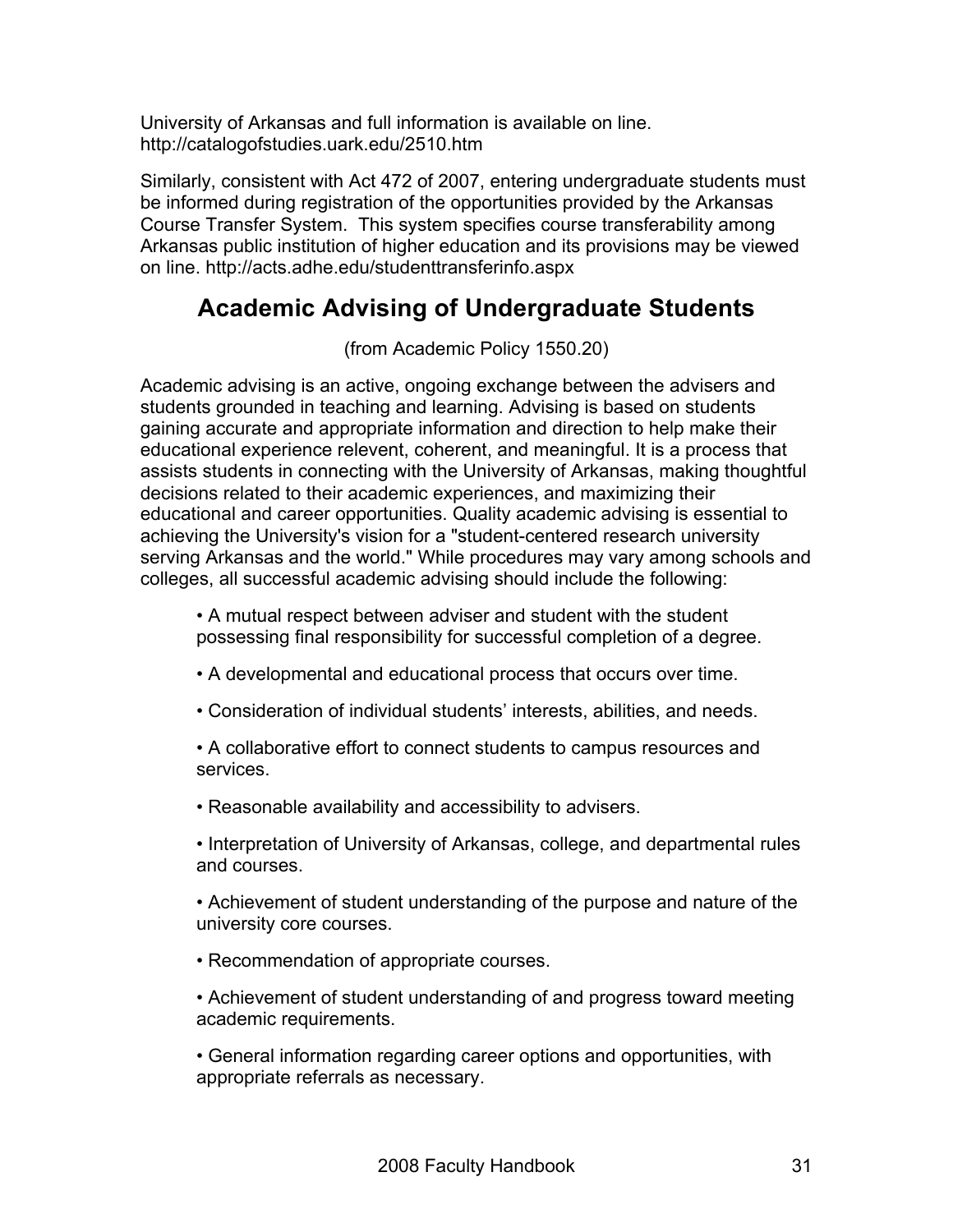• Respect for students' ethnic and racial heritage, age, gender, culture, national origin, sexual orientation, and religion, as well as their physical, learning, and psychological abilities.

• An understanding of and adherence to laws and regulations that relate to academic advising.

• Adherence to the highest principles of ethical behavior.

The University is committed to developing each student to his or her fullest potential. To this end, programs in each college have been established to improve the academic achievement and persistence of students on academic warning and other students in need of academic assistance. Such assistance is provided through a variety of instructional and informational services

# **RESEARCH, SCHOLARSHIP, AND CREATIVE ACTIVITY**

Tenured and tenure-track faculty members are expected to engage in research, scholarship or other creative activity as a substantial part of their assigned work at the university. Depending upon the unit, this effort can be up to 50 percent or more of the academic year assigned workload and 100 percent of the summer assigned workload. The activity is expected to result in work products and recognition of the effort by such indicators as invited presentations or shows, publication of articles and books, invitations to join prestigious societies, and other recognition appropriate to amount and quality of activity as evaluated by peers. Consistent with the vision of a student-centered institution, faculty members are expected to provide for active involvement by students in their research, scholarship, or other creative activity.

Faculty members who engage in research, scholarship or other creative activity are responsible for determining and complying with university regulations that apply to their activities—such as those that govern the preparation and approval of proposals for funding, the amount of time which may be spent on consulting, the treatment of human or animal subjects of experiments, the use of biohazards including human pathogens, the reporting of outside income, conflict of interest, and computing activities. They are responsible for determining that laboratory procedures, including modifications for facilities and installation of equipment, conform to university regulations. Activities on university property or time should be appropriately scheduled and approved. Faculty who travel from the campus to engage in research, scholarship or other creative activity should comply with university policies regarding absence from work.

Faculty must be aware that the U.S.A. Patriot Act can have an effect on scholarship, particularly with certain international scholars and students.

Resources and policies related to research and creative activity are identified below.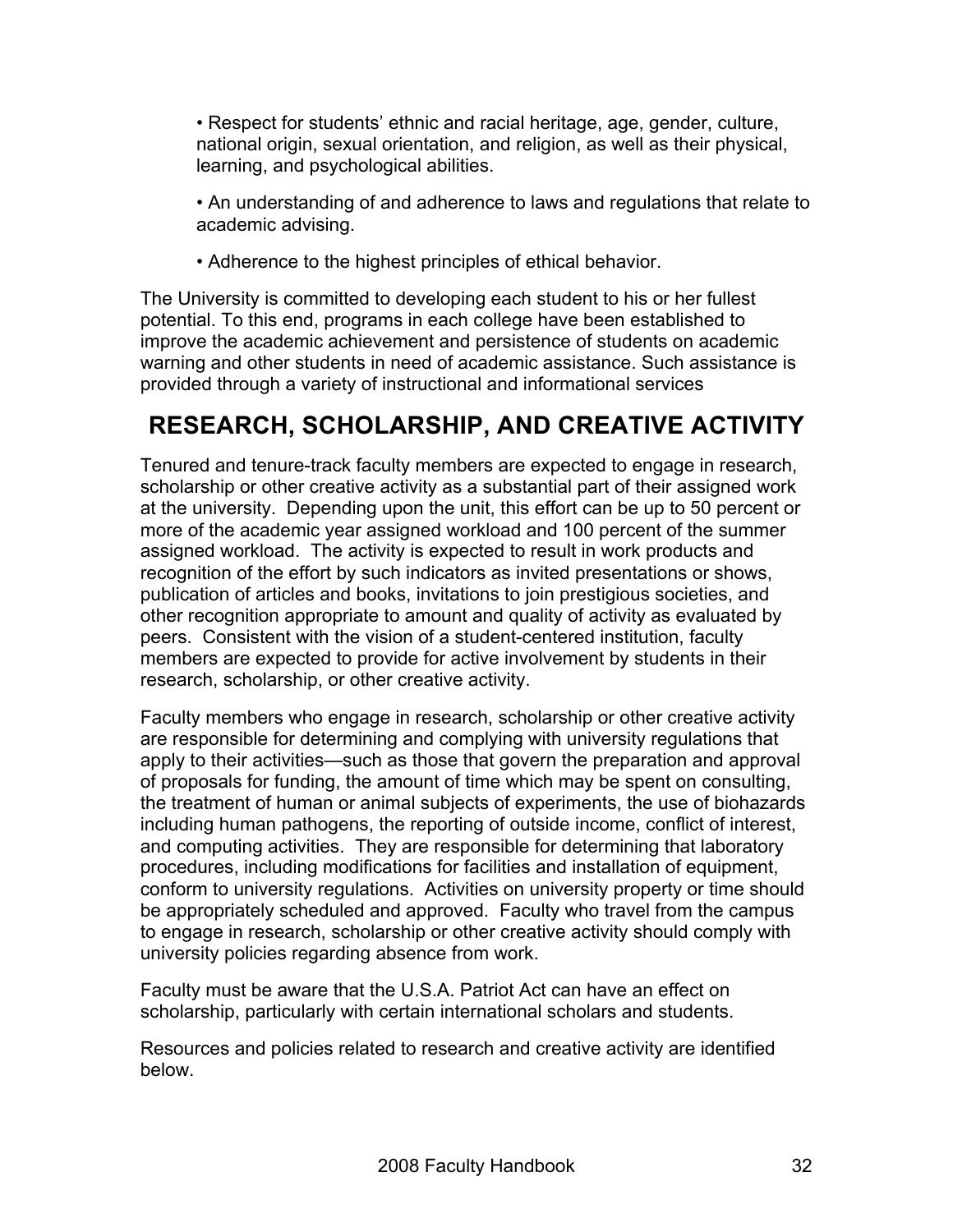# **Financial Disclosure for Sponsored Programs**

(An addendum to the Conflicts of Interest and Commitment Policy; Campus Council, October 26, 1995)

Beginning October 1, 1995, federal regulations require that the university manage, reduce, or eliminate any actual or potential conflicts of interest that may be presented by a financial interest of a principal investigator or project director of a sponsored project. Accordingly, the University must require that investigators and project directors disclose any significant financial interest that may present an actual or potential conflict of interest in relation to a sponsored project. The federal regulations also require that such a disclosure be made before submitting a sponsored project proposal, or, if a significant financial interest develops after a proposal submission or issuance of award, when such significant financial interest comes into existence. In order to comply with these new federal requirements regarding sponsored project proposal submissions, the University of Arkansas, Fayetteville, has established this policy and the Investigator Financial Disclosure Policy Summary form. See the full text of this addendum to the Conflicts of Interest and Commitment Policy at the Research Support and Sponsored Programs web site http://www.uark.edu/admin/rsspinfo/.

### **Institutional Animal Care and Use**

(Campus Council, April 11, 1996)

The university endorses and supports the responsible use of animals in research and teaching. The policy of the University of Arkansas, Fayetteville, regarding animal care and use applies to all research and teaching using live vertebrate animals conducted at the university campus, or by university faculty, staff, or students when acting as representatives of the University at off-campus locations. In addition, it has been adopted by the University of Arkansas Division of Agriculture for application to all research and teaching using live vertebrate animals conducted at the Agricultural Experiment Station, or by individuals acting as representatives of the Agricultural Experiment Station at off-site locations. This policy does not apply to services provided by the Cooperative Extension Service of the University of Arkansas Division of Agriculture. In addition, this policy does not apply to research and teaching using human subjects, the oversight of which is the duty of the University Institutional Review Board. See the full text of the policy at the web site of Research Support and Sponsored Programs http://www.uark.edu/admin/rsspinfo/.

### **Human Participants, Radioactive Substances, Biohazardous Materials, and Toxic Substances**

Human participants, radioactive substances, biohazardous materials, and toxic substances are additional research areas covered by policy and procedures that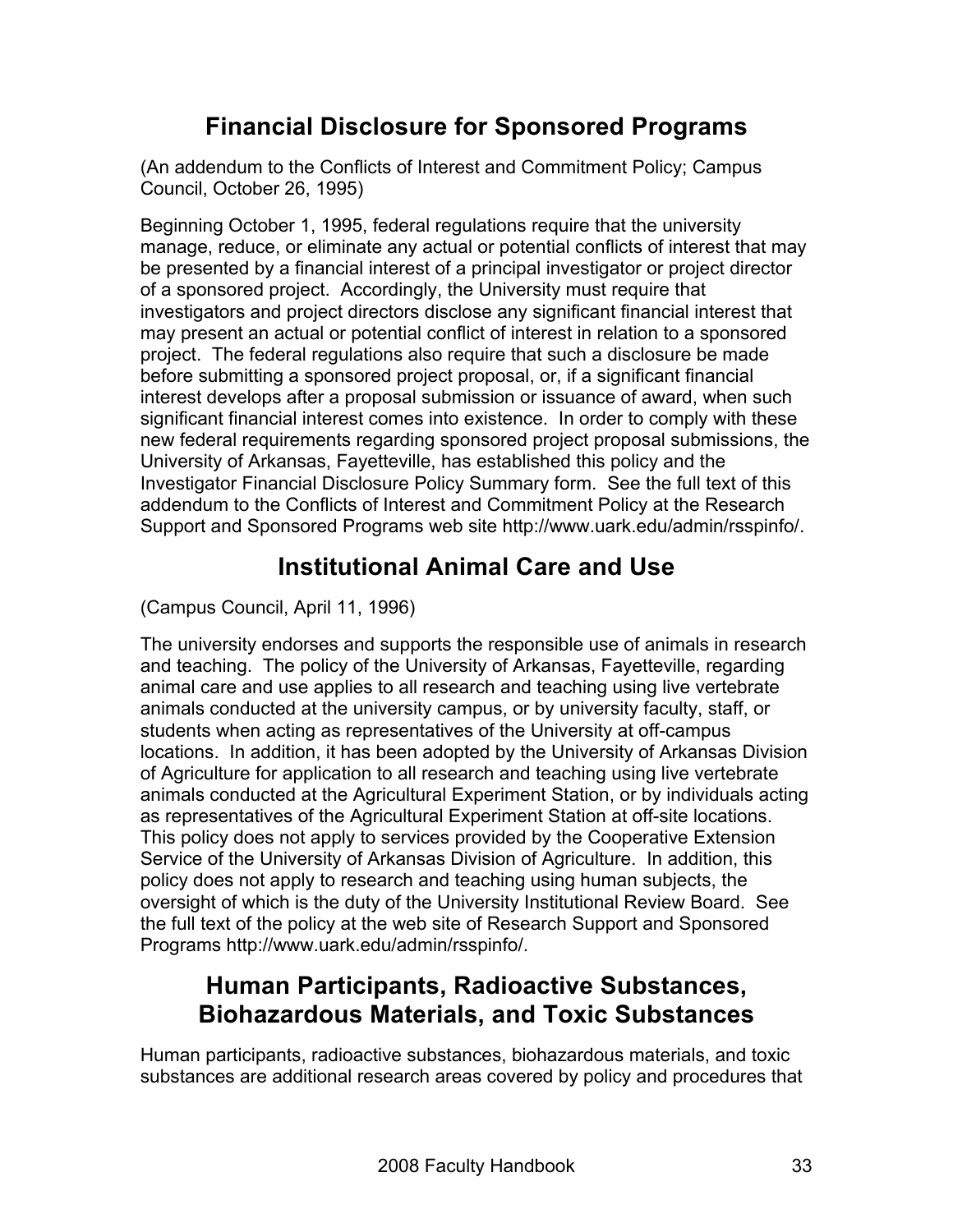can be accessed at the web site for Research Support and Sponsored Programs http://www.uark.edu/admin/rsspinfo/.

# **University Libraries**

The library system of the University of Arkansas, Fayetteville, is composed of the David W. Mullins Library (the main research facility) and four branch libraries: the Robert A. and Vivian Young Law Library, the Fine Arts Library, the Chemistry Library, and the Physics Library.

Besides the collection of approximately 1.7 million books and more than 24,000 journals, other resources provided include electronic databases, maps, microforms, audio/visual recordings, music scores, and original manuscripts. The University Libraries maintain membership in the Greater Western Library Alliance (GWLA), Center for Research Libraries (CRL), Council on Library Information Resources (CLIR), Amigos Library Services, and ARKnet.

The Libraries' records are computerized on the InfoLinks library system http://library.uark.edu/screens/opacmenu.html and can be accessed and searched from computers within the library as well as from computers anywhere in the world via modem or network connection. A wide variety of services such as interlibrary loan, document delivery, and specialized indexing, abstracting, and full-text databases are provided through the Libraries' home page http://libinfo.uark.edu/. Anyone with valid university identification may check out materials. The initial loan period for books is sixteen weeks for all students, staff, and faculty; other circulation policies are available at the Circulation Desk or through the library home page http://libinfo.uark.edu/circulation/circpolicies.asp From the library home page, students and faculty may also renew library materials and request holds electronically by using an assigned PIN number to access their circulation record http://library.uark.edu/patroninfo/ . The Reference Department assists faculty and students in locating and using library materials, including the numerous electronic databases available. Librarians also offer lectures to faculty on new databases and other resources, as well as lectures on research methods to classes upon request.

The Libraries' Special Collections http://libinfo.uark.edu/specialcollections/ acquires and preserves materials for research in the history, literature, and culture of Arkansas and surrounding regions. Scholars have access here to a rich assortment of books, pamphlets, periodicals, photographs, maps, and original manuscripts to support their work.

For information concerning collections and services, as well as information on viewing rooms, reserve policies, and book and journal ordering procedures, please inquire at (479) 575-4104. For inquiries regarding seminar rooms, faculty studies, laptops, gifts and donations, or any other library matter, please call the Dean's Office (479) 575-6702.

# **Research Support and Sponsored Programs, Office of**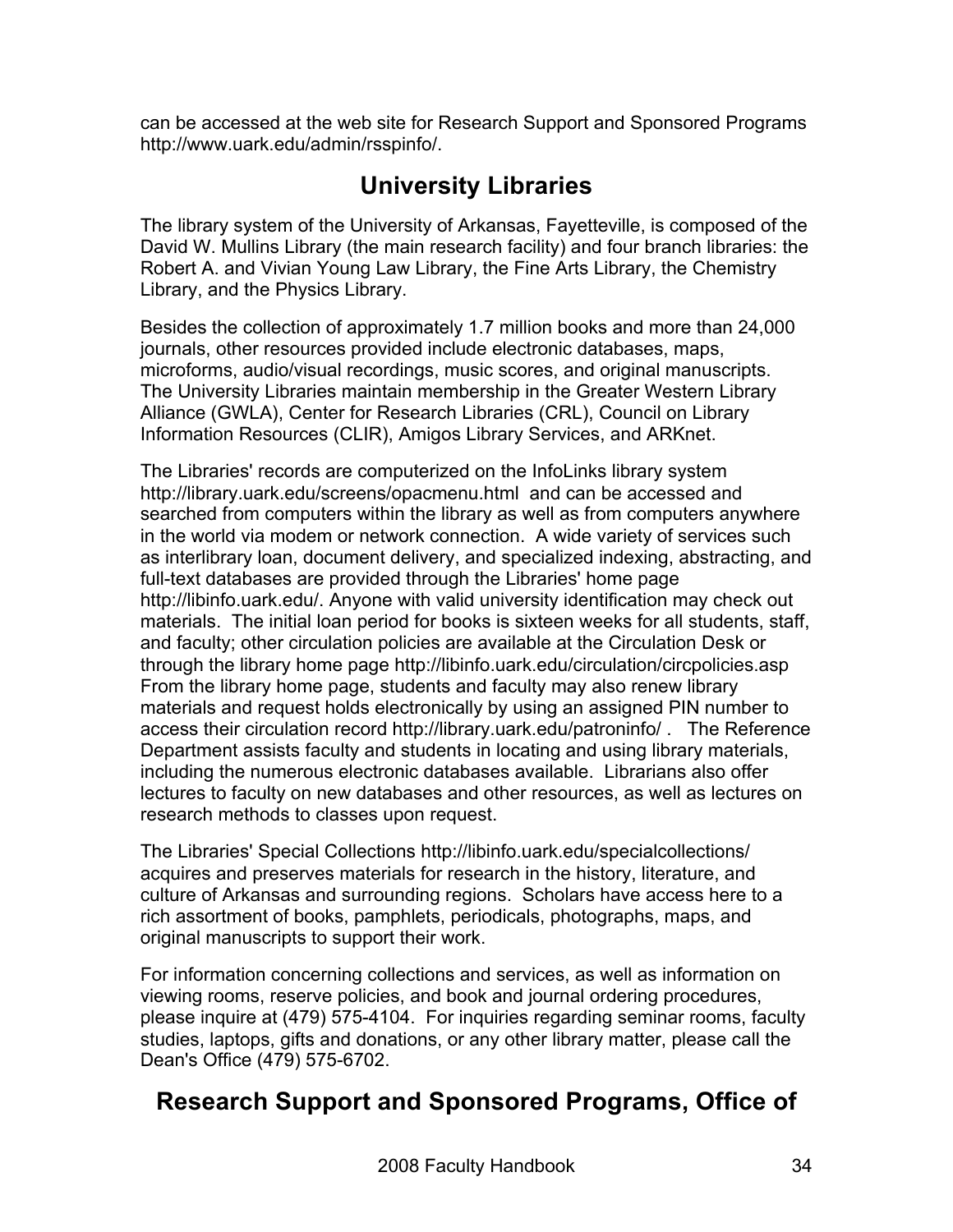This office provides information regarding the responsible conduct of research and compliance with policy regarding research, funding sources, grant proposal preparation and submission, and a variety of related services. Consult their web site for further information, http://www.uark.edu/admin/rsspinfo/.

### **Research and Scholarly Misconduct Policies and Procedures**

The University of Arkansas is committed to integrity in research and scholarly activity. Research and Scholarly Misconduct Policies and Procedures apply to all Research Support and Sponsored Programs, whether they are unfunded, funded by the university, or have extramural funding from state, federal or private agencies. These regulations govern the preparation and approval of proposals for funding, the process of conducting research, presentation or publication of results, and the treatment of human or animal subjects of experiments. All individuals who may be involved with an ongoing research project or with a project for which an application has been submitted are governed by these policies. These policies apply to any person paid by, under the control of, or affiliated with the university, such as administrators, faculty, scientists, trainees, technicians and other staff members, students, fellows, guest researchers, or collaborators at the University of Arkansas. See the full text of the Research and Scholarly Misconduct Policies and Procedures at the web site for Research Support and Sponsored Programs.

# **GENERAL FACULTY RESPONSIBILITIES**

# **Attendance at Commencement**

At least half of the faculty members from each college, as determined by the dean, are expected to be present and to take part in the academic procession, unless excused by the Provost and Vice Chancellor for Academic Affairs. The wearing of appropriate academic regalia is required at such functions. Faculty members who do not own academic regalia may rent them through the University Bookstore.

### **Children, Other Family Members, or Friends in the Workplace**

(From Fayetteville Policies and Procedures 732.0, February 15, 2003)

It is university policy that only those providing or making use of university programs and services should be on campus regularly or routinely, except as bona fide visitors. Consequently, neither employees nor students should have family members, including children, or friends as a regular presence in their workplace or classrooms and other areas of instruction, including laboratories.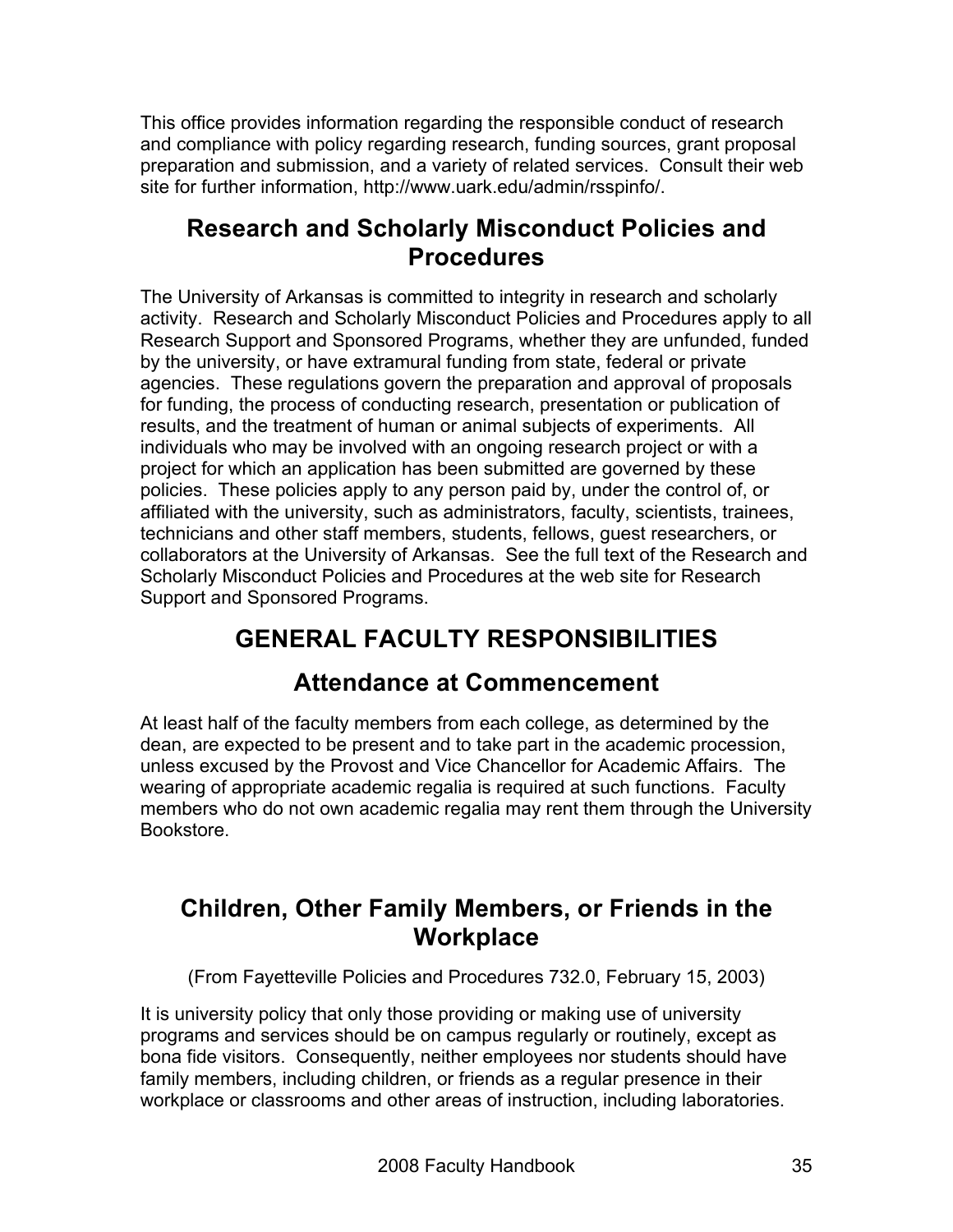Exceptions should only be made in response to special circumstances for short periods of time and must be approved by the employee's supervisor.

# **Code of Computing Practice**

Computing resources are provided by the University of Arkansas to enhance teaching, research, service, and the activities which support them. The University of Arkansas is committed to a computing system which effectively meets the needs of users. Individuals who are granted computing accounts or use computing resources at the University of Arkansas accept responsibility with such access. Each user is expected to use accounts or resources within the university-approved educational, research, or administrative purposes for which they are granted. Activities beyond these stated purposes are strictly prohibited. The Code of Computing Practices for the university with which faculty members are expected to comply is available at the Computing Services web site.

 Violations of this code will be reviewed through established university judicial and administrative procedures. Actions to restrict computer usage may be challenged through the same procedures. See the code at http://www.uark.edu/compserv/npp/policies/code.html.

### **Conflicts of Interest and Commitment**

(Campus Council, February 13, 1992)

University employees need to be sensitive to the possibility that outside obligations, financial interests, or employment may affect their responsibilities and decisions as members of the university community. Involvement of university employees in outside activities, both public and private, often serves the interests of the individual, university, and general public. Participation of individuals in activities outside the university is encouraged to the extent that they do not interfere with the mission of the university in preserving, generating, and disseminating knowledge.

University employees may be faced with situations that conflict with their obligations, responsibilities, and decisions related to the mission of the university. These conflicts can generally be categorized as conflicts of interest and conflicts of commitment. Conflicts of interest are situations in which university employees may have the opportunity to influence university administrative, business, or academic decisions in ways that could lead to personal gain, give improper advantage to self or others, or interfere with the preservation, generation, or public dissemination of knowledge. Conflicts of commitment are situations in which university employees' time and effort given to outside activities and interests interfere with their obligations and responsibilities to the university. Conflicts of interest and commitment are not necessarily unwarranted, unethical, or illegal. Furthermore, conflicts of interest and commitment are not always avoidable. The failure to disclose situations that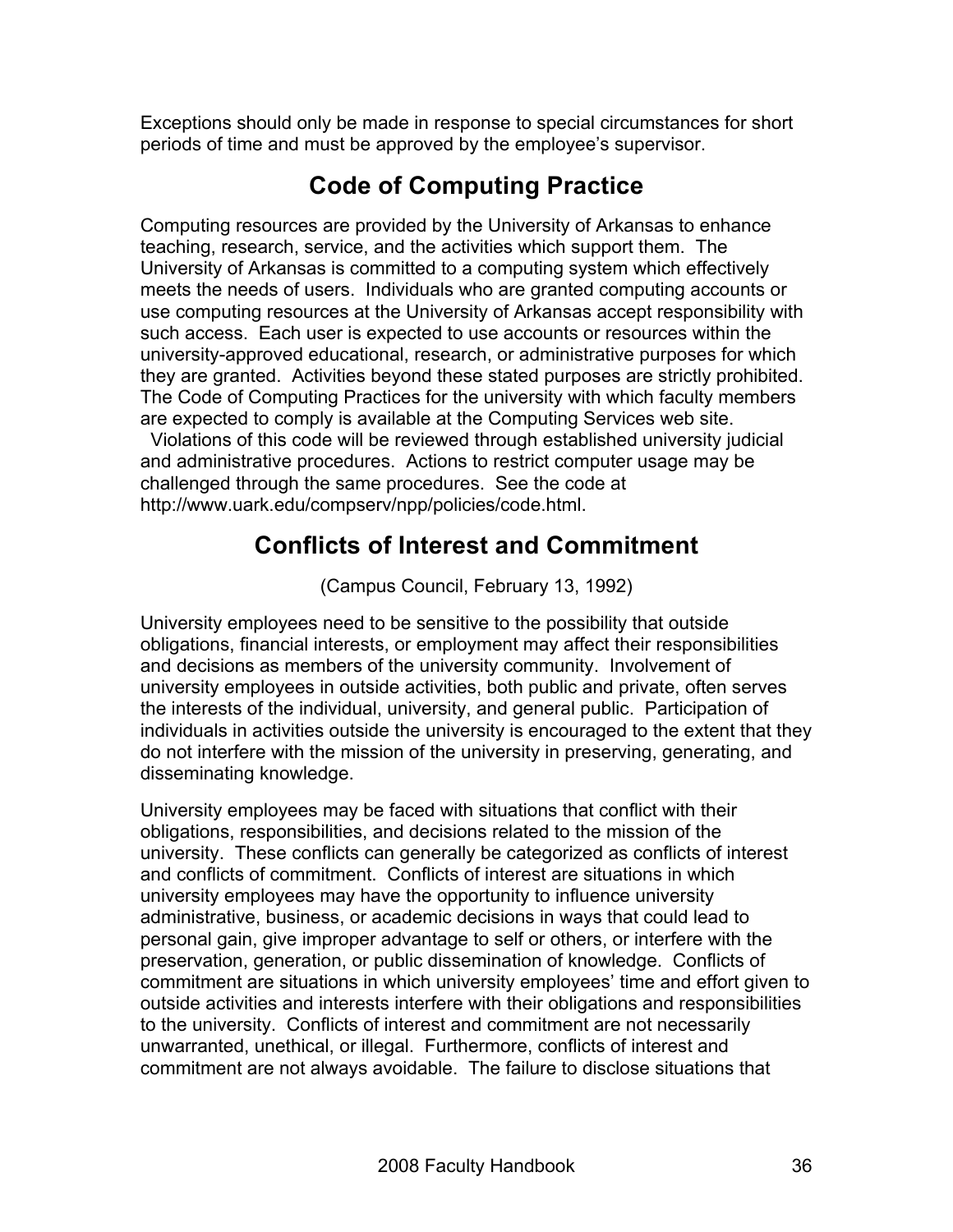have the potential for or involve actual conflicts of interest or commitment, however, may be unethical and/or illegal.

See the full text of the Conflict of Interest and Commitment at the Research Support and Sponsored Programs web site, http://www.uark.edu/admin/rsspinfo/compliance/conduct/index.html.

To download and print the form for prior approval of outside employment and the form for disclosure of potential conflict of interest and commitment, see the web site for Fayetteville Policies and Procedures 404.0,

http://www.uark.edu/admin/vcfainfo/policyprocedures/facstaff.htm.

# **Outside Employment**

Prior approval by department head and/or dean is required in order for any fulltime faculty and non-classified administrative staff member to engage in outside employment. Such employment for compensation is authorized by Board of Trustees policy 450.1 provided this employment does not interfere with the employee's duties (such as by creating a conflict of interest or commitment) and provided that the employee receives written approval from his or her department head and/or dean in advance of the employment. Similarly, employees planning to engage in outside employment must disclose by means of the appropriate form any relationships or activities which might give rise to conflicts, or the appearance thereof, with their duties, responsibilities or obligations to the University of Arkansas.

# **Professionally-Related Public Service**

Faculty who perform professionally-related public services should comply with university policies concerning absence from work. They should schedule offcampus activities in such a way as to allow sufficient time on campus to perform their assigned duties. Faculty assigned to public service duties should ensure that all activities and programs for which they are responsible are conducted in accordance with university regulations.

# **Policy and Regulations**

One additional faculty responsibility is to know and follow the policies and regulations of the state, the university, and their college or school. As not all policies related to faculty service and responsibilities can be collected and duplicated in one place, faculty should be aware not only of such information provided in the Faculty Handbook but should also be familiar with, or know how to consult, the following major policies and policy series for information on policies that apply to faculty members: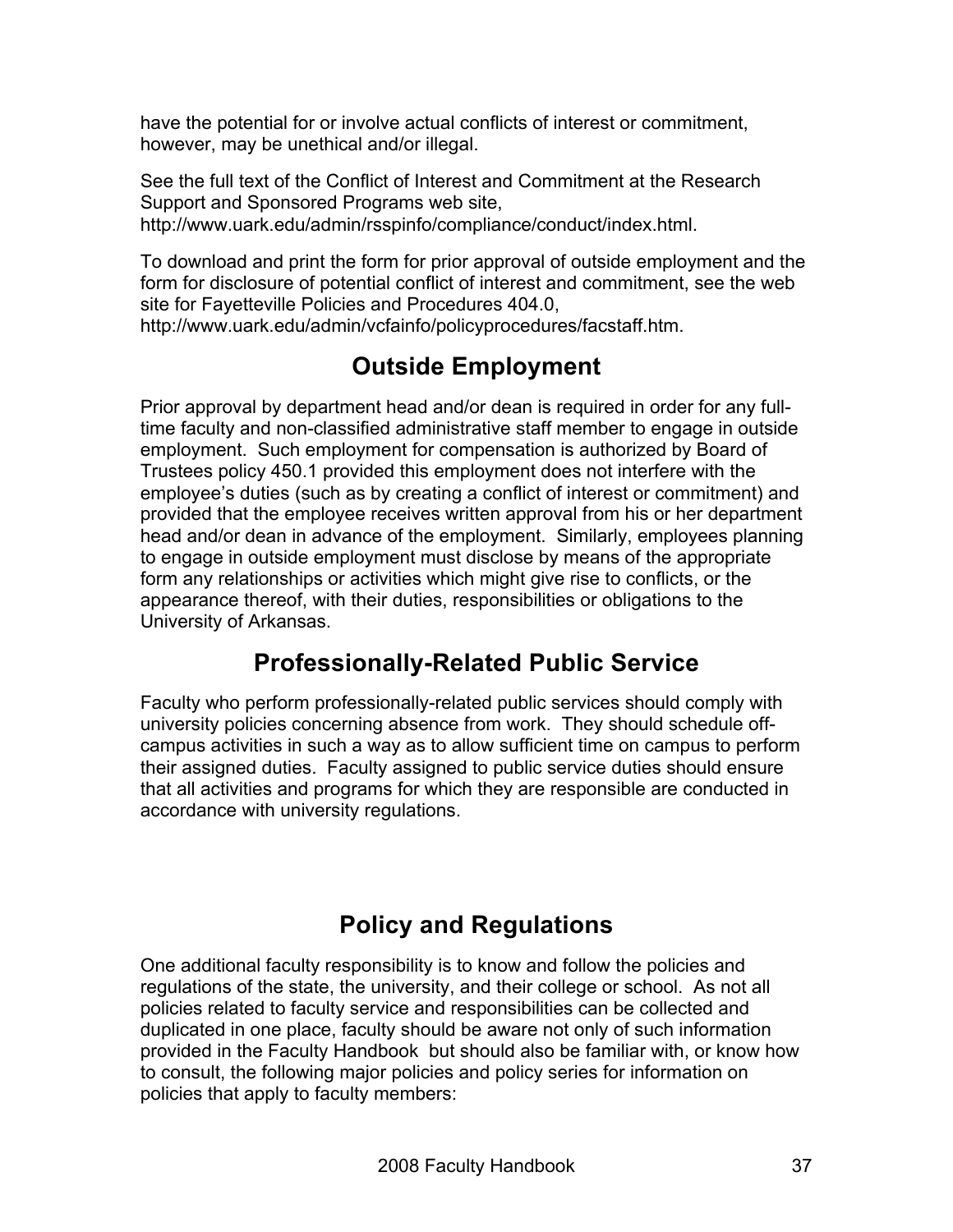Academic Policy Series http://www.uark.edu/admin/vcacsey/AcaPolicySeries/academic\_policies.html

Board of Trustees Policies http://www.uark.edu/admin/vcfainfo/systempp/systemindex.html

**Catalogs** http://catalogofstudies.uark.edu/

College and school personnel documents (Consult with the department chair or dean regarding the school or college personnel document).

Fayetteville Policies and Procedures http://www.uark.edu/admin/vcfainfo/policyprocedures/ppindex2.html

Schedules of Classes http://www.uark.edu/classes/soc.html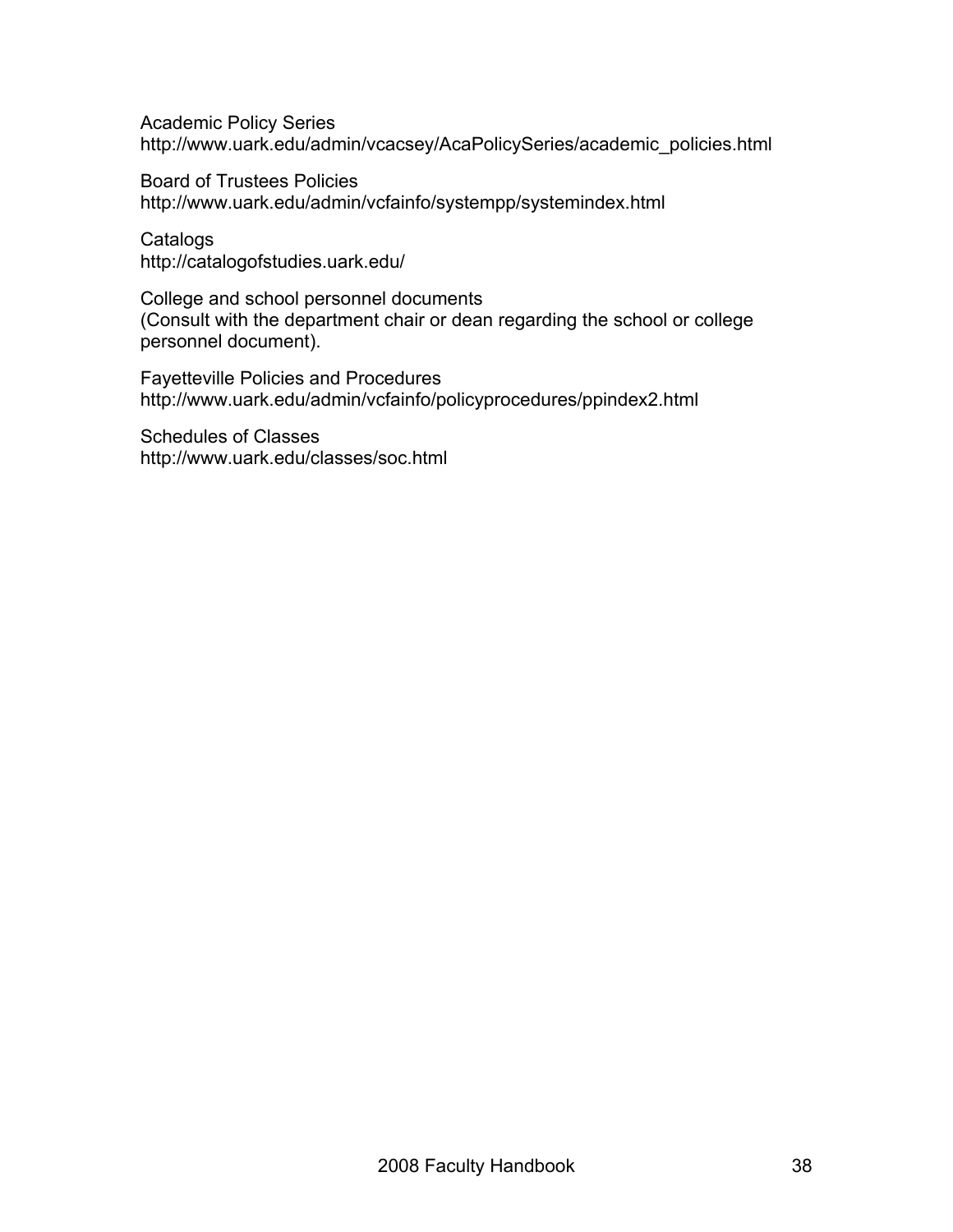# **Section III**

# **POLICIES GOVERNING FACULTY SERVICE**

Policies governing faculty service fall into several categories. Five of particular importance address such matters as evaluative criteria, standards, and procedures for appointment, promotion, tenure, annual review, post-tenure review, non-reappointment, and dismissal of faculty; faculty grievance procedures, or retrenchment. They are the following:

Appointments, Promotion, Tenure, Non-Reappointment, and Dismissal of Faculty, Board of Trustees Policy 405.1 (revised October 2, 2001)

Evaluative Criteria, Procedures and General Standards for Initial Appointment, Successive Appointments, Annual and Post-tenure Review, Promotion and Tenure (revised August 1, 2003)

University and Distinguished Professors (Campus Faculty, November 2, 1989)

Faculty Grievance Procedure (revised August 20, 2001)

Retrenchment (Board Policy 405.5)

These five policies are available through the Provost's office web site: http://www.uark.edu/admin/vcacsey/PoliciesMinutes.html

Current personnel documents of the colleges and schools also address these matters:

#### **Bumpers College of Agricultural, Food and Life Sciences** http://bumperscollege.uark.edu/personneldocument.pdf

## **Fulbright College of Arts and Sciences**

http://www.uark.edu/~arsc/info/personneldocs.html

**College of Education and Health Professions** http://coehp.uark.edu/personnel\_document.pdf

## **University Libraries**

http://libinfo.uark.edu/webdocs/humanresources/facpersonneldoc.pdf

Dean's offices can provide copies of personnel documents for faculty and nonclassified staff appointed in other schools and colleges.

# **Employment and Compensation**

Faculty members are typically appointed for a nine-month period, although faculty and administrative personnel may be appointed for a twelve-month or other period, depending upon the needs of the unit concerned or the nature of the research or administrative work being done. Chairholders typically have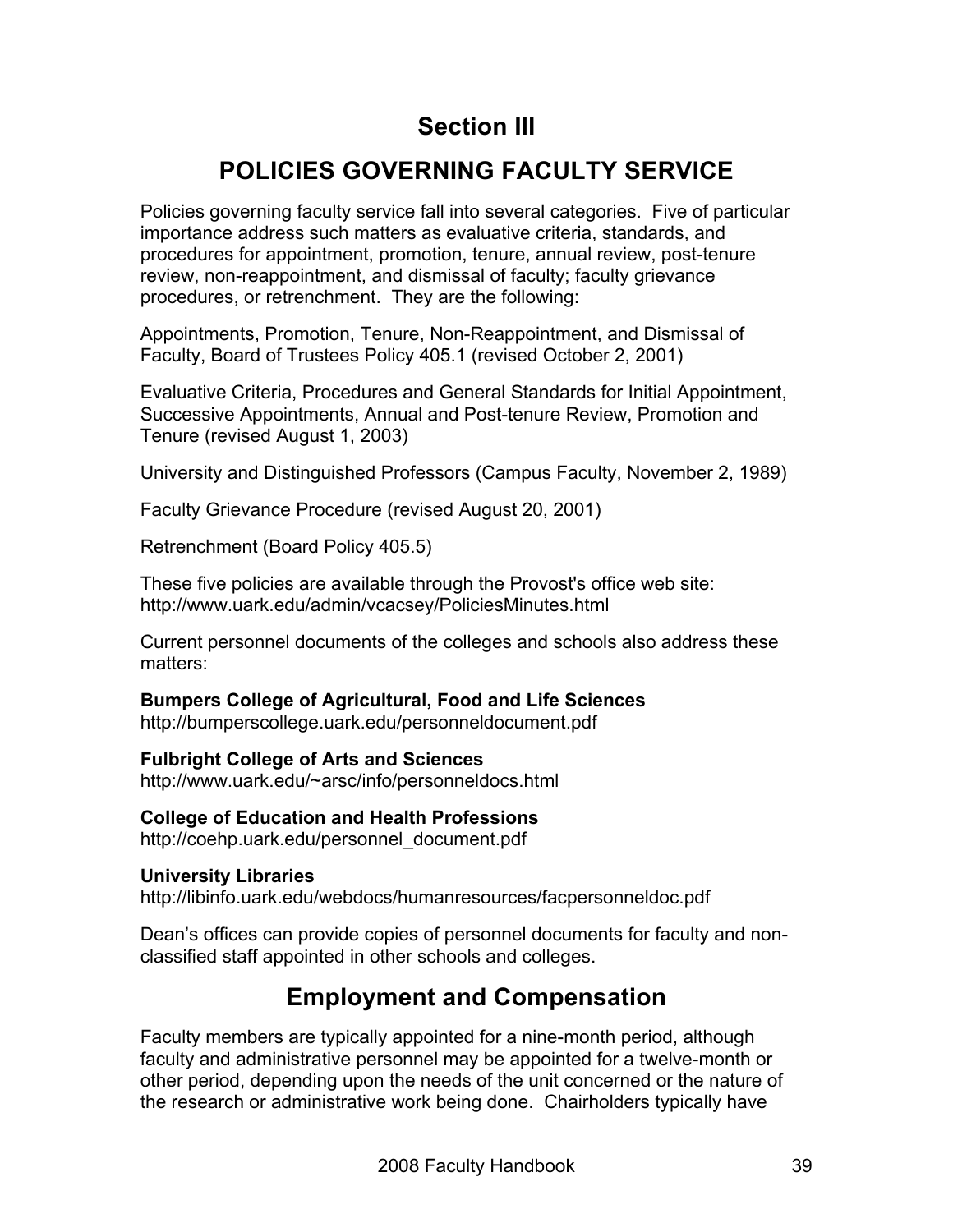twelve-month appointments. The appointment period for nine-month employees is the academic year. The beginning and ending dates for nine-month appointments are available for the next five years are made available in Academic Policy 1200.20. The Academic Calendar is made available at the policy series web site:

http://www.uark.edu/admin/vcacsey/AcaPolicySeries/academic\_policies.html. The appointment period for twelve-month employees is from July 1 to June 30, inclusive, which corresponds to the university's fiscal year. Nine-month employees are paid a one-half month salary for August, one-ninth of the ninemonth salary at the end of each month from September through April, and the remainder at the end of May. Twelve-month employees are paid one-twelfth of their annual salary at the end of each calendar month. Nine-month employees (on one-half time or greater appointments) may receive their annual salary on the basis of twelve equal installments, provided that no monthly installments shall commence earlier than the first day of the month in which the employee begins work.

Deductions from salary payments will include some or all of the following: federal and state income taxes, employee Medicare and OASDI taxes, payments to retirement plans, medical insurance premiums, dental insurance premiums, and deductions for the flexible medical spending account. Employees choose some deductions and some withholding amounts. Each employee is informed of the amounts withheld and for what purposes they are withheld by means of a monthly earnings statement.

In special circumstances certain categories of employees may earn additional pay for additional work as outlined in Fayetteville Policy and Procedures 407.0, Extra Compensation Policy, available at the web site for the policy series, http://www.uark.edu/admin/vcfainfo/policyprocedures/facstaff.htm

Faculty members on nine-month appointments may be appointed to teach during the summer. The salary rate for a full-time teaching load (six hours or its equivalent) during one summer term of five or six weeks is an amount equal to 15 percent of the individual's previous nine-months salary. Compensation for appointments for periods other than a five or six week term will be on a prorated basis. While nine-month teaching personnel do not ordinarily teach both terms of the summer session, they may be appointed to do so with the recommendation of the dean of the school or college. Employees on nine-month appointments will be compensated for any summer research employment on a basis proportionate to the salary of the previous nine months. For example, full-time summer employment other than for teaching for the entire period between the ending of the previous nine-month period and the beginning of the following nine-month period will be compensated by an amount equivalent to 33 1/3 percent of the previous nine-month's salary, and part-time employment will be at a proportionate rate.

If a nine-month employee is assigned to a twelve-month position with the same title and duties, the twelve-month salary will be 1.25 times the nine-month salary.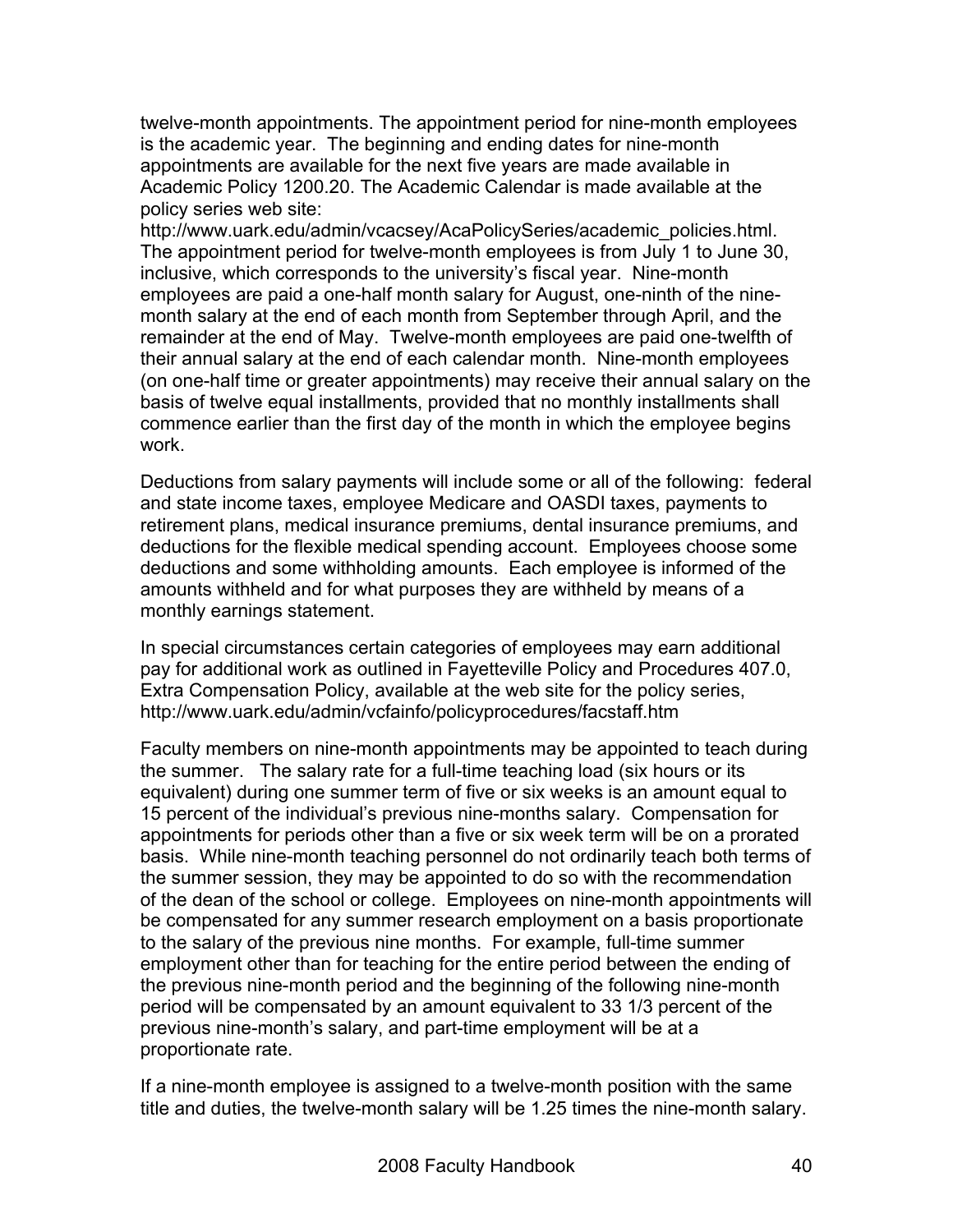In the event an employee on a twelve-month appointment is assigned to a ninemonth position with the same title and duties, the nine-month salary will be 80 percent of the twelve-month salary, consistent with Board of Trustees policy 435.1.

## **Employment Periods**

(From Board Policy 405.4, revised September 18, 1998)

### **Administrative Employees**

The President of the University shall serve at the pleasure of the Board of Trustees. The vice presidents, members of the system staff, and the chancellors shall serve at the pleasure of the President. Vice chancellors, associate vice chancellors, and assistant vice chancellors shall serve at the pleasure of their appropriate chancellors, unless otherwise provided by contract. Termination of employment in such positions shall be effected by a notice, in writing, of thirty days in advance thereof.

### **Faculty Employees**

- Faculty members who have been awarded tenure, heretofore or hereafter, have a right to continuous employment except for dismissal for cause (according to the procedures in Section IV.C of Board Policy No. 405.1), or for termination in the event of demonstrably bona fide financial exigency, reduction or elimination of programs, retirement, or resignation.
- Faculty members in tenure-track positions (assistant professor, associate professor, professor, distinguished professor, and university professor who have not yet been awarded tenure, heretofore or hereafter, may be terminated effective at the end of a year by a written notice, given in advance, according to the following schedule of time: in the first year of his or her employment, not less than 90 days before the employment ceases; (b) in the second year of his or her employment, not less than 180 days before the employment ceases; and (c) not later than twelve months before the expiration of the employment after the employment has continued for two or more consecutive years. "Year" will be either a fiscal year (July 1 through June 30 next) or an academic year (fall and spring semester of the same fiscal year). For purposes of (c) above, the employment for the last year shall be for an academic or fiscal year according to the employment period previously served by the individual. These termination notice periods are those specified under IV.B., "Non-Reappointment," in Board Policy No. 405.1. In addition to termination as outlined here, these employees may be dismissed for cause, or terminated in the event of demonstrably bona fide financial exigency, reduction or elimination of programs, retirement, or resignation, pursuant to Board Policy No. 405.1.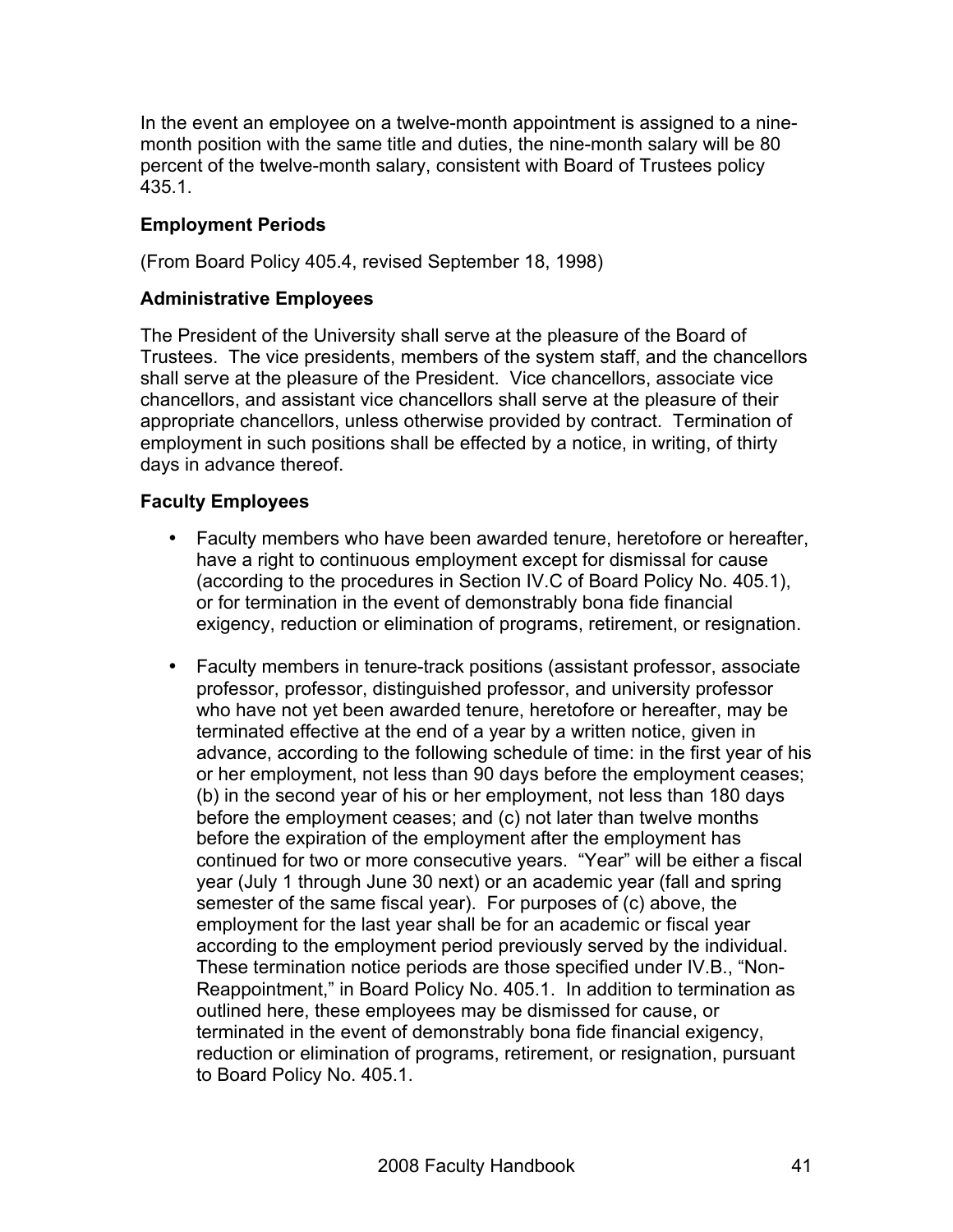• Faculty members and other academic employees in positions for which tenure may not be awarded (part-time faculty in the ranks of assistant professor, associate professor, professor, distinguished professor, and university professor; clinical, research, adjunct, and visiting faculty; research associates and research assistants; graduate associates, graduate assistants, instructors; assistant instructors; master lecturers; and lecturers) may be terminated at any time, or dismissed for cause under the procedures of Board Policy Termination is effected through the giving of a notice, in writing, of that action at least sixty days in advance of the date the employment is to cease.

## **Staff Employees**

All staff employees of the university, whether full-time, part-time, extra help, or otherwise, may be terminated at any time or be dismissed for cause under university procedures. Termination is effected through the giving of a notice, in writing, of that action at least thirty days in advance of the date the employment is to cease.

## **Student and Hourly Employees**

Student and hourly employees are hired to work at the pleasure of the university and, therefore, may be terminated at any time without notice.

# **Outside Employment of Faculty and Administrative Staff Members for Compensation**

(Board Policy 450.1, revised September 26, 1997)

While emphasizing the fact that full-time faculty and non-classified administrative staff members of the University are obligated to devote their working time and efforts primarily to University activities, the University recognizes that a limited amount of outside work for private compensation may be advantageous to all concerned. Deans, department heads, directors, vice chancellors, chancellors, vice presidents, and the president are included as administrative staff. Such persons are, therefore, encouraged to engage in outside employment which will affirmatively contribute to their professional advancement or correlate usefully with their University work. This employment shall not interfere in any substantial way with the employee's University duties nor conflict with his/her University assignments. Written approval from the department head and/or dean shall be obtained in advance of such outside employment. Each dean or similar officer shall keep records on outside employment by personnel in his/her college or administrative unit. The report should include actual time spent during the reporting period. Such records shall be reviewed by the appropriate administrator and submitted to the Chancellor or Vice President for Agriculture by September 30 of each year and such records shall be reviewed periodically by the appropriate administrator. The employee shall always make it clear the outside employment is his/her own responsibility and that in it he/she does not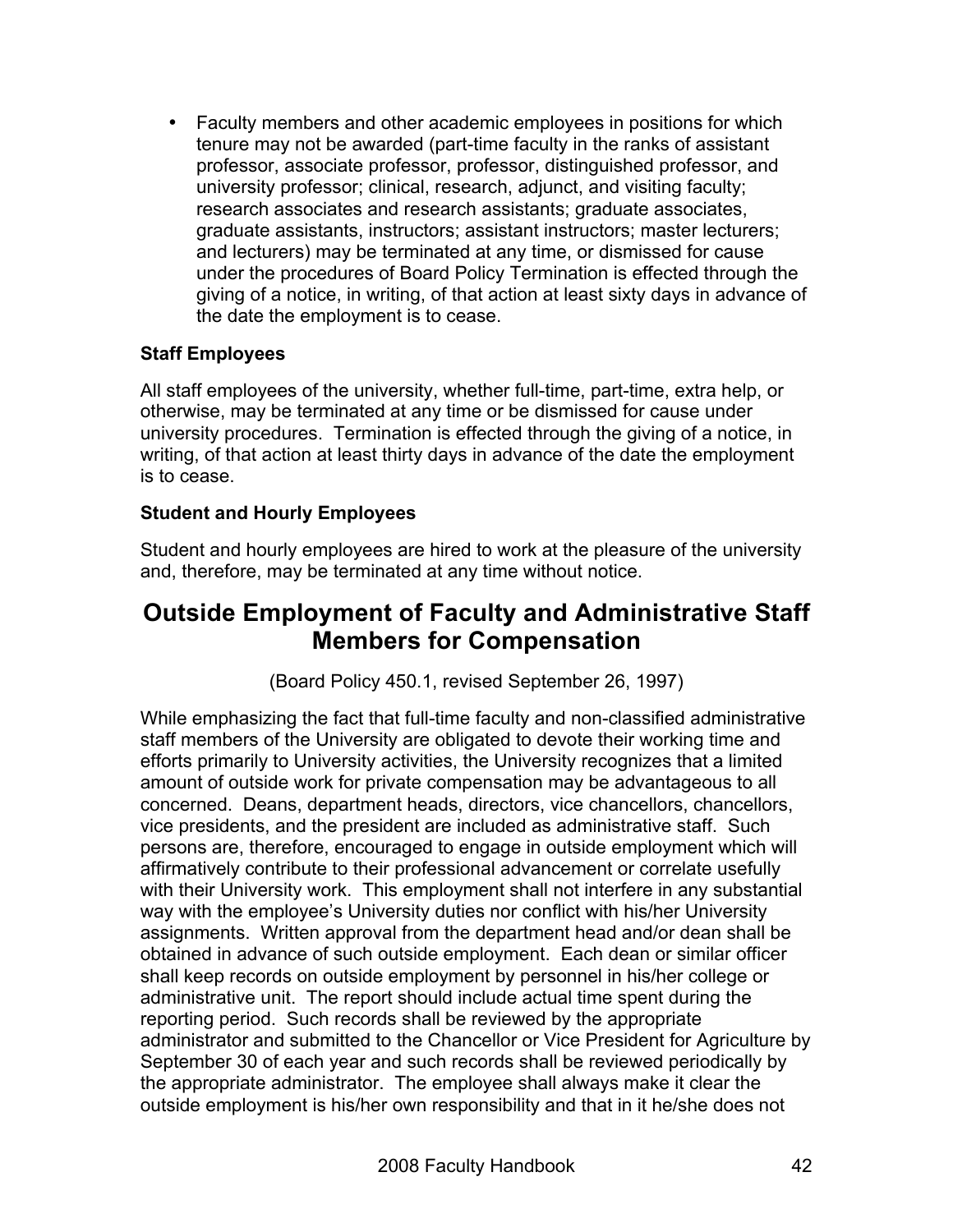act as an agent or representative of the University. University facilities or property shall not be used except with permission of the department head or dean, and the payment of appropriate fees may be required

# **Extra Compensation and Overload**

(Universitywide Administrative Memorandum 440.2, revised August 7, 1995)

#### **Purpose**

In accomplishing its mission, the University's greatest resource is its personnel. The purpose of this policy is to provide flexibility, within appropriate guidelines, in order to permit the most effective use of the time and talents of University personnel.

## **Assumptions**

- The salary of a full-time employee of the University is intended as compensation for all regularly assigned activities performed for or in the name of the University.
- An employee may be called upon from time to time to perform additional tasks over and above regularly assigned duties for which he or she may receive extra compensation.

### **Restrictions**

- An employee must be certified by his or her dean or supervisor as working a full load in addition to the activity for which extra compensation is being recommended.
- The work for extra compensation shall not interfere with the regular duties of the individual, as certified by the dean or supervisor.
- The request for extra compensation should be approved by the dean or equivalent officer in advance of performance of the work.
- Federal funds may not be used to pay extra compensation unless specifically authorized by the sponsoring agency.
- Extra compensation for an individual must be consistent with any applicable state and federal laws and regulations and with any applicable accreditation standards or criteria.
- Extra compensation must not result in a conflict of interest.
- University funds will not be used for extra compensation for speeches, public appearances, etc., which are civic, public relations, or development activities.
- University funds will not be used for extra compensation for such scholarly activities as research, research consultation and collaboration, or creative works considered part of normal faculty duties.
- The institutional policy that an employee may not through extramural funding achieve a raise in his or her base annual salary is here reaffirmed.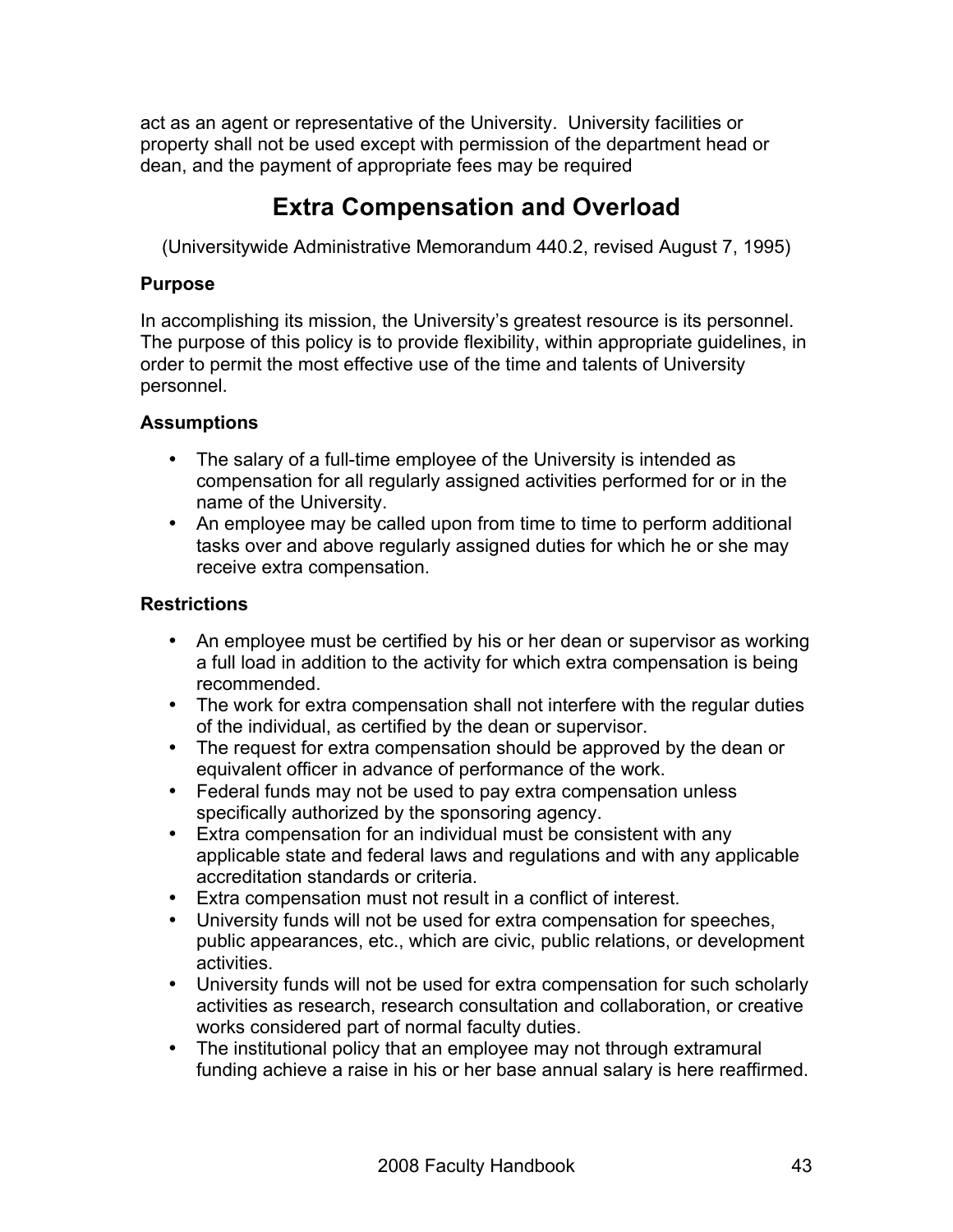- An employee's total compensation, for a year or for a month, including extra compensation, shall not exceed the maximum salary as provided in applicable state statutes. A change of title will not be approved in order to pay an individual above his/her existing line item maximum.
- Full-time employees may teach for extra compensation with preparation for and time in class falling outside their regular work schedules.
- Senior administrators, as defined by the Chancellor, shall not be eligible for extra compensation for teaching a class or performing other duties for the University.
- Stipend for extra compensation must be authorized to be paid at the regular payroll period for the time period in which it is earned.

## **Procedure**

- Each campus or unit within the University of Arkansas shall establish procedures to receive recommendations for extra compensation. Each campus or unit will monitor extra compensation for conformity to the requirements of this Administrative Memorandum. Each Chancellor or equivalent officer shall approve each request for extra compensation. Information regarding extra compensation shall be maintained for an annual report.
- The maximum amount which may be paid to an employee is twenty (20) percent of his/her annual salary, in accordance with restriction number ten  $(10)$ .
- Exceptions to the provisions of this policy will require the approval of the President.

See http://www.uark.edu/admin/vcfainfo/policyprocedures/ppindex2.html Fayetteville Policies and Procedures 407.0 for complete campus guidelines and restrictions and the reporting form.

# **Off-Campus Duty Assignment**

An Off-Campus Duty Assignment is an appointment, usually away from the campus, which allows eligible faculty and administrators to pursue an approved project while being relieved of teaching and administrative duties. The purpose is to enhance the individual's value to the institution.

Faculty members (including research faculty and extension personnel) and nonclassified administrators who have completed six years of continuous full-time employment with the university or who have completed six years of continuous full-time service since a previous Off-Campus Duty Assignment may apply for an Off-Campus Duty Assignment. The application, prepared in accordance with campus regulations, must describe the project which the applicant wishes to undertake, where it is to be done, and the anticipated value to the individual and to the university. To be approved, a proposed assignment must be consonant with the needs, objectives, and mission of the campus.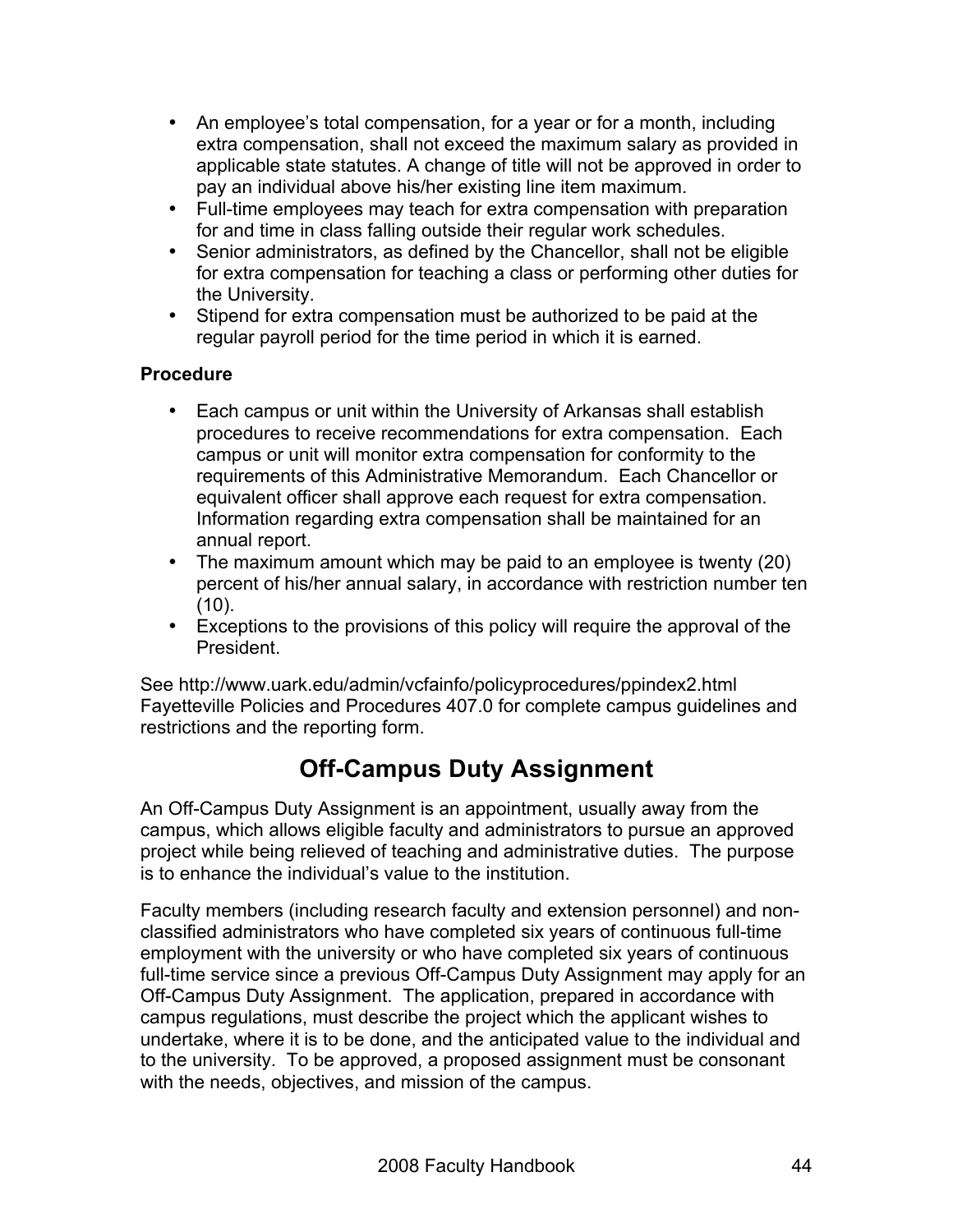An Off-Campus Duty Assignment is a privilege, not a right. A limited number may be approved by the Board of Trustees each year upon the recommendation of the chancellor. Assignments should not exceed one semester (or six months for employees on twelve-month appointments) at full salary, or two semesters (or one year for those on twelve-month appointments) at half salary. The university assumes no financial responsibility beyond the salary stated above.

Within sixty days after returning to the campus from an Off-Campus Duty Assignment, the faculty member or administrator must submit a written report of his or her activities and accomplishments during the Off-Campus Duty Assignment to the chairperson of his or her department, the dean of the college, provost/vice chancellor for academic affairs and the chancellor.

In accepting an Off-Campus Duty Assignment, the recipient agrees to return to the university for at least one year following the end of assignment.

For additional information and guidelines, see Academic Policy 1435.40 at the web site:

http://www.uark.edu/admin/vcacsey/AcaPolicySeries/academic\_policies.html.

# **Attendance at Professional Meetings**

Members of the teaching, research, administrative, and extension staffs are encouraged to attend professional meetings, as such attendance is deemed beneficial to both the individual and to the university. Brief absences from official duties are allowed for attendance at such meetings when circumstances permit, and the university may reimburse the individual for a part of the travel expenses depending upon his or her level of participation when travel funds are available for such purposes and to the extent allowed by university travel regulations. Plans to be absent and applications for travel allowance for attendance at professional meetings must be approved in advance by the appropriate administrative personnel.

# **Proposal Submission and Contracting Authority**

The Office of Research and Sponsored Programs (RSSP) is the unit designated by the chancellor to submit all proposals for extramural support, excluding USDA proposals. Also delegated to RSSP is the authority to prepare and negotiate contracts and other agreements related to sponsored programs and technology administration. The President of the University of Arkansas has delegated the authority to sign contracts for research, other sponsored programs, and technology matters to the director of RSSP. RSSP is the unit that receives invention disclosures, manages inventions, patents, and related intellectual property. RSSP also handles research compliance functions. Information and forms for these activities can be located at http://www.uark.edu/admin/rsspinfo/. See Board Policy 300.1, revised September 19, 2002,

http://www.uark.edu/admin/vcfainfo/systempp/systemindex.html for details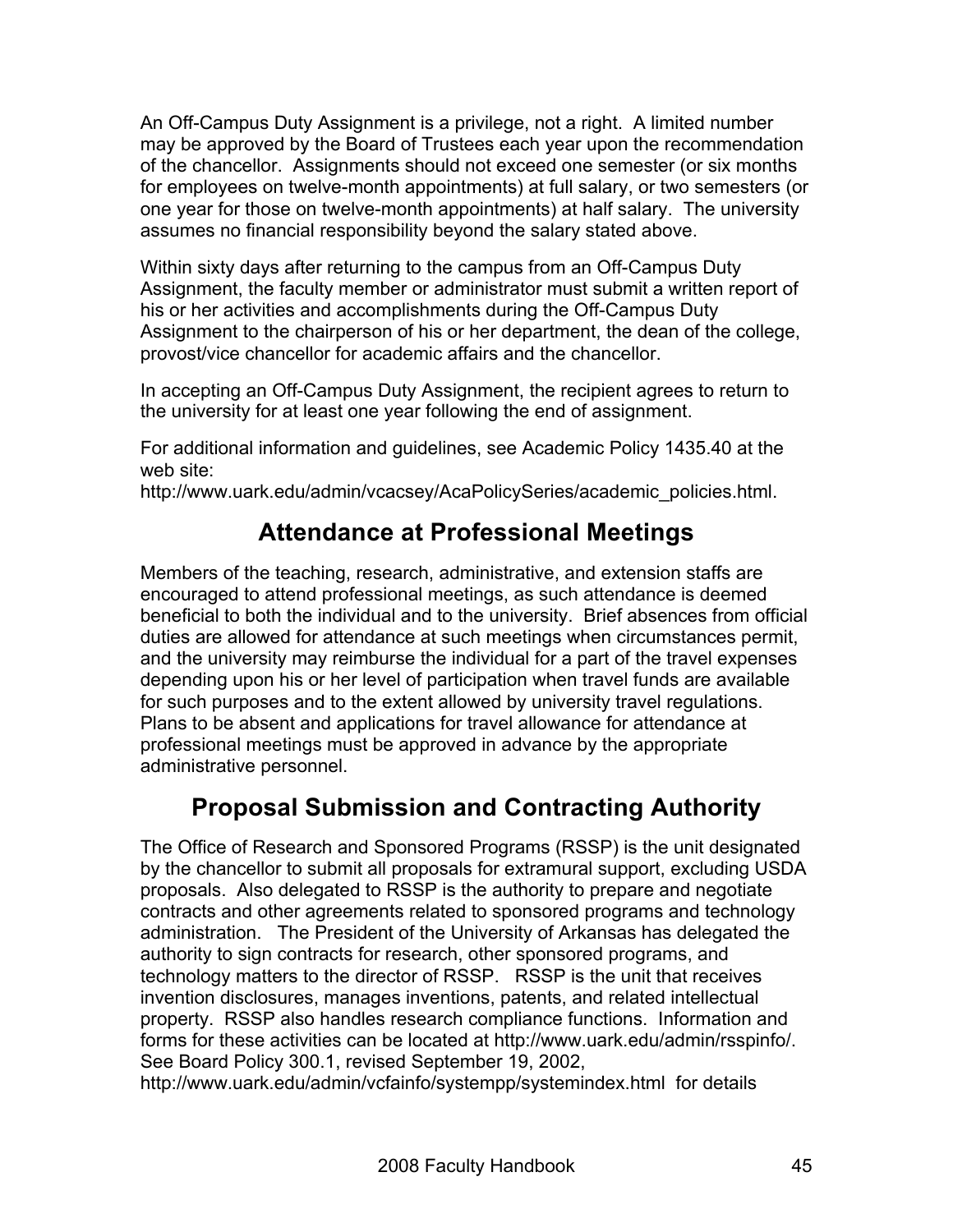# **Patent and Copyright Policy**

While inventions are not the primary objective of university research, when they occur the University of Arkansas has the responsibility of insuring that such inventions are used and controlled in a manner that benefits the public, the inventor, and the university to the fullest extent possible. It shall be the policy of the university to acquire and retain legal title to all inventions created by any person or persons to whom this policy is applicable. Inventors shall retain rights in inventions which the university has chosen not to claim under this policy or pledged to a third party as a result of a grant, contract, cooperative agreement, or other sponsored research agreement. This policy shall apply to all persons employed, compensated or appointed by the University and to anyone using facilities owned, operated, or controlled by the University. It shall also apply to all inventions financed, in whole or in part, from funds under the control of the University. There are both Universitywide and Fayetteville campus Patent and Copyright Committees. The Fayetteville campus committee is responsible for implementing the University Patent and Copyright Policy for the campus and for the Division of Agriculture. See Board Policy 210.1 at http://www.uark.edu/admin/vcfainfo/systempp/systemindex.html for details.

# **Political Activity**

(Board Policy 465.1, adopted March 7, 1975)

University employees, as citizens, have the right to engage in political activity. However, no employee may involve the institution's name, symbols, property, or supplies in political activities.

An employee who intends to seek public office or to assume a major role in a political campaign is obligated to discuss his plans with his supervisor. If the supervisor determines that the activity will impinge to any extent upon the full discharge of the employee's responsibilities to the University, the plans must be reviewed through regular administrative channels to the President's Office for a determination of workload and salary adjustment.

Involvements which require part or full-time services, and for which more than token compensation is received, will require reduction of workload and pay, leave of absence, or resignation, depending upon the extent of the activity.

To employees who may become candidates for office or become actively involved in political campaigns, the following statement (Administrative Memorandum 455.1 February 19, 1976) may be helpful:

An employee of the University who becomes a candidate for any national or statewide office will be placed on Leave of Absence Without Pay at the time of filing. An employee who becomes a candidate for the Arkansas General Assembly or a county office will have his or her employment status and salary reduced to halftime at such time after filing that he or she has an opponent who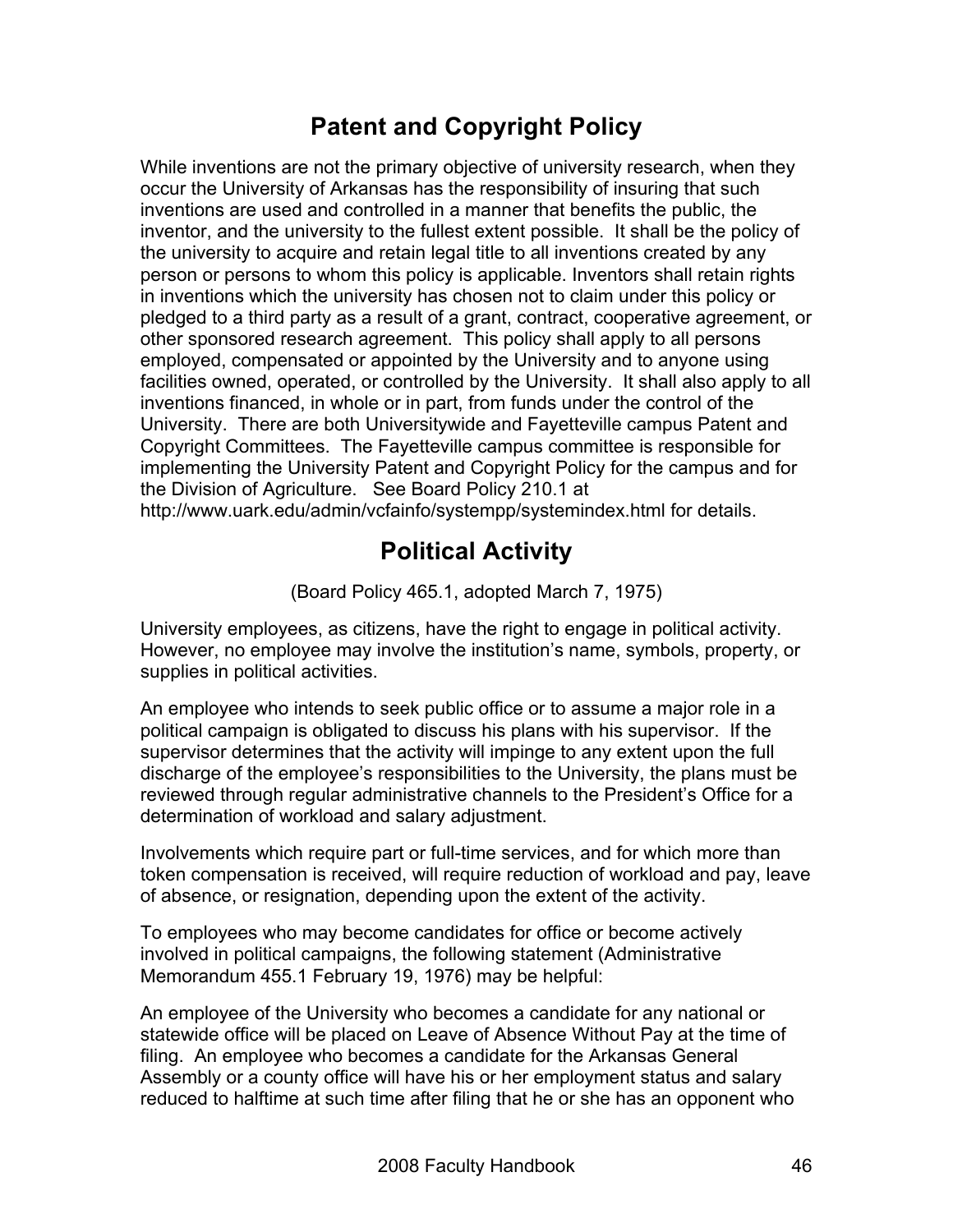has filed. (In primary elections this means an opponent with the same political party designation.) Such leaves will extend to the end of the semester or summer session in which the election is held. An employee who has an opponent in the general election must take similar leave for the fall semester. An employee who is elected to a full-time county, statewide or national office will be granted a Leave of Absence Without Pay for one year, and at the discretion of the Board of Trustees for a second year. In no instance will the leave be extended beyond the end of the second year. Minimally, employees elected to the Arkansas General Assembly must take Leave of Absence Without Pay when the General Assembly is in regular session and for the duration of extraordinary sessions.

Where teaching duties are involved, in order that courses not be interrupted by a change in instructors to the disadvantage of students, campus administrators may require that such leaves coincide with the beginning orending of a regular employment period for the University (semester, fiscal year, academic year).

# **Relations with Legislators and Members of Congress**

The Board of Trustees and the university administration respect the right of each university employee as a citizen to exercise freedom of expression on legislative issues. At the same time, university employees should not, unless authorized, attempt to speak as agents of the university in discussions with members of the Arkansas General Assembly, Arkansas constitutional officers, and members of Congress. University positions are developed by the chancellor in coordination with the University of Arkansas Board of Trustees and System officials. The chancellor, the vice chancellor for government and community relations, and other designated university officials are responsible for interpreting UA policy and presenting data and other information to appropriate state and federal officials. Campus employees who wish the university to consider matters for incorporation into its legislative programs should, in coordination with their supervisors, bring them to the attention of the vice chancellor for government and community relations.

# **Holidays**

All state employees are granted twelve paid holidays. The annual holiday schedule for this campus is available at the Human Resources web site and in the Fayetteville Policies and Procedures series: http://www.uark.edu/admin/vcfainfo/policyprocedures/ppindex2.html.

Faculty and staff on nine-month appointment have the same holiday schedule as employees on twelve-month appointment. When the university requires that a day of annual leave be taken at the institution's direction (such as when the university closes for a December break), nine-month employees also take this day as a holiday. Holidays are established by the Board of Trustees each year, and in some years an extra day is approved by the Governor. Except for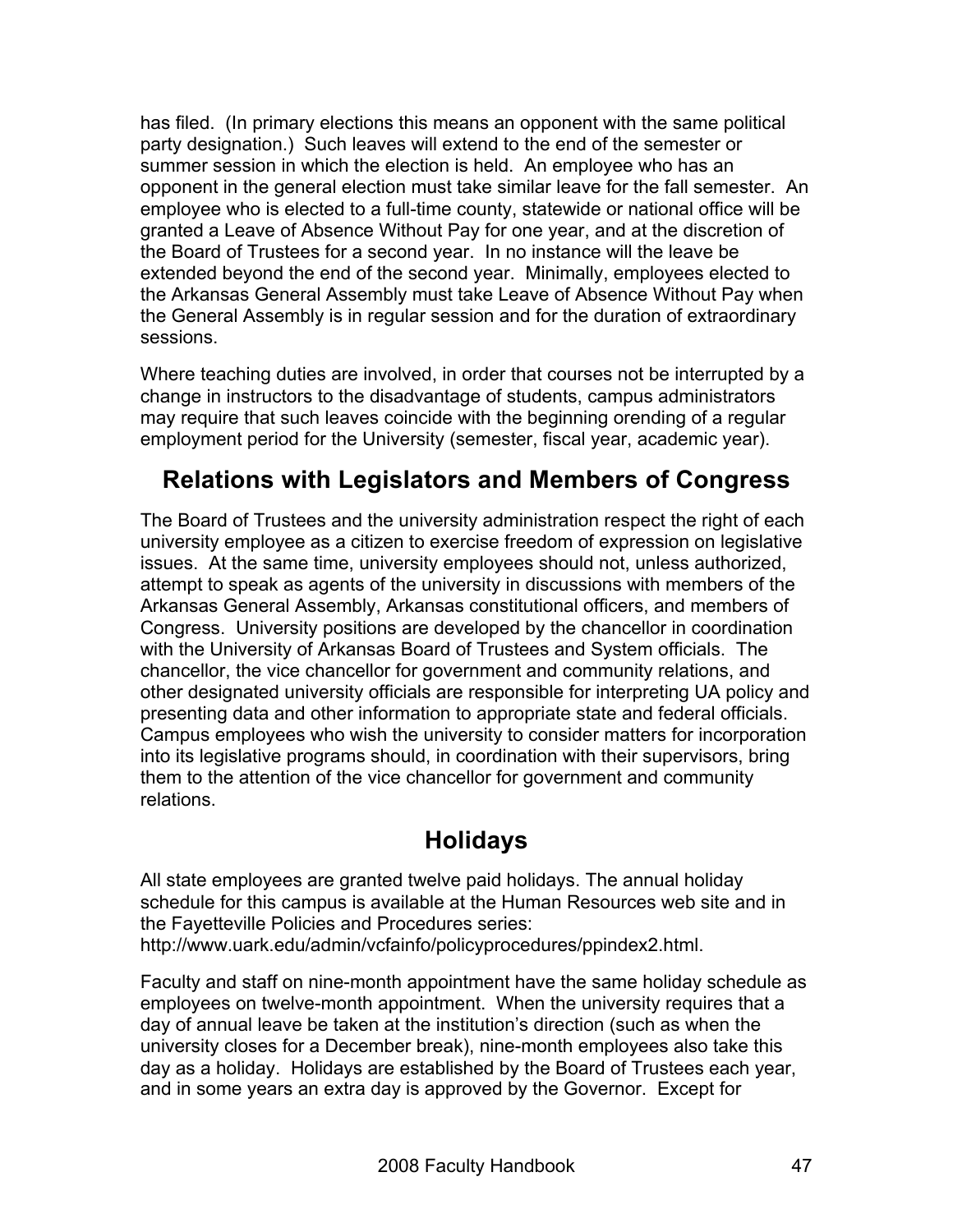holidays, faculty and nine-month staff are expected to be on duty throughout the period of their appointment, consistent with their individual workload assignments, except when on leave consistent with university policy.

# **Leave Policies for Academic and Other Non-Classified Personnel**

(Board Policy 420.1, revised June 9, 1995)

### **Sick Leave Policy**

All full-time appointed employees earn sick leave credit at the rate of eight hours per month with a maximum of 960 hours accrual. Sick leave accrues only when an employee is in a paid status, and does not accrue while an employee is on leave without pay. Paid sick leave is not granted as vacation but is permissible only when illness or injury to the employee causes absence from his/her work or if conditions require appointment with a physician, dentist, optometrist, chiropractor, or osteopath. Sick leave may also be granted to employees due to the death or serious illness of a member of the employee's immediate family. Immediate family shall mean the father, mother, sister, brother, husband, wife, child, grandparents, in-laws, or any individual acting as a parent or guardian of an employee.

Sick leave applies only to a period when the employee is in an appointed status. If sick leave begins during the Spring Semester it shall not be extended into the Summer Session, but, if necessary, sick leave may be extended into or begun in the Fall Semester if the individual has received a Personnel Action Form for the Fall Semester, even though the illness may begin in the summer when the individual is not in appointed status for the summer.

Absence due to illness or disability, except in case of maternity leave, is charged in the following order:

- Earned sick leave.
- Earned annual leave.
- Leave without pay.

Employees may continue to work during pregnancy provided they are able to do their normal jobs. Since pregnancy is considered as any temporary illness, an employee who is not able to work because of pregnancy may elect to take a leave of absence without pay without exhausting accumulated annual and sick leave. Upon return from pregnancy leave the employee will be given the same or comparable position to the one she occupied prior to the leave. The employee is expected to give her supervisor as much notice as possible prior to beginning maternity leave and at least two weeks notice prior to returning to work. Both notices should be in writing.

#### **Annual Leave**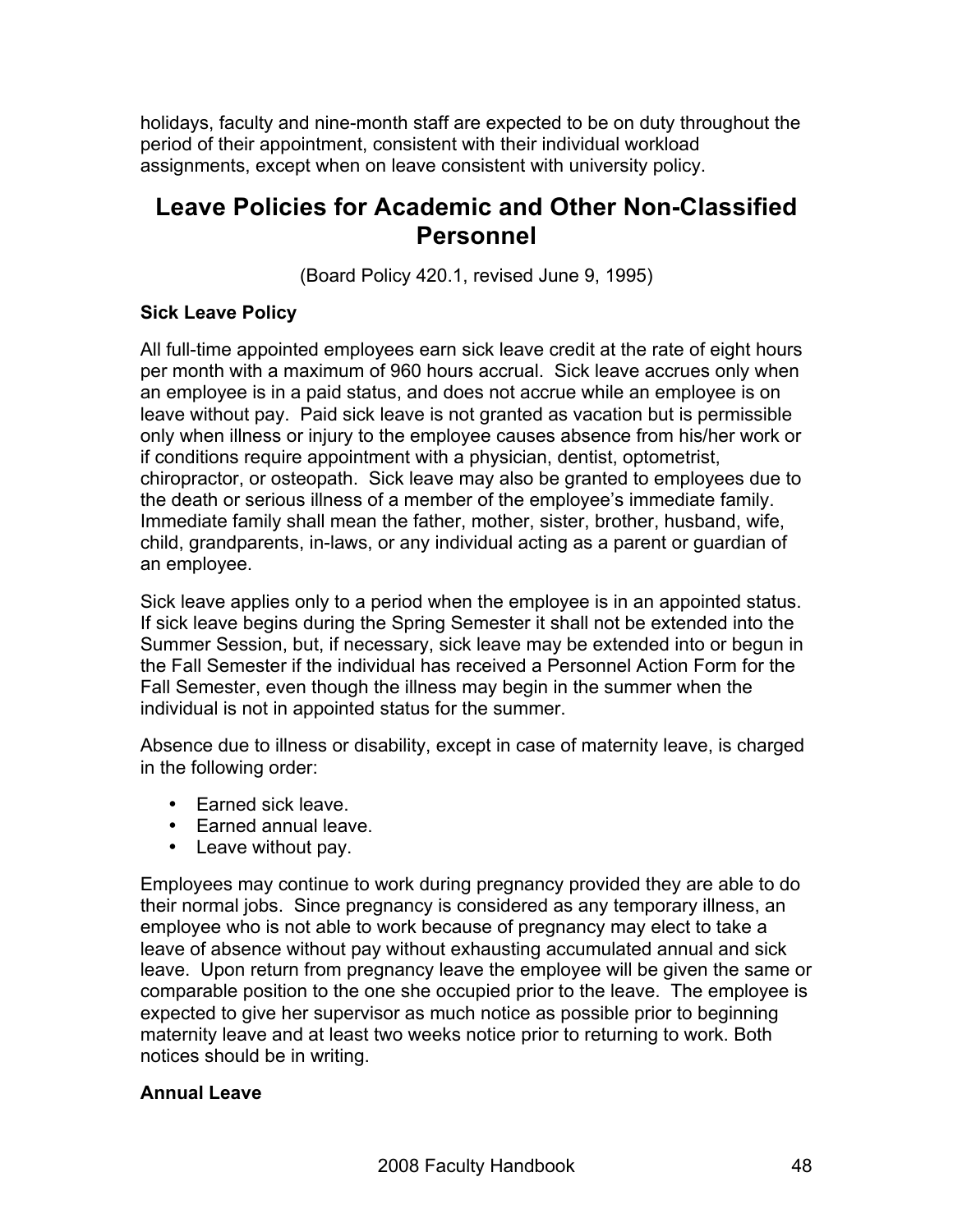Employees whose titles are listed in the appropriation acts as twelve-month nonclassified positions, will receive 22.5 days of paid vacation from the on-set of employment, earned at a rate of 15 hours per month. While administrative duties cannot be limited to a five-day, forty-hour week, for purposes of annual leave the normal work week shall be considered Monday through Friday. Vacation shall not be taken before it is earned, but must be taken within 12 months after the close of the calendar year in which it is earned. An exception may be made when a vacation is postponed for the convenience of the University.

Vacation benefits are granted to all non-classified and student employees on 12 month appointments of one-half time or more, with the part-time employees earning leave in proportion to the time worked.

An employee whose appointment is scheduled to be changed from a 12-month basis to a nine-month basis must take all accrued, unused vacation before the end of the 12-month period. An employment period shall not be extended for the purpose of paying an employee for unused vacation, and neither shall lump-sum terminal payment be made unless an employee terminates employment with the University.

Annual leave is cumulative; however, no employee may have in excess of 30 days on December 31 of each year. During the calendar year accrued leave may exceed 30 days, but those days in excess of 30 will be lost if they are not used before December 31 of each year. Accrued annual leave may be requested by an employee at any time. The appropriate supervisor will grant the request when it will least interfere with the efficient operation of the department.

Annual leave may not be accumulated while an employee is on leave without pay.

Upon termination, resignation, retirement, death, or other action by which a person ceases to be an active employee of the University, the amount due the employee or his estate from accrued annual leave or holiday leave, not to exceed 30 working days inclusive of holidays, shall be included in the final pay to the employee. No employee receiving such additional compensation shall return to University employment until the number of days for which he received additional compensation has expired.

#### **Military Leave**

Twelve-month employees who are members of the National Guard or any of the reserve branches of the Armed Forces of the United States shall be granted a maximum of two weeks leave annually plus necessary travel time for annual training requirements. Such leave shall be granted without loss of pay and in addition to regular vacation time. Nine-month academic and administrative employees are expected to take any two weeks military leave during the three months they are not under contract to the University. Each employee who requests military leave shall furnish a copy of his or her orders to the appropriate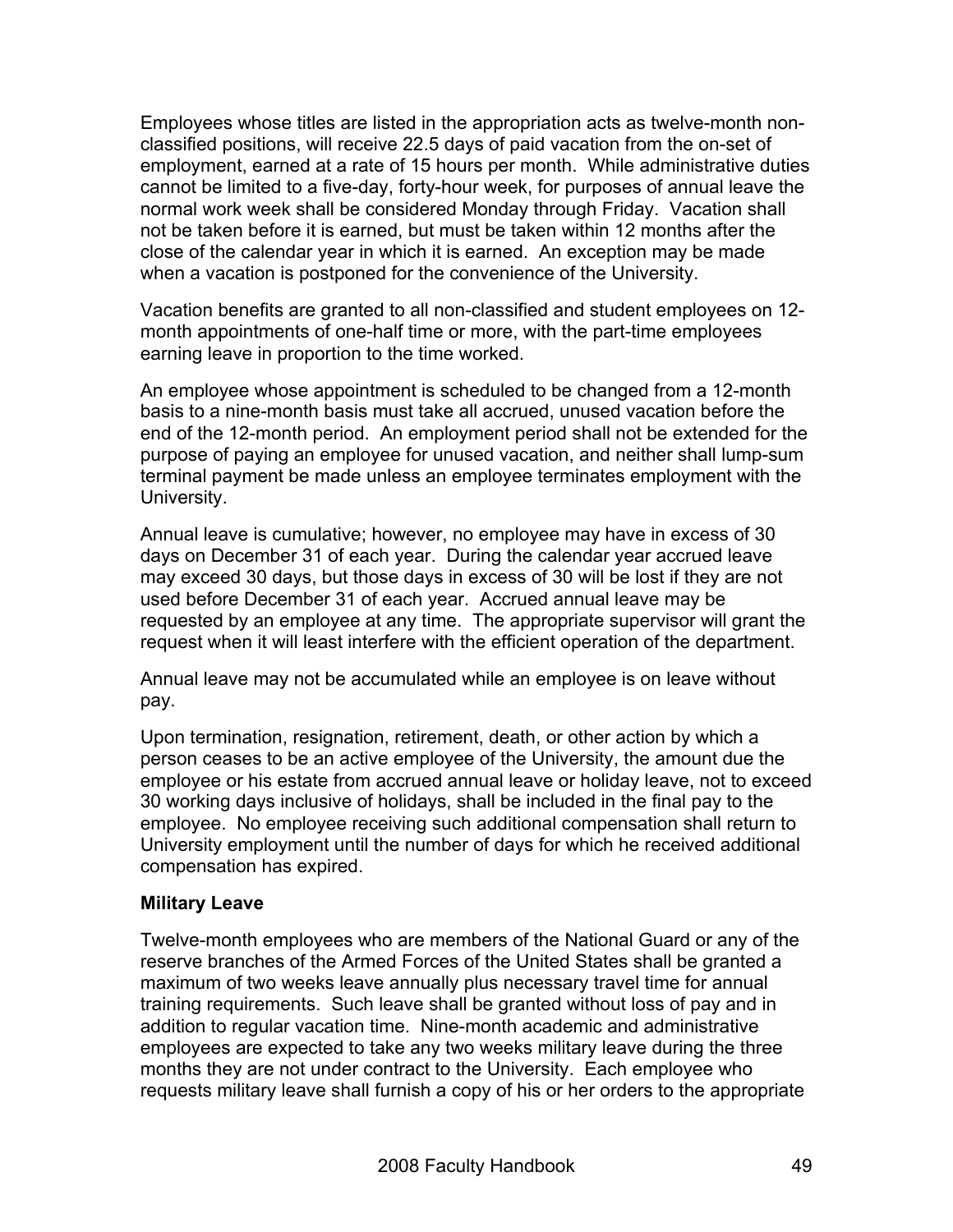vice president or vice chancellor. An employee who is drafted or called to active duty in the Armed Forces of the United States or who volunteers for military service shall be placed on extended military leave without pay and upon application within 90 days after the effective date of his or her release from active duty shall be reinstated to the position vacated or to an equivalent position at no loss of seniority or any of the other benefits and privileges of employment. An employee who enlists or reenlists for a second consecutive tour of military duty shall forfeit his or her reemployment rights.

Military personnel called to duty in emergencies by the Governor or by the President of the United States shall be granted leave with pay not to exceed 30 working days after which leave without pay will be granted. This leave shall be granted in addition to regular time.

#### **Court and Jury Leave**

Any employee serving as a witness, juror, or party litigant shall be entitled to regular University compensation in addition to any fees paid by the Court for such services and such absences shall not be counted as annual leave.

In cases where service as a witness can be handled by having the involved attorney take a deposition or statement, it is preferred. Depositions or statements which involve the University may be taken during duty hours. All others should be handled as off-duty time.

Employees who are accepted by the Court as expert witnesses and paid a fee in excess of the normal witness fee shall take annual leave for the time required for such testimony.

Where service on a jury would substantially interfere with the execution of the University work schedule, the chief administrative officer of the campus may petition the judge in writing for exemption from service. However, if exemption is denied or if no response is received prior to the date jury duty is to begin, the individual must report for jury duty.

An employee who is summoned to serve on jury duty shall not be subject to discharge from employment, loss of sick leave or vacation time, or any other form of penalty as a result of his or her absence from employment due to such jury duty, upon giving reasonable notice to his or her employer of such summons.

#### **Leave of Absence Without Pay**

The President of the University is authorized to grant leaves of absence without pay for a period not to exceed one year. (See also Family and Medical Leave below.)

#### **Vacation Leave for Graduate Study**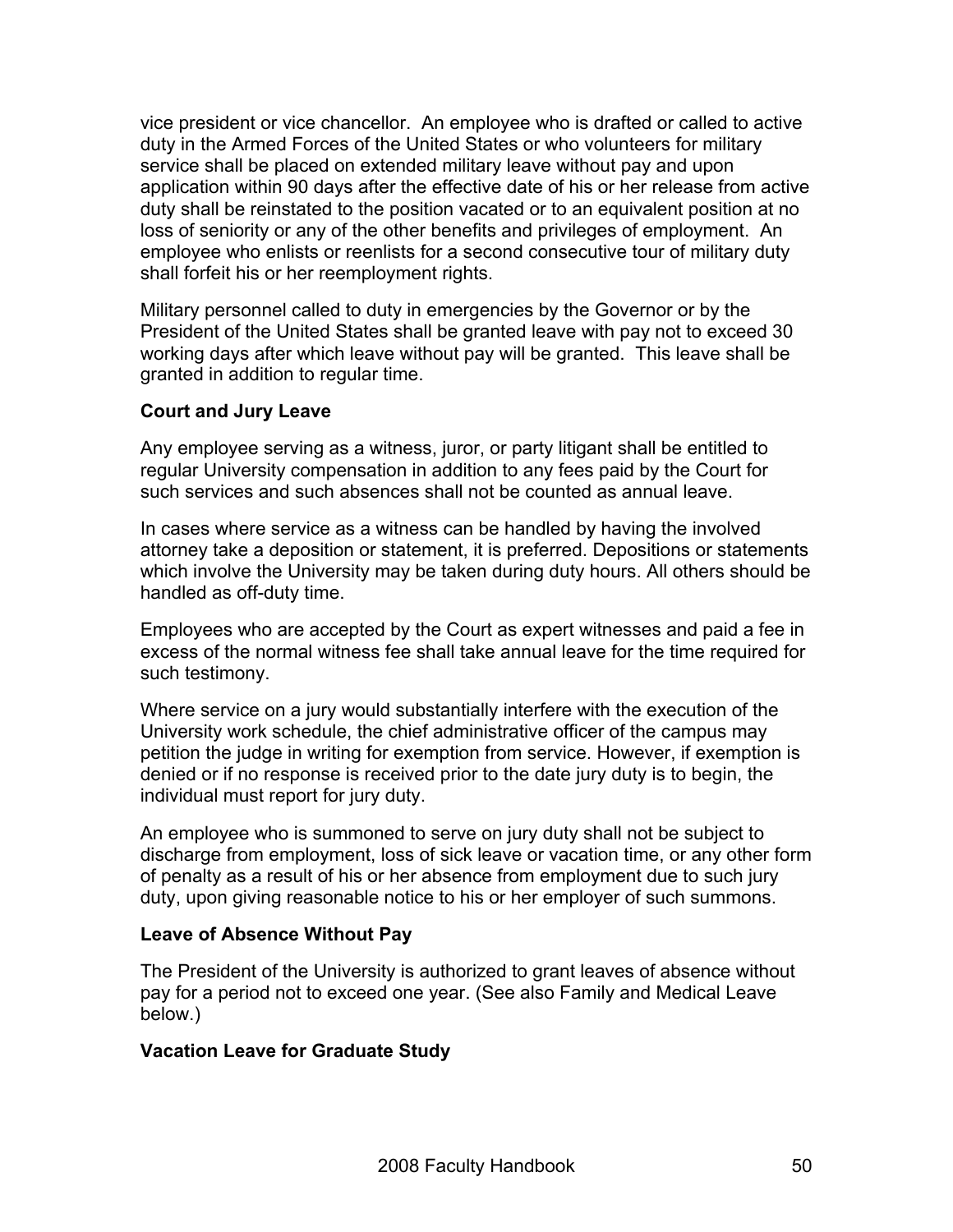Vacation leave for graduate study may be granted to otherwise eligible employees under the following terms:

- Accrued vacation with pay may, if used for graduate study, be accumulated for two calendar years preceding the date of the leave, if it is used by January 1 of the third year.
- Permission to carry over such credit must be requested in writing by the employee and approved by the President in advance of the commencement of vacation accrual. The President may approve a modified application of the regulation where circumstances warrant, not to exceed the earned vacation allowance for two years.

### **Family and Medical Leave**

(The Family and Medical Leave Act of 1993 - CFR 29-825; AHRMS Policy Manual 105-6)

The federal Family and Medical Leave Act (FMLA) entitles you, if you meet its definition of eligible employee (see below), to a total of twelve work weeks of leave during any twelve-month period for one of the following reasons:

- the birth of your child and to care for your newborn child;
- the placement of a child with you for adoption or foster care;
- the care of your spouse, child, or parent who has a serious health condition; or
- a serious health condition that makes you unable to perform the functions of your job.

The twelve-month period during which you may take up to 12 weeks of FMLA leave is the calendar year (January through December). In the case of your child's birth or adoption, the twelve-month period begins with the child's birth or placement.

Family and medical leave is leave without pay. However, you may elect, or the University may require you, to substitute paid leave for any part of the twelveweek period. Paid leave to handle personal and family medical needs is available under the sick leave, annual leave and catastrophic leave policies. Compensatory time off may not be counted as part of your FMLA entitlement, but it must be exhausted before you are granted leave without pay, and you may request the use of your compensatory time for an FMLA reason.

For the complete text of policy and procedures regarding Family and Medical Leave, see the Human Resources web site, and the text in the Staff Handbook at http://hr.uark.edu/general/staffhandbook.asp.

#### **Resignation of Employment**

(Board Policy 405.3, revised March 9, 1984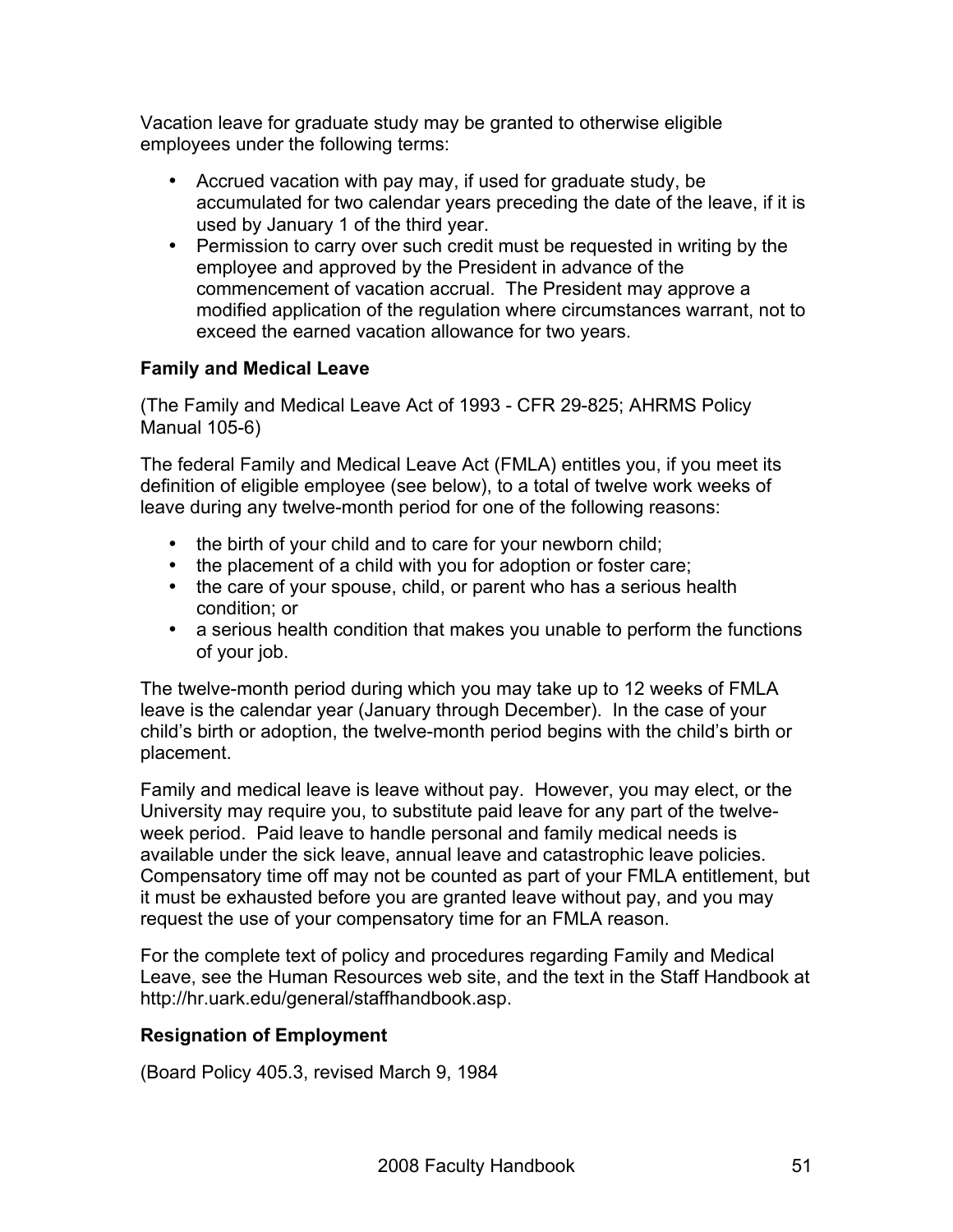A faculty or staff member has a duty to give early notice of his or her resignation, including the effective date of the resignation. Notice shall be given in writing to the administrative head of the department to which the individual is assigned. A copy of the letter of resignation, together with the recommendation of the administrative head of the department, shall be forwarded immediately to the dean/director for acceptance or rejection. The dean/director shall give written notice of acceptance or rejection to the employee within five working days of receipt of the letter of resignation. When the written acceptance of the resignation is forwarded by the dean/director to the individual submitting his or her resignation, the resignation becomes final and cannot thereafter be withdrawn. A copy of the letter of resignation and the acceptance shall be forwarded to the Chancellor of the campus.

## **Retirement**

For information on the University of Arkansas Retirement Program see BOT policy 425.5 http://www.uark.edu/admin/vcfainfo/systempp/systemindex.html .

See Fayetteville Policies and Procedures 412.0 for information on retirement privileges http://www.uark.edu/admin/vcfainfo/policyprocedures/4120.pdf .

## **Lump Sum Terminal Pay**

(Universitywide Administrative Memorandum 440.4, revised March 7, 1980

When an individual ceases to be an employee of the University, any unused annual leave as of his/her last duty date shall be liquidated by a lump sum payment not to exceed thirty working days, inclusive of holidays. Accrued unpaid leave shall be calculated as follows: divide the annual salary rate (or twelve times the monthly salary rate) by 260 to obtain the daily rate; multiply the daily rate by the number of days of accrued unpaid leave (to a maximum of thirty days). This shall be the amount of lump sum payment due for unused leave. Final payment shall include all monies due up to and including the last day of work, which shall be the employee's date of termination. The position being vacated may be filled on the day following the date of termination, provided all aspects of the University's Affirmative Action and Equal Employment Opportunity Plans have been met.

## **Emeritus Status**

(Board Policy 475.1, revised June 16, 1989)

## **Eligibility for Emeritus Status**

In recognition of distinguished service to the University of Arkansas, retiring employees may be awarded emeritus status at the rank or title held at the time of retirement. In order to be considered for emeritus status, an individual must be appropriately recommended and meet at least one of the following conditions: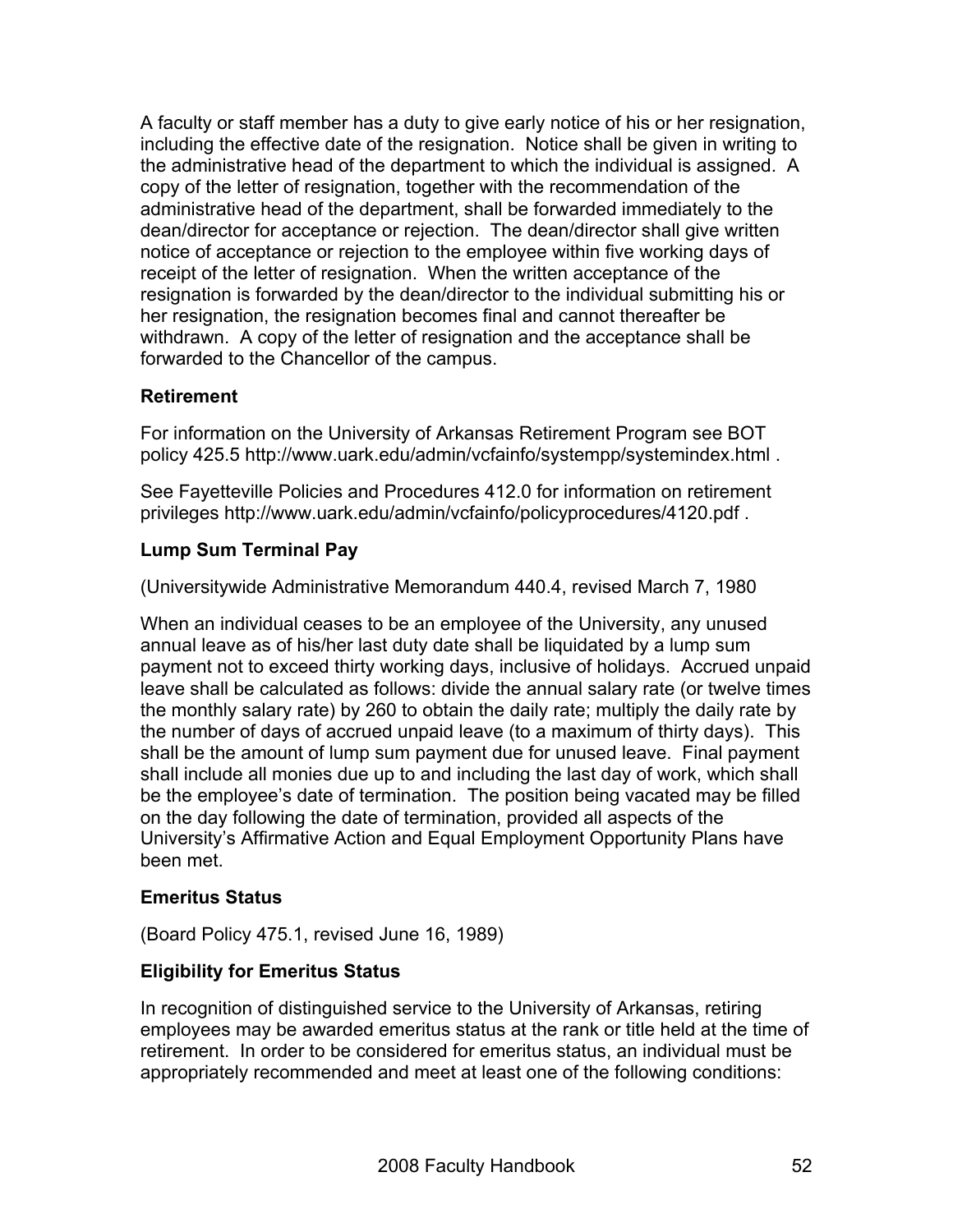- The retiring individual is age 65 or older and has at least five years of continuous service with the University.
- The retiring individual is age 62 or older and has at least 10 years of continuous service with the University.
- The retiring individual has at least 20 years of continuous service with the University.

## **Procedures for Awarding Emeritus Status**

In order for emeritus status to be conferred by the Board of Trustees, the individual must be recommended by the chief executive officer of the campus or unit. The President will recommend the final list of individuals to receive emeritus status. Emeritus status will normally be conferred once each year by the Board of Trustees effective on July 1 for those individuals who have retired prior to that date. The President will receive recommendations no later than February 15, or such other date as may be specified, from the chief executive officer of the campus or unit.

## **Privileges of Emeritus Status**

Emeritus status entitles the recipient to the following privileges:

- Presentation of a certificate or resolution appropriate for framing;
- Use of the title:
- Continued campus faculty membership status for those with faculty rank, but without vote in the campus faculty governance body,Inclusion in the campus directory, catalog, and other listings of campus faculty/staff;
- Use of the library;
- Eligibility to purchase a faculty/staff parking decal;
- Faculty/staff admission to campus activities and
- Waiver of fees for enrollment in University courses on a space available basis.

#### **Responsibility of Recipients of Emeritus Status**

Emeritus employees are expected to assist and support the University in their areas of competence, particularly in an advisory capacity, when requested to do so. See also Academic Policy 1475.10

http://www.uark.edu/admin/vcacsey/AcaPolicySeries/academic\_policies.html

# **Nepotism**

(Board Policy 410.1, revised June 9, 2000)

The University recognizes that potential conflicts of interest may exist when members of the same immediate family are employed by the University, particularly in the same department, unit, or division. To avoid conflicts of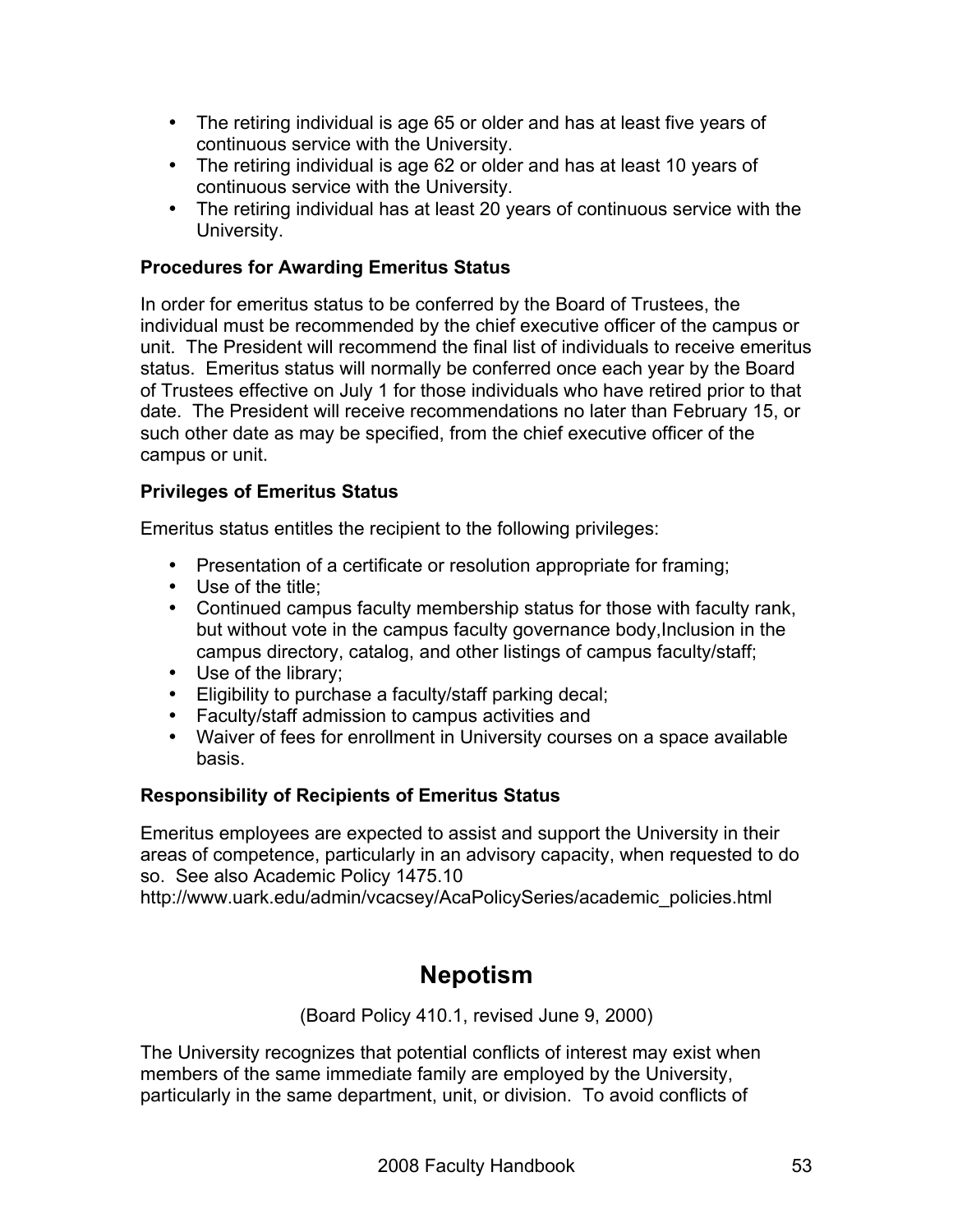interest which may result from such employment, immediate family members should not participate in decisions to hire, retain, promote or determine the salary of the other. It is the responsibility of the President, each Chancellor, the Vice President for Agriculture, the Director of the Criminal Justice Institute, and the Director of the Arkansas Archeological Survey to assure that one immediate family member shall not have direction or supervision of the other and shall not participate in decisions to hire, retain, promote or determine the salary of the other. Exceptions to this policy may be made in writing with justification by the President, each Chancellor, the Vice President for Agriculture, the Director of the Criminal Justice Institute or the Director of the Arkansas Archeological Survey. Exceptions involving immediate family members of a Chancellor, the Vice President for Agriculture, the Director of the Criminal Justice Institute or the Director of the Arkansas Archeological Survey shall be made by the President. For purposes of this policy, "immediate family member" shall mean an employee's spouse, children of the employee or his or her spouse, and brothers, sisters, uncles, aunts, nieces, nephews, or parents, whether by blood or marriage of the employee or his or her spouse.

This policy is supplementary to any provisions of applicable law.

# **Administrator Grievance Procedure**

An administrator who has a grievance should discuss the matter with his or her supervisor, and if the matter is not resolved satisfactorily, the aggrieved party should reduce the complaint to writing and send copies to the supervisor and to the chief executive office on the campus. The supervisor should respond in writing with copies to the chief executive office and the aggrieved party. The chief executive officer will review the matter and make his decision, which shall be final.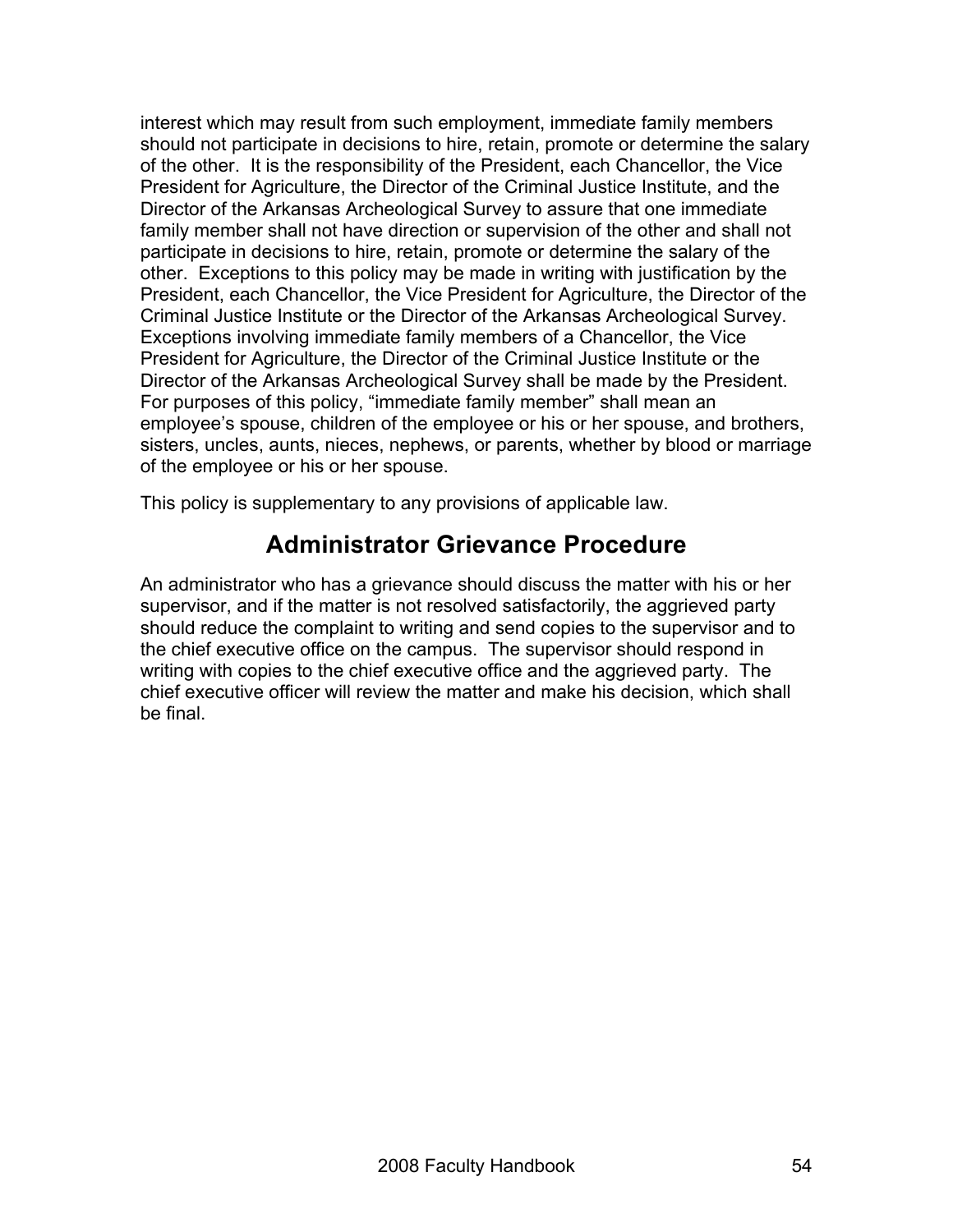# **Section IV**

# **GENERAL POLICIES, PROCEDURES AND SERVICES**

# **Benefits and Employment**

### **Fringe Benefits**

The fringe benefit package for eligible university employees is designed to protect employees and/or their families from significant financial loss resulting from illness, disability, or death, while providing for a generous retirement income. Coupled with vacation and sick leave, educational benefits, and holidays, the university's comprehensive benefits package adds a value of many hundreds of dollars to an employee's regular income. See the Human Resources Benefits website at http://hr.uark.edu/benefits/ for more detailed information.

The following list represents several major elements of the fringe benefits package. Please note that all faculty members appointed at least half-time in a regular position are eligible to participate in the following programs. As a condition of employment, all employees must enroll for benefits within 31 days of the appointment date to be guaranteed enrollment.

- 1. Medical Insurance: Employees may choose from the Point of Service Plan or the Classic Plan. Out of service area (Arkansas) participants are also eligible to participate in the Point of Service Alternate Plan for the period they are out of Arkansas. Health coverage is administered by QualChoice of Arkansas. For a comparison of the coverage's available see http://hr.uark.edu/benefits/hcomp.asp. The university's contribution for 100 percent appointed employees for the Point of Service Plan will be 68.4 percent (Fayetteville) and 69.3 percent (Division of Agriculture). The university's contribution for 100 percent appointed employees for the Classic Plan will be 77.3 percent (Fayetteville) and 75.8 percent (Division of Agriculture) (Premiums for employees with appointments of 50-99 percent will be prorated.) For a full premium listing, see http://hr.uark.edu/benefits/premiums.asp. The Board of Trustees of the University of Arkansas reserves the right to change, amend, discontinue or terminate the plan at any time.
- 2. Dental Insurance: Employees are eligible to participate in a dental plan through Delta Dental of Arkansas. For a review of coverage see http://hr.uark.edu/benefits/dental.asp. The university will contribute 50 percent of the premium for employees with a 100 percent appointment. (Premiums for employees with appointments of 50-99 percent will be prorated.) See http://hr.uark.edu/benefits/premiums.asp for a list of premiums.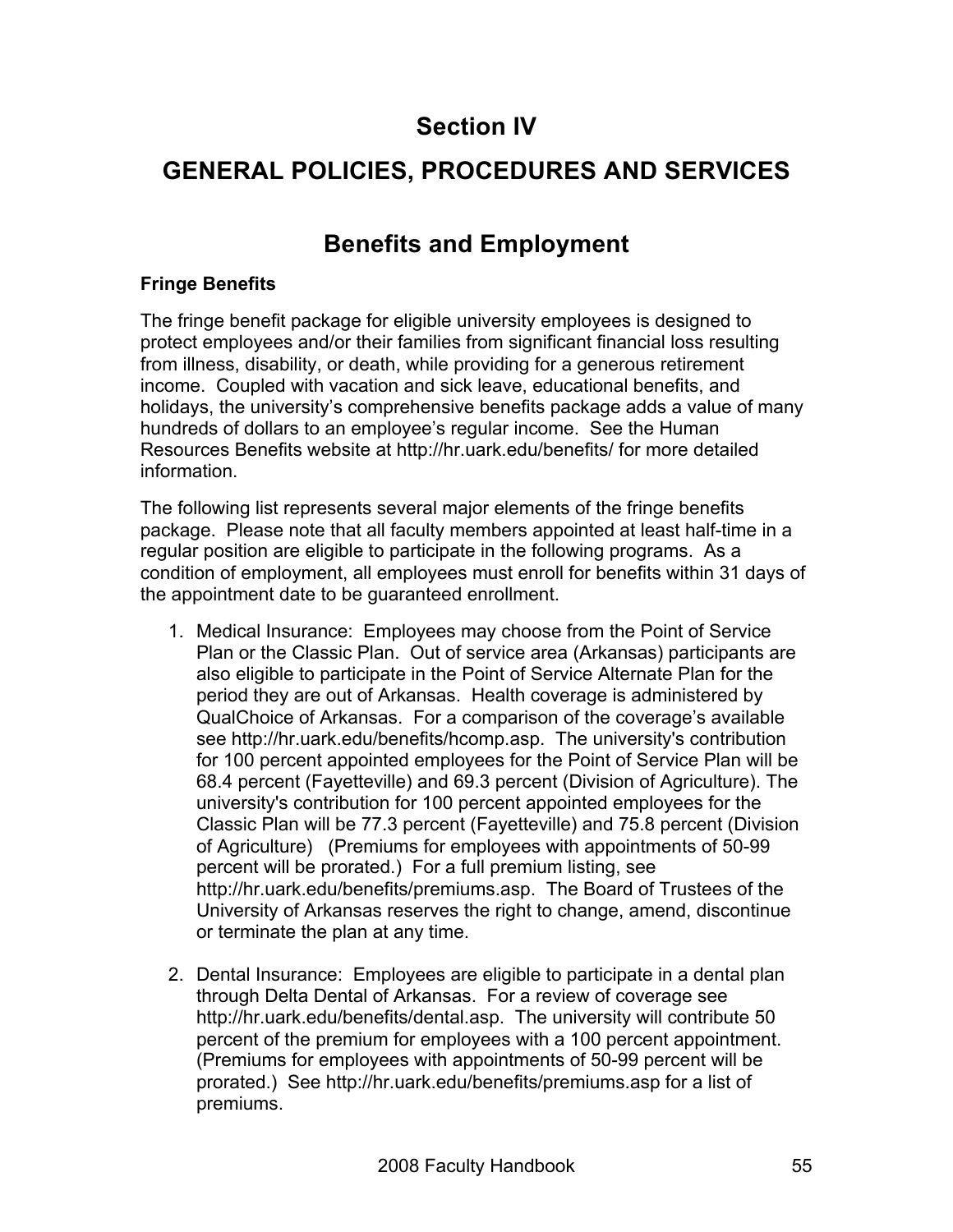- 3. Vision Insurance: Employees are eligible to participate in a vision insurance plan through Superior Vision. For a review of coverage see http://hr.uark.edu/Benefits/vision/ Employees pay 100 percent of the premium. See http://hr.uark.edu/benefits/premiums.asp for a list of premiums.
- 4. Regular Life Insurance: provides coverage equal to the employee's salary, up to a \$50,000 maximum. The university pays the entire cost of this life insurance coverage. This program is mandatory for all eligible employees.
- 5. Optional Life Insurance: provides coverage based upon one, two, three or four times the employee's salary. The employee pays the entire cost for this coverage. Rate is based upon the employee's age and the coverage is a \$500,000 maximum. For a list of premiums see http://hr.uark.edu/benefits/premiums.asp.
- 6. Dependent Life Insurance: provides coverage of \$10,000, \$15,000, or \$20,000 for the employee's spouse and 50 percent of spouse coverage per eligible dependent child to age 19 (unless a full-time student, then to age 25). The employee pays 100 percent of this coverage. For a list of premiums see http://hr.uark.edu/benefits/premiums.asp.
- 7. Accidental Death and Dismemberment Insurance: may be elected in \$25,000 increments from a minimum of \$25,000 to a maximum of \$300,000 (for salaries under \$20,000: limited to closest \$25,000 increment equal to 15 times the annual salary). The employee may also cover a family with 60 percent of employee coverage for spouse and 20 percent of the coverage for eligible dependent child(ren) to age 25. The employee pays the entire amount for this coverage. For a list of premiums see http://hr.uark.edu/benefits/premiums.asp.
- 8. Long-term Disability Insurance: provides 60 percent of salary (after a waiting period) that is coordinated with Social Security and Workers' Compensation benefits. The university will provide coverage, at no cost, for up to \$20,000 in salary. This program is mandatory for all eligible employees.
- 9. Supplemental Long-term Disability Insurance: provides the same coverage as basic long-term disability for salary amounts above \$20,000 per year up to a maximum covered salary of \$100,000. The employee pays the entire cost for this coverage. For a list of premiums see http://hr.uark.edu/benefits/premiums.asp.
- 10.Participation in a retirement plan: is mandatory for all benefits-eligible faculty/staff. At new hire, eligible employees will have 31 days to make an irrevocable decision to participate in either a Defined Contribution Plan (403B/457B) or a Defined Benefit Plan (Arkansas State Retirement Plans).
- 11.The UA providers for the Defined Contribution 403B/457B plans: are TIAA-CREF and Fidelity. The University will contribute a sum equal to 5% of the employee s salary into TIAA-CREF and/or Fidelity for retirement benefits with no employee contribution required for benefits-eligible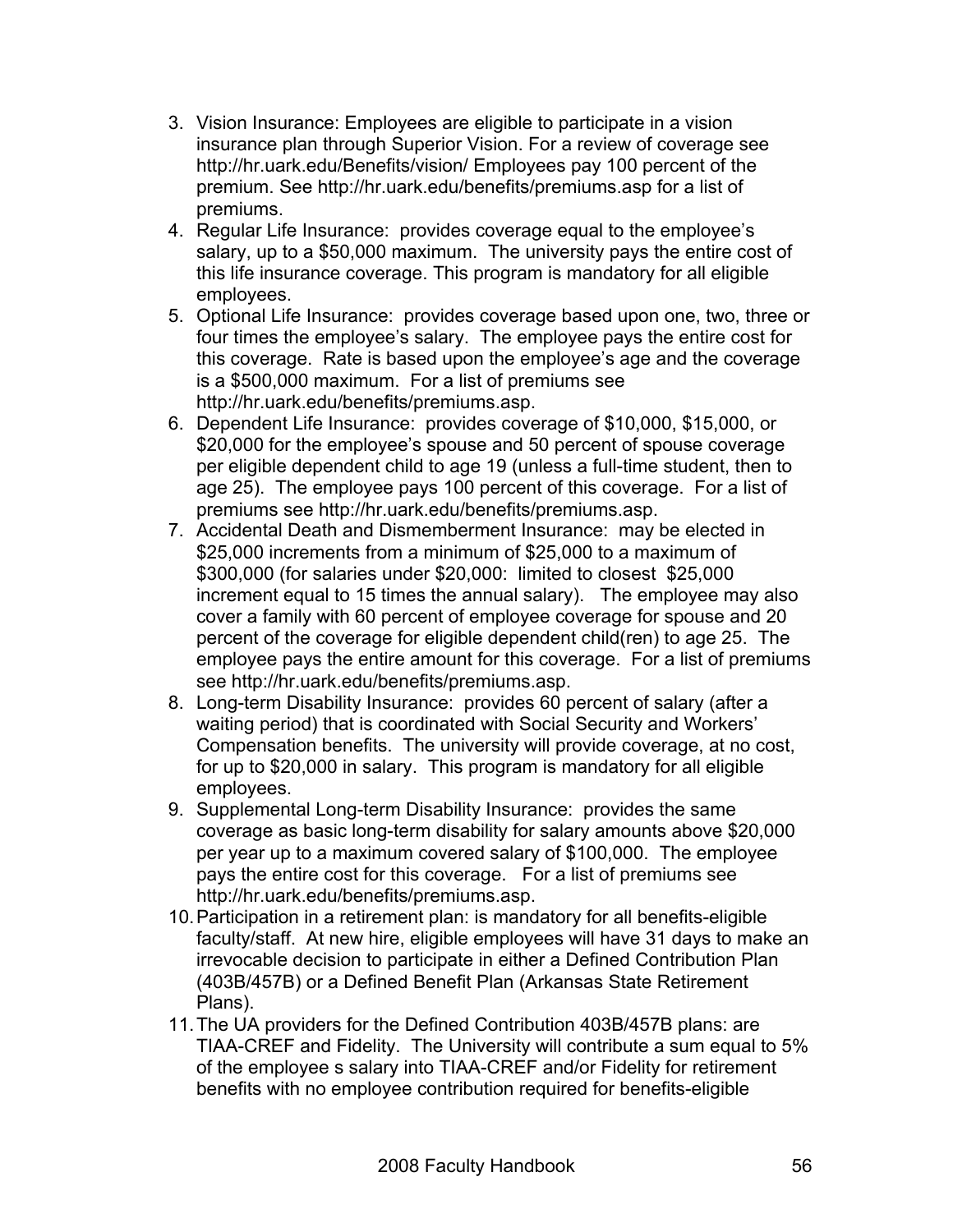employees. Employees may elect to have a portion of their salaries contributed to their retirement accounts on either a tax-sheltered or non tax-sheltered basis. Benefits-eligible employee contributions to retirement will be matched by the University, not to exceed a 10 percent University contribution. Employees may also contribute an amount greater than 10 percent up to maximums allowable by IRS regulations. The Defined Contribution Plans are immediately vested for faculty and non-classified staff and delayed vested for classified staff. The 457B plan allows employees to tax defer additional contributions after they have reached their tax-deferred limits under the 403B plan. PLEASE NOTE: The combined total of matching employer contributions for Defined Contribution plans cannot exceed 10 percent of the employee s salary, including the 5 percent mandatory employer contribution. See Human Resources website at http://hr.uark.edu/benefits/ for the most current retirement information.

- 12.The providers for the Defined Benefit Plans are the Arkansas Public Employees Retirement System (APERS) and the Arkansas Teachers Retirement System (ATRS). APERS is available to all benefits-eligible employees and has a mandatory employee contribution of 5 percent with an employer contribution of 12.54%. ATRS is available only to employees who were already vested in ATRS prior to coming to work with the UA. ATRS has a mandatory employee contribution of 6% and an employer contribution of 14%. APERS and ATRS contributions are subject to change pursuant to changes in Arkansas law. Both APERS and ATRS are vested after five years of participation in the plan.
- 13.Voluntary Products: See http://hr.uark.edu/benefits/benefits.asp for the Voluntary Products section. The university offers as Voluntary Products Vision Care (administered by VSP), Group Rated Auto/Home Insurance (administered by Liberty Mutual), Critical Illness Insurance (administered by MetLife), and Long Term Care Insurance (administered by CNA).
- 14.The Cafeteria Plan (per IRS Code, section 125): allows employees to "tax shelter" major medical, dental, Cancer/Heart, and vision care insurance premiums from federal, state, and Social Security taxes. This requires employees to sign-up and a "drop" period is allowed once a year. In addition, the university also offers a "flexible spending account" program for unreimbursed medical and dependent care expenses.
- 15.Employee Assistance Program (EAP): The EAP provides confidential counseling, information, and management consultation for employees who experience some form of personal distress. See http://hr.uark.edu/benefits/eap.asp for additional information.
- 16.Dual Career Network: The Dual Career Network is designed to be responsive to the needs of dual-career families relocating to Northwest Arkansas. This resource is free with a referral service available to partners of employees recently relocated or candidates being actively recruited by participating companies and organizations. For additional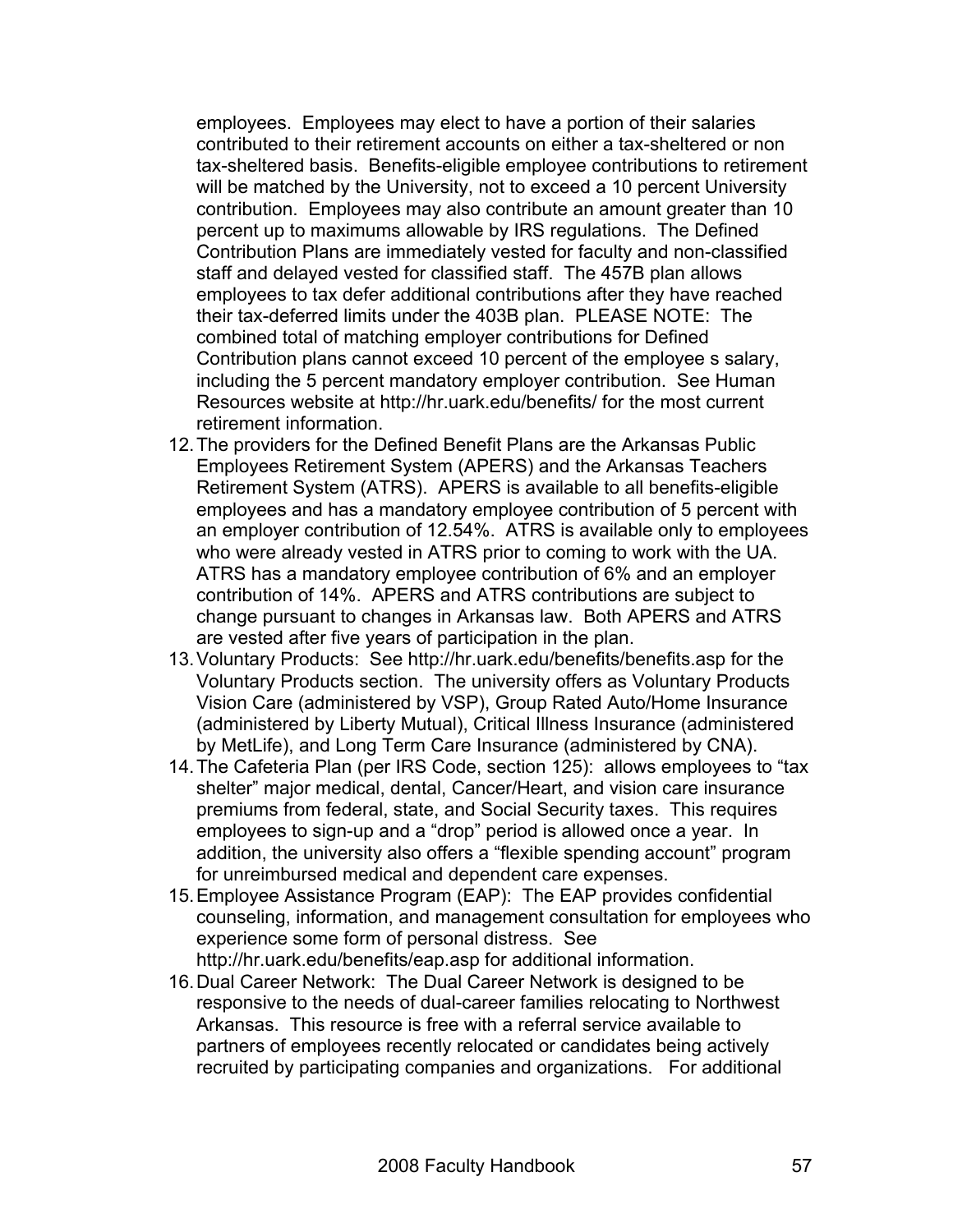information see http://hr.uark.edu/programs/DualCareerEmploymentNetwork.asp.

Other benefits include the following:

## **Athletic Event Tickets**

Full-time faculty members are eligible to purchase, depending upon availability, two sets of non-premium season tickets for home games for men's basketball, men's football and baseball games at half price. Half-time employees may purchase one set of tickets. Retired and emeritus faculty members are eligible for the same discount rates. The Razorback ticket office (575-5151) will provide details. The difference between the discounted price of the tickets and their full price may be taxable to the employee.

## **Tuition Waiver for Employees**

(Board Policy 440.1, revised June 3, 2005, effective July 1, 2005)

## *I. Eligibility*

All full-time employees employed as of the final day of regular registration in any particular session or semester, their spouses, and their dependent children (as defined by the Internal Revenue Service) are eligible. Spouses, who have not remarried, and dependent children of deceased employees who died while in the full-time employment of the University of Arkansas are also eligible. All enrollees must meet normal admissions requirements, and audits should be on a space available basis only.

## *II. Transferability*

The tuition waiver benefit is available to any employee, employee's spouse, or employee's dependent children at any on-campus unit of the University of Arkansas regardless of the site of employment. Individual units may also allow tuition waivers in specified off-campus classes when enrollment in the class in which enrollment is sought already has sufficient student enrollment by full-fee paying students to meet the minimum enrollment (as established by the offering unit) to recover the costs of offering the class. Waiver benefits are applicable to tuition only. All applicable fees are to be paid in full for any enrollment. The waiver benefit is applicable to credit classes only.

## *III. Extent of Waiver*

A. Employees may take any combination of undergraduate or graduate semester credit hours during the fall and spring semesters and up to three semester credit hours during each summer term, when dates of enrollment are non-concurrent, at a tuition cost of 10 percent of the cost of tuition for courses offered by the employee's campus or at 30 percent of the cost of full tuition for courses offered by any other campus within the University. This waiver does not apply to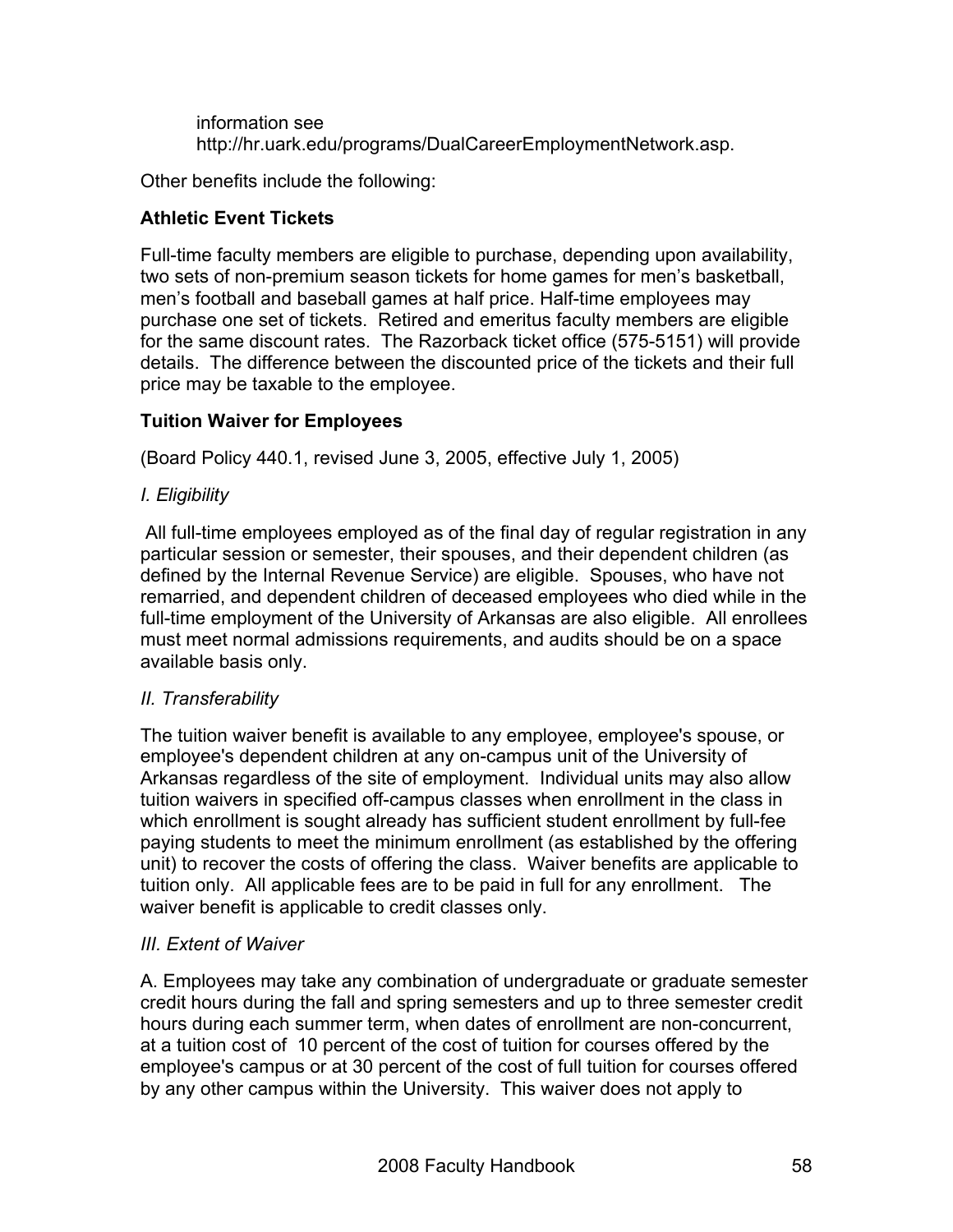professional degrees as determined by the Chancellor of each campus. Employees enrolled in electronically delivered courses such as CIV, Internet, web based, or distance education are eligible for waiver benefits on regular tuition (10 percent of the cost of tuition for courses offered by the employee's campus, or 30 percent of the cost of tuition for courses offered by any other University of Arkansas campus). In addition to this tuition cost, the employee will pay the difference between the cost of regular tuition and the tuition charge for distance education courses.

B. Employees of the University of Arkansas System office, the Cooperative Extension Service, the Agricultural Experiment Stations, the UAMS Area Health Education Centers, and other widely dispersed units of the University of Arkansas shall designate one campus as the "employee's campus" for purposes of this policy. The designated campus shall remain the same for the term of employment unless the site of employment changes.

C. Spouses and dependent children may take up to 132 undergraduate semester credit hours at 50 percent of tuition at the employee's campus or at 60 percent of full tuition at any other campus within the University of Arkansas. Spouses and dependent children enrolled in electronically delivered courses such as CIV, Internet, web based, or distance education will pay 50 percent of the cost of regular tuition for courses offered by the employee's campus, or 60 percent of the cost of regular tuition for courses offered by any other University of Arkansas campus. In addition to this regular tuition cost, the spouse/dependent children will pay the difference between the cost of regular tuition and the tuition charge for distance education courses. A student may not receive discounts as both an employee and as a spouse or dependent child of an employee.

#### IV. Effective Date

This policy shall be effective July 1, 2005. June 3, 2005 (Revised) June 6, 2003 (Revised) June 7, 2002 (Revised) November 8, 1996 (Revised) November 12, 1993 (Revised) June 25, 1987 (Revised) January 16, 1986

#### **Resident Status of University Employees**

(Universitywide Administrative Memorandum 245.3, revised September 1, 1981)

University employees whose appointments for pay purposes are for half-time or greater shall be considered as residents for fee purposes. Similarly, such employee's spouse, children under the age of eighteen, and children who are dependent upon the employee for support (as defined by the Internal Revenue Service) and are full-time students at the University of Arkansas shall also be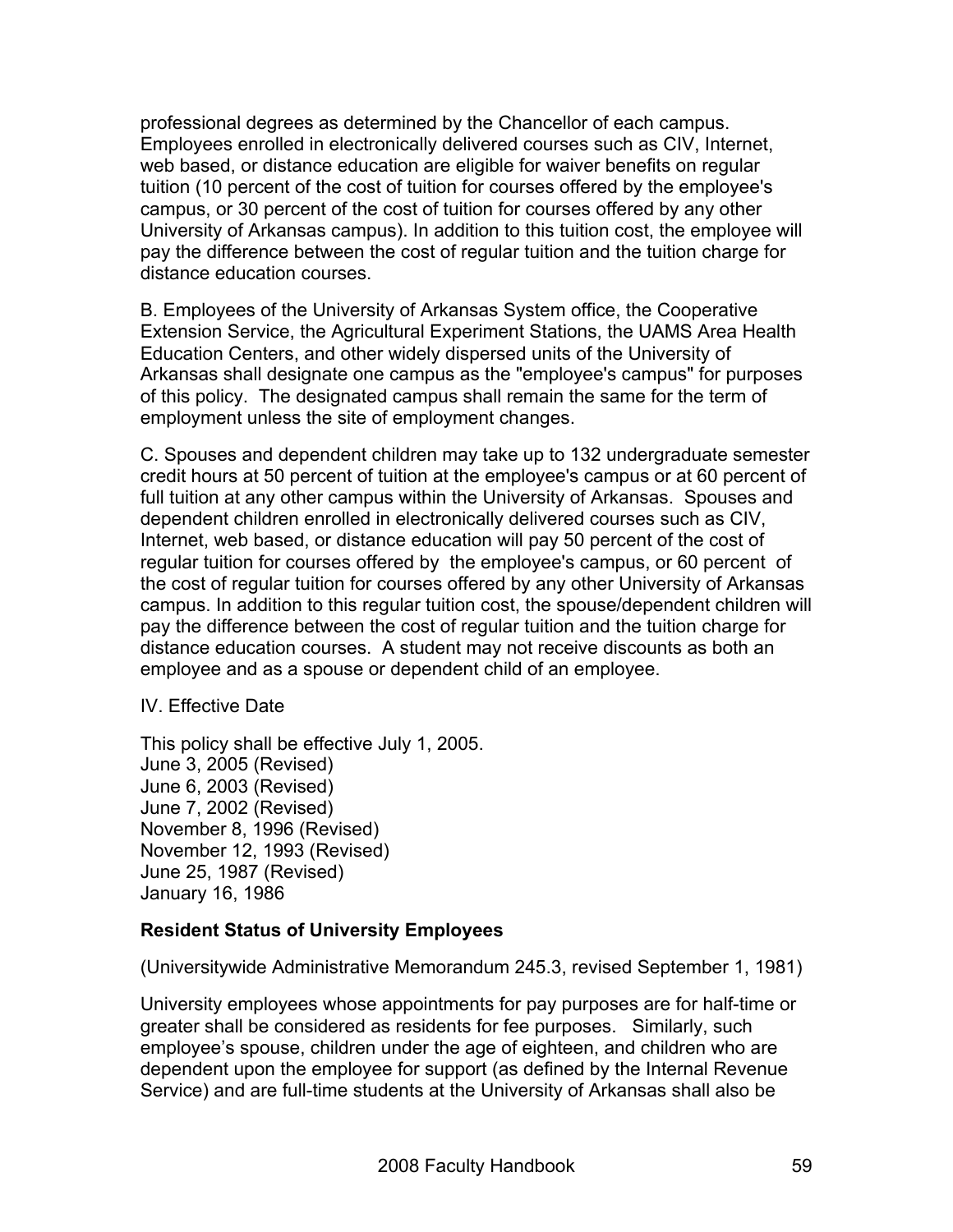considered as residents for fee purposes. Part-time employees who desire to take course work, or whose immediate family members (as defined above) desire to take course work, must obtain a form from the office of the chief fiscal officer on the campus, certifying their appointment and present it to the Registrar, who will be instructed not to charge non-resident tuition. Only those persons whose appointment forms are on file in the office of the chief fiscal officer on the campus shall be certified. This policy clarifies and provides implementation procedures for Board of Trustees Policy 520.6. Graduate students and graduate assistants are considered students as distinguished from employees for the purpose of this memorandum.

## **Bookstore Discount**

University faculty and staff receive a 10 percent discount on items in the UA bookstore. The Bookstore and Computer Store located in the Arkansas Union, offer textbooks, trade books, and departmental supplies; computers and computing equipment; and gift and memorabilia items. See http://www.uark.edu/bookstore for more information.

# **Direct Deposit of Pay**

(Fayetteville Policies and Procedures 323.0)

It is the practice of the Fayetteville campus of the University of Arkansas to deposit employee pay directly to a financial institution that receives electronic transfers. Net pay can be deposited in up to six separate accounts. The accounts can be at the same financial institution or as many as six different ones. Employees should complete a direct deposit form, specifying the financial institution(s) and the account(s) to which they want their paychecks deposited. Employees may request paper checks by so noting on the direct deposit form available from the payroll section of Human Resources. There will be a fee of \$50.00 to change from electronic deposits to paper checks because of the additional costs of paper checks. This fee may be waived if there are extenuating circumstances.

# **UARK Federal Credit Union**

The Credit Union serves the faculty, staff, students and alumni of the University of Arkansas, Fayetteville, UAMS and UALR. The Credit Union offers a full range of financial services, which include checking accounts, Visa check cards, credit cards, home loans, vehicle loans, certificates of deposit, internet banking and much more. Credit Unions are non-profit, financial cooperatives. This enables them to offer better deposit and loan rates than most other financial institutions. UARK has a full service branch located just off campus as well as three ATM machines on or near campus. For more information about the service or operating hours call 521-1199.

# **Garnishment and Salary Liens**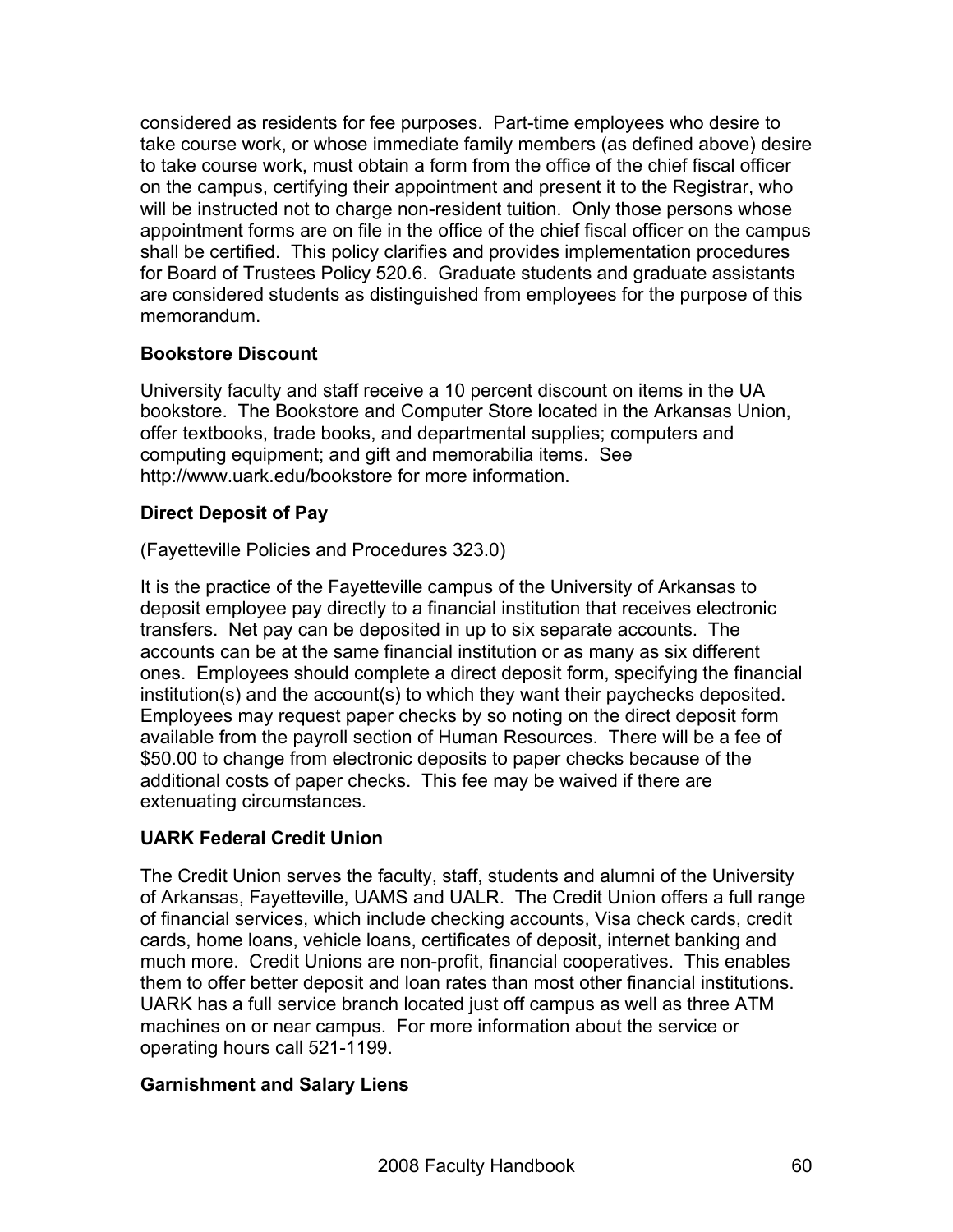Wages and other amounts due an employee from the university are legally subject to seizure by a court order of garnishment or by a governmental lien. The university is required to comply with an order of garnishment only when one is issued after a legal judgment has been entered against the employee-debtor. The university must also honor governmental liens such as those arising from claims for unpaid taxes and from bankruptcy claims. The university has a concern when a garnishment or salary lien is issued against its employee and served on the university. Upon receipt of two orders of garnishment, two salary liens, or a combination of one of each type of seizure against the salary of a university employee during any period of twelve months dating from the receipt of the first such order, grounds shall be deemed to exist for termination of employment of such employee according to regular university procedures. (See Universitywide Administrative Memorandum 440.9 for details.)

### **Authorization to Offset Amounts due University by an Employee against Amounts Owed by the University to That Employee**

(Board Policy 405.2, revised January 20, 1995)

The University shall have the right to set off against amounts due and payable to an employee, including a student-employee, by the University those liquidated amounts due and payable by the employee to the University for any reason, with the University then paying the net amount remaining to the employee in full satisfaction of his or her wages or other amount due as follows:

- 1. If the amounts owed by the employee to the University were the result of moneys advanced to the employee or misappropriation by the employee of moneys or personal property belonging to the University, the University may set off amounts owed to the University against all wages or other moneys owed to the employee.
- 2. In all other cases of setoffs against an employee's wages, the University may only set off amounts owed the University against those wages which are above the statutory minimum hourly wage.
- 3. If the amounts owed to student-employees constitute payments for workstudy or are student loans under a program guaranteed or established by the U.S. Government, any set off shall be subject to law and regulation governing those programs.
- 4. The university shall set off amounts owed to the University against all sums owed to an employee other than wages, or student work-study or loan payments.

Subject to the above limitation, each Chancellor, through the business officers of that campus, may develop with an affected employee a repayment plan for successive offsets so that the entire amount owed to the University is not offset on a single occasion; provided, however, that no such plan shall develop in the instance of any final settlement of accounts, such as where a final check for wages for a terminating employee may be involved.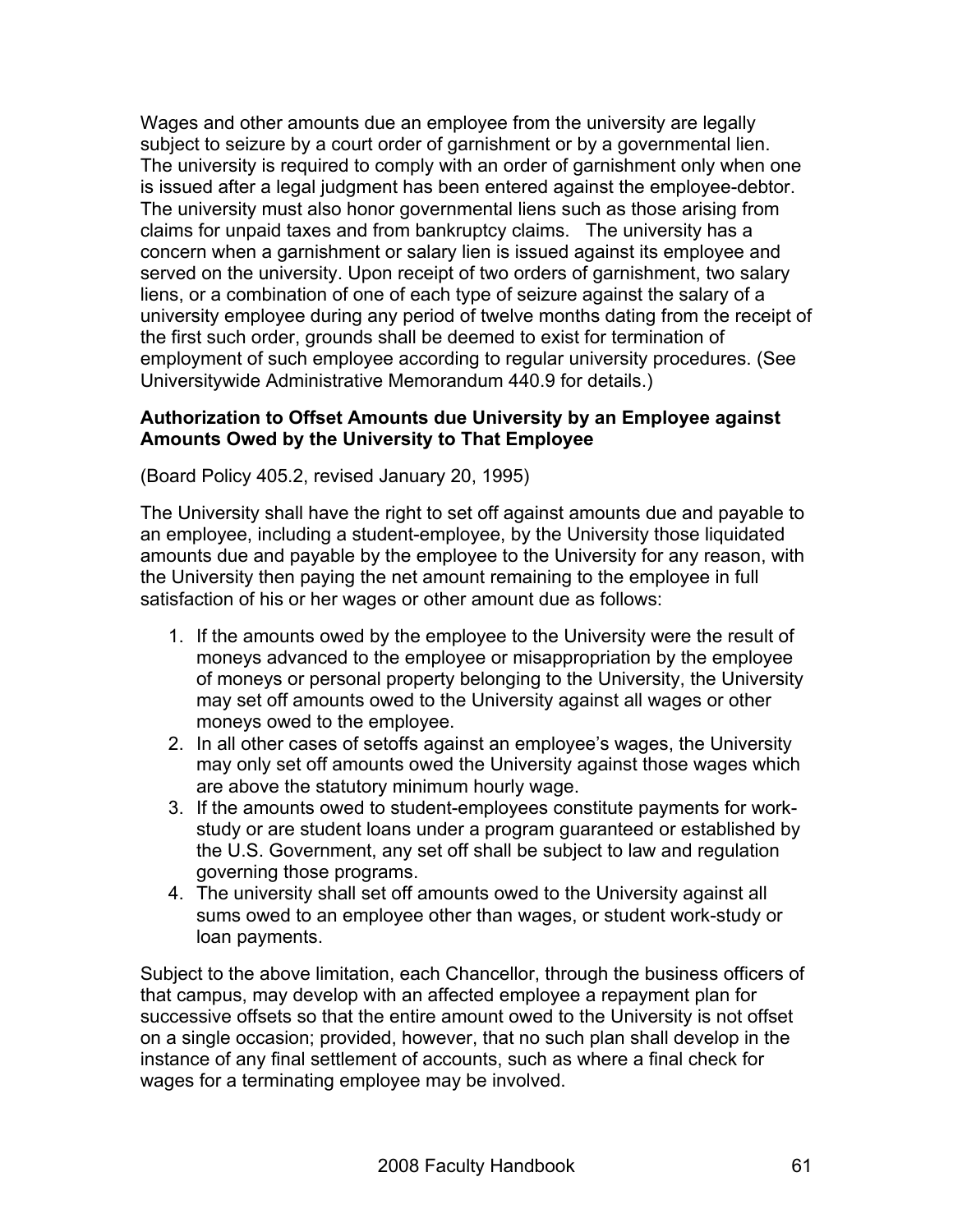This Board Policy shall be reflected in faculty, staff and student handbooks.

# **Moving Expenses**

State-supported colleges and universities may utilize maintenance and operations funds for the payment of moving expenses of employees, including new hires, if such funds are available and consistent with university policy (Fayetteville Policies and Procedures 411.1).

# **Business Affairs Regulations**

## **Purchasing**

All purchases paid by funds under university control are to be made through the Purchasing Office via electronic requisition. Only purchases authorized by this authority are legal obligations of the university; all others are personal liabilities. For more information see http://www.uark.edu/admin/busaffrs/purchasing/.

## **Contract Signature Authority**

Authority to bind the University of Arkansas to other than purchase order obligations rests with the President or his designee. See http://vcfa.uark.edu/Documents/FayPol\_Admin\_2200Chart.pdf All contracts are to be forwarded first to the Business Office.

## **Conflict of Interest**

University of Arkansas Board of Trustees Policy 330.1 provides that the university shall not, without approval of the Chancellor, enter into a contract with a current or former state employee or any entity in which any current or former state employee holds an ownership interest of ten percent or greater. For more information see http://www.uark.edu/admin/vcfainfo/systempp/systemindex.html

Transactions \$25,000 and over require disclosure as directed by Governor's Executive Order 98-04. Consult Business Affairs for further questions.

## **Sale or Disposal of University Property**

Sale of any item of property, equipment or land must be handled by the Office of Business Affairs. No state property may be sold, traded, cannibalized, or otherwise disposed of without their authorization. For more information see http://www.uark.edu/admin/busaffrs/surplus/.

## **Sale of Books**

Under university policy, faculty are not permitted to sell books or other instructional materials, including class packets to students. When students are required to purchase books or other instructional materials in any academic program, the teacher in charge should arrange for sale of the required articles through the University Bookstore or PMC Solutions- Print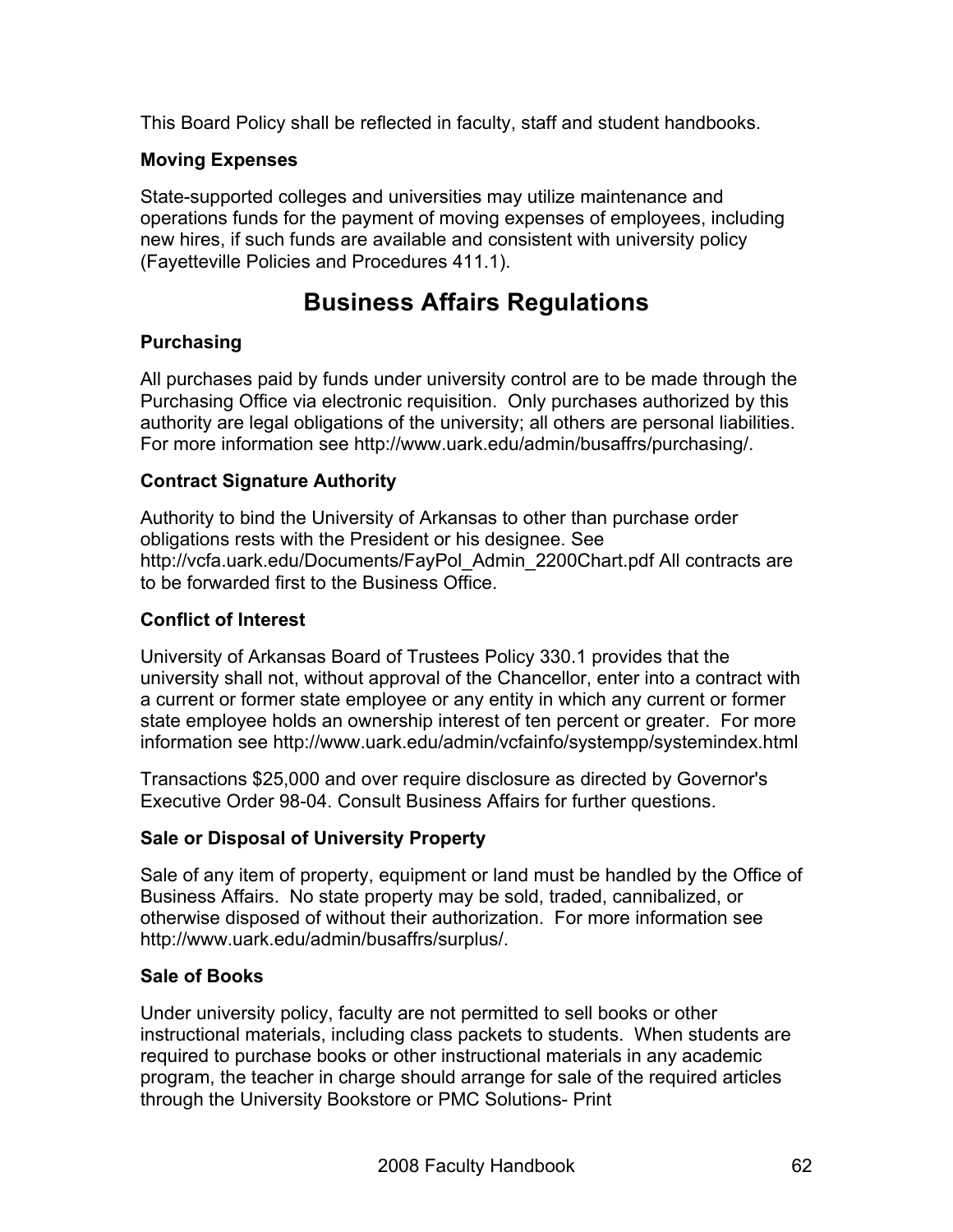## **Textbook Adoption Policy:**

In 2007 the Arkansas 86th General Assembly enacted legislation that established new regulations relating to the adoption and sale of textbooks and course materials.

Act 105 prohibits the acceptance of inducements to require specific textbooks. See http://www.arkleg.state.ar.us/ftproot/acts/2007/public/act105.pdf

Act 106 regulates the use of royalties from the sale of textbooks and educational materials. See http://www.arkleg.state.ar.us/ftproot/acts/2007/public/act106.pdf

Act 175 establishes adoption dates for textbooks and course materials. See http://www.arkleg.state.ar.us/ftproot/acts/2007/public/act175.pdf

In order to comply with the requirements of Act 175, the University of Arkansas Bookstore located in the Arkansas Union shall be the central repository for all textbook and course material adoptions. This information will then be shared with all local competing bookstores and placed on the university website. The following adoption dates are required under the new law:

April 1 for the following fall semester; November 1 for the following spring semester; and April 1 for all following summer sessions.

Act 277 prohibits the referral of students to web sites of textbook retailers that do not collect Arkansas sales and use taxes. See http://www.arkleg.state.ar.us/ftproot/acts/2007/public/act277.pdf

Each year with the beginning of a new appointment period, faculty members should be reminded of the policies and procedures for compliance with Arkansas legislation relating to textbooks and course materials (Acts 105, 106, 175, and 277 of 2007).

Full text of Academic Policy Series 1406.30 is located on the following website: http://www.uark.edu/admin/vcacsey/AcaPolicySeries/140630.pdf

## **Travel Regulations**

Current state and university travel regulations may be viewed at www.uark.edu/travel. Employees who travel on university business and at university expense may apply for a travel advance. Travel advances must be requested by the department supporting the travel at the time the travel authorization is submitted and are generally limited to 50 percent of the allowable expenses, excluding airfare and registration, which may be purchased with a U of A Purchase Order or a University Administrative Travel Card. Employees who purchase airfare or registration themselves will not be reimbursed until after return from the trip. Travel advances will be mailed to the traveler's campus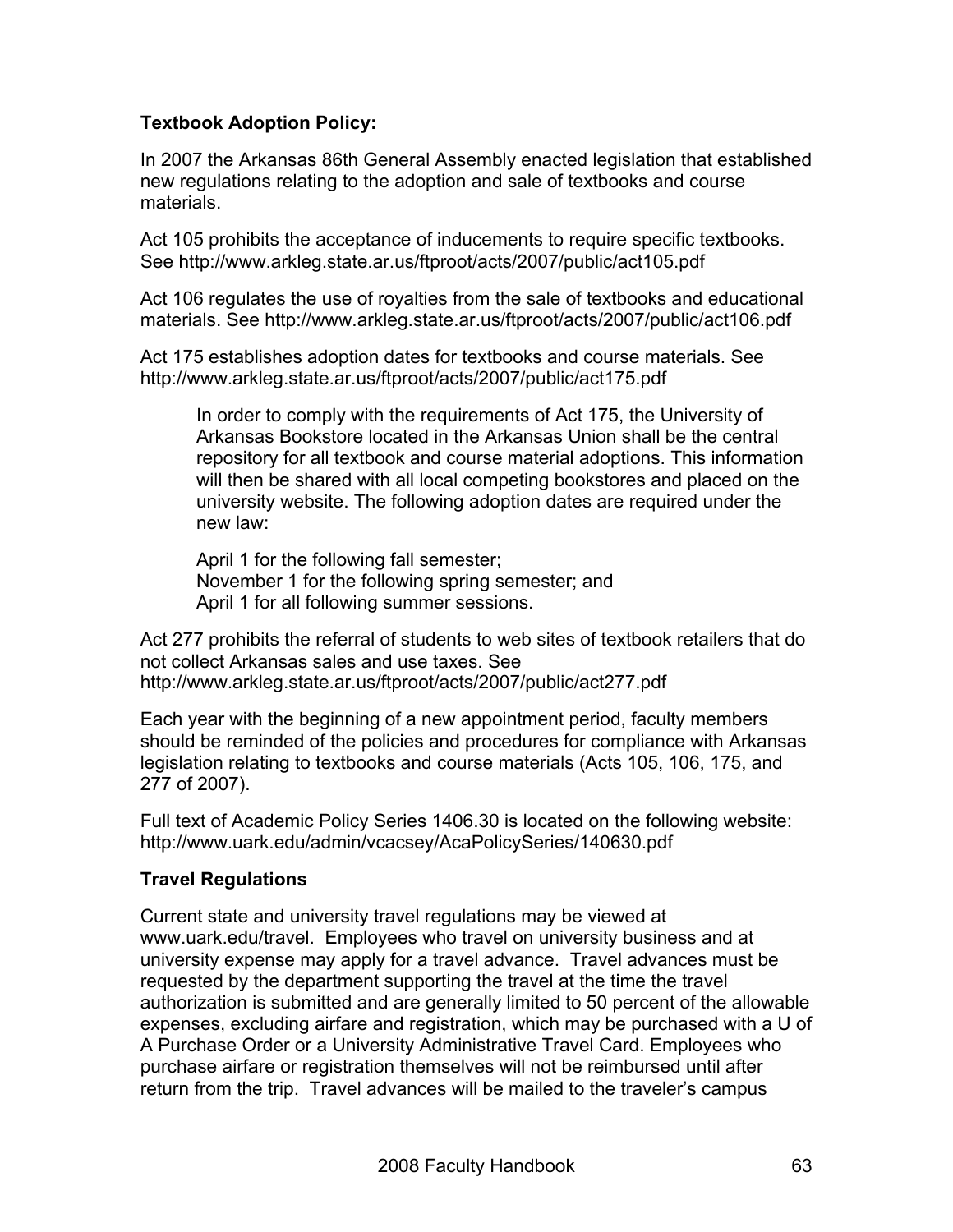address seven days prior to day of departure, if time permits; otherwise, the advance must be picked up by the traveler at the Treasurer's Office. If this is the first advance received, a one time promissory note must be signed prior to receiving the first advance check. All advances should be settled within 30 days of return from the trip consistent with Governor's Policy Directive No. 6. An advance is settled when the Travel Claim is processed with any amounts still owed repaid to the Treasurer's Office. Amounts left unpaid will be paid by payroll deduction from the employee's pay. If an employee has two payroll deductions in a calendar year, the employee's advance privileges will be revoked for one year (for the next 12 months).

## **Use of Tower Logo and Other Trademarks**

The Trademark Licensing Program at the University of Arkansas regulates, promotes, and protects the use of the university's name and identifying trademarks such as the University tower logo and other identifying marks or logos, identifying names like "Razorbacks," Hogs," and "University of Arkansas," as well as products, promotions, and advertising upon which these marks are used. Prior written consent is required from the Trademark Licensing Program for any use of the university name or marks for other than official university business. For further information, see the website at http://www.uark.edu/admin/busaffrs/purchasing/trademark.html .

Products ordered by a university department by purchase order for internal consumption shall be exempt from licensing fees; however, such products are to be purchased from licensed sources to the extent practicable. Products purchased by the university for resale, such as athletic concessions, bookstore, or departmental fundraising merchandise will be purchased from licensed sources with royalties paid. Contact the Trademark Licensing Office at 575-7404 for additional assistance. The name of the University of Arkansas is used in a great many official business contexts and for a wide range of purposes. It is important to the institution that the use of the name "University of Arkansas" be limited to activities which are in fact activities of the university.

The following broad clarifications are applicable to most uses of the name of the university.

1. Public Appearance

Public appearances by individual faculty, staff, and students almost inevitably involve use of the name of the university. Beyond the normal care which such responsibility imposes, there are certain specific policies which have been established. Students must, in order to be involved in extracurricular activities, meet eligibility requirements of the campus in which they are enrolled. Appearances in intercollegiate athletics are subject to rules of the athletic conference to which the university belongs. When university representatives appear on commercially sponsored radio and television programs, they should be identified as guests. Appearances on unsponsored radio and television programs are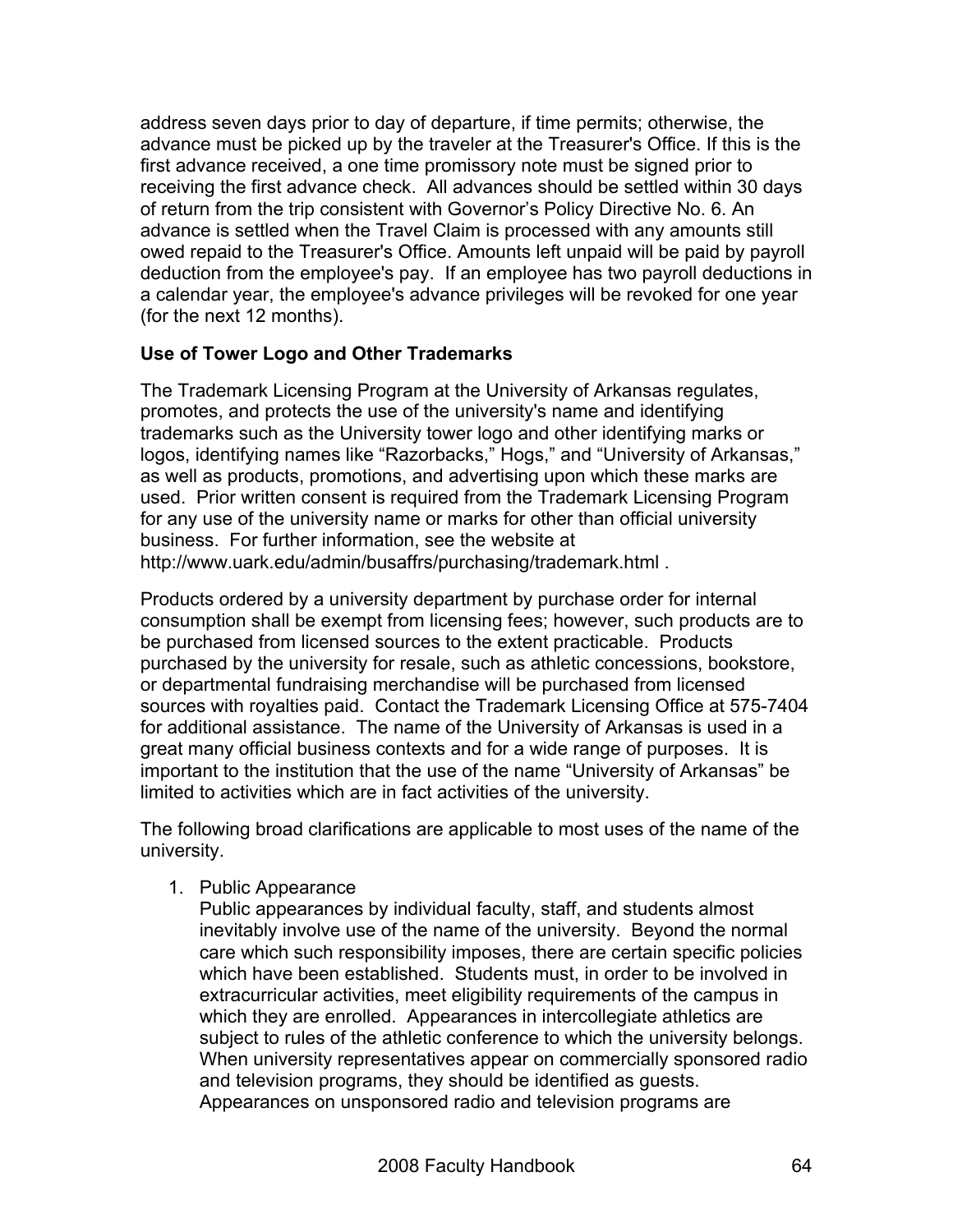considered simply as public appearances and impose only normal obligations on the participant for responsibility and good taste.

- 2. Sponsorship of Activities When the name of the university is used in connection with seminars, institutes, conferences, workshops, short courses, and other such activities, the university shall in fact be a sponsor, cooperating through an extension or departmental unit.
- 3. Public Statements

The chancellor of the university, through authority delegated to the office of University Relations,is responsible for official statements affecting the university. News releases affecting the University System should be submitted to the Office of the President, through the campus office of University Relations. See also Universitywide Administrative Memorandum 215.1, adopted November 17, 1975.

### **Publications, Logo, and Stationery Guidelines**

While the University of Arkansas traditionally has allowed freedom for departments and programs to generate their own publications and communications, there are guidelines in several areas. Coordination with University Relations is required before proceeding with the following:

- 1. Publications for general audiences that communicate a general message about the university including any material to be distributed to new media. This includes official University Web pages. See University policy 225.0 at http://vcfa.uark.edu/Documents/FayPol\_Admin\_2250.pdf
- 2. Academic publications that promote specific courses and programs
- 3. Admissions or related publications intended for prospective students
- 4. Any deviations from guidelines published in Logo and Stationery Guidelines

See http://www.uark.edu/rd\_vcad/urel/, the University Relations website, for information on use of the University logo and seal, the printing of university stationery, and related matters. Official university stationery and business cards must be purchased through Printing Services. Direct all questions to University Relations, 800 Hotz Hall, ext. 5555.

# **Facilities**

## **Use of University Facilities**

(Board Policy 705.1, revised November 11, 1988)

University facilities exist for the primary purpose of serving a planned and scheduled program of educational activity. At times when not required in the regularly planned educational program, university facilities may be made available for extracurricular use to colleges, departments, and other organizational units of the university; to organizations composed exclusively of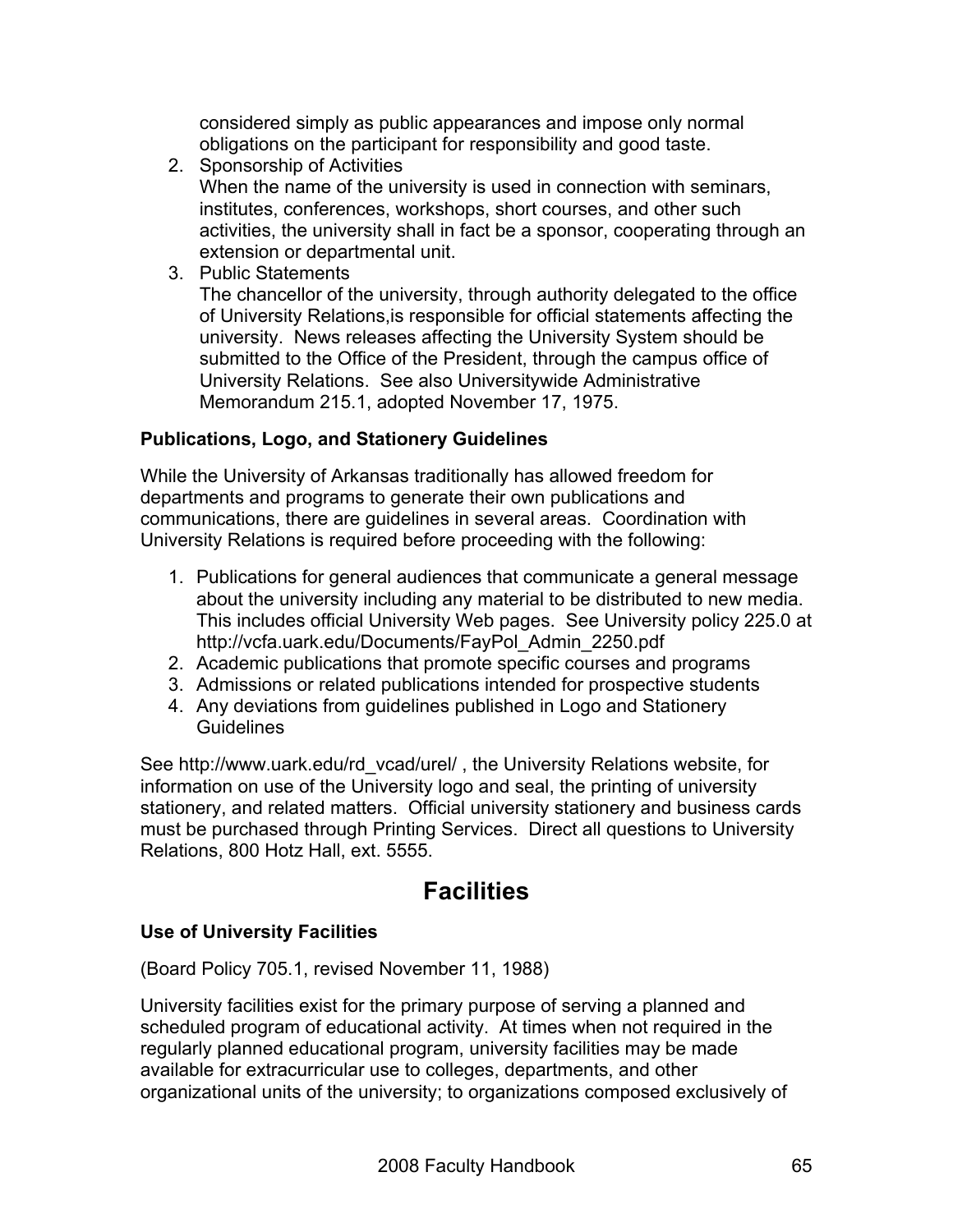faculty and staff; to organizations which exist solely for the benefit of the university; and to recognized student organizations with the approval of the faculty adviser. University facilities, under the law, cannot be made available to other organizations for their own purposes. However, when a facility is in use neither for a regularly scheduled educational activity nor for an extracurricular use by one of the university organizations listed above, the President or Chancellor is authorized to approve the use of the facility when such use serves the educational objectives of the university. It is an objective of the university to provide opportunities for university and broader communities to see and hear major leaders from throughout the state, nation, and world. Speeches and debates by or on behalf of candidates for major state or national offices may be scheduled in university facilities under arrangements which allow reasonable opportunities for opposing candidates or points of view. It must be made clear that the university neither supports nor opposes the views stated by and/or the candidacy of such individuals. See Universitywide Administrative Memorandum 715.1 for statement of principles, policies, and procedures.

Many facilities are available throughout the campus, including conference rooms, auditoriums, and meeting rooms of various kinds. Facilities are typically scheduled through the office of the dean or director responsible for the facility or building. Depending upon use, fees may be charged for some activities. See Fayetteville Policies and Procedures, 708.0 October 15, 2004 at http://www.uark.edu/admin/vcfainfo/policyprocedures/ppindex2.html.

#### **Building Executives – Major Duties and Responsibilities**

Fayetteville Policies and Procedures 702.1.

The building executive for each campus facility is the main contact person for that facility. Individuals in the building will contact the building executive relative to problems and concerns, and the building executive will coordinate with Facilities Management, or other University department, to address issues. The building executive will also serve as a key contact for Facilities Management in providing feedback on the condition of academic and administrative space, helping to determine building priorities and identify problems. See the complete policy at the website for a summary of some of the major duties and responsibilities of a building executive.

http://www.uark.edu/admin/vcfainfo/policyprocedures/facilities.htm.

#### **Use of Building Exteriors and Roofs**

Roofs of buildings and exterior sides of buildings are not intended for general uses. Access for members of the faculty and their students in connection with a regularly scheduled curriculum course which may require such access is limited to the areas on which decks have been constructed. No roof top research or classroom uses are permitted nor machinery, equipment, antennae, greenhouses, or other property shall be installed on any roofs or roof edges without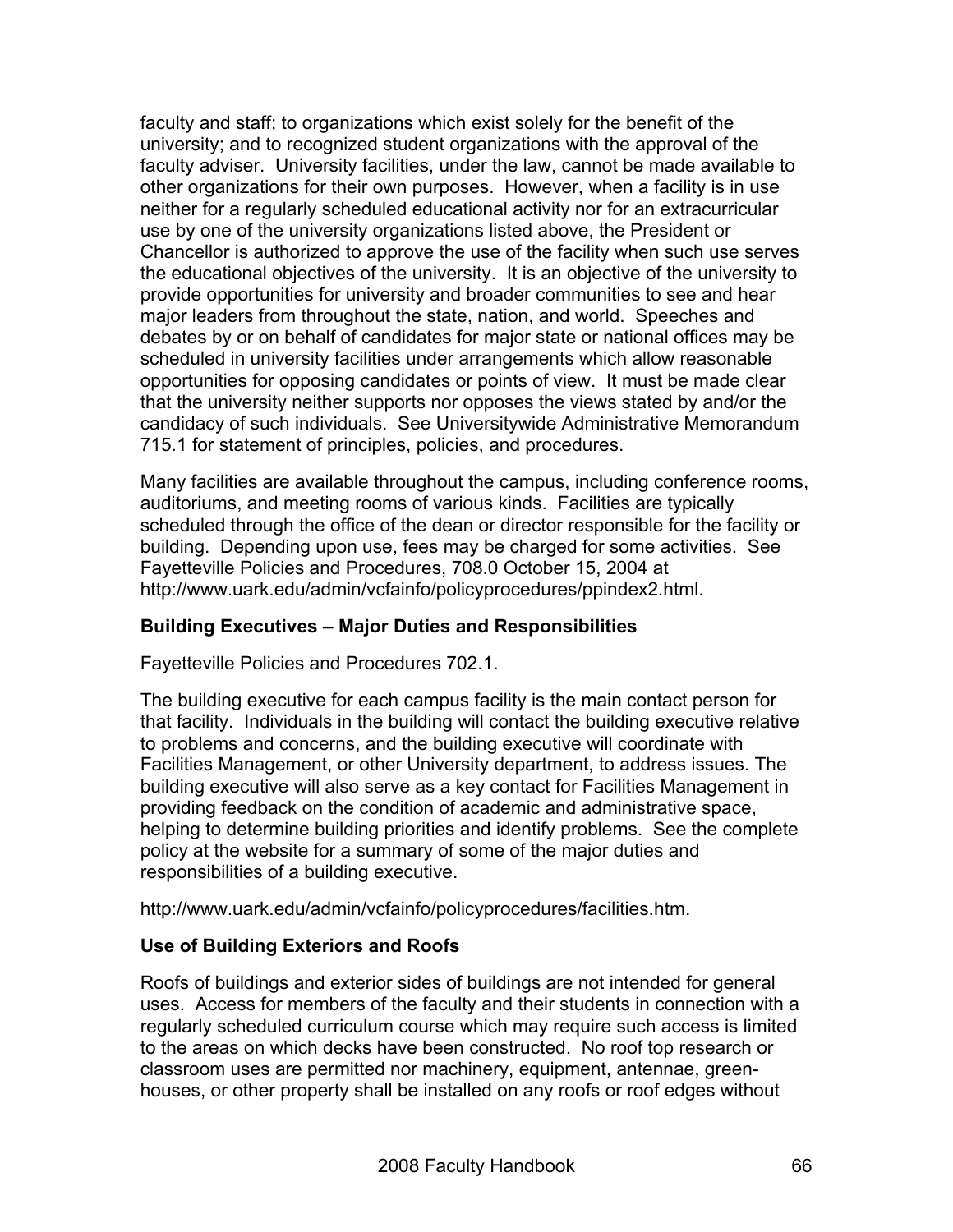express written permission from the Director of the Physical Plant. Such requests should be routed through the Physical Plant Service Desk, extension 5050. Rappelling and climbing are specifically prohibited. (See Universitywide Administrative Memorandum 720.1 for details.)

## **Keys: Authorization, Issue, Return, Replacement**

Keys for university buildings and rooms (except student housing and food service) are issued by the Key Office located within Facilities Management Accounting, with customer access through the Service Center entrance, and parking located on Mitchell Street.

- Key Authorization In order for an individual to be issued keys, the person must present to the Key Office staff a completed Key Authorization card manually signed by the appropriate official authorized to approve the issuance of keys for that particular area and a valid University of Arkansas Identification card. The Key Office maintains a signature file of deans, directors, and department heads who control authorization of access to buildings or parts of buildings. More than one authorization signature may be required for some areas.
- Authorization signatures must be manual; a stamped signature will not be accepted.
- When the authorizing individual is temporarily unavailable, a letter on office letterhead designating temporary authority to another designating temporary authority to another person will be accepted in the Key Office. The letter must contain beginning and ending dates and the signature of the person temporarily authorized to sign for keys.
- If there are changes in personnel who have authorization for specific areas or changes in the areas, the Key Office should be notified immediately and furnished with new authorization signatures and/or buildings/areas. Forms to indicate changes are available in the Key Office.
- **Key Issuance**  The individual to be issued the key must present to the Key Office staff a completed Key Authorization card manually signed by the appropriate official authorized to approve the issuance of keys for that particular area and a valid University of Arkansas Identification card. The individual receiving the key(s) must: Personally pick up the key(s)
	- o Present their valid University of Arkansas identification card
	- $\circ$  Sign the card acknowledging receipt and responsibility for the use of the key(s.)
	- $\circ$  Key(s) must be picked up within 30 days of card issuance or card becomes invalid

Multiple keys may be issued to individuals only, not departments, with proper authorization.

**Contractor Key Issuance**- Keys may be issued on a temporary basis only for a specific period of time to contractors working on campus. The contractor is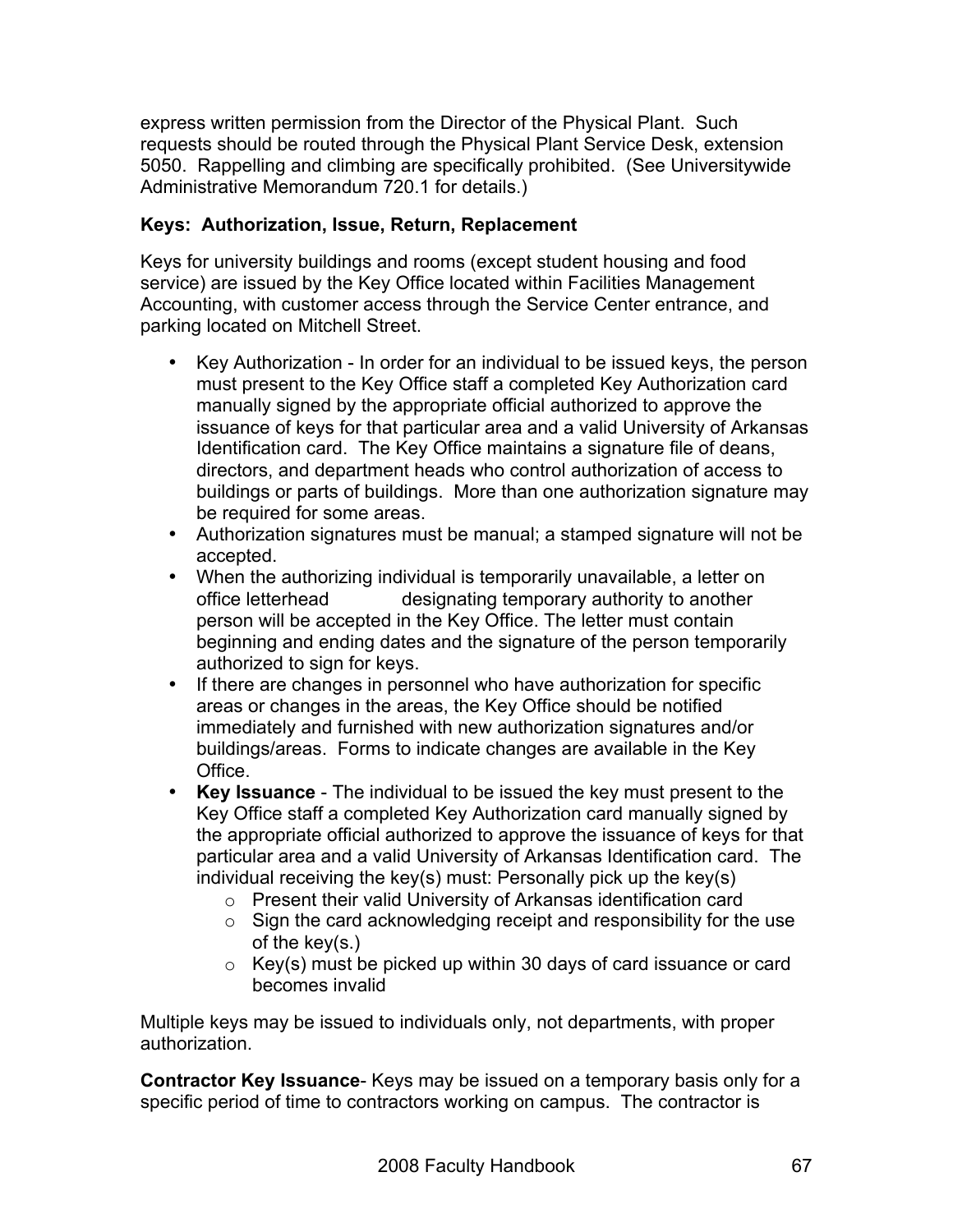required to place a deposit for keys with the Facilities Management in accordance with the following schedule:

- \$35 for each individual key
- \$50 for each submaster key
- \$150 for each master key

Requests to extend a specific contractor time period must be approved by a Facilities Management construction coordinator from Contracted Services. If keys are returned within the specified time period, the contractor deposit will be refunded. If keys are not returned within the time period specified, or are lost, the deposit will be forfeited. Any expenses that occur due to lost or misplaced keys will be borne by the contractor. A contractor's final pay request may be held until resolution of lost keys or costs and related damages has been addressed to the satisfaction of Facilities Management.

- Other Key Deposit Requirements—Any person or department reserving the use of the Greek Theater or the Gardens Pavilion will be required to pay a key deposit of \$50.00 to secure the temporary issuance of keys related to these facilities for the period of their reservation. Any person needing access through a campus bollard will be required to pay a key deposit of \$150 to secure the temporary issue of a campus bollard key.
- Key Return Upon termination, graduation or transfer, keys must be promptly returned to the key office not the employee's department. Keys are not transferable. Upon termination, faculty and staff who have not returned all keys may receive final paychecks from which deductions for the cost of the keys have been taken. A student's transcript will be held until all keys are returned.
- Lost or Stolen Keys If a key is lost or stolen, the appropriate dean, director or department head should be notified immediately. The individual losing the key and/or the department who authorized the issuance of the key will be assessed
	- o \$10 for room keys,
	- o \$20 for sub-master keys
	- o \$50 for master keys

As in the past, the keyholder or the employee's department may be held responsible for additional expenses due to lost keys, such as theft of university property, damage to facilities, and costs to rekey facilities.

- Rekeying All Educational and General Purpose facility rekeying due to lost keys will either be performed or authorized by Facilities Management.
- ANY DUPLICATION OF A UNIVERSITY KEY IS STRICTLY PROHIBITED.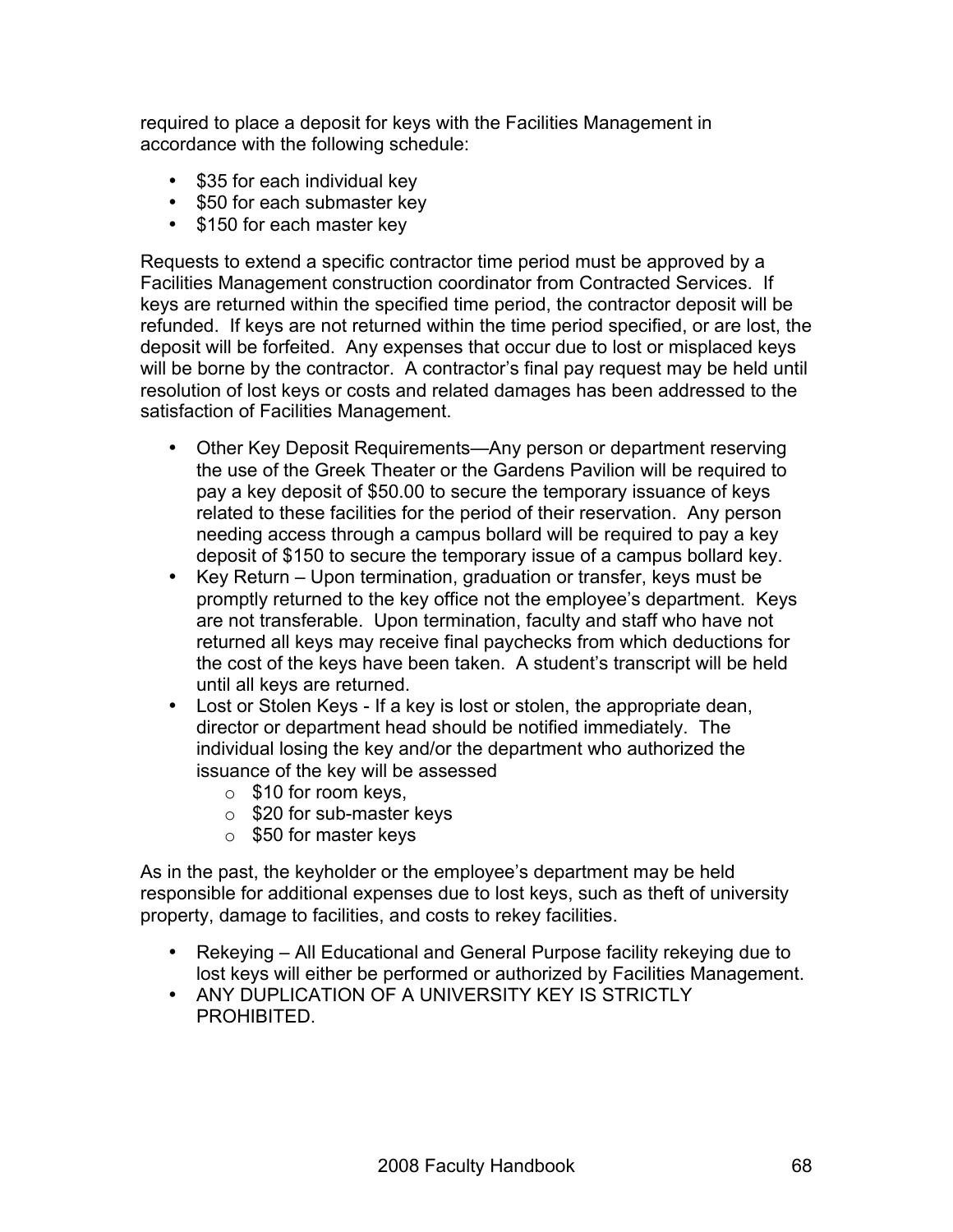# **Workplace Policies**

## **Inclement Weather Policy and Emergency Procedures**

(Fayetteville Policies and Procedures 210.0 and 211.0)

http://www.uark.edu/admin/vcfainfo/policyprocedures/administration.htm.

It is the policy of the university to remain open regardless of weather conditions. However, when inclement weather occurs, designated university officials assess weather and road conditions and decide whether it is necessary to close the offices and cancel classes based on whether conditions appear to be such as to allow students, faculty, and staff to safely reach campus. If the university remains open but transit buses run on alternate snow routes, an official inclement weather day will be declared, and employees who arrive within two hours of their normal starting time will be given credit for a full day's attendance. Employees arriving later will be charged the full amount of time involved in their tardiness, and employees not coming to work will be charged a full day's absence. With the approval of the supervisor, an employee may elect to use "leave without pay" in lieu of "annual leave." This will be considered an excused absence. However, individual departments may develop and implement additional policies concerning requirements for essential personnel during periods of inclement weather. If the university remains open, each person is expected to make his or her own determination to work but should make every attempt to get to work within the bounds of personal safety.

Class cancellations made when the university is open or when an inclement weather day has been declared must be made consistent with Academic Policy 1858.10

http://www.uark.edu/admin/vcacsey/AcaPolicySeries/academic\_policies.html.

For information regarding whether the university is closed or an inclement weather day is declared, use the following sources:

- See the inclement weather web site at http://www.uark.edu/admin/vcfainfo/policyprocedures/administration.htm.
- Call 479-575-7000 or the university switchboard at 575-2000 for recorded announcements about closings.
- Check voice mail for announcements.
- Listen to KUAF Radio, 91.3 FM, or other local radio and television stations for announcements.
- Contact your supervisor.

If the university remains open, no announcement will be made.

## **Environmental Health and Safety**

Facilities Management Environmental Health and Safety provides assistance to the university community with a variety of conditions and situations related to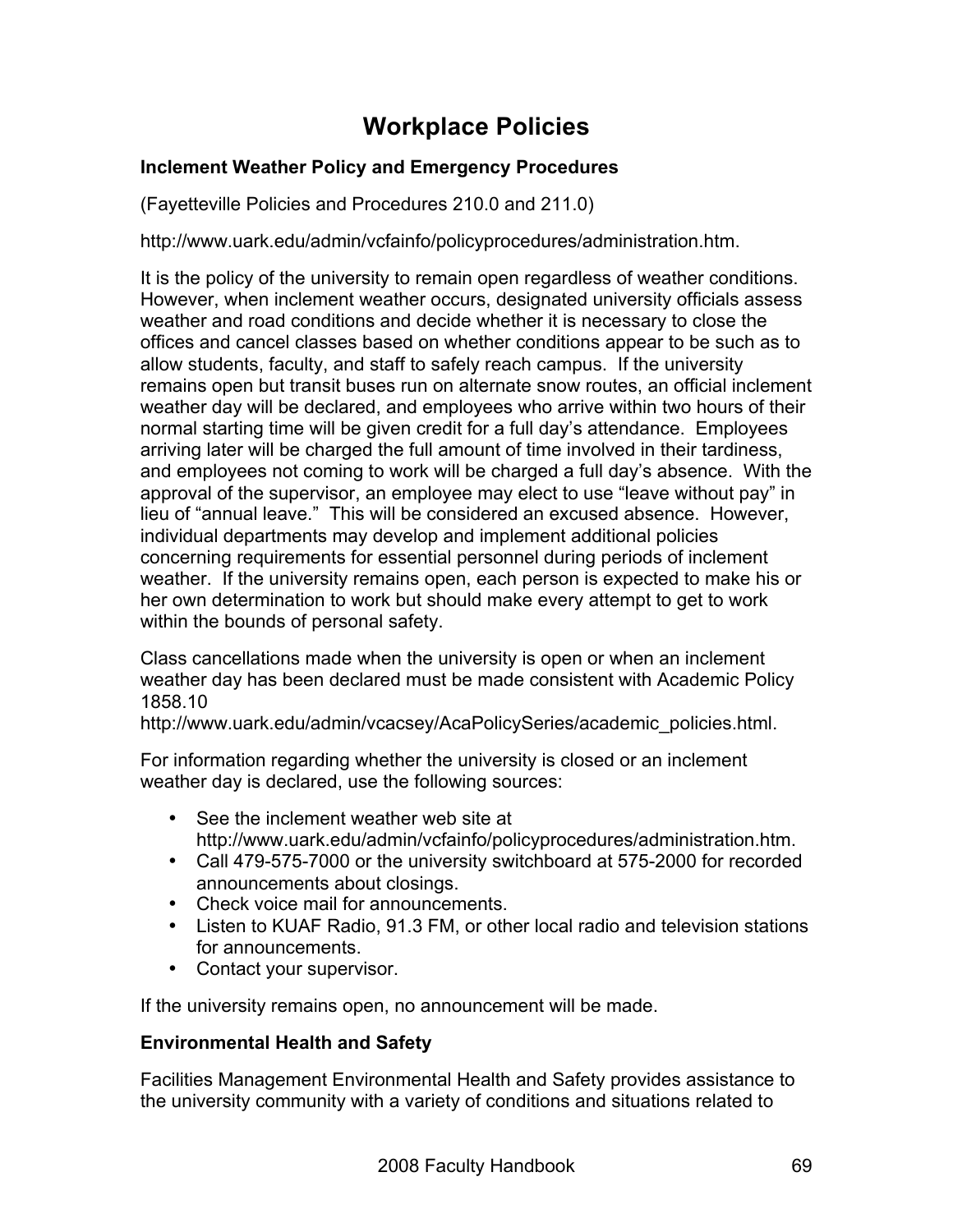environmental and occupational health and safety, including assistance with fire prevention; fire extinguisher testing and replacement; hazardous materials management; chemical handling and storage procedures; disposal of lab animals, laboratory chemicals, biological waste, radioactive waste, or other hazardous waste; radiation safety; occupational health and safety; chemical and laboratory safety; emergency equipment selection and testing; building environmental conditions; compliance with various environmental health and safety laws and regulations; and training in these and other subjects. This service extends to all university departments and divisions. For environmental health and safety assistance, call extension 5448, or visit the website at http://www.phpl.uark.edu/ehs/index.html

## **On-the-Job-Injury**

## **Workers Compensation**

(Arkansas Code Ann. §11-9-514, 529, 701; AHRMS Policy Manual 105-4)

The Following passage directed to employees is taken from the Arkansas Code:

If you become injured or ill while you are at work due to a work-related incident, you may be eligible to receive Workers' Compensation. Workers' Compensation is available to you by law to ensure that you get appropriate and reasonable medical care for injuries or illnesses sustained while you are on the job. Should your injury or illness require that you take an extended period of absence from work, you may be eligible for disability benefits through Workers' Compensation. Leave taken because of a serious health condition for which Workers' Compensation benefits are received will be designated as Family and Medical Leave if it meets the definitions in Section 7.5, above. Workers' Compensation claims are submitted to the Office of Risk Management. Determination and payment of claims is made by the Public Employee Claims Division located in Little Rock.

For the Procedure for Reporting and Treatment of an On-the-Job Injury of Illness and information on Medical Providers, please see http://www.hr.uark.edu/general/staffhandbook.asp?SectionNumber=7.15

## **Disturbances and Demonstrations**

University regulations prohibit activities which (1) interfere with campus order and access, the normal functioning of the university, or the rights of other members of the university community; (2) result in injury to individuals on campus, damage to individual or university property, or unauthorized attempted or actual entry into university buildings; and (3) present a clear and impending threat to the safety of individuals, to university property, or to the university community in general. See Act 328 of 1967 and Board Policy 220.1.

# **Alcohol Policy**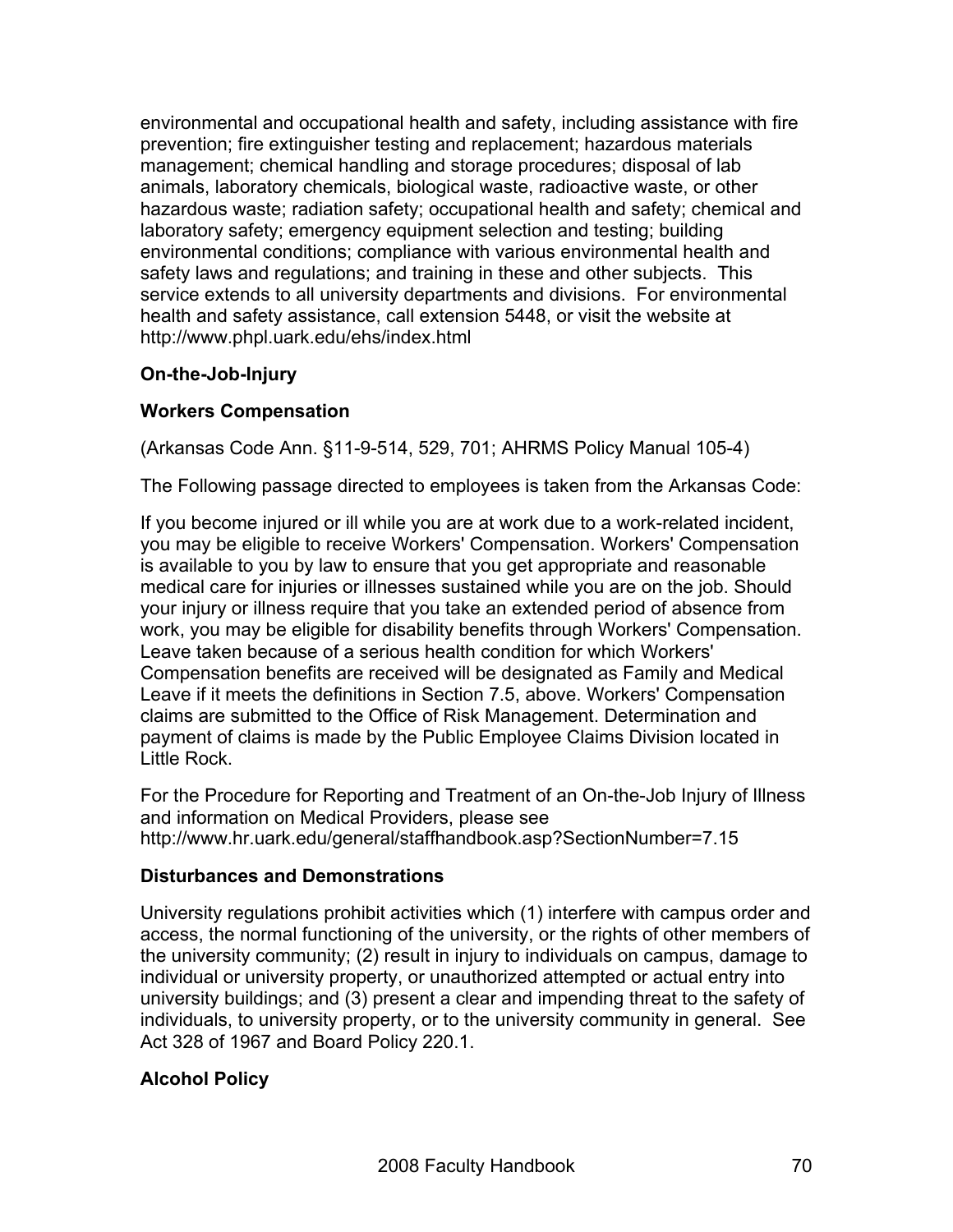Dispensing and consuming alcoholic beverages on state property is strictly prohibited (except for special consideration provided to students aged 21 years or over, who are allowed to consume alcoholic beverages in the privacy of their rooms, in selected residence halls). The consumption of alcoholic beverages on university property or during working hours is prohibited, as is intoxication while on duty as an employee. See Board Policy 705.2.

### **Smoking Policy/Tobacco Use Policy**

(Fayetteville Policies and Procedures, 724.0, March 13, 2008)

### I. PURPOSE

The purpose of this policy is to provide guidelines for the implementation of a policy on the prohibition of tobacco use on the University of Arkansas Campus.

#### II. BACKGROUND

Each year, approximately 440,000 people die prematurely of diseases caused by smoking, accounting for 1 out of every 5 deaths in the United States (CDC 2003). Use of cigarettes, smokeless tobacco, cigars, pipes, and other tobacco products lead to disease and death. In addition to causing direct health hazards, smoking and smokeless tobacco use contribute to institutional costs in other ways, including fire damage, cleaning and maintenance costs and costs associated with employee and student absenteeism, health care, and medical insurance. Therefore, this policy is designed to include all tobacco products. Because there is no safe tobacco product, the only logical action is to promote a campus that is tobacco free.

It is the policy of the University of Arkansas, Fayetteville to promote the health, well being and safety of students, faculty, staff and visitors while on the campus. Tobacco use and second hand smoke have been identified by the Surgeon General to be the cause of preventable diseases. The University of Arkansas encourages students, faculty and staff to support and use tobacco cessation programs.

The University of Arkansas welcomes students of all ages through a variety of campus programs.

In order to support the health and welfare of visitors of all ages the campus will be free of tobacco use and second hand smoke.

#### III. POLICY

A. Smoking and the use of tobacco products (including cigarettes, cigars, pipes, smokeless tobacco and other tobacco products) by students, faculty, staff and visitors are prohibited on all University of Arkansas properties.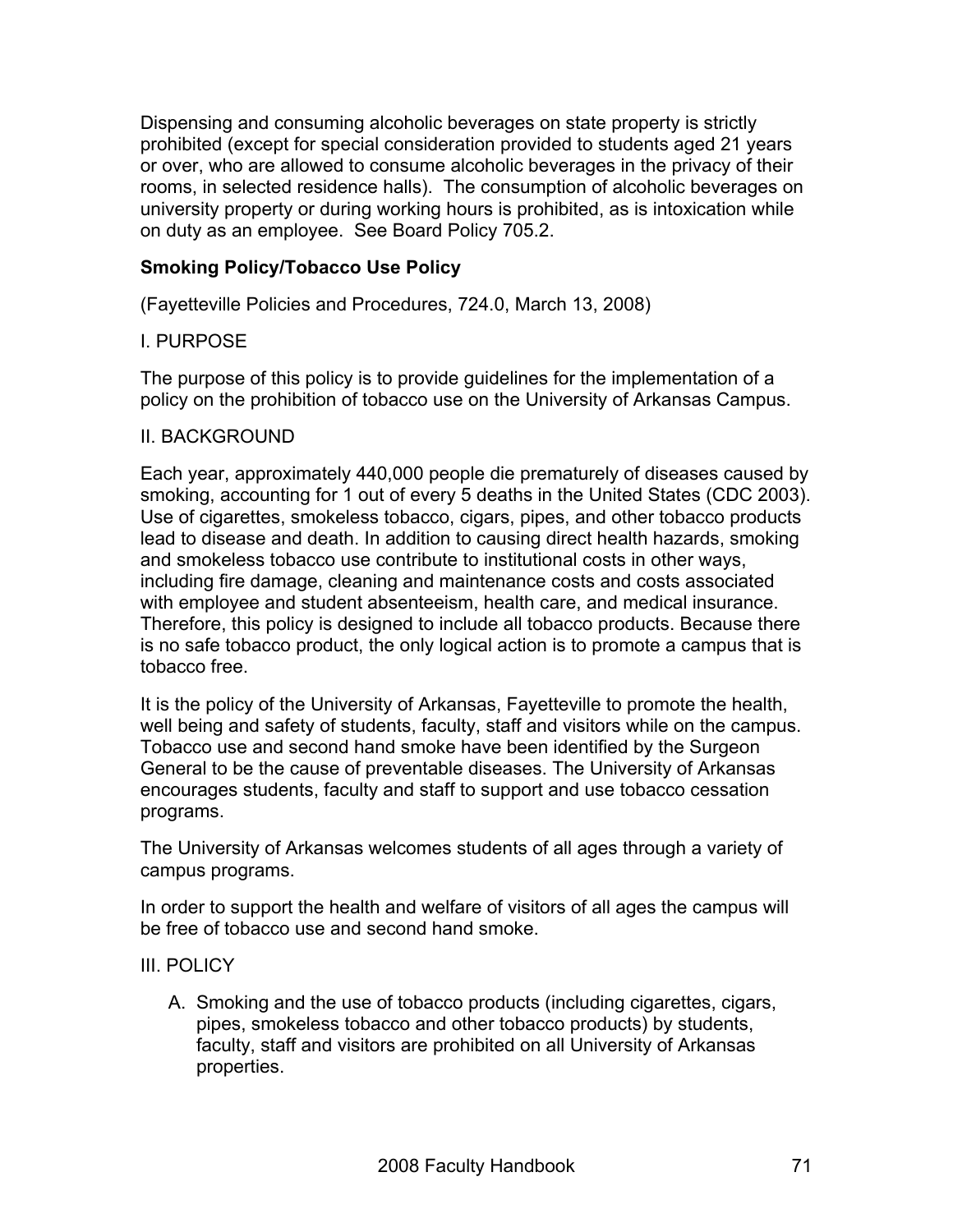- B. Effective July 1, 2008, the use of tobacco products (including cigarettes, cigars, pipes, smokeless tobacco, or other tobacco products) is prohibited at all times:
	- 1. in all interior space on the University of Arkansas campus;
	- 2. on all outside property or grounds of the University of Arkansas campus\* including partially enclosed areas such as walkways, breezeways and bus shelters;
	- 3. in University of Arkansas vehicles, including buses, vans, and all other university vehicles;
	- 4. in all indoor and outdoor athletic facilities, as well as the grandstands of outdoor facilities.
- C. The university prohibits the campus-controlled advertising, sale, or free sampling of tobacco products on campus.
- D. Littering the campus with remains of tobacco products or any other disposable product is prohibited.
- E. Organizers and attendees at public events, such as conferences, meetings, public lectures, social events, cultural events and sporting events using University of Arkansas facilities will be required to abide by the University of Arkansas policy. Organizers of such events are responsible for communicating the policy to attendees and for enforcing this policy.
- F. Campus organizations are prohibited from accepting money or gifts from tobacco companies.

# IV. COMMUNICATION OF POLICY

Signs bearing the message "Tobacco-Free Campus" will be posted at each vehicular and pedestrian University of Arkansas entrance (as applicable), and each building will display a decal that states "Tobacco Free Facility". However, tobacco-free zones apply on the grounds around all University of Arkansas facilities, whether or not signs are posted. No ashtrays or smoking shelters will be provided on tobacco-free campus grounds.

## V. TOBACCO USE CESSATION PROGRAMS

The University of Arkansas is committed to support all University of Arkansas students and employees who wish to stop using tobacco products. Assistance to students, faculty, and staff to overcome addiction to tobacco products is available through Human Resources and the Health Center. Referrals to cessation services are encouraged.

## VI. COMPLIANCE

Adherence to the policy cited above is the responsibility of all University of Arkansas students, faculty, staff and visitors. It is expected that all students, faculty, staff and visitors to campus comply with this policy. Members of our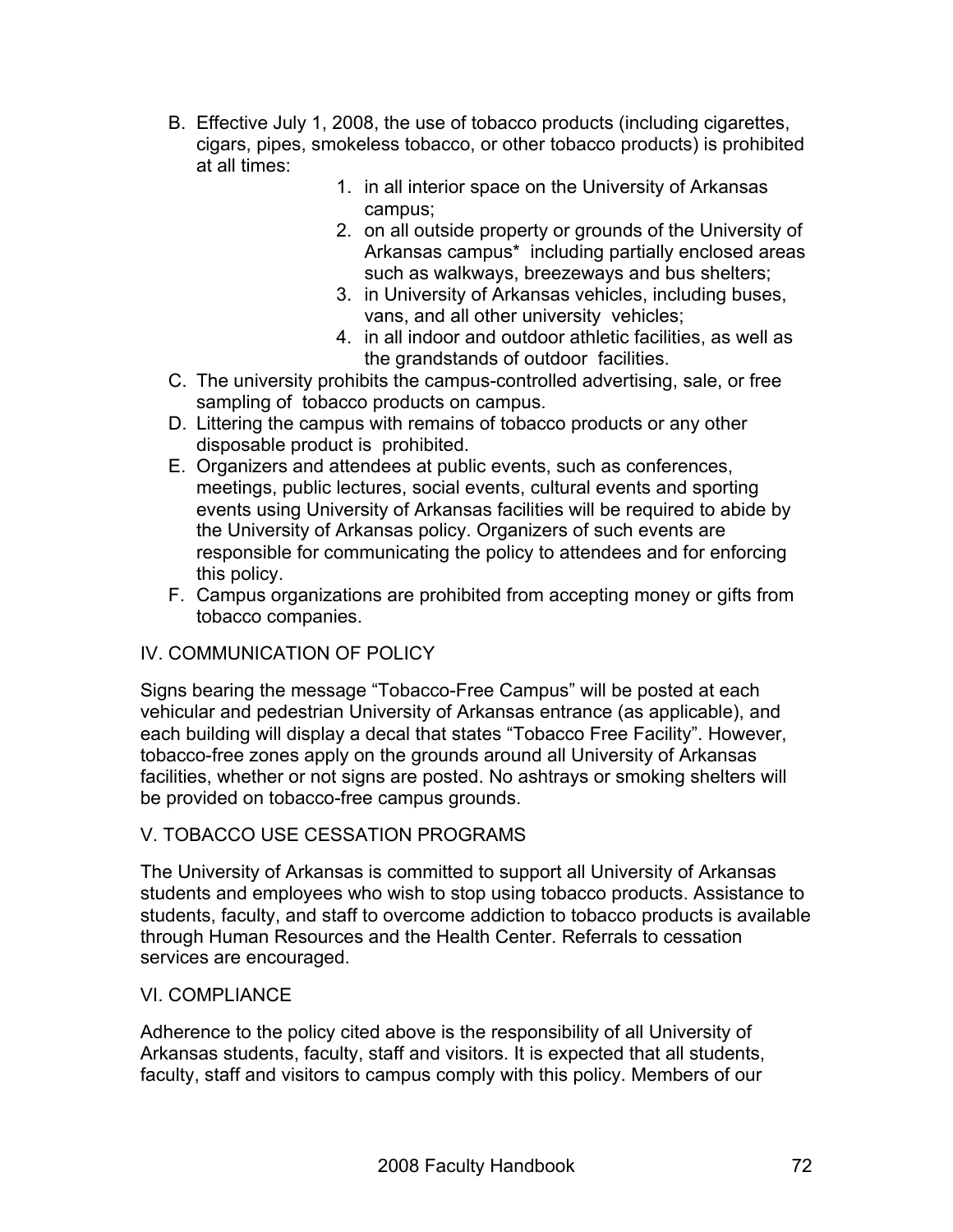campus community are empowered to respectfully inform others about the policy in an ongoing effort to enhance awareness and encourage compliance.

\*Main Campus, Research and Technology Campus, Continuing Education

## **Drug Free Workplace Policy**

(Governor's Executive Order 89-2; approved by Campus Council April 27, 1989)

Drug abuse and use at the workplace are subjects of immediate concern in our society. These problems are extremely complex and ones for which there are no easy solutions. From a safety perspective, the users of drugs may impair the well-being of all employees, the public at large, and result in damage to state property. Therefore, it is the policy of the State of Arkansas that the unlawful manufacture, distribution, dispensation, possession, or use of a controlled substance in a state agency's workplace is prohibited. Any employees violating this policy will be subject to discipline up to and including termination. The specifics of this policy are as follows:

- 1. State agencies will not differentiate between drug users and drug pushers or sellers. Any employee who gives or in any way transfers a controlled substance while on the job or on agency premises will be subject to discipline up to and including termination.
- 2. The term "controlled substance" means any drug listed in 21 U.S.C. Section 812 and other federal regulations. Generally, these are drugs which have a high potential for abuse. Such drugs include, but are not limited to, heroin, marijuana, cocaine, PCP, and "crack." They also include "legal drugs" which are not prescribed by a licensed physician.
- 3. Each employee is required by law to inform the agency within five days after he or she is convicted for violation of any federal or state criminal drug statute where such violation occurred on the agency's premises. A conviction means a finding of guilt (including a plea of nolo contendere) or the imposition of a sentence by a judge or jury in any federal court, state court, or other court of competent jurisdiction.
- 4. The University of Arkansas, Fayetteville, must notify the U.S. government agency with which the contract was made within ten days after receiving notice from the employee or otherwise receiving actual notice of such a conviction.
- 5. If an employee is convicted of violating any criminal drug statute while in the workplace, he or she will be subject to discipline up to and including termination. Alternatively, the agency may require the employee to successfully finish a drug abuse program sponsored by an approved private or governmental institution.
- 6. As a condition of further employment on any federal government contract, the law requires all employees to abide by this policy.

Note: At the University of Arkansas, Fayetteville, sections 3. and 4. of the Drug Free Workplace Policy will be carried out by requiring the convicted employee to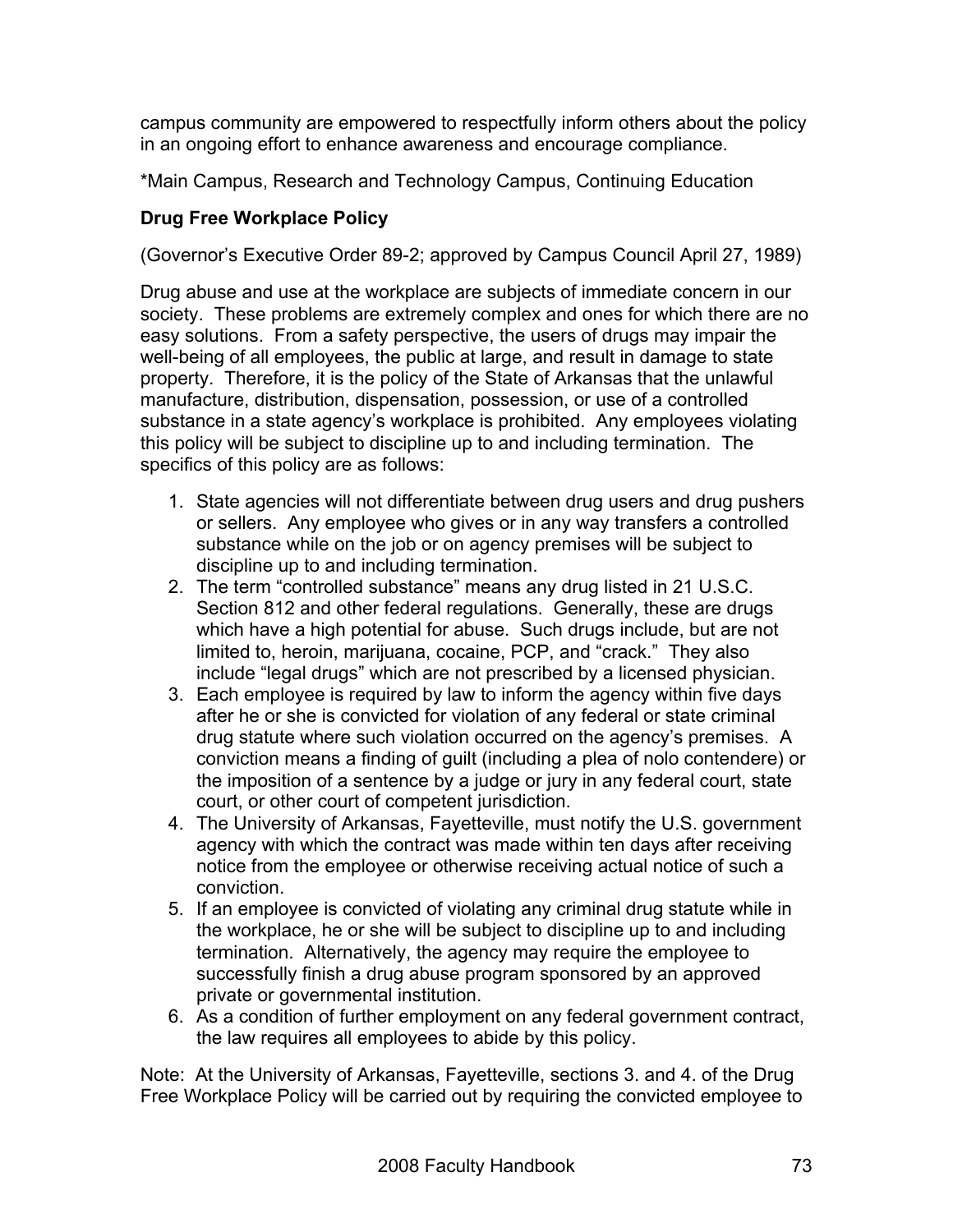inform his or her department head, director, or other appropriate supervisor of the conviction immediately and of having that supervisor report the conviction immediately to the vice chancellor to whom he or she reports. The vice chancellor so notified will convey the information, on behalf of the university, within the required ten-day period, to the U.S. agency with whom the federal government contract in question is held.

#### **Workforce Violence Policy**

(Fayetteville Policies and Procedures 416.0, July 1, 2001)

The University of Arkansas is committed to providing a safe, healthful workplace that is free from violence or threats of violence. Reports of threatening or violent incidents are taken seriously and dealt with appropriately. Individuals who engage in violent or threatening behavior may be removed from the premises, and may be subject to dismissal or other disciplinary action, arrest and/or criminal prosecution. The university does not tolerate behavior that is violent, threatens violence, harasses or intimidates others, interferes with an individual's legal rights of movement or expression, or disrupts the workplace, the academic environment or the university's ability to provide service to the public. Violent or threatening behavior can include physical acts, oral or written statements, or gestures and expressions. For procedures on reporting and action, see http://www.uark.edu/admin/vcfainfo/policyprocedures/facstaff.htm.

# **Campus Services**

#### **Bookstore, Computer Store, Parking Spot Store, Razorback Shops in the Student Union, NWA Mall, and Promenade Mall**

**The Bookstore** offers a large selection of new and used textbooks, reference books and general reading books, and special orders are welcome. The bookstore also carries art, engineering, architectural and school supplies. The departmental supplies area offers items to UA departments at state contract prices and handles special orders. Textbook orders should be turned in for the summer and fall semester by April 1, spring semester orders by November 1. For information regarding textbook orders, call 575-3010. The full text of the textbook order policy is available on the following website:

http://www.uark.edu/depts/facsen/facsen2003to2004/textbooks42804.pdf

**The Computer Store** carries hardware, software, parts and supplies. The factory-authorized service center also provides repair and upgrade services. The Parking Spot store at the Harmon Street parking facility behind the Walton College of Business provides fully automated dry cleaning service, one-hour photo processing service, car wash, oil change, shipping and mailing services, information center, food and beverages, school supplies, books and magazines. **The Razorback Shops** offers clothing, gifts, cards and snacks. Special orders are welcome. For charge account information, call the bookstore office at 575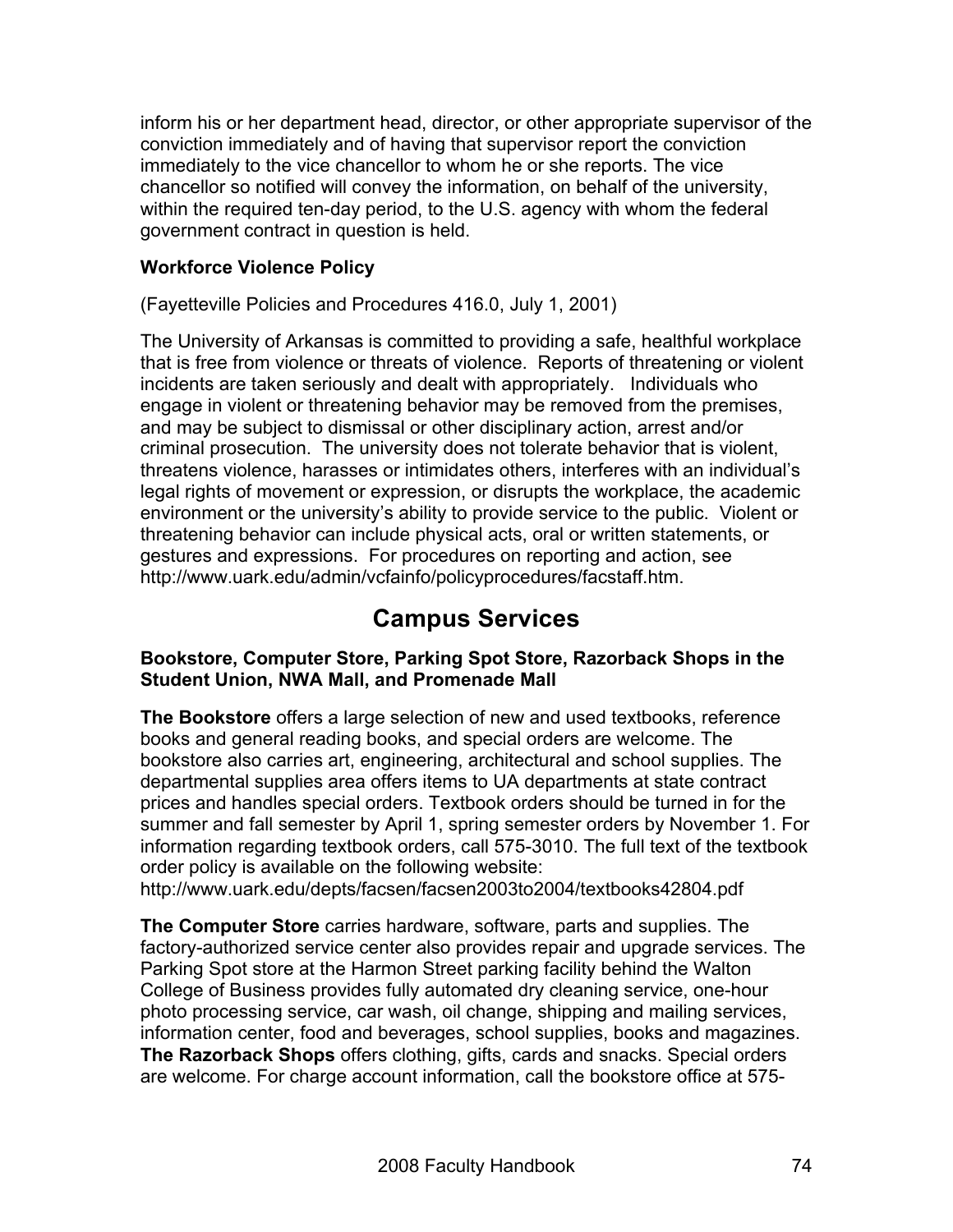3409. [For further details on bookstore services and special opportunities, visit the University Bookstore website at http://www.uark.edu/bookstore]

Discounts - Faculty and staff receive a 10 percent discount on books (new, used, and general reading), supplies, clothing, gifts and sundries. There are no discounts on food, magazines, or on faculty/staff computer store purchases.

## **Print, Mail, Copy Solutions (PMC Solutions)**

## **PMC Solutions-Mailing**

The department provides delivery of the university's United States Postal Service (USPS) mail and campus interdepartmental mail as well as processing outgoing university mail via USPS, United Parcel Service (UPS), and express carriers. A complete list of services and guidelines may be obtained from PMC Solutions-Mailing, 105 Arkansas Union, or by calling 575-5649. Although personal mail is not permitted in the university mail system, a Post Office station located next to Mailing Services is maintained on the first floor of the Arkansas Union to accommodate personal mail. The Post Office/Postal Plus facility offers USPS, P.O. box rental, services by carriers such as UPS, and Federal Express, as well as money orders, gift wrapping, packaging materials and FAX services. Please visit the mailing services website at http://pmcs.uark.edu/mailhome.html for more information.

## **PMC Solutions- Printing & Copying**

Printing and copying services are available to the campus through an on-campus printing facility, a convenience copy center, and student and departmental convenience copiers located throughout the campus. In most cases, these services can be billed to departmental accounts.

The on-campus printing facility is located in the PMC Solutions-Print building at 1580 W. Mitchell Street. This facility offers a full range of printing services from design advice to delivery of the finished product. Among the many options available are prepress services including but not limited to: pagination, graphic design, high resolution digital color proofing and output directly to film. PMC Solutions-Print is capable of utilizing a variety of software applications on both the Macintosh and Windows platforms. The press and post press areas offer single and multi-color printing including five-color printing. The I-Gen digital color press that offers high quality, cost effective, color imaging is located here. These areas also offer folding, trimming, saddle and perfect binding, perforating, crash numbering, and numerous other finishing processes. The Book Factory produces on demand soft cover perfect bound books at low to medium quantities at a very reasonable price.

PMC Solutions-Copy facility is located at 213 Arkansas Union. The copy center offers a variety of services including pick-up and delivery, convenience copying, sending and receiving faxes, high speed reproduction of exams, thesis, dissertations, class materials, and reports on a variety of paper stocks, binding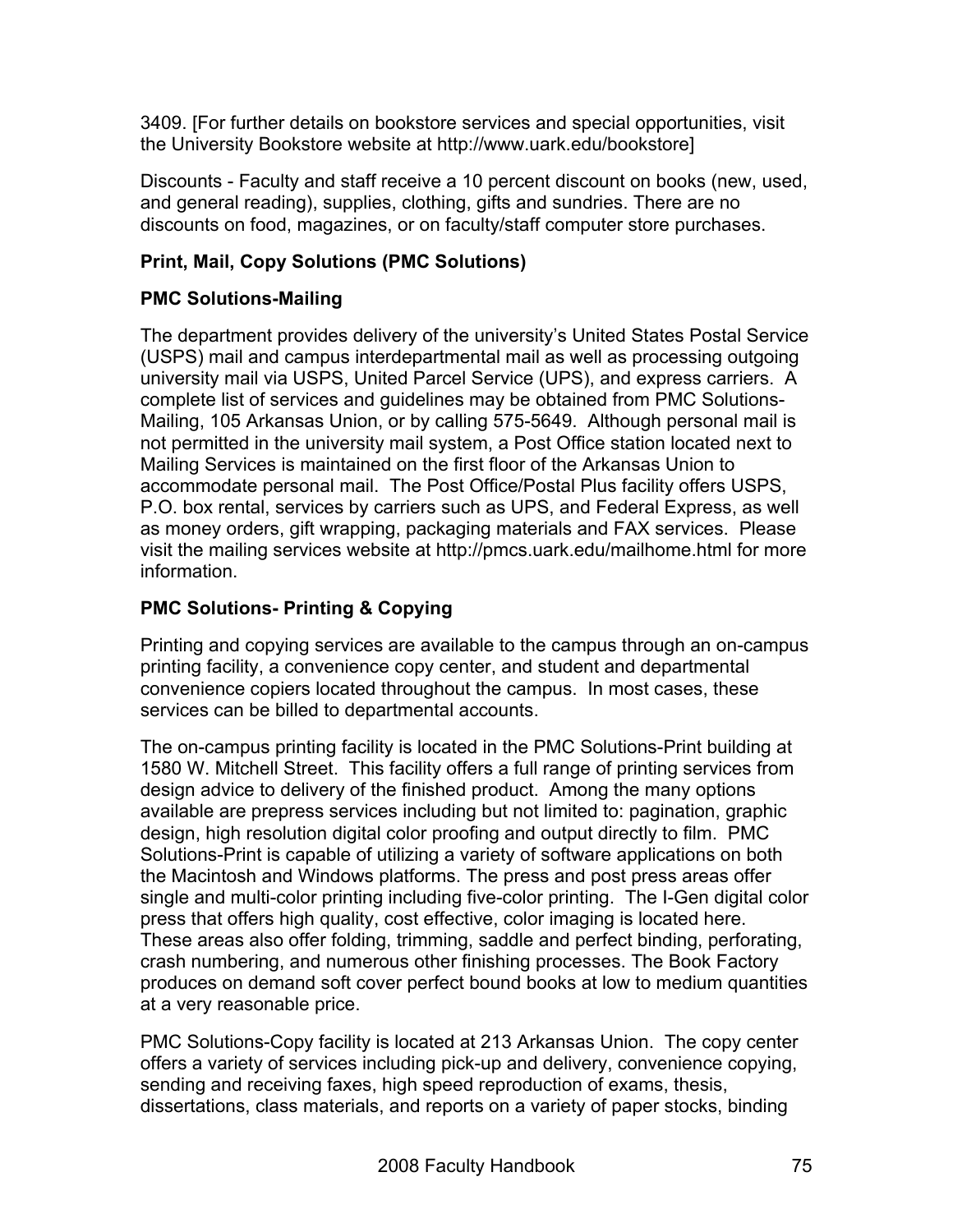with thermotape, plastic coil, GBC, other methods, and many other products including labels, certificates and both black and white and color transparencies. Other specialty services available include full-color copying from various media, prints, drawings, drymounting, large document copying for items such as signs or displays, and demand bookbinding which produces an attractive hardbound book.

For additional information, call PMC Solutions-Print at 575-2646 or PMC Solutions-Copy at 575-6832 or visit the website on line: http://pmcs.uark.edu.

## **Transit System**

Razorback Transit provides fare-free fixed route bus service to University of Arkansas students, faculty, staff and the general public during all hours of operation. Complimentary Paratransit van service is also available for all certified eligible individuals who cannot ride the fixed route buses. Full transit services are provided, with 14 buses serving ten routes, Monday through Friday from 7:00 a.m. to 6:00 p.m. on class days throughout the fall and spring semesters (mid August to mid May). On final exam days, only one bus will serve each route. Bus service is not provided on official university holidays.

Night reduced service is provided Monday through Friday 6:00 p.m. to 10:30 p.m. throughout the fall and spring semesters (mid August to mid May). The night reduced service combines the ten regular routes into four reduced routes. All routes, with the exception of Red are on a thirty minute schedule and depart the Garland Transit Facility on the half hour. The Red route remains on a one hour schedule and departs the Garland Transit Facility each hour, with the last departure at 9:00 p.m.

Saturday reduced service is provided during the fall and spring semesters from 7:00 a.m. to 10:30 p.m. Saturday reduced service routes cover the same areas as the night reduced routes, and the time intervals are the same. All route maps are available on line at transit.uark.edu under Transit Operations. They are also available on each bus, the Student Union Information Service Desk, and at the Transit and Parking Department at 155 Razorback Road (ADSB 131). Special free shuttle service will be available to the general public and students on home football game Saturdays. There will be a special map and directions for these days.

Summer Reduced Service is provided from 7:00 a.m. to 6:00 p.m. with the same routes in operation as the Night Reduced Service (mid May to mid August). There is no Saturday service during this time. During semester break (mid December to mid January) the reduced service schedule is observed.

Charter bus services are available to all university departments, at reasonable rates, for field trips. For charter arrangements or information, contact Razorback Transit at (479) 575-7913.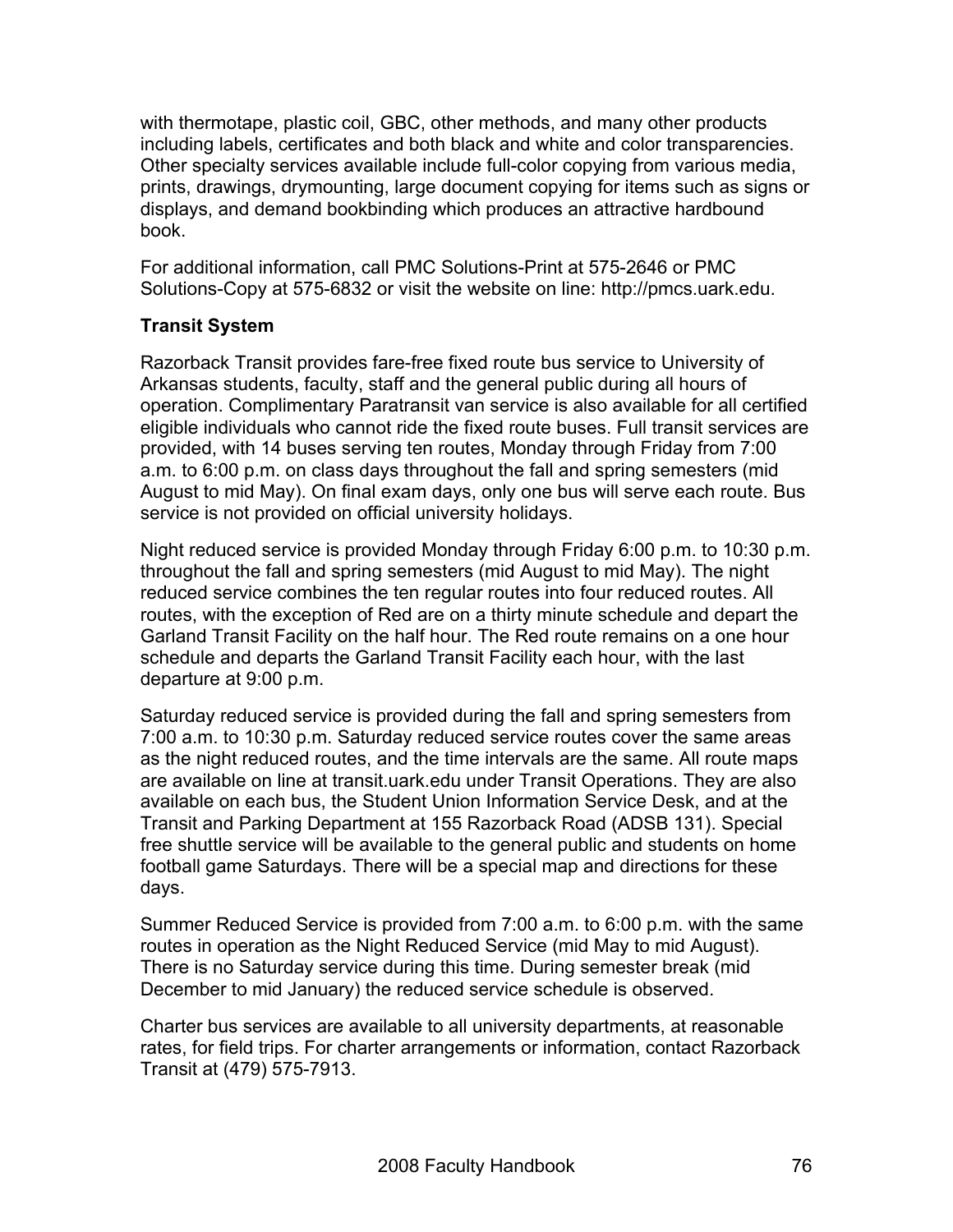### **Parking on Campus**

Regulations for parking and traffic control, with appropriate penalties for violations, have been approved by the Board of Trustees. Any person who parks a vehicle on campus must display a valid parking permit on that vehicle, or park at a parking meter and pay the posted meter fee. Parking permits and copies of regulations with maps indicating authorized parking zones may be obtained from the Transit and Parking Department in the Administrative Services Building at 155 Razorback Road or the Parking Office in the Harmon Avenue Garage. Faculty/Staff permits may be purchased on a payroll deduction plan or credit card on the Internet at http://parking.uark.edu/payrollDeductionForm.pdf or by credit card, cash or check in person at the Transit and Parking Department in the Administrative Services Building or the Harmon Avenue Parking Garage. Faculty hosting events on or inviting guests to campus are responsible for coordinating parking for their guests through the Transit and Parking Department. Call 575- PARK (7275) for further information. Parking information is also available on the web at www.uark.edu/parking. (See also Act 328 of 1967 and Fayetteville Policies and Procedures 320.0 and 320.1).

### **University Identification Cards**

The Campus Card Office in room 427 of the Arkansas Union issues photo identification cards to faculty, staff and students of the university. The schedule for taking I.D. photos is Monday through Thursday, 8 a.m. to 7 p.m., Friday 8 a.m. to 6 p.m. For schedule changes or special scheduling problems, call 575- 7563. New faculty and staff members must present authorization from their department and a driver's license. The form can be obtained at the Campus card office or on line at http://onlinecardoffice.uark.edu/about\_the\_id.htm#fac/staffid

Students must show a driver's license and pay \$20.00. The replacement charge for lost ,damaged, or stolen I.D.s is \$18.00. Faculty or staff who are also enrolled as students do not need a Campus Card with a "student" designation. The computerized I.D. card system allows for verification of current enrollment or employment. New faculty and staff must have their Campus Card in order to obtain keys from the Key Office. Campus Cards are required to check out library books, enter the HPER Building, and other activities. Another feature of the I.D. system allows cardholders to deposit money in their card account in order to make cashless purchases at most university locations and copies at many general access copiers on campus and at select vending machines. This service is called Razorbuck\$. Deposits can be made in the Campus Card Office during business hours or at the Razorbuck\$ machine on the 2nd floor of Mullins Library in the copier room, the Law Library and in the Arkansas Union Living Room. There is also a web site to add money to Razorbuck\$.

http://onlinecardoffice.uark.edu/razorbuck\$.htm For more information, call extension 575-7563.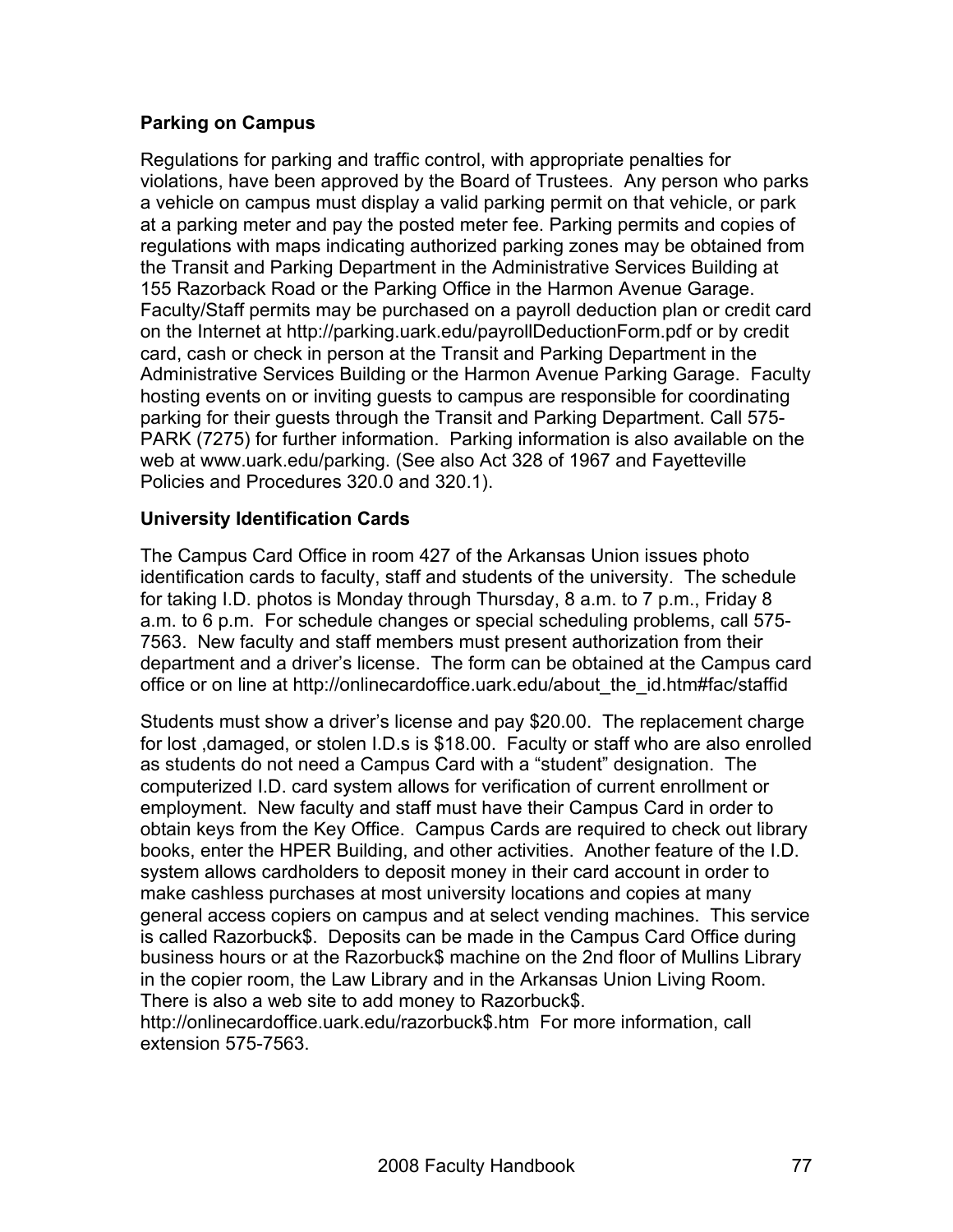#### **Lost and Found**

The campus Lost and Found Service is operated by Facilities Management Central Supply and Receiving, 521 S. Razorback Road, phone 575-4494. For questions regarding items lost or misplaced on campus, please call between 7:30 a.m. and 5:00 p.m. Monday through Friday. Items must be identified and claimed in person. All items are held for 60 days; thereafter non-cash items will be donated to either The Salvation Army, Seven Hills Homeless Shelter, or the Ozark Literacy Council. Found cash is deposited in a holding account by supervisory staff.

For additional information on UA policies, including listings of policies, visit the following websites.

*Board of Trustees Policies* are available at http://vcfa.uark.edu/741.htm

*Fayetteville Policies and Procedures* are available at http://vcfa.uark.edu/675.htm

*Academic Policies* are available at http://www.uark.edu/admin/vcacsey/AcaPolicySeries/academic\_policies.html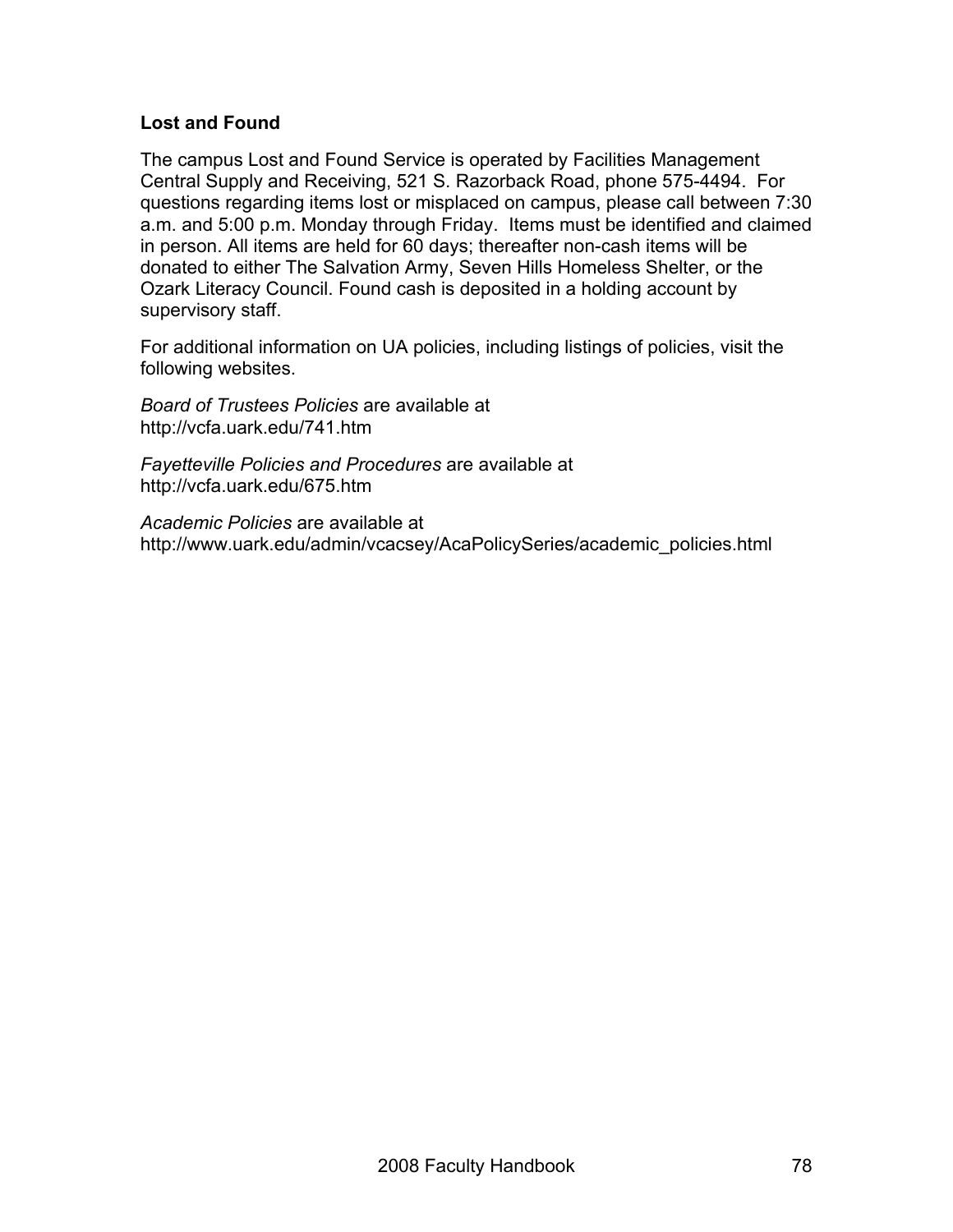# **Section V**

# **POLICIES ON EMPLOYMENT, STUDENT RECORDS, SEXUAL ASSAULT AND SEXUAL HARASSMENT**

## **Federal Laws and Executive Orders**

The Following apply to the operation of all units of the university: Title VI of the Civil Rights Act of 1964 prohibits discrimination on the basis of race, color, or national origin by educational programs receiving federal funds.

Title VII of the Civil Rights Act of 1964, as amended by the Equal Employment Opportunity Act of 1972, prohibits discrimination in employment (including hiring, upgrading, salaries, fringe benefits, training, and other conditions of employment) on the basis of race, color, national origin, or sex.

The Civil Rights Act of 1991 amends the provisions of Title VII, the ADEA, and the ADA, bringing together prohibition of discrimination on the basis of age for person over 40 and disability.

Executive Order 11246, as amended by Executive Orders 11375 and 12086, prohibits discrimination in employment by federal contractors on the basis of race, color, religion, national origin, or sex.

The Equal Pay Act of 1963 prohibits discrimination in salaries on the basis of sex. Title IX of the Education Amendments of 1972 (Higher Education Act) prohibits discrimination on the basis of sex against students or others in education programs or activities.

Title VII (Section 799A) and Title VIII (Section 845) of the Public Health Service Act, as amended by the Comprehensive Health Manpower Training Act, and the Nurse Training Amendment Act of 1971, prohibit discrimination based on sex in admission of students to federally assisted health personnel training programs and in employment practices in these programs.

The Age Discrimination in Employment Act covers people over the age of 40 and forbids discrimination on the basis of age unless age is a bona fide occupational qualification.

The Rehabilitation Act of 1973 prohibits discrimination in employment of qualified individuals with disabilities. The same act prohibits discrimination against students with disabilities.

The Americans with Disabilities Act of 1990 also prohibits discrimination against students, employees, and the general public on the basis of disabilities.

The Vietnam Era Veterans Readjustment Assistance Act of 1974 prohibits discrimination against qualified disabled veterans and veterans of the Vietnam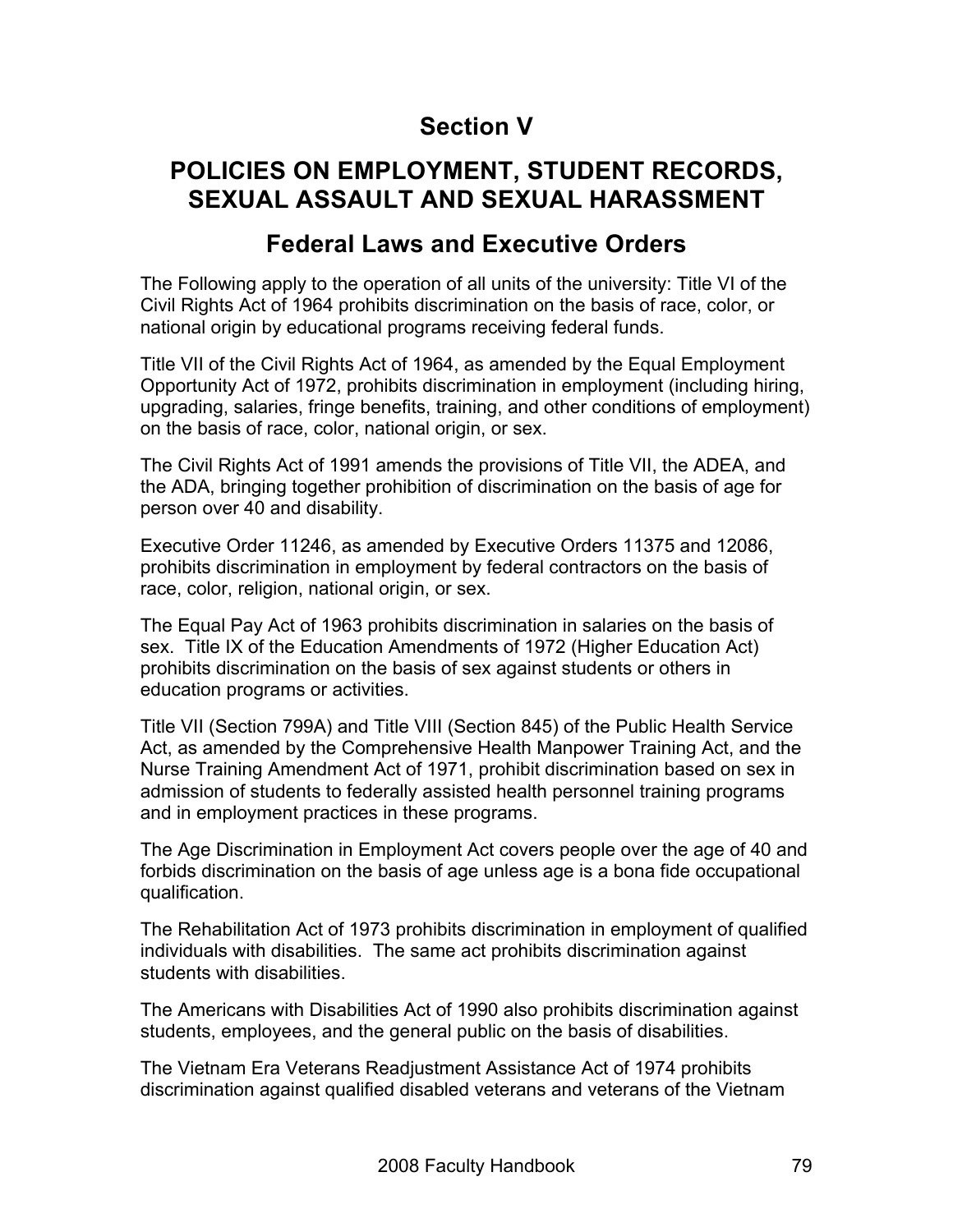era. If you are a Vietnam-era veteran, a disabled veteran, or if you have a disability that requires accommodation, please notify the Office of Affirmative Action of your status.

# **Non Discrimination**

In the Spring of 1983 the Campus Council adopted a statement regarding discrimination which was amended in the Fall of 1991: "The Campus Council of the University of Arkansas, Fayetteville, does not condone discriminatory treatment of students or staff on the basis of age, disability, ethnic origin, marital status, race, religious commitment, sex, or sexual orientation in any of the activities conducted upon this campus. Members of the faculty are requested to be sensitive to this issue when, for example, presenting lecture material, assigning seating within the classroom, selecting groups for laboratory experiments, and assigning student work. The University faculty, administration, and staff are committed to providing an equal educational opportunity to all students."

The University of Arkansas is committed to the policy of providing educational opportunities to all qualified students regardless of their economic or social status, and will not discriminate on the basis of handicaps, race, color, sex, creed, veteran's status, age, marital or parental status, or national origin.

In the area of employment (including hiring, upgrading, salaries, fringe benefits, training and other conditions of employment), the University will not discriminate on the basis of race, color, sex, creed, veteran's status, age, marital or parental status, or national origin, and it does not discriminate against qualified handicapped individuals or veterans, in treatment or employment in its programs and activities. The Office of Affirmative Action has been designated to coordinate efforts to comply with laws and regulations relating to affirmative action and nondiscrimination.

# **Personally Identifiable Student Records**

The university adheres to the requirements of the "Family Educational Rights and Privacy Act of 1974" as amended (Buckley Amendment). Under this act, students have a right of access to personal records, may challenge the content of records, and have the assurance that their records will be kept confidential. There are exceptions to these regulations which must be carefully observed and documented. See the Catalog of Studies for additional information: http://catalogofstudies.uark.edu/

# **Sexual Assault Policy**

(Adopted by the Campus Council, Sept. 23, 1993)

#### **Policy Statement**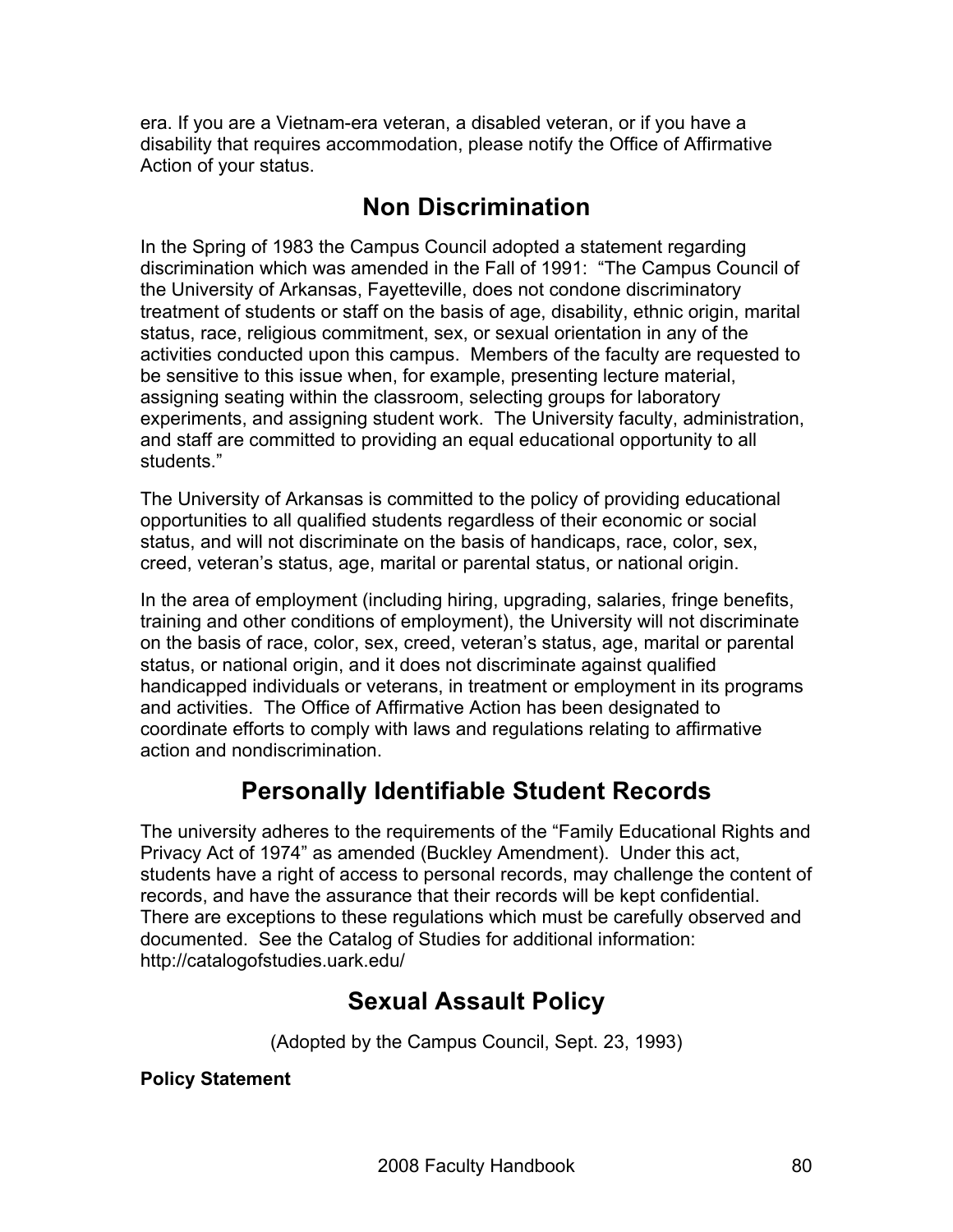It is the policy of the University of Arkansas to prohibit sexual assault and to prevent sex offenses committed against students, employees, visitors to the campus, and other persons who use University facilities. Sexual assault is an extreme form of sexual harassment. Sexual harassment is prohibited by University policy and is a form of sex discrimination prohibited by Title VII of the Civil Rights Act of 1964 and by Title IX of the Education Amendments of 1972. Sexual assault is also a crime, defined by the Arkansas criminal code.

#### **Definitions**

Sexual assault may include any involuntary sexual act which a person is threatened, coerced, or forced to engage in against her or his will. Sexual assault may be committed by a stranger or by an acquaintance.

Acts defined as sexual assault include rape, date rape, acquaintance rape, and gang rape, but may also include sexual touching of another person against his or her will, and forcing an unwilling person to touch another person sexually.

Sexual assault occurs when such acts are committed either by force, threat, or intimidation, or through the use of the victim's mental or physical helplessness, of which the assailant was aware or should have been aware.

#### **Responsibility to Report**

Any student, faculty member, staff member, administrator, or visitor to the campus who has experienced or witnessed sexual assault should report the assault immediately to the University Police (Department of Public Safety. If the assault occurred outside the jurisdiction of the University Police, they will assist in reporting it to the proper authorities.

Sexual assault may also be reported to the Fayetteville police, if it occurred within the city limits, or to the police of another municipality if the assault occurred within another township or city which has a police force. It may be reported to the Washington County Sheriff's Department if it occurred outside city limits but within the county. Sexual assault may also be reported to the community Rape Crisis Help Line.

#### **Preserving Evidence**

It is important that evidence of sexual assault be preserved, because it may be necessary as proof in a criminal case. Victims and others should not alter the scene of the attack. The victim should not change clothes or take a bath before calling the police or Rape Crisis. The victim should be taken to a local hospital which has kits to collect and preserve evidence of rape and sexual assault.

#### **Availability of Counseling**

Counseling and other mental health services for victims of sexual assault are available on campus and in the community. Students and employees may use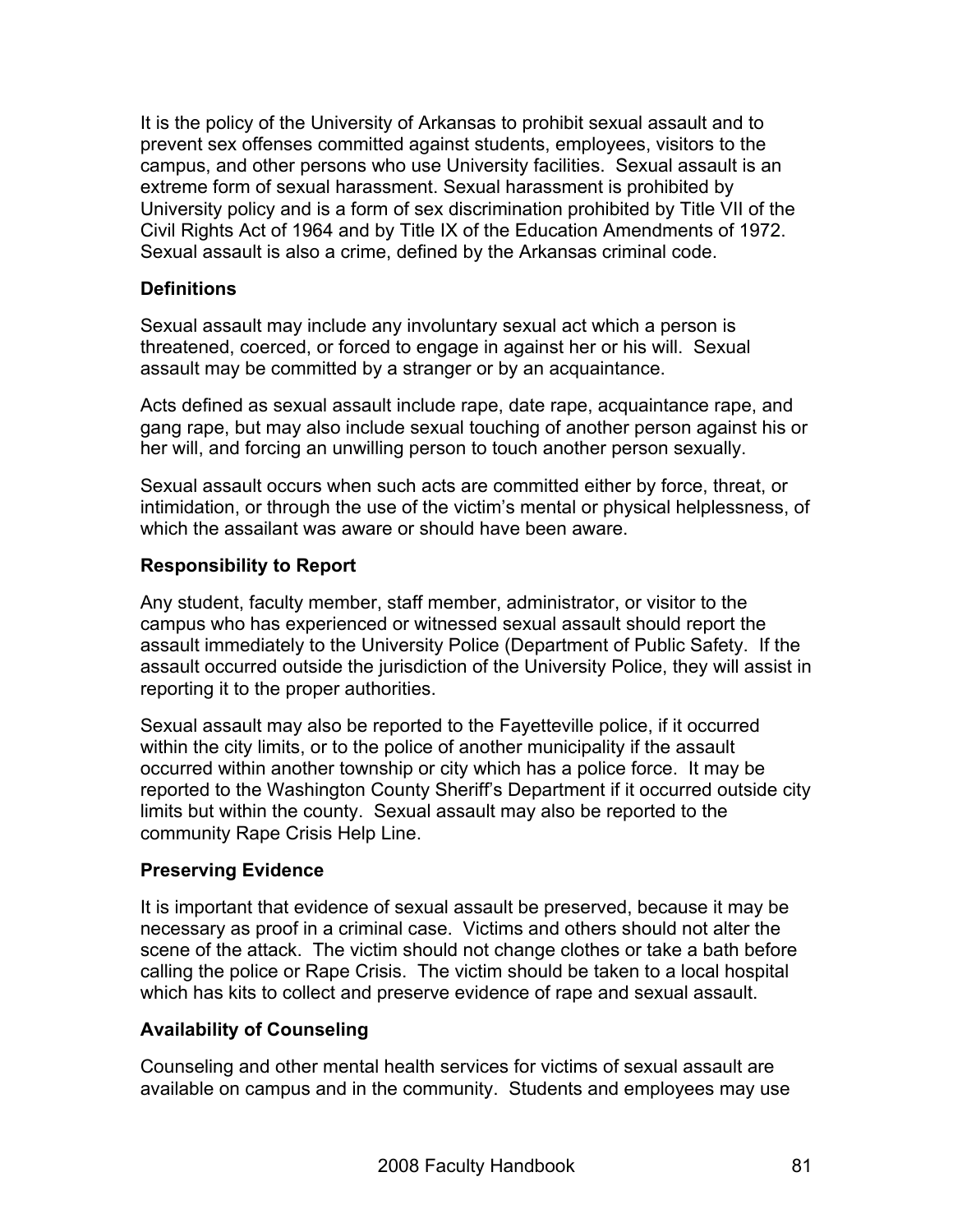the Counseling and Psychology Services (CAPS) unit of the University Health Center. The Psychological Clinic of the Department of Psychology may be able to provide assistance in some cases. Community mental health agencies, such as the Ozark Guidance Center, and counselors and psychotherapists in private practice in the area can provide individual and group therapy. The Rape Crisis Help Line may make referrals for individual counseling and support groups.

#### **Education and Awareness Programs**

The Sexual Health Education Coordinator in the Department of Health Promotion and Education of the University Health Center is responsible for planning and coordinating campus education and awareness programs about all forms of sexual assault, including rape, acquaintance rape, and other sex offenses. Programs are presented regularly throughout the academic year in residence halls, fraternities, sororities, and for student organizations, academic classes, and in other settings that are likely to reach people throughout the campus community. Campus-wide education and awareness activities are also conducted during Sexual Assault Prevention Week.

Other campus resources for sexual assault awareness, education, and prevention include the peer education group Sexual Harassment and Rape Prevention (SHARP), and the Sexual Assault Victim Advocacy and Education Program (SAVE), sponsored by Rape Crisis, the University Health Center, and the Alliance for Women's Concerns. A peer education course in sexual assault prevention will be offered, starting in the Spring of 1994.

### **University Judicial System**

When appropriate, the University Police (Department of Public Safety) or any member of the University community may refer allegations of sexual assault to the University judicial system. The judicial system, which is described in the Student Handbook portion of the Undergraduate Studies Catalog, provides a just and equitable process for dealing with alleged infractions by students of University rules, regulations, or laws. The system is informal and nonadversarial, and is intended to educate students, to help them make responsible decisions, and to be accountable for their actions.

In some instances, it may be appropriate for University faculty and staff members to use the University's formal grievance procedures to address grievances related to allegations of sexual assault. The faculty grievance procedure is described in the University of Arkansas Faculty Handbook. The staff grievance procedure is described in the Staff Handbook.

During University judicial proceedings and grievance procedures, both the accuser and the person accused are entitled to the same opportunities to have others present. Both the accuser and the person accused shall be informed of the outcome of any campus judicial proceeding or grievance procedure in which sexual assault is alleged.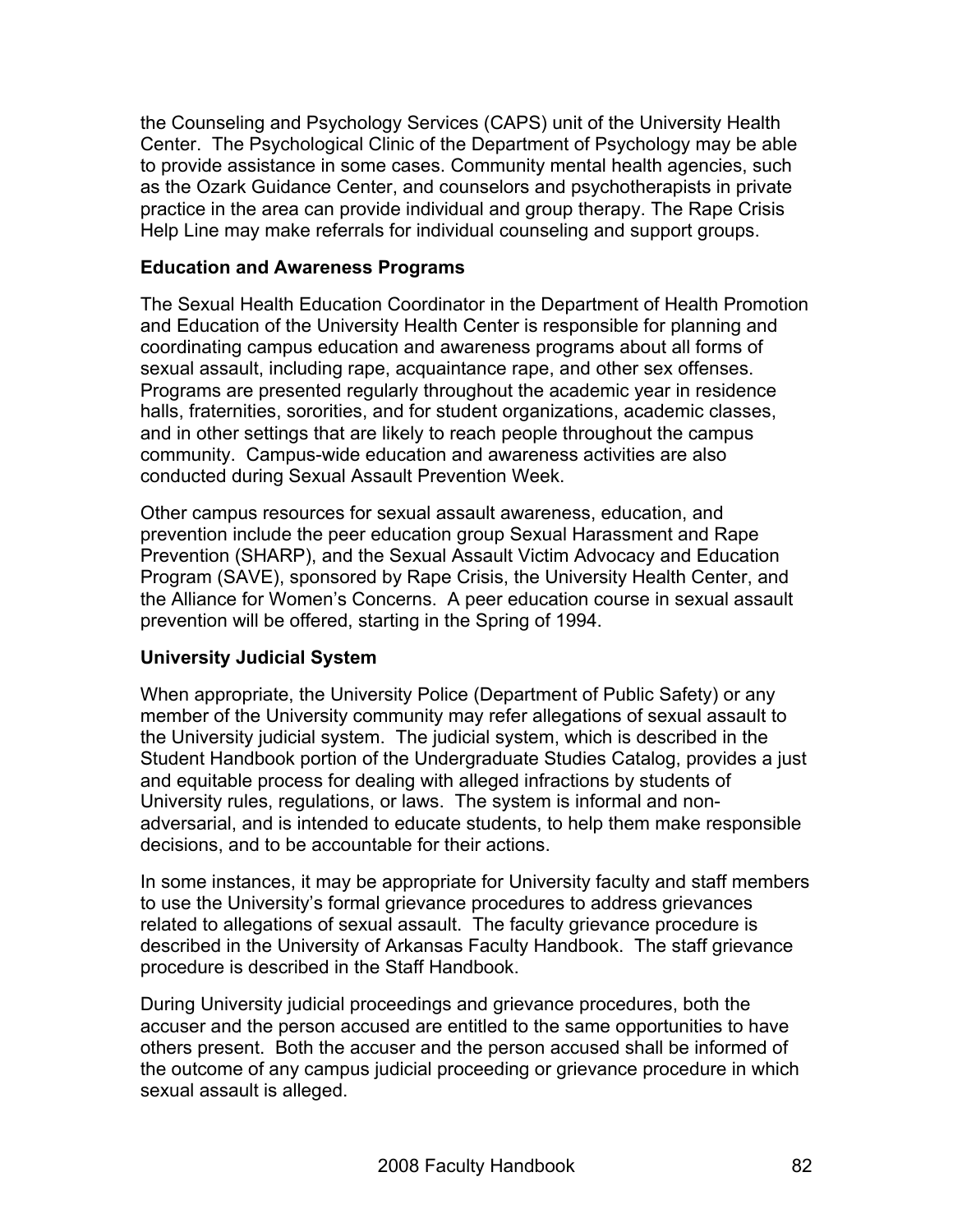### **Disciplinary Action**

Students and employees who are convicted of sexual assault may also be subject to University disciplinary action. According to the circumstances of the case, possible sanctions may range from a formal reprimand to dismissal from the University.

Victims of sexual assault may receive assistance in making reasonable changes in their work, academic, or living situations. Students may request assistance in changing their living situations from Residence Life and Dining Services. Requests for academic changes should be directed to the dean of the appropriate college. Staff may request assistance in changing their work situations from their supervisors or from the Department of Human Resources. Requests for such changes will be considered on the basis of their appropriateness and whether the requested change is reasonably available.

## **Sexual Harassment Policy**

(Adopted by the Campus Council, February 17, 1994, Amended, March 17, 1994)

### **Policy Statement**

It is the policy of the University of Arkansas to provide an educational and work environment in which thought, creativity, and growth are stimulated, and in which individuals are free to realize their full potential. The university should be a place of work and study for students, faculty, and staff, which is free of all forms of sexual intimidation and exploitation. Therefore, it is the policy of the University of Arkansas to prohibit sexual harassment of its students, faculty, and staff and to make every effort to eliminate sexual harassment in the university.

The university's prohibition of sexual harassment applies to members of the university community, to visitors to the campus, and to contractors and others who do business with the university or who use university facilities. The policy prohibiting sexual harassment applies regardless of the gender of the harasser or of the person being harassed. The policy applies to sexual harassment which takes place in any relationship, including both those involving a power differential and those between peers, colleagues, and co-workers. The university policy prohibits sexual harassment between or among students, faculty, staff, and others visiting or conducting official business on campus, and in all areas of the university's work and educational environments.

Sexual harassment of employees is a form of sex discrimination prohibited by Title VII of the Civil Rights Act of 1964. Sexual harassment of students is a violation of Title IX of the Education Amendments of 1972. These laws apply to both the university and to individuals. Those who engage in sexual harassment may be subject to legal consequences, including civil and criminal penalties and monetary damages. Sexual harassment subverts the mission of the university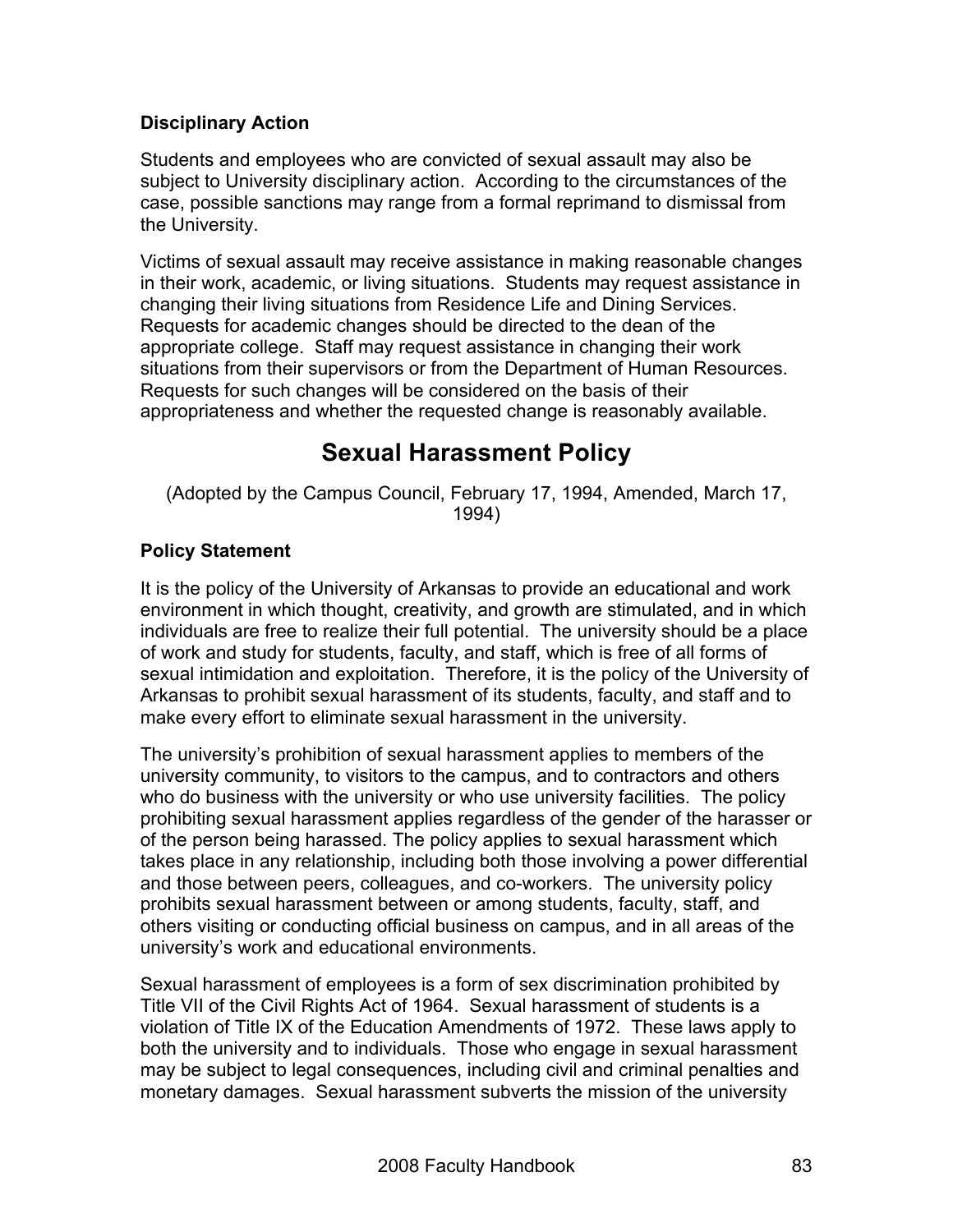and threatens the careers, educational experience, and well-being of students, faculty, staff, and visitors to the campus. In both obvious and subtle ways, sexual harassment is destructive to individual students, faculty, staff, and the academic community as a whole. Sexual harassment blurs the boundary between professional and personal relationships by introducing a conflicting personal element into what should be a professional situation. When, through fear of reprisal, a student, staff member, or faculty member submits or is pressured to submit to unwanted sexual attention, the university's ability to carry out its mission is seriously undermined.

Sexual harassment is especially destructive when it threatens relationships between teachers and students or supervisors and subordinates. Through control over grades, salary decisions, changes in duties or workloads, recommendations for graduate study, promotion, and the like, a teacher or supervisor can have a decisive influence on a student's, staff member's, or faculty member's career at the university and beyond. Sexual harassment in such situations constitutes an abuse of the power inherent in a faculty member's or supervisor's position.

#### **Definitions**

Sexual harassment as defined by the U.S. Equal Employment Opportunity Commission and adapted to the academic environment consists of unwelcome sexual advances, requests for sexual favors, and other verbal or physical conduct or written communication of a sexual nature, regardless of where such conduct might occur, when:

- submission to the conduct is made either implicitly or explicitly a term or condition of an individual's employment with the university or of an individual's academic status or advancement in a university program, course, or activity;
- submission to or rejection of the conduct by an individual is used as the basis for employment or academic decisions affecting that individual; and/or
- the conduct has the purpose or effect of unreasonably interfering with an individual's work or academic performance or creating an intimidating, hostile, or Sexual harassment is distinguished from voluntary sexual relationships in that it introduces such elements as coercion, threat, unwanted sexual attention, and/or promises of academic or professional rewards in exchange for sexual favors.

Sexual harassment is unwelcome behavior. Behavior that the courts have found to constitute sexual harassment is usually repeated or continues even after the individual makes it clear that it is unwanted. Sexual harassment is often divided into two categories: (1) *quid pro quo* harassment and (2) harassment resulting from a hostile or abusive environment.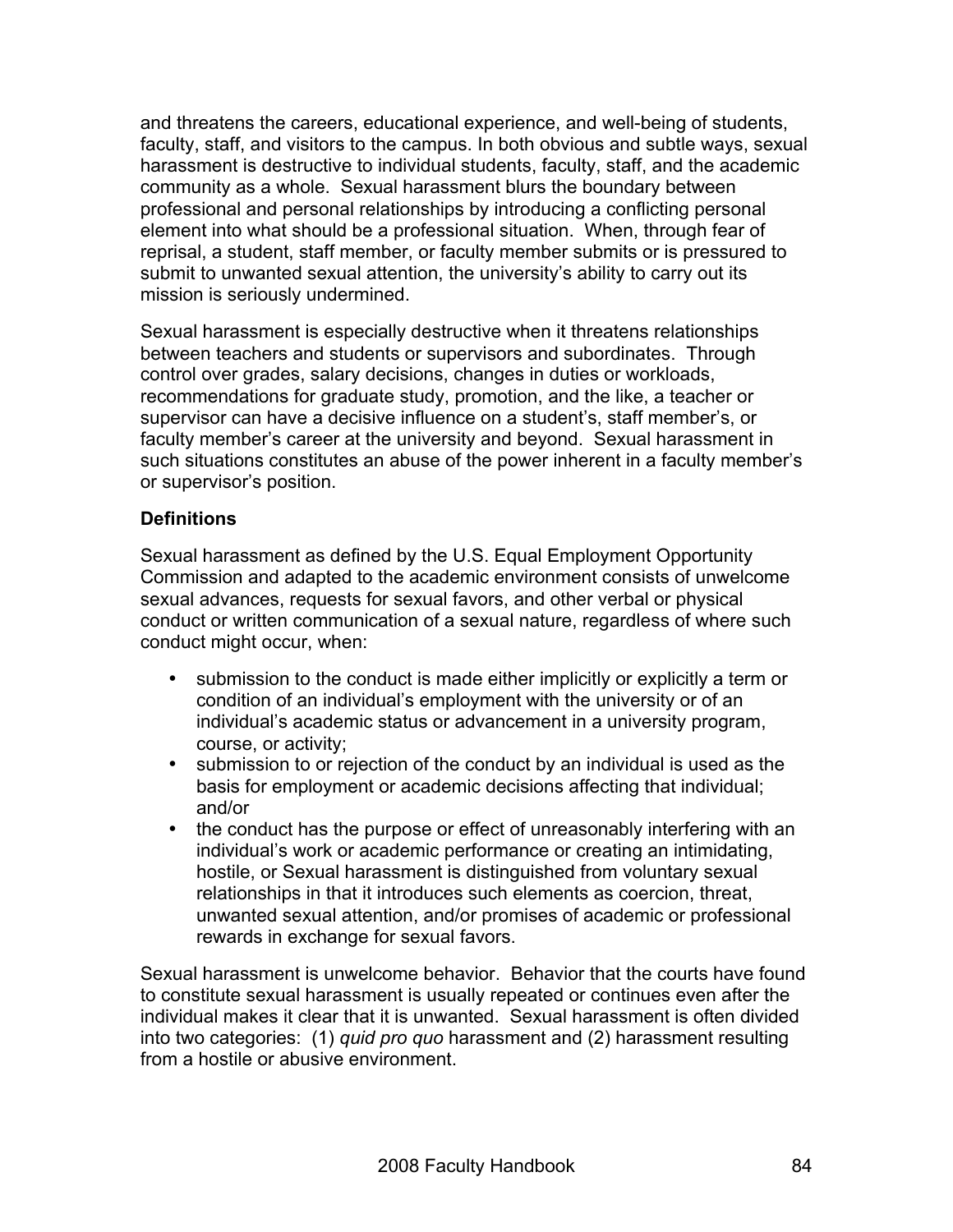*Quid pro quo* harassment involves an explicit or implied exchange; that is, the granting or denial of a benefit or privilege in exchange for sexual considerations. The harasser uses submission to or rejection of the offensive conduct as the basis for decisions such as employment, promotion, transfer, selection for training, performance evaluation, or the basis for academic evaluation or recommendations.

Court decisions have established that a hostile or abusive working or learning environment may also constitute sexual harassment. While the exact definitions and limits of a hostile or abusive environment continue to be delineated by the courts, case law indicates that such an environment exists when the workplace or educational environment is permeated by discriminatory intimidation, insults, and ridicule, such as sexual innuendos, uninvited sexual advances, sexually suggestive or discriminatory remarks, sexually suggestive or offensive signs, graffiti, or pictures, the use of sexually crude and vulgar language, etc. The U.S. Supreme Court has held that, to constitute sexual harassment, the offensive conduct must be sufficiently severe and pervasive that a reasonable person would find the conditions of the working or learning environment to have been adversely affected. The employee or student must also subjectively perceive the environment to be hostile or abusive. However, it is not necessary that an employee's or student's psychological well-being be seriously affected or that she or he suffer injury for a discriminatorily hostile or abusive environment to exist. One utterance of an offensive epithet does not by itself constitute sexual harassment. The Supreme Court has indicated that whether an environment is hostile or abusive can be determined only by looking at all the circumstances, which may include the frequency of the discriminatory conduct; its severity; whether it is physically threatening or humiliating, or a mere offensive utterance; and whether it unreasonably interferes with an employee's work performance or a student's learning. Examples of behavior that may constitute sexual harassment are included in the policy's Appendix.

### **Academic Freedom**

Works of art and literature, readings, and other written, auditory, or visual course materials which are used in an educational context, including classrooms, academic offices, and all other learning environments, or which are part of academic or cultural programs, do not constitute sexual harassment, regardless of their sexual, erotic, suggestive, or vulgar content and regardless of whether they may be offensive to some individuals.

#### **Consensual Relationships**

Consensual sexual relationships between faculty and their students or between supervisors and their employees in some instances may result in charges of sexual harassment. Consensual relationships may lead other faculty and students or supervisors and coworkers to question the validity of grades, evaluations, and other interactions between the people involved in such a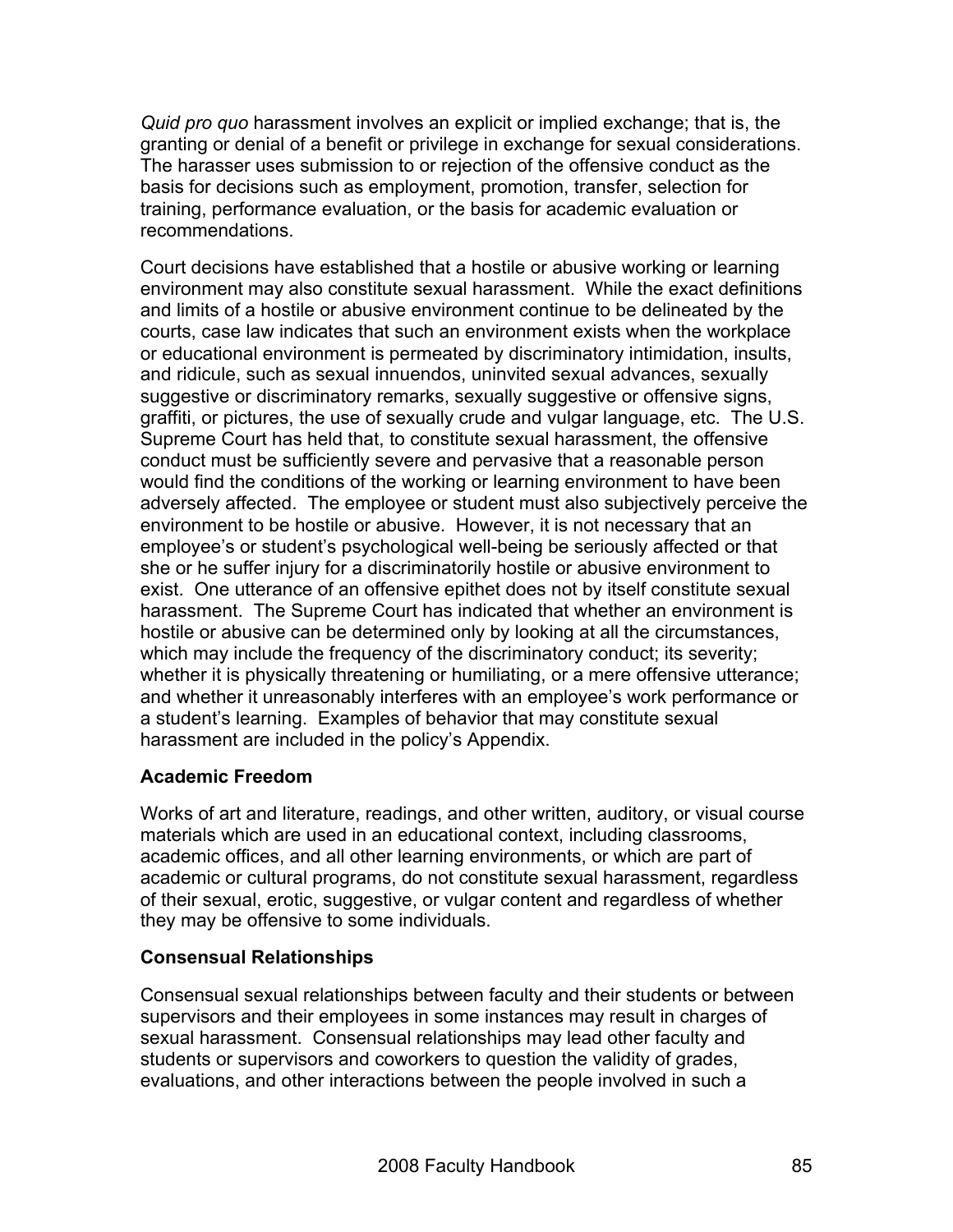relationship. The integrity of the work of both people in the relationship may be compromised.

University faculty, administrators, and other supervisory staff should be aware that any sexual involvement with their students or employees could subject them to formal action if a sexual harassment complaint is subsequently made and substantiated, and that they bear the greater burden of responsibility should it be proven that the power differential between them made the relationship other than fully consensual. Even when both parties have consented to a relationship, it is the faculty member, administrator, or supervisor who may be held accountable for unprofessional behavior. Other students or employees may allege that the relationship creates a hostile or abusive environment affecting them. Graduate assistants, residence hall staff, tutors, and undergraduate course assistants who are professionally responsible for students will be held to the same standards of accountability as faculty in their relationships with students whom they instruct or evaluate.

When a consensual relationship exists between a student and a faculty member who has control over the student's academic work or status or between an employee and his or her supervisor, the resulting conflict of interest should be addressed in accordance with university policies concerning conflict of interest.

## **Responsibility to Report**

Any student, faculty member, staff member, administrator, or visitor to the campus who has experienced or witnessed sexual harassment is strongly urged to report it. The university must know about incidents of sexual harassment in order to stop them, protect victims, and prevent future incidents. It is the responsibility of university faculty, administrators, and supervisors to report complaints of sexual harassment which they receive and of possible sexual harassment of which they become aware. When there is a relationship that involves legally-recognized professional confidentiality between the complainant and the person to whom the harassment is reported, the report may be withheld at the request of the complainant.

## **Timeframe for Reporting**

Sexual harassment should be reported immediately and must be reported within 180 days of its occurrence. However, under compelling circumstances, a delayed report of sexual harassment may be made, provided it is made within 180 days after a student has graduated from the university or 180 days after an employee has left his or her current position at the university.

### **Retaliation Prohibited**

University policy and federal law prohibit any form of retaliation against a person who makes a sexual harassment complaint, participates in an investigation of sexual harassment, or participates in formal grievance or disciplinary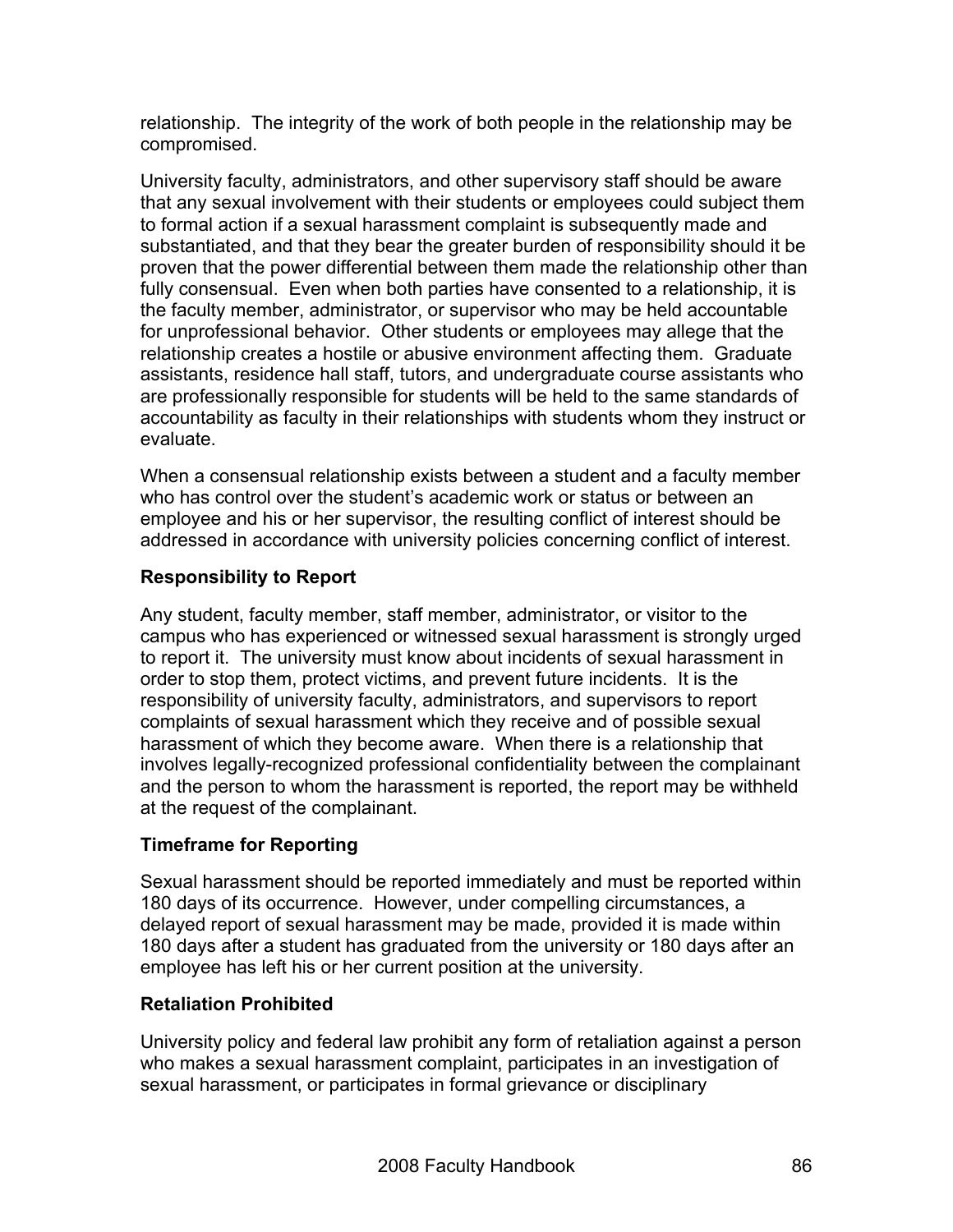procedures. Retaliation against a complainant or witness is, in itself, a violation of university policy and the law, and is a serious separate offense.

#### **False Reports of Sexual Harassment**

Willfully making a false report of sexual harassment is a violation of university policy and is a serious offense. Any person who willfully makes or participates in making a false or frivolous report of sexual harassment will be subject to disciplinary action.

### **Reporting System**

Students, faculty members, administrators, staff members, or visitors to the university may report allegations of sexual harassment to an official (hereinafter referred to as the "complaint officer") who is designated by, and who reports to, the Chancellor. They may discuss with the complaint officer any situation which they believe may constitute sexual harassment. Reports may be made by the person experiencing the harassment or by a third party, such as a witness to the harassment or someone who is told of the harassment.

For more information and to report allegations of discrimination and/or sexual harassment, contact:

Kathryn Fairchild University Grievance/Compliance Officer 346 N. West Avenue (West Avenue Annex)

479-575-3333

### **Investigation of Complaints**

The complaint officer must investigate every allegation of sexual harassment, including informal and third party reports. The investigation shall be appropriate to the complaint, taking into consideration its seriousness, the extent to which it is or can be substantiated, and the nature of the resolution desired by the complainant. The investigation must be initiated within five working days after the complaint is made.

Upon receiving a complaint, the complaint officer will interview the complainant (and the alleged victim if it is a third party report) to compile as much specific information as possible, including the nature of each incident, the time, place, actual or potential witnesses, any actions or other responses to the alleged harassment already taken by the complainant, identification of the alleged harasser, and other pertinent facts or allegations. The complaint officer will explain the university's obligation to investigate and take appropriate corrective action. The complaint officer will present options for resolution of the complaint, including actions which the aggrieved person can take, methods of informal resolution, the appropriate formal University of Arkansas grievance procedure,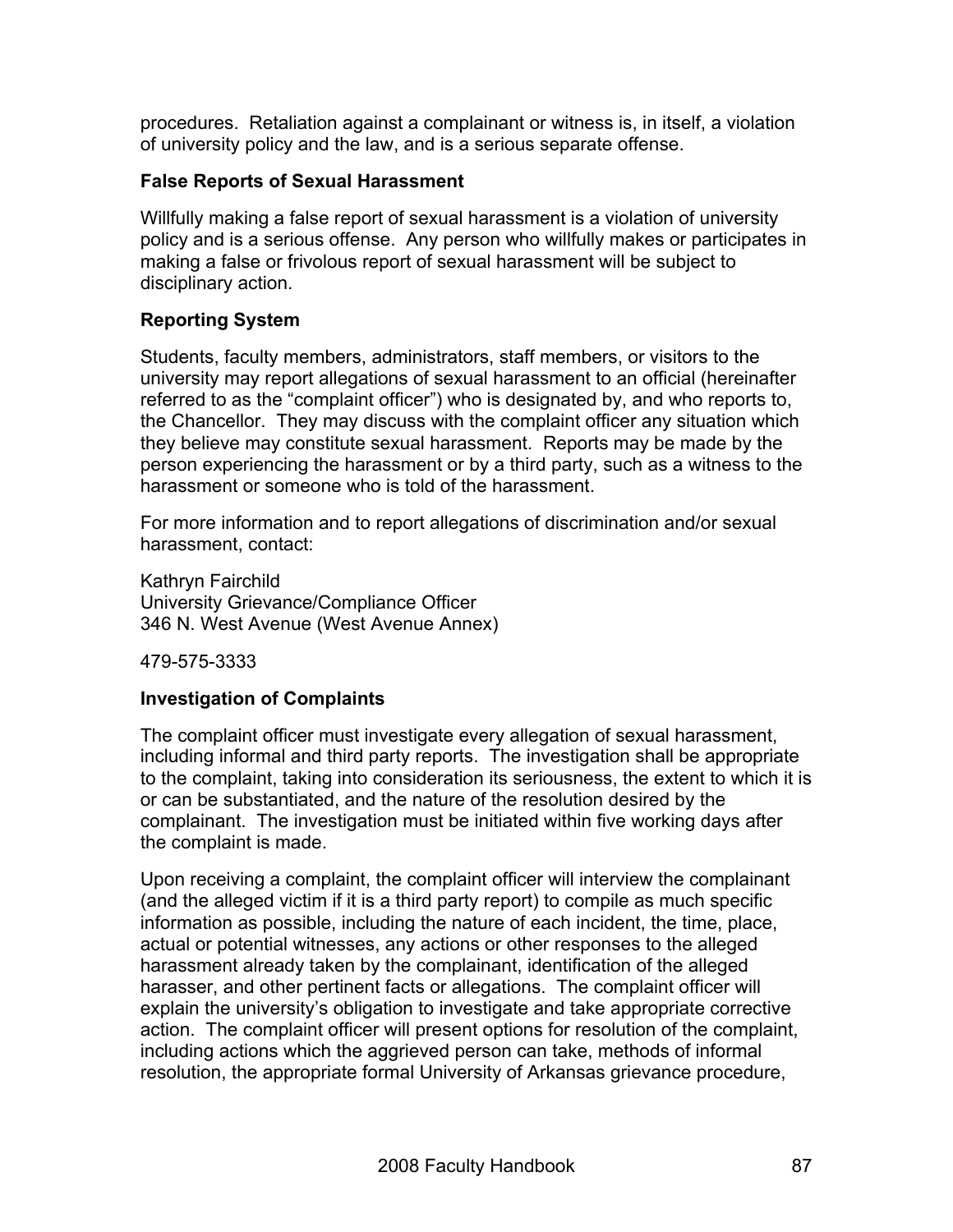and legal remedies. The complaint officer will offer information about the availability of counseling and other assistance appropriate to the situation.

The complaint officer will meet with the person accused of sexual harassment and present the allegations, indicating whether there are witnesses or other evidence that would appear to substantiate the charge, and whether the complaint is informal or formal. The alleged harasser may make an initial, informal response to the allegations. If the issue is not resolved at that point, the complaint officer will proceed with an informal complaint resolution process or, if appropriate, will refer the complainant to a formal grievance procedure.

Deans, department heads or chairpersons, directors, and other administrators who are responsible for personnel matters will participate with the complaint officer, as appropriate, in investigating charges of sexual harassment and in the process of informal and formal resolution of sexual harassment complaints.

## **Resolution and Grievance Procedures**

Individuals who make complaints of sexual harassment and individuals who are accused of sexual harassment are entitled to due process and to a fair and prompt resolution of the complaint. Resolution may be attempted through direct informal action, through an informal resolution process, or through a formal grievance process.

### **Direct, Informal Action**

After the complaint officer has discussed the complaint with the complainant and informed the person accused that a complaint has been made, the complainant may choose to attempt to resolve the matter by confronting the accused harasser directly. The complaint officer can suggest methods and models; for example, writing a letter describing the offensive behavior, its effects on the complainant, and her or his request that the behavior cease.

### **Informal Resolution Process**

If the complainant wishes to attempt to resolve the problem informally, the complaint officer may serve as a mediator, or otherwise assist both parties in coming to an understanding and resolving the problem, with a focus on changing current and future behavior. Both parties must be informed of their rights to due process. The complaint officer may take statements from either party and from any witnesses that either party identifies, but the main focus will be on resolution and conciliation. Deans, directors, and department heads or chairpersons will be involved, as appropriate, in the informal resolution process.

## **Formal Grievance Procedure**

If either party is not satisfied with the result of the informal process or if the complainant chooses, instead, to use a formal University of Arkansas grievance procedure, the complaint officer will help identify the appropriate procedure and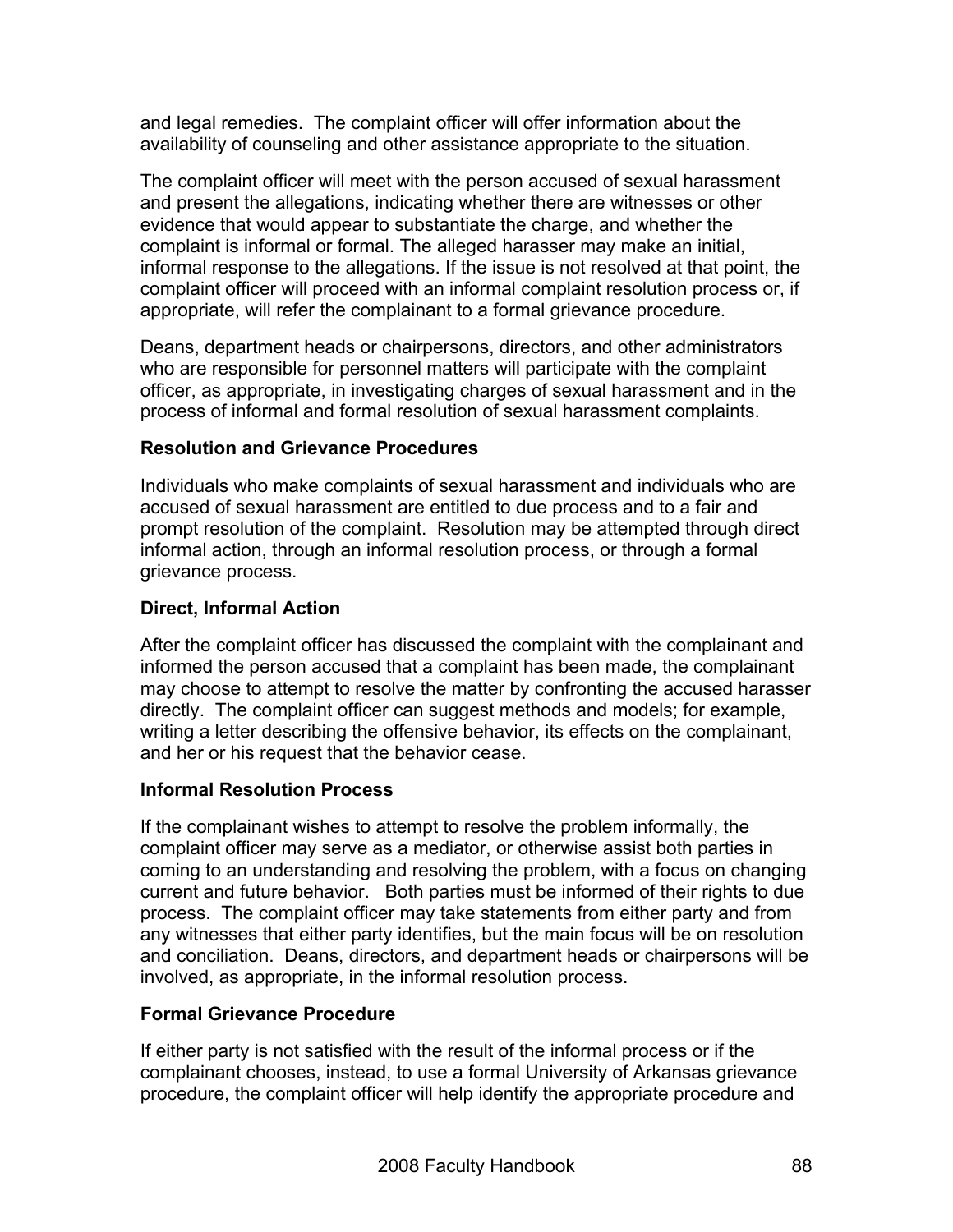explain how to use it. The matter will then follow the steps outlined in the Staff Handbook, the Faculty Handbook, or the Catalog of Studies for that specific grievance procedure. The complaint officer's records concerning the matter may be made available during the formal grievance procedure, as appropriate. Both parties will be informed in writing of the results of the resolution and grievance procedures and reminded of the university's policy. In some instances, it may not be possible to determine whether sexual harassment has occurred. Allegations of sexual harassment which are not eventually substantiated are not necessarily false allegations.

### **Disclosure**

Every possible effort will be made to ensure the confidentiality of information received as part of the university's resolution and grievance procedures. All parties to the complaint will be asked to assist in keeping the complaint confidential. However, the university's obligation to stop sexual harassment means that it cannot fail to take appropriate action and that confidentiality cannot always be guaranteed. In the interests of fairness and problem resolution, disclosure of complaints and their substance and the results of investigations and grievance procedures, except as compelled by law, will be limited to the immediate parties and other appropriate administrative officials.

### **Disciplinary Action**

Disciplinary action up to and including dismissal will be taken against persons found to have engaged in sexual harassment or found to have willfully made a false or frivolous accusation of sexual harassment. The specific disciplinary action will be determined by the nature and seriousness of the offense. In all cases where disciplinary action is recommended, procedures in the Staff Handbook, the Faculty Handbook, or the Catalog of Studies are to be followed.

If a thorough investigation of a complaint substantiates that formal disciplinary action is warranted because either sexual harassment has occurred, or a false report of sexual harassment has been made, the complaint officer will report the findings to the appropriate vice chancellor, who is responsible for initiating disciplinary action. If a formal grievance procedure has been used, a recommendation for disciplinary action may be made by the administrator or panel that has heard and made a decision about the grievance. Recommendations for disciplinary action may be appealed, using the appropriate University of Arkansas grievance procedure.

At the direction of the vice chancellor and following applicable university rules, the Dean of Students, the academic dean, the director, or the department head or chairperson will implement disciplinary action against the student, faculty member, or staff member. The disciplinary action shall be implemented within thirty days of the notification of the vice chancellor. The complaint officer will monitor the implementation of the disciplinary process and its timeliness.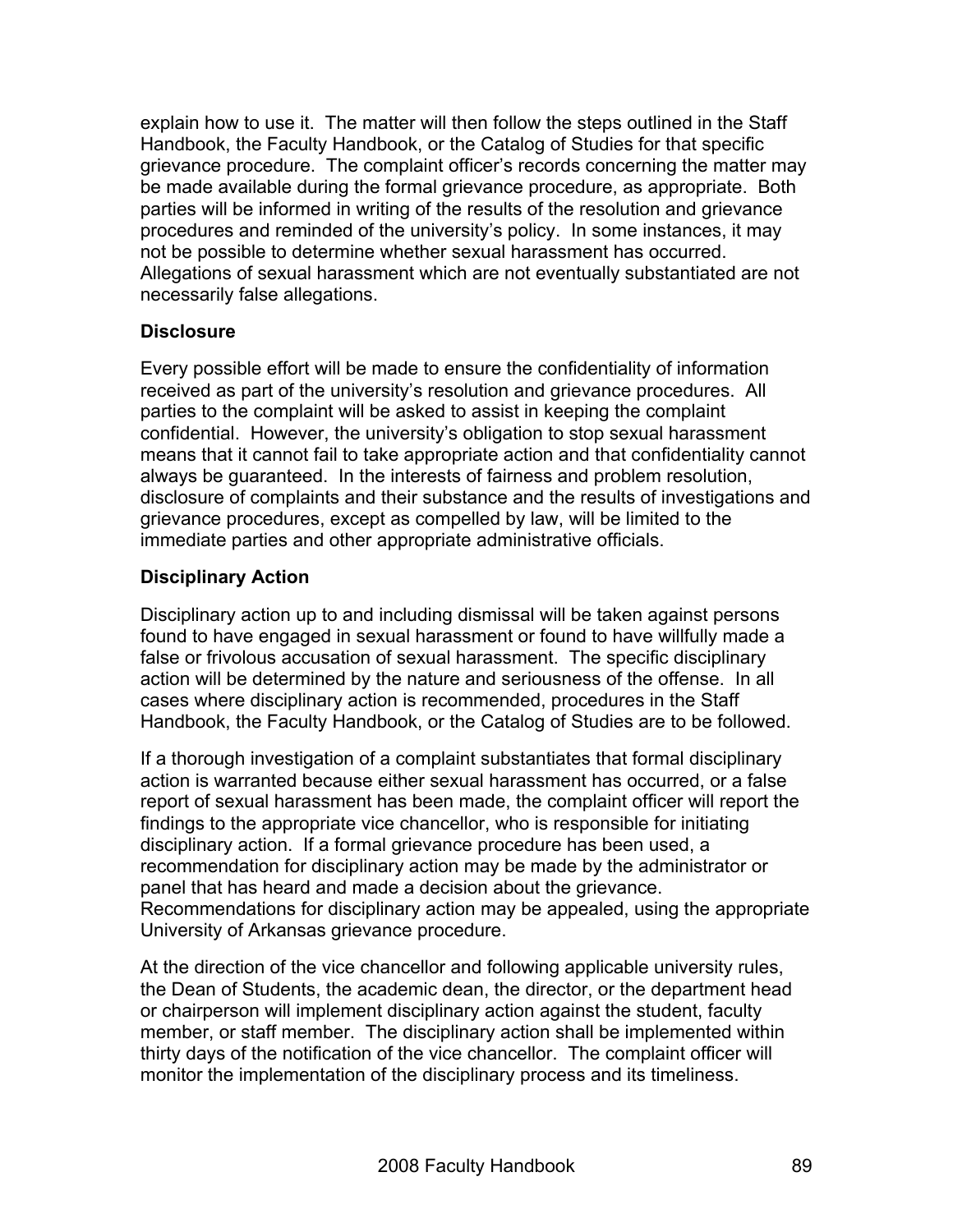### **Record Keeping**

Records will be kept in employee personnel files only if a complaint of sexual harassment is substantiated and disciplinary action is taken. All other records will be kept only for statistical purposes and to document that the university has responded to complaints. The Arkansas Freedom of Information Act compels disclosure of employee records only if they form the basis for decisions to suspend or terminate an employee and if there is a compelling public interest in their disclosure. Student records are protected from disclosure under the Family Education and Privacy Rights Act.

Records maintained by the complaint officer to document that the university has responded to all complaints will include information concerning the receipt of the complaint, the notification of the alleged harasser and his or her response, the steps taken to investigate the complaint, and indicate whether the complaint was substantiated. All written statements obtained, as well as summaries of witness interviews, will be included in the documentation. If the complaint is substantiated, the records will document actions taken to stop the harassment and to remedy its effects. If the complaint is not substantiated, all records pertaining to the complaint will be sealed, subject only to legally-ordered disclosure. Whether the complaint is substantiated or not, the records will document that all parties have been reminded in writing of the university's policy prohibiting sexual harassment.

#### **Statistical Review**

The complaint officer will report periodically to the Chancellor the statistical data compiled from investigation records and all disciplinary action taken by the university.

# **Appendix**

The following are some examples of behavior that the courts have found to constitute either quid pro quo or hostile atmosphere sexual harassment. The list is not inclusive; other behaviors not included on the list may be sexual harassment. Most of the behaviors listed, if they are welcome by the person at whom they are directed, would not be sexual harassment. An important distinction is that sexual harassment must be unwelcome.

Sexual harassment can take many forms. Most sexual harassment falls into three categories: verbal, physical, and written or visual. Verbal sexual harassment may include, but is not limited to:

- sexual innuendoes, comments, and suggestive remarks about clothing, a person's body, or sexual activities;
- suggestive or insulting sounds;
- whistling in a suggestive manner;
- humor and jokes about sex;